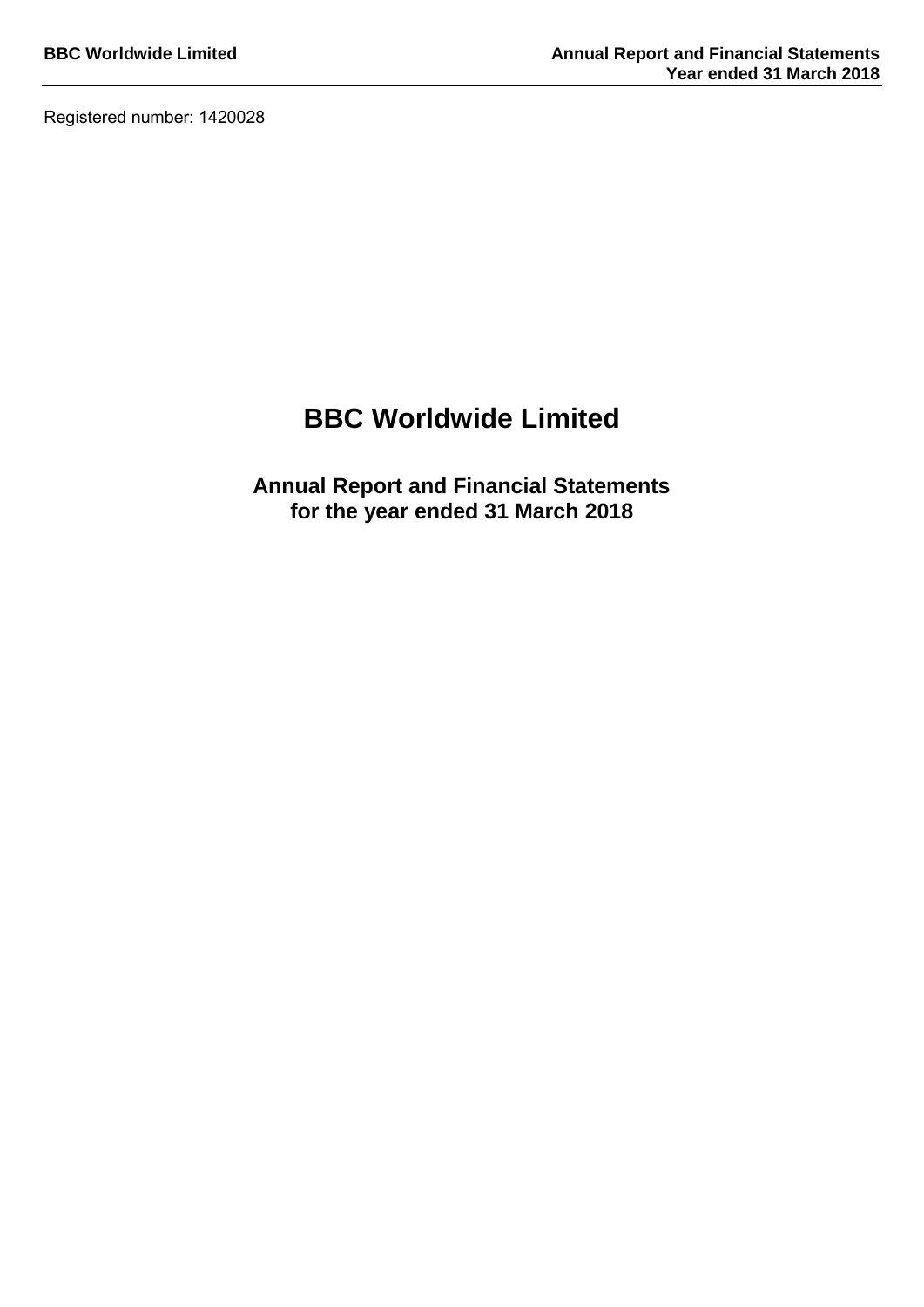## **Contents**

| <b>Strategic Report</b>                        |    |
|------------------------------------------------|----|
| Directors' Report                              | 5  |
| Statement of Directors' responsibilities       |    |
| Independent Auditor's report                   | 8  |
| Consolidated income statement                  | 10 |
| Consolidated statement of comprehensive income | 10 |
| Consolidated balance sheet                     | 11 |
| Consolidated cash flow statement               | 12 |
| Consolidated statement of changes in equity    | 13 |
| Notes to the consolidated financial statements | 14 |
| Company statement of comprehensive income      | 51 |
| Company balance sheet                          | 52 |
| Company statement of changes in equity         | 53 |
| Notes to the company financial statements      | 54 |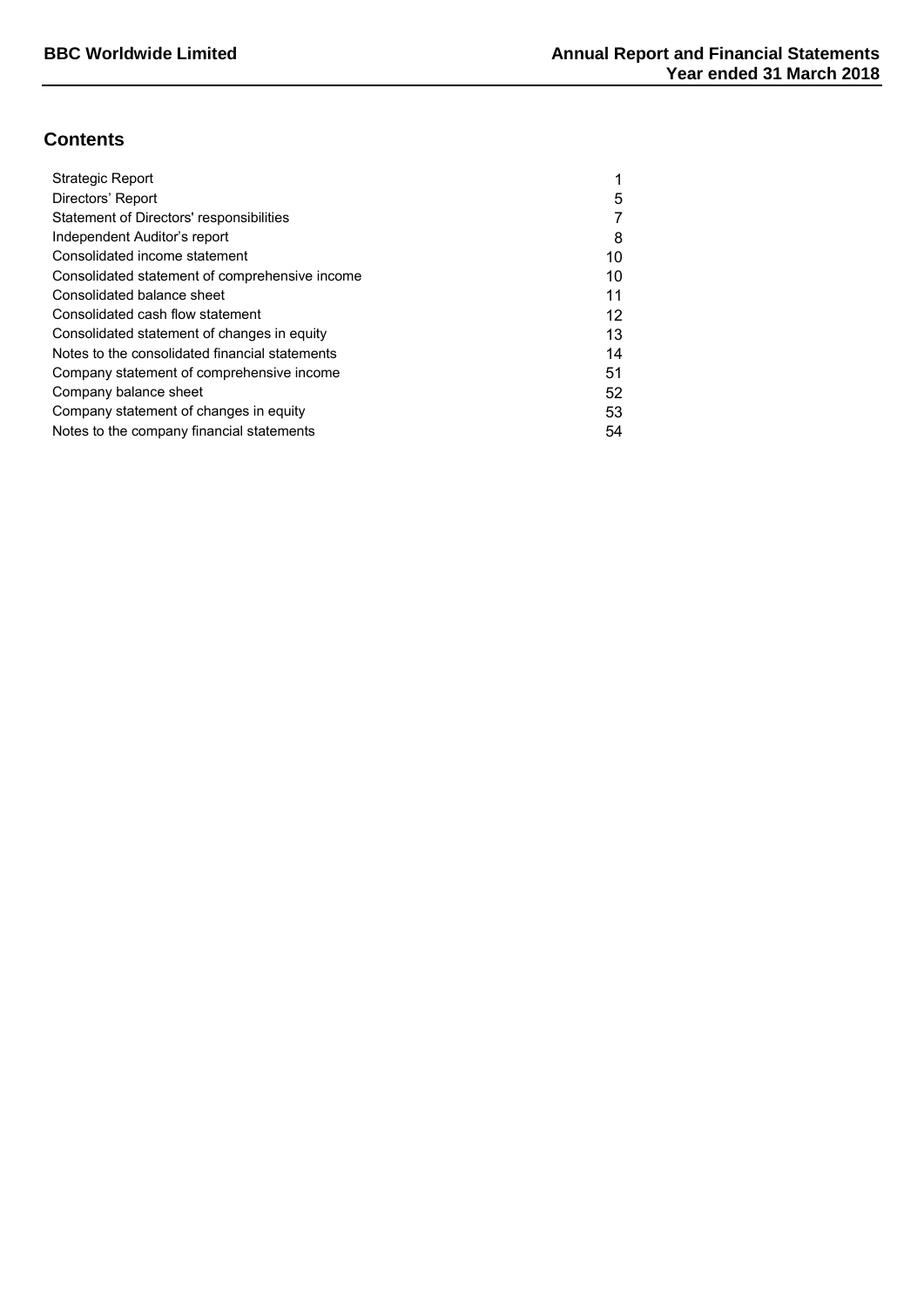## **Strategic Report**

The Directors present their Strategic Report, Directors Report and Financial Statements of BBC Worldwide Limited (the "Company") and the BBC Worldwide Group (the "Group") for the year ended 31 March 2018.

BBC Worldwide group supports the BBC public service mission and generates income for the BBC group. This year, the group generated returns of £209.9 million to the benefit of the BBC group (which included dividends and investments in programmes), above £200 million for the fourth year running (2017: £210.5million). The group maximises the value of the BBC's intellectual property, providing income to fund high-quality, distinctive programming for the licence fee payer, whilst supporting the UK's television industry on the world stage. The Group monitors its business using a number of key performance indicators including Headline sales, EBITDA, Free Cash Flow and Returns to the BBC. These have been summarised below:

|                                          | $2018$ (£m) | 2017 (£m) |
|------------------------------------------|-------------|-----------|
| Headline sales including joint ventures* | 1.044.0     | 1.059.9   |
| FBITDA*                                  | 118.3       | 83.5      |
| Free Cash Flow**                         | 121.4       | 90.8      |
| Returns to the BBC                       | 209.9       | 210.5     |

During 2017/18, BBC Worldwide generated headline sales (including income from JVs and associates) of £1,044 million, which is a 2% reduction from prior year (2017: £1,059.9 million). The business achieved growth in BBC-branded channels, acquired a majority stake in Sid Gentle Films Ltd (an independent production company) and matched the previous year record in content sales with the business again being the largest distributor of UK content. Furthermore, production and formats grew in Global Markets whilst a reduction in the Americas reflected fewer hours of Dancing With The Stars. This sales growth was offset by the inter-company transfer of advertising sales to Global News, continuing decline in the DVD market and the impact of contract renewals in UKTV.

EBITDA of £118.3 million was 42% higher than last year (2017: £83.5 million). This reflected a strong performance in content sales, cost efficiencies across branded services and overhead savings. These offset significant currency pressure and a decline in consumer products. 2016/17 also included a one-off accounting estimate change relating to amortisation of distribution rights (£68 million).

Free cash flow of £121.4 million was 34% higher than the prior year (2017: £90.8 million). Once adjusted for one-off specific items, alongside foreign exchange and joint venture performance, this represents a 41% increase in owned and operated free cash flow.

2017/18 saw the continuation of BBC Worldwide's transformation programme with an increased focus on intellectual property (IP) ownership on high-value customers and markets and on global franchise brands. The group invested £170.5 million in content in the year (2017: £173.9 million) with investment in BBC commissioned content increasing to £106.4 million (2017: £99 million), supporting onscreen programmes across the BBC's channels. Relationships continued to be built across the independent sector with total return to independent companies through rights investments, royalties and profit shares at £148.6 million during the year (2017: £146.4 million). BBC Worldwide made equity investments in three British independent drama production companies, supporting British entrepreneurship and IP generation whilst enhancing the future of its own content supply.

International BBC-branded services performed strongly, with BBC America posting a record 13th straight year of prime ratings growth, BBC First becoming the Netherlands' most watched international channel since the start of 2018 and Sony BBC Earth (a joint venture channel with Sony Pictures) marking its first birthday by becoming the most watched infotainment channel in six Indian metros. BBC Earth's linear channel footprint expanded across Greece and the Balkans. Blue Planet II proved a phenomenal success with international audiences, with the premiere becoming the most watched advertising-supported nature episode in nearly eight years in the USA. Blue Planet II content amassed over 250 million views on Chinese VOD platform Tencent between September 2017 and year-end.

BritBox, the subscription video on demand service partnership with ITV plc, had a strong first year in the USA. It also launched into Canada in February 2018 and reached a 250,000 total subscriber milestone collectively for USA and Canada by the end of February 2018. The group entered into several new global deals during 2017/18, including with Shanghai Media Group Pictures (a leading Chinese media company) which will see an expansion of the Doctor Who brand in China and partnerships with Foxtel, ABC, Sky and Fetch were cemented with new or continued deals in Australia and New Zealand.

<sup>\*</sup> Headline sales refer to gross revenue including the Group's share of revenues from joint ventures. EBITDA refers to operating profit including production tax credits before depreciation and amortisation (excluding distribution rights amortisation) and share of depreciation, amortisation, tax and interest of joint ventures and associates. A reconciliation between EBITDA and operating profit is shown in the Consolidated Income Statement.

<sup>\*\*</sup> Free cash flow is calculated as cash generated from operations less purchases of property, plant and equipment and other intangible assets.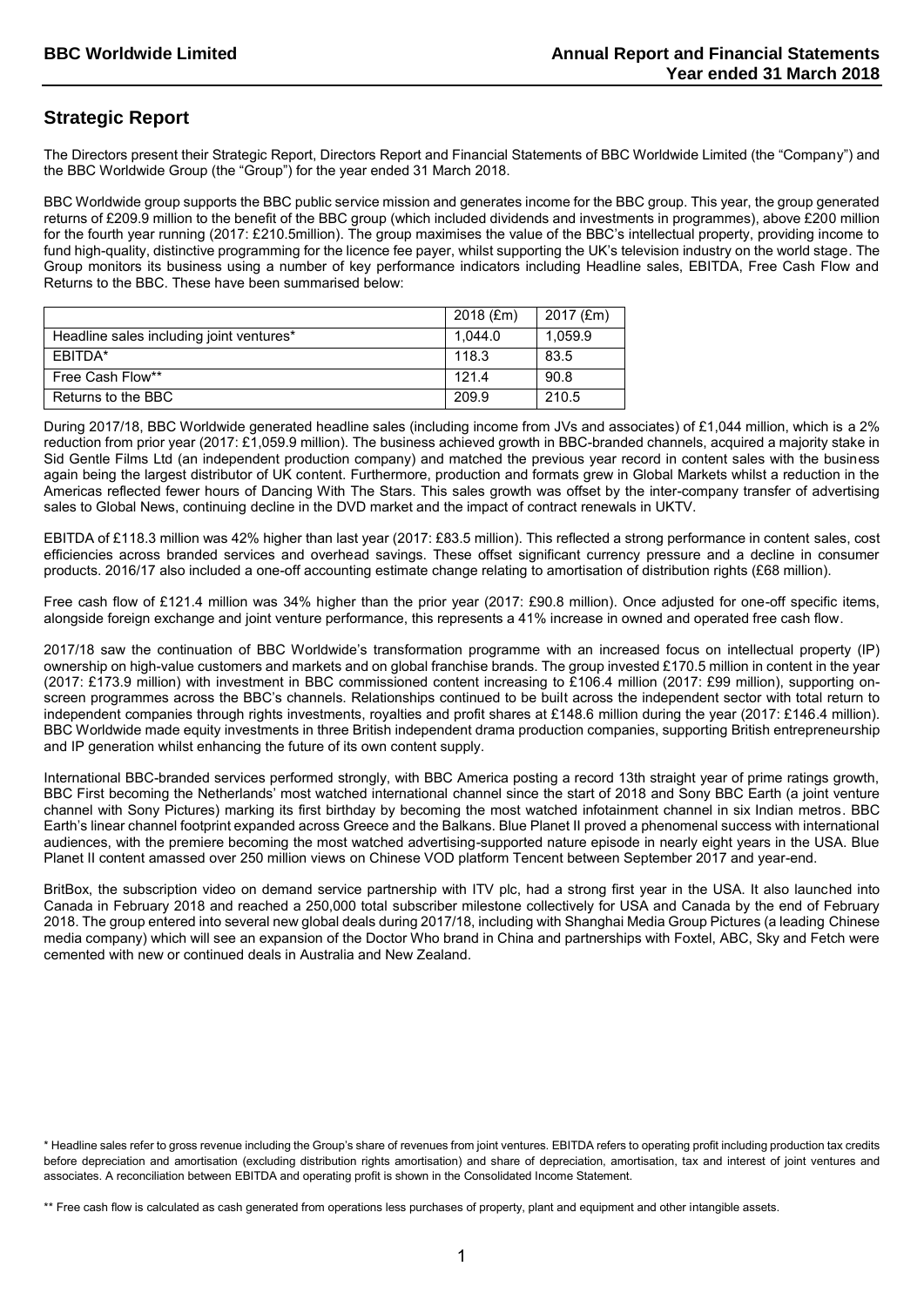## **Ethical trading**

Ethical trading remains a core element of our company values. Our ethical policy and programme are designed to address issues within the supply chains used by our consumer products licensees. We review independent ethical audits and determine appropriate remedial action; we also undertake site visits to engage directly with our licensees and their factories.

This year we strengthened our commitment to ethical trading in a number of ways. We participated in the TV Industry Human Rights Forum, our Head of Global Ethical Policy joined the board of Sedex (a leading ethical data sharing platform) and members of our team shared their experiences within ethical trading at UK and international conferences and events.

Additionally, we published our updated Modern Slavery Statement and submitted our formal ethical trading report to the Ethical Trading Initiative, a multi-stakeholder initiative made up of companies, NGOs and trade unions.

### **Environment**

We continue to work closely with sustainability teams across the BBC Group to develop environmental targets at a group level and assess BBC Worldwide's contribution in achieving these. In addition to improving environmental data collection across our global offices and implementing environmentally friendly practises in our activities, we help raise environmental awareness amongst our employees though our volunteering programme.

## **Culture and people**

At BBC Worldwide one of our four strategic business priorities in the year was developing our people. We are committed to an organisation in which everyone is paid fairly, with no exceptions, and where we create opportunities for all employees to develop and grow their careers. Having more information about, and focus, on our gender and diversity performance can only support this aspiration and lead to better outcomes.

### **The year ahead**

In November 2017, it was announced that BBC Worldwide would merge with BBC Studios to form a single integrated Group, in line with industry practice, combining the BBC's world-renowned television production arm, now a fully commercial subsidiary, with BBC Worldwide's activities across production, channels, sales and ancillaries. The merger, which completed on 3 April 2018, is intended to strengthen IP generation and enhance content supply, helping to secure the future of the BBC as a long-term creator and owner of the highest quality British content.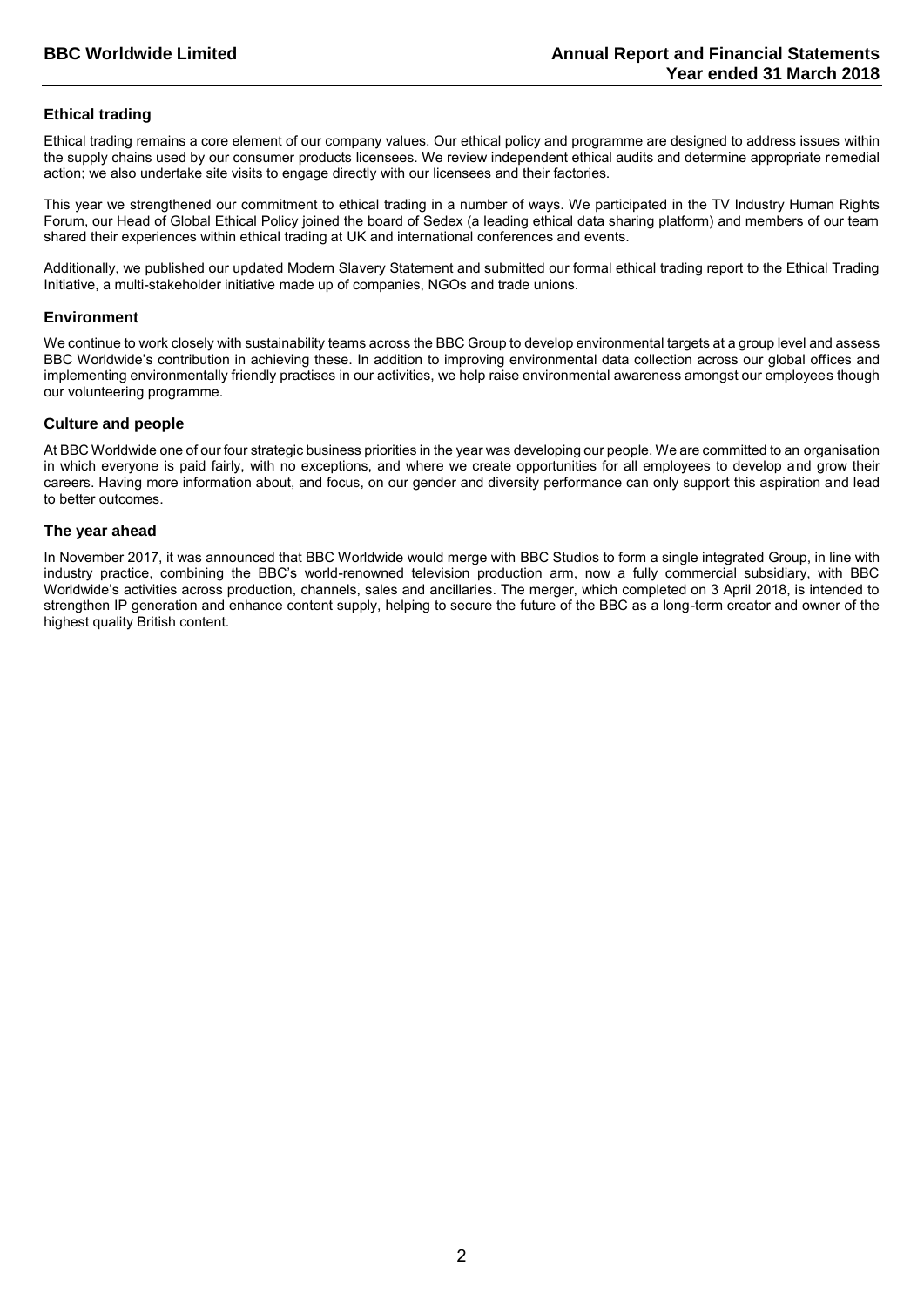## **Risk management**

We are committed to effective risk management practices which safeguard our people, reputation, assets and commercial performance. These practices protect the BBC brand while it is showcased internationally through our branded services, content sales, productions and consumer products. They also ensure greater stability of cash returns to support the UK licence fee, and continuity of our business operations. We consider the key risks and uncertainties to be as follows:

| <b>Risk themes</b>                                                                                                                                                                                                                                                                                                                                                                                                                                                                                                                    | <b>Strategic impacts</b>                                                                                                                                                                                                                             | <b>Mitigation</b>                                                                                                                                                                                                                                                                                                                                                                                                                                                                                                                                  |
|---------------------------------------------------------------------------------------------------------------------------------------------------------------------------------------------------------------------------------------------------------------------------------------------------------------------------------------------------------------------------------------------------------------------------------------------------------------------------------------------------------------------------------------|------------------------------------------------------------------------------------------------------------------------------------------------------------------------------------------------------------------------------------------------------|----------------------------------------------------------------------------------------------------------------------------------------------------------------------------------------------------------------------------------------------------------------------------------------------------------------------------------------------------------------------------------------------------------------------------------------------------------------------------------------------------------------------------------------------------|
| <b>Brand, reputation and standards</b><br>Audiences lose confidence in the integrity<br>of the business, or its content and editorial<br>values. Failure to represent the values of<br>the BBC to global audiences, or improve<br>workforce diversity, representation and<br>gender pay balance.                                                                                                                                                                                                                                      | Harm to reputation, relationship<br>with<br>audiences and to the BBC brand.                                                                                                                                                                          | Leadership, managers and staff embody<br>behaviours consistent with BBC values,<br>supported by internal communications,<br>leadership briefings, and HR processes.<br>Editorial Policy framework supported by<br>specialists, with experienced genre heads<br>and deal approval frameworks. Executive<br>sponsored programme for increasing<br>ethnic and gender diversity. External<br>review of disclosure and transparency.                                                                                                                    |
| JV and associate relationships<br>Failure to achieve the full potential from<br>venture<br>(JV)<br>and<br>associate<br>joint<br>relationships.                                                                                                                                                                                                                                                                                                                                                                                        | Lower commercial returns for the UK<br>license fee payer.<br>Curtailing of ambitions and strategy for<br>each invested service or entity.                                                                                                            | Defined<br>accountabilities<br><b>JV</b><br>for<br>relationships with Executive Committee<br>oversight.<br><b>Business</b><br>expertise<br>with<br>representation JV Boards. Approvals<br>framework<br>incorporates<br>appropriate<br>safeguards over BBC editorial values and<br>control.                                                                                                                                                                                                                                                         |
| <b>Global Competitors and Customer Risk</b><br>Risk we do not reshape our business and<br>sales strategy to remain global distributor<br>of choice for independent production<br>companies, secure new programme<br>commissions from third parties, and win<br>competitive tenders for returning series.<br>Risk we are not transforming our business<br>fast enough to keep pace with<br>extraordinary content inflation, ongoing<br>consolidation in the creative sector, and<br>competitors with increasing financial<br>strength. | <b>BBC</b><br>visibility<br>for<br>Lower<br>content<br>internationally.<br>Fewer commissions and failure to secure<br>tenders for returning series.<br>Overdependence on key customers, lower<br>commercial returns for the UK license fee<br>payer. | Expertise inherent in the business and in-<br>depth local knowledge of international<br>markets.<br>Sales<br>strategy,<br>sales<br>infrastructure, people skills and business<br>relationships in the best place to respond<br>to challenges and offer a competitive<br>return to the licence fee payer. Business<br>Development teams focused on new<br>opportunities.<br>Growing<br>experience<br>responding to programme tenders. Internal<br>transformation to support margins and<br>growth.                                                  |
| Information and content security<br>Risk that information security controls<br>could be compromised and systems<br>disrupted. Significant commercial and<br>damage<br>reputational<br>from<br>any<br>uncontrolled release of content. Sales and<br>margin erosion from piracy.                                                                                                                                                                                                                                                        | Loss of confidence in our role as a global<br>distributor.<br>Reduced<br>editorial<br>or<br>commercial value from disclosed assets.                                                                                                                  | Robust information security infrastructure<br>controls.<br>Careful<br>supplier<br>and<br>management and risk assessment with<br>appropriate contracting. Technical controls<br>include forensic watermarking and content<br>attribution.                                                                                                                                                                                                                                                                                                           |
| <b>Economic climate and trading</b><br>performance<br>Uncertainty in UK and international<br>economic conditions. Advertising sales<br>revenues are the most vulnerable and risk<br>third party commissioning budgets and<br>UKTV returns. Risk from adverse<br>exchange rate movements.                                                                                                                                                                                                                                              | Adverse impact on cash flows and<br>reported financial results.                                                                                                                                                                                      | Business is diversified as a producer and<br>distributor, and across regions, titles and<br>revenue streams. Central management of<br>budgets, cash flow forecasting and prudent<br>debtor management. Debt headroom with<br>much improved cash conversion and<br>balance sheet strength. Comprehensive<br>quarterly performance review of every<br>region and business.                                                                                                                                                                           |
| <b>Regulatory and compliance</b><br>Potential for non-compliance with UK and<br>international laws, especially regulatory<br>changes and legislation with extra-<br>territorial reach.                                                                                                                                                                                                                                                                                                                                                | Civil or criminal challenge.<br>Financial penalties.<br>Reputational damage.                                                                                                                                                                         | Robust, enforced framework including<br>Executive<br>committee<br>sponsorship,<br>mandatory training programmes, policies,<br>regular<br>reporting<br>and<br>specialist<br>committees. Group wide Code of Conduct.<br>Commercial Holdings Board oversight,<br>Executive committee and new Compliance<br>and Risk Committee. Embedded regional<br>and<br>local<br>expertise<br>compliance<br>champions. Fair Trading framework for<br>compliance with OFCOM trading and<br>separation rules. NAO Value for Money<br>reviews providing transparency. |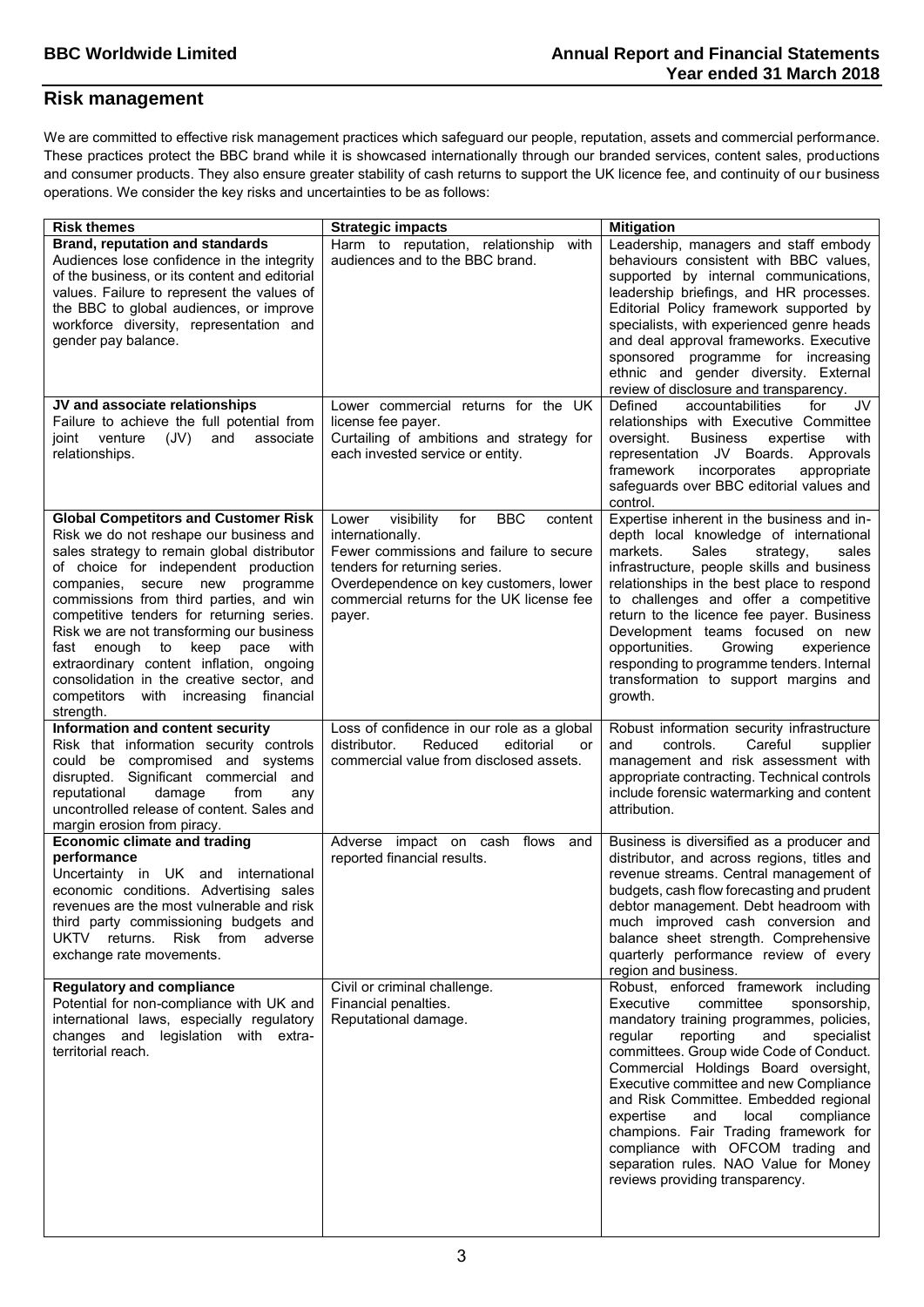## **BBC Worldwide Limited Constrained Annual Report and Financial Statements Year ended 31 March 2018**

| <b>Risk themes</b>                                | <b>Strategic impacts</b>                    | <b>Mitigation</b>                         |
|---------------------------------------------------|---------------------------------------------|-------------------------------------------|
| <b>Business</b><br>continuity.<br>safety<br>and I | Potential for injury, death and loss of     | Security<br>safety<br>and<br>management   |
| security                                          | infrastructure and services with disruption | arrangements supported by specialists,    |
| Disruption to operations, infrastructure and      | to business operations.                     | frameworks,<br>forums.<br>policy          |
| loss of revenue following a major incident.       | Reputational risk if we fail to protect our | communications and risk assessments.      |
| Global terrorism and the continued risk of        | staff and all others in our care.           | Offices and business operations with      |
| physical threats.                                 |                                             | business continuity leads and up-to-date  |
|                                                   |                                             | continuity plans. Travel safety training, |
|                                                   |                                             | terrorism awareness training and a global |
|                                                   |                                             | emergency notification system.            |

The Strategic review as set out above, was approved by the Board of Directors and signed on its behalf.

By order of the Board,

ORIGINAL SIGNED BY ANTHONY CORRIETTE

Company Secretary **1** Television Centre 19 June 2018 101 Wood Lane

Anthony Corriette **Registered office:** London W12 7FA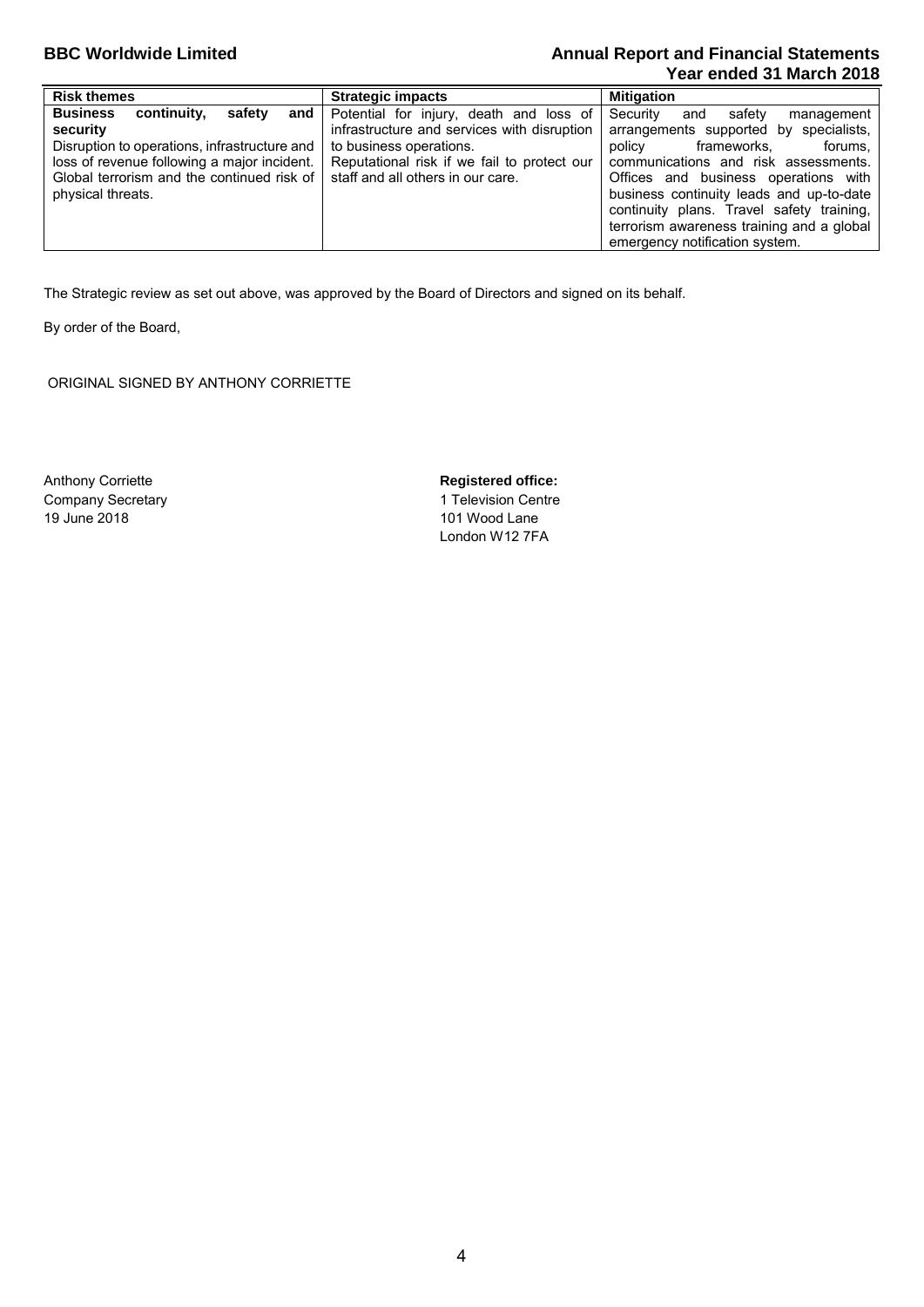## **Directors' Report**

The Directors present their report and the audited consolidated financial statements of BBC Worldwide Limited (the "Company") and its subsidiary undertakings (together the "Group") and the Group's interest in associated undertakings and joint ventures for the year ended 31 March 2018.

### **Principal activities of the Group**

The trading activities of the Group focus on the acquisition, development, exploitation, licensing and sale of intellectual property. Rights are acquired from BBC Studios Limited, BBC Public Service and from independent owners of intellectual property and are exploited through a number of businesses, both wholly-owned and partly owned through associates and joint ventures, across multiple formats. The business is structured into four reportable segments: UK, The Americas, Australia and New Zealand and Global Markets. The two global business areas, Content and Brands, set the strategic framework and parameters for activities within the regions and keep a close connection into BBC Worldwide's ultimate parent, the British Broadcasting Corporation.

### **Strategic Report**

A review of business performance, including likely future developments, is included in the Strategic Report on pages 1 to 4. The management of the business and the execution of the Group's strategy are subject to a number of risks. The key business risks and uncertainties affecting the Group are discussed on pages 3 to 4.

### **Results and dividends**

The consolidated profit for the year distributable to equity shareholders of the Company was £80.9m (2017: £40.4m).

Dividends of £71.4m (2017: £89.3m) were proposed and paid during the year and no further dividends have been proposed by the Directors post year-end (2017: £nil).

### **Acquisitions and disposals**

During the financial year, the Group acquired equity stakes in independent content production companies: a 20% stake in Various Artists Limited; an increased shareholding (from 25% to 48%) in Clerkenwell Films Limited; and a majority stake in Sid Gentle Films Limited. Meanwhile, the Company disposed of its interests in Left Bank Pictures Limited and Greenbird Media Limited. Full details of the Group's acquisitions and disposals are included in Note 15 and Note 25 to the Financial Statements.

#### **Directors**

The Directors and Secretaries who served during the year and until the date of this directors' report were:

Tony Hall (Resigned on 18 September 2017) Anne Bulford (Resigned 18 September 2017) Dharmash Mistry (Resigned 18 September 2017) Sir Howard Stringer (Resigned 18 September 2017) Tim Davie Tom Fussell

Martyn Freeman resigned as joint Company Secretary on 20 December 2017. Anthony Corriette continues as Company Secretary.

#### **Declaration of Major Shareholders**

BBC Studios Group Limited (previously named BBC Ventures Group Limited) is the Company's only shareholder. BBC Studios Group Limited became the sole shareholder on 27 July 2005, acquiring 100% of The Companies shares.

#### **Going concern**

After making enquiries, the Directors have a reasonable expectation that the business has adequate resources to continue in operational existence for the foreseeable future, and accordingly the going concern basis continues to be adopted in the preparation of these accounts. Further information about the going concern assumption is given in note 1(b) to the consolidated financial statements.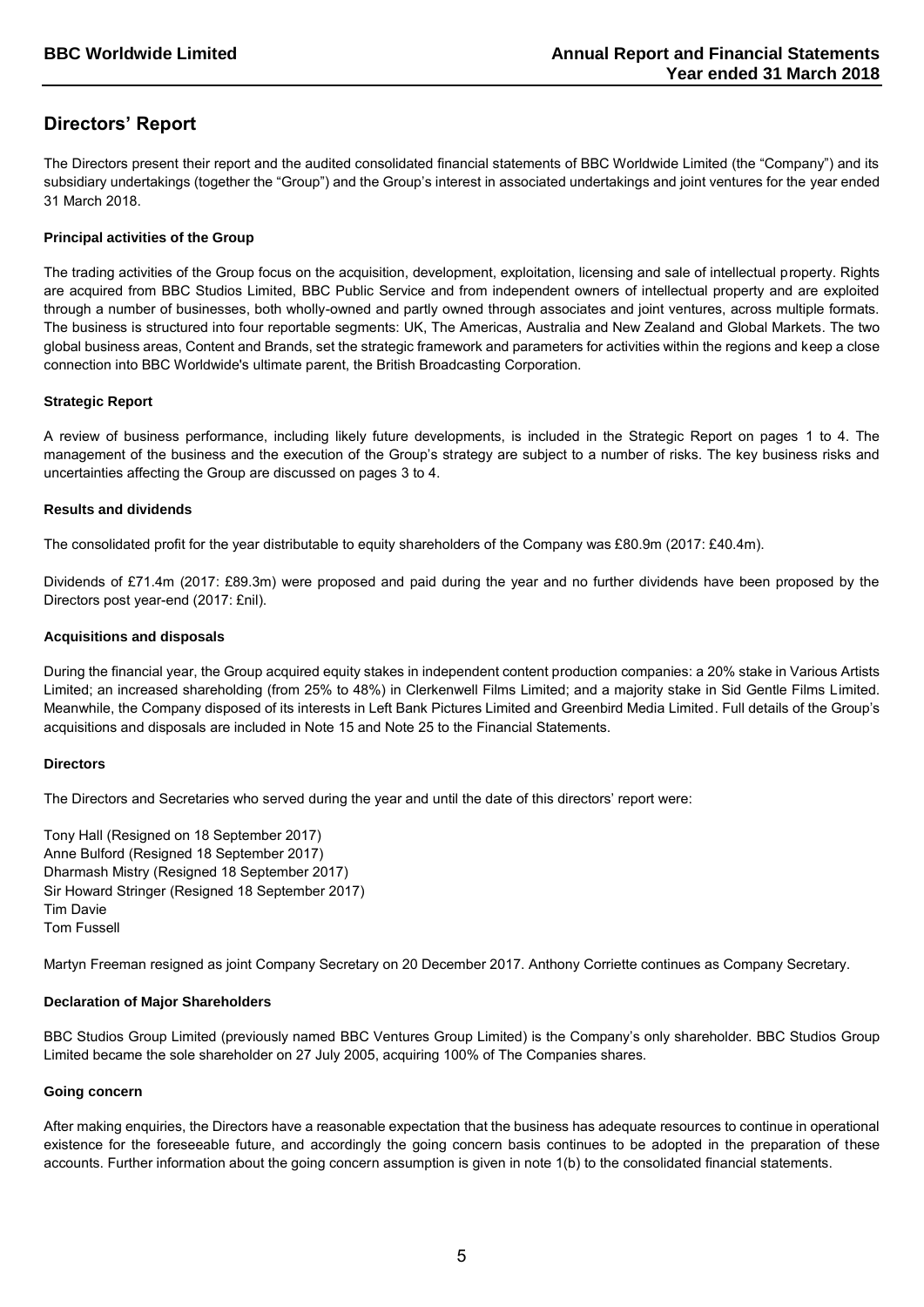## **Directors' Report (continued)**

### **Directors' interests and indemnities**

No Director had any interest in the share capital of the Group at 1 April 2017 or 31 March 2018. No rights to subscribe for shares in or debentures of the Company or any other group company were granted to any of the Directors or their immediate families, or exercised by them, during the financial year. Directors' and Officers' insurance cover was in place throughout the financial year as appropriate. Additionally, an indemnity is in place for the Group's nominated Directors on the board of Australian entities and for BBC Worldwide Limited Directors and Officers in respect of Branch operations in Australia. The nominated Directors are held harmless in relation to legal claims against them in their capacity as Directors and Officers, except in the event of fraud, dishonesty or wilful default. The indemnity covers all liability incurred by nominated Directors and Officers to the fullest extent permitted by Australian law and is intended to offer protection to the nominated Directors and Officers in addition to the cover under the Group's Directors' & Officers' insurance policy.

#### **Financial risk management**

The Directors own BBC Worldwide's governance of risk management. The process is led by the BBC Risk Management and Internal Controls Committee which reviews and challenge the Company's corporate risk register on a quarterly basis. Details of key risks and mitigations are set out in the strategic review on pages 3 to 4. Note 30 to the accounts on pages 44 to 48 provides details of the Group's financial risk management objectives, policies and related exposures.

### **Donations**

The Group did not make any political or charitable donations during the year (2017: nil).

### **Disabled employees**

The Group gives full consideration to applications for employment from disabled persons where the candidate's particular aptitudes and abilities are consistent with adequately meeting the requirements of the job. Opportunities are available to disabled employees for training, career development and promotion. Where existing employees become disabled, it is the Group's policy to provide continuing employment wherever practicable in the same or an alternative position and to provide appropriate training to achieve this aim.

#### **Employee involvement**

The Company operates a framework for employee information and consultation which complies with the requirements of the Information and Consultation of Employees Regulations 2004. During the year, the policy of providing employees with information about the Group has been continued through the BBC's intranet service, and employees have been encouraged to present their suggestions and views on the Group's performance through staff surveys. Regular meetings are held between local management and employees to allow a free flow of information and ideas. Employees participate directly in the success of the business through simplified bonus arrangements.

### **Statement as to disclosure of information to auditors**

The Directors who held office at the date of approval of this Directors' report confirm that, so far as they are each aware, there is no relevant audit information of which the Group's auditor is unaware and each Director has taken all the steps that they ought to have taken as a Director to make themselves aware of any relevant audit information and to establish that the Group's auditor is aware of that information.

#### **Auditors**

Following the renewal of the Royal Charter of the British Broadcasting Corporation and managed by the BBC Audit and Risk Committee, the Comptroller and Auditor General were appointed to succeed Ernst & Young as the BBC Groups Auditor commencing 1st April 2017. See the BBC Annual Report and Accounts for further details.

By order of the Board,

ORIGINAL SIGNED BY ANTHONY CORRIETTE

Anthony Corriette **Registered office:** 19 June 2018 **101 Wood Lane** 

**Company Secretary 1 Television Centre** London W12 7FA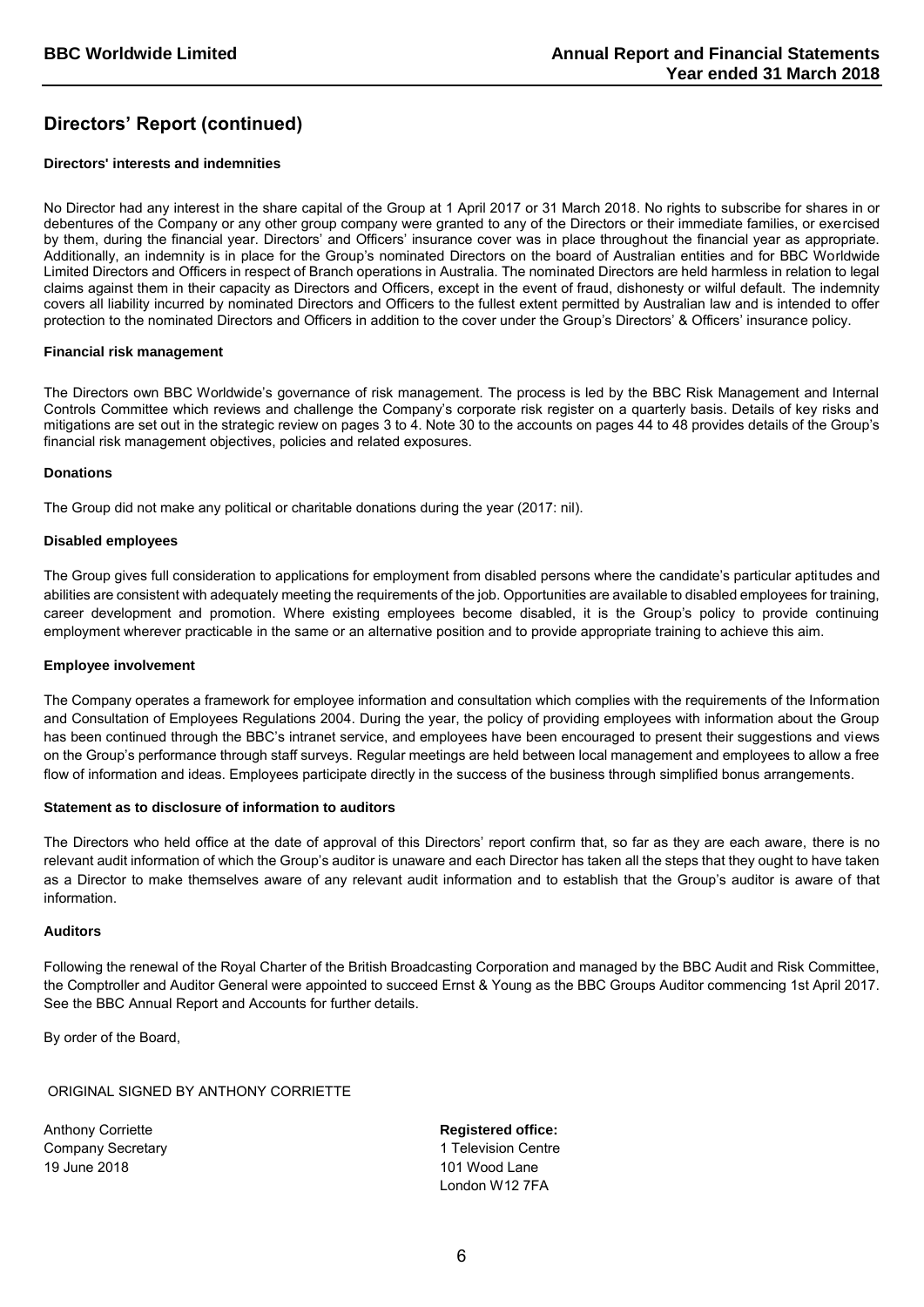## **Statement of Directors' responsibilities**

The Directors are responsible for preparing the Annual Report and the Group and parent Company financial statements in accordance with applicable law and regulations.

Company law requires the Directors to prepare financial statements for each financial year. Under that law they have elected to prepare the Group financial statements in accordance with International IFRSs as adopted by the EU and applicable law and have elected to prepare the Company financial statements in accordance with UK Accounting Standards and applicable law (UK Generally Accepted Accounting Practice).

Under company law the Directors must not approve the financial statements unless they are satisfied that they give a true and fair view of the state of affairs of the Group and parent Company and of their profit or loss for that period. In preparing each of the Group and parent Company financial statements, the Directors are required to:

- select suitable accounting policies and then apply them consistently;
- make judgements and estimates that are reasonable and prudent;
- for the Group financial statements, state whether they have been prepared in accordance with IFRSs as adopted by the EU;
- for the parent Company financial statements, state whether applicable UK Accounting Standards have been followed, subject to any material departures disclosed and explained in the financial statements; and
- prepare the financial statements on the going concern basis unless it is inappropriate to presume that the Group and the Company will continue in business.

The Directors are responsible for keeping adequate accounting records that are sufficient to show and explain the parent Company's transactions and disclose with reasonable accuracy at any time the financial position of the parent Company and enable them to ensure that its financial statements comply with the Companies Act 2006. They have general responsibility for taking such steps as are reasonably open to them to safeguard the assets of the Group and to prevent and detect fraud and other irregularities.

The Directors are responsible for the maintenance and integrity of the corporate and financial information included on the Company's website. Legislation in the UK governing the preparation and dissemination of financial statements may differ from legislation in other jurisdictions.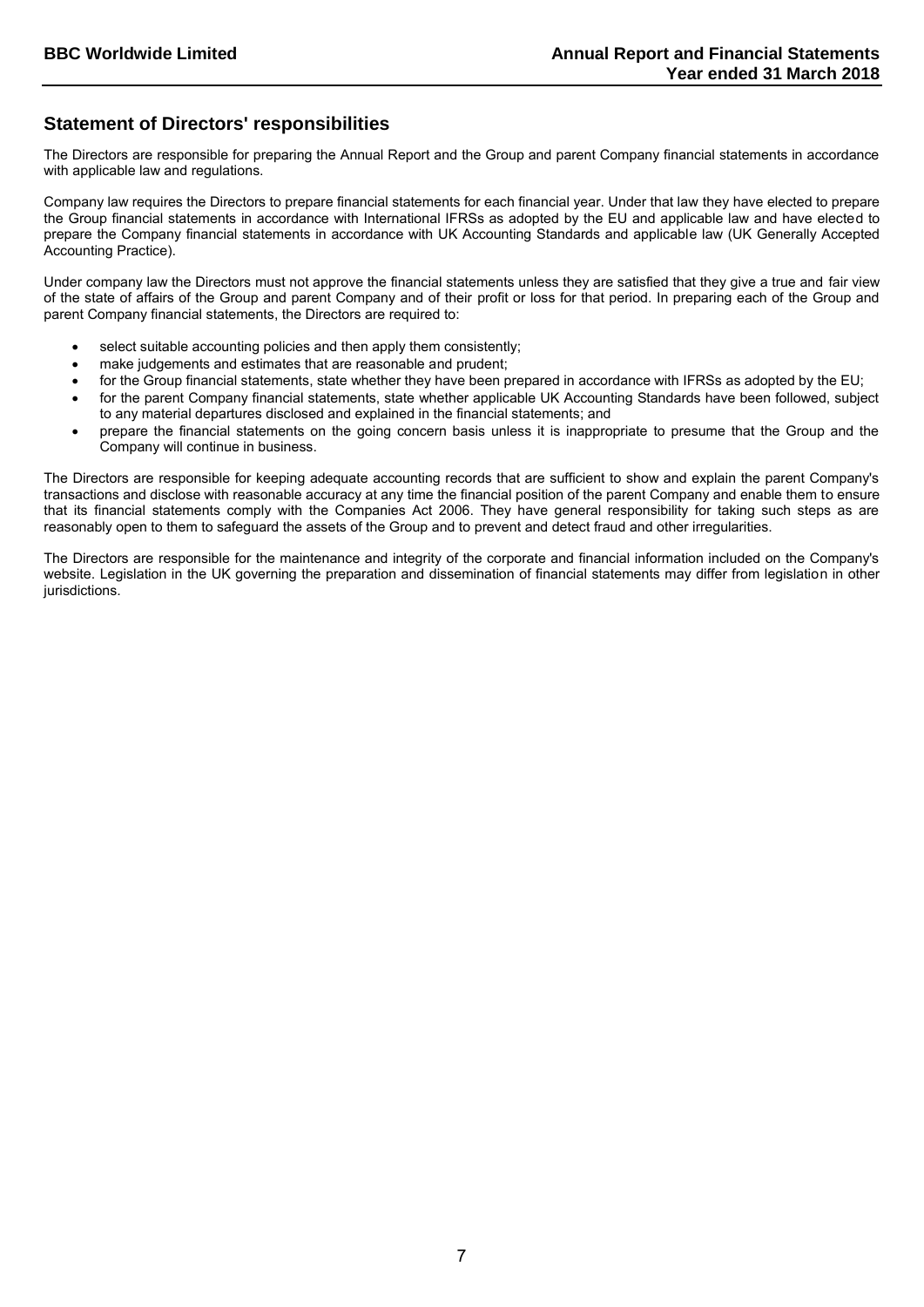## **INDEPENDENT AUDITOR'S REPORT TO THE MEMBERS OF BBC WORLDWIDE LIMITED**

#### **Opinion on financial statements**

I have audited the financial statements of BBC Worldwide Limited for the year ended 31 March 2018 which comprise the Group and parent statements of comprehensive income, balance sheet, statements of changes in equity, and the Group statement of comprehensive income, Group cash flow statement and the related notes, including the significant accounting policies. The financial reporting framework that has been applied in their preparation is applicable law and the International Financial Reporting Standards as adopted by the European Union for the Group and the United Kingdom Accounting Standards (United Kingdom Generally Accepted Accounting Practice), for the parent company financial statements, as applied in accordance with the provisions of the Companies Act 2006.

In my opinion:

- the financial statements give a true and fair view of the state of the group's and the parent company's affairs as at 31 March 2018 and of the group's profit for the year then ended; and
- the group financial statements have been properly prepared in accordance with International Financial Reporting Standards as adopted by the European Union; and
- the parent company financial statements have been properly prepared in accordance with United Kingdom Generally Accepted Accounting Practice, including Financial Reporting Standard 101 "Reduced Disclosure Framework"; and
- the financial statements have been prepared in accordance with the Companies Act 2006.

### **Basis of opinions**

I conducted my audit in accordance with International Standards on Auditing (ISAs) (UK). My responsibilities under those standards are further described in the Auditor's responsibilities for the audit of the financial statements section of my certificate. Those standards require me and my staff to comply with the Financial Reporting Council's Revised Ethical Standard 2016. I am independent of BBC Worldwide Limited in accordance with the ethical requirements that are relevant to my audit and the financial statements in the UK. My staff and I have fulfilled our other ethical responsibilities in accordance with these requirements. I believe that the audit evidence I have obtained is sufficient and appropriate to provide a basis for my opinion.

### **Responsibilities of the directors for the financial statements**

As explained more fully in the Statement of Directors' responsibilities, the directors are responsible for:

- the preparation of the financial statements and for being satisfied that they give a true and fair view.
- such internal control as management determines is necessary to enable the preparation of financial statements that are free from material misstatement, whether due to fraud or error.
- assessing the group's and the parent company's ability to continue as a going concern, disclosing, if applicable, matters relating to going concern and using the going concern basis of accounting unless the directors either intend to liquidate the group or the parent company or to cease operations, or have no realistic alternative but to do so.

### **Auditor's responsibilities for the audit of the financial statements**

My responsibility is to audit and express an opinion on the financial statements in accordance with applicable law and International Standards on Auditing (ISAs) (UK).

An audit involves obtaining evidence about the amounts and disclosures in the financial statements sufficient to give reasonable assurance that the financial statements are free from material misstatement, whether caused by fraud or error. Reasonable assurance is a high level of assurance, but is not a guarantee that an audit conducted in accordance with ISAs (UK) will always detect a material misstatement when it exists. Misstatements can arise from fraud or error and are considered material if, individually or in the aggregate, they could reasonably be expected to influence the economic decisions of users taken on the basis of these financial statements.

As part of an audit in accordance with ISAs (UK), I exercise professional judgment and maintain professional scepticism throughout the audit. I also:

- identify and assess the risks of material misstatement of the financial statements, whether due to fraud or error, design and perform audit procedures responsive to those risks, and obtain audit evidence that is sufficient and appropriate to provide a basis for my opinion. The risk of not detecting a material misstatement resulting from fraud is higher than for one resulting from error, as fraud may involve collusion, forgery, intentional omissions, misrepresentations, or the override of internal control.
- obtain an understanding of internal control relevant to the audit in order to design audit procedures that are appropriate in the circumstances, but not for the purpose of expressing an opinion on the effectiveness of the group's and BBC Worldwide Limited's internal control.
- evaluate the appropriateness of accounting policies used and the reasonableness of accounting estimates and related disclosures made by management.
- conclude on the appropriateness of management's use of the going concern basis of accounting and, based on the audit evidence obtained, whether a material uncertainty exists related to events or conditions that may cast significant doubt on the group's and the BBC Worldwide Limited's ability to continue as a going concern. If I conclude that a material uncertainty exists, I am required to draw attention in my auditor's report to the related disclosures in the financial statements or, if such disclosures are inadequate, to modify my opinion. My conclusions are based on the audit evidence obtained up to the date of my auditor's report. However, future events or conditions may cause the entity to cease to continue as a going concern.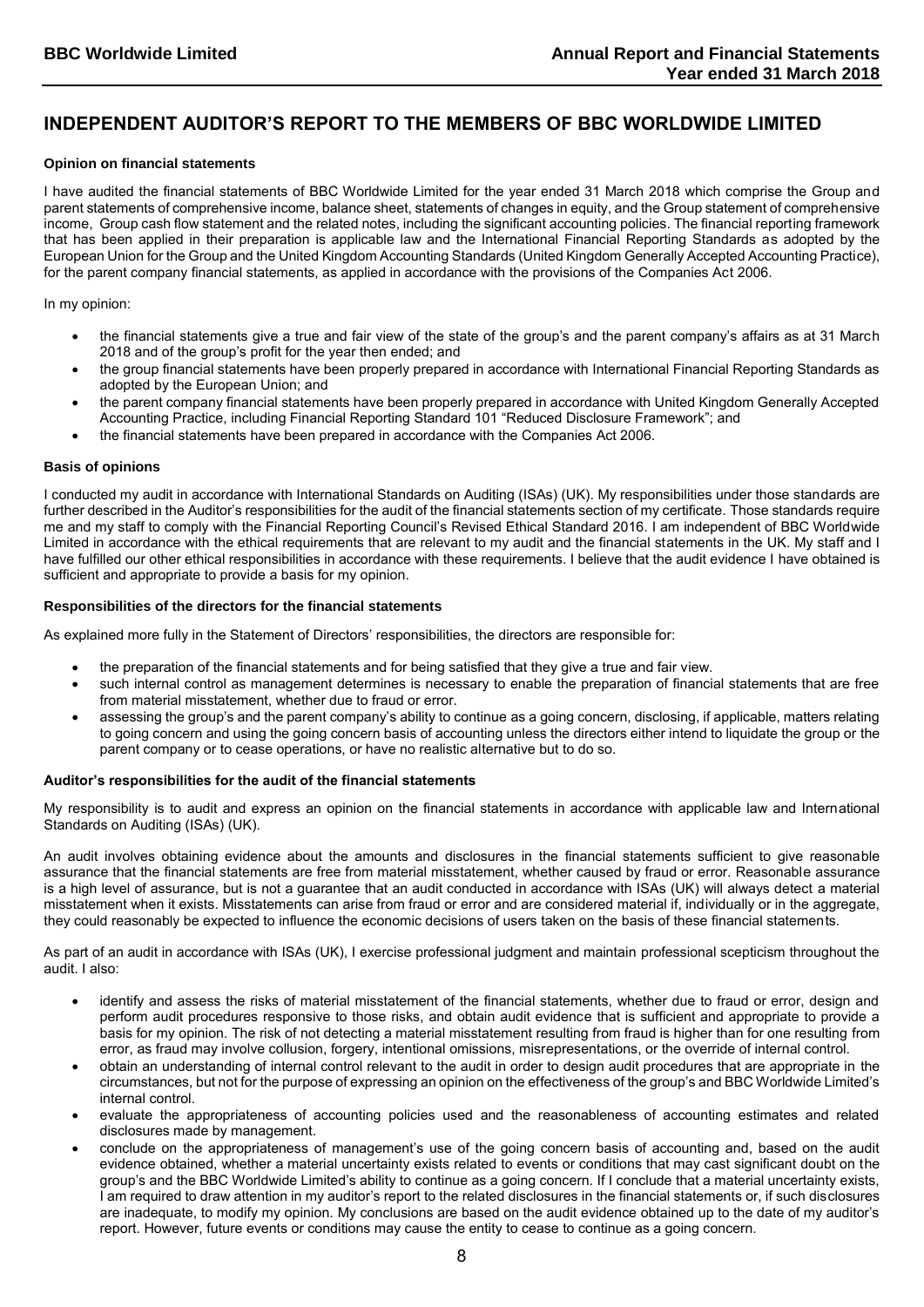## **BBC Worldwide Limited Annual Report and Financial Statements Year ended 31 March 2018**

- evaluate the overall presentation, structure and content of the financial statements, including the disclosures, and whether the consolidated financial statements represent the underlying transactions and events in a manner that achieves fair presentation.
- obtain sufficient appropriate audit evidence regarding the financial information of the entities or business activities within the Group to express an opinion on the consolidated financial statements. I am responsible for the direction, supervision and performance of the group audit. I remain solely responsible for my audit opinion.

I communicate with those charged with governance regarding, among other matters, the planned scope and timing of the audit and significant audit findings, including any significant deficiencies in internal control that I identify during my audit.

### **Other Information**

Directors are responsible for the other information. The other information comprises information included in the annual report, other than the financial statements and my auditor's report thereon. My opinion on the financial statements does not cover the other information and I do not express any form of assurance conclusion thereon. In connection with my audit of the financial statements, my responsibility is to read the other information and, in doing so, consider whether the other information is materially inconsistent with the financial statements or my knowledge obtained in the audit or otherwise appears to be materially misstated. If, based on the work I have performed, I conclude that there is a material misstatement of this other information, I am required to report that fact. I have nothing to report in this regard.

### **Opinion on other matters prescribed by the Companies Act 2006**

In my opinion:

- in light of the knowledge and understanding of the group and the company and its environment obtained in the course of the audit, I have not identified any material misstatements in the Strategic Report or the Directors' Report; and
- the information given in the Strategic and Directors' Report for the financial year for which the financial statements are prepared is consistent with the financial statements and those reports have been prepared in accordance with applicable legal requirements.

### **Matters on which I report by exception**

I have nothing to report in respect of the following matters where the Companies Act 2006 requires me to report to you if, in my opinion:

- adequate accounting records have not been kept by the parent company, or returns adequate for my audit have not been received from branches not visited by my staff; or
- certain disclosures of directors' remuneration specified by law are not made; or
- the financial statements and the part of the directors' remuneration report to be audited are not in agreement with the accounting records and returns; or
- certain disclosures of directors' remuneration specified by law are not made; or
- I have not received all of the information and explanations I require for my audit.

ORIGINAL SIGNED BY STEPHEN SMITH

### **Stephen Smith (Senior Statutory Auditor) 19 June 2018**

For and on behalf of the

**Comptroller and Auditor General (Statutory Auditor)** National Audit Office 157-197 Buckingham Palace Road

Victoria London SW1W 9SP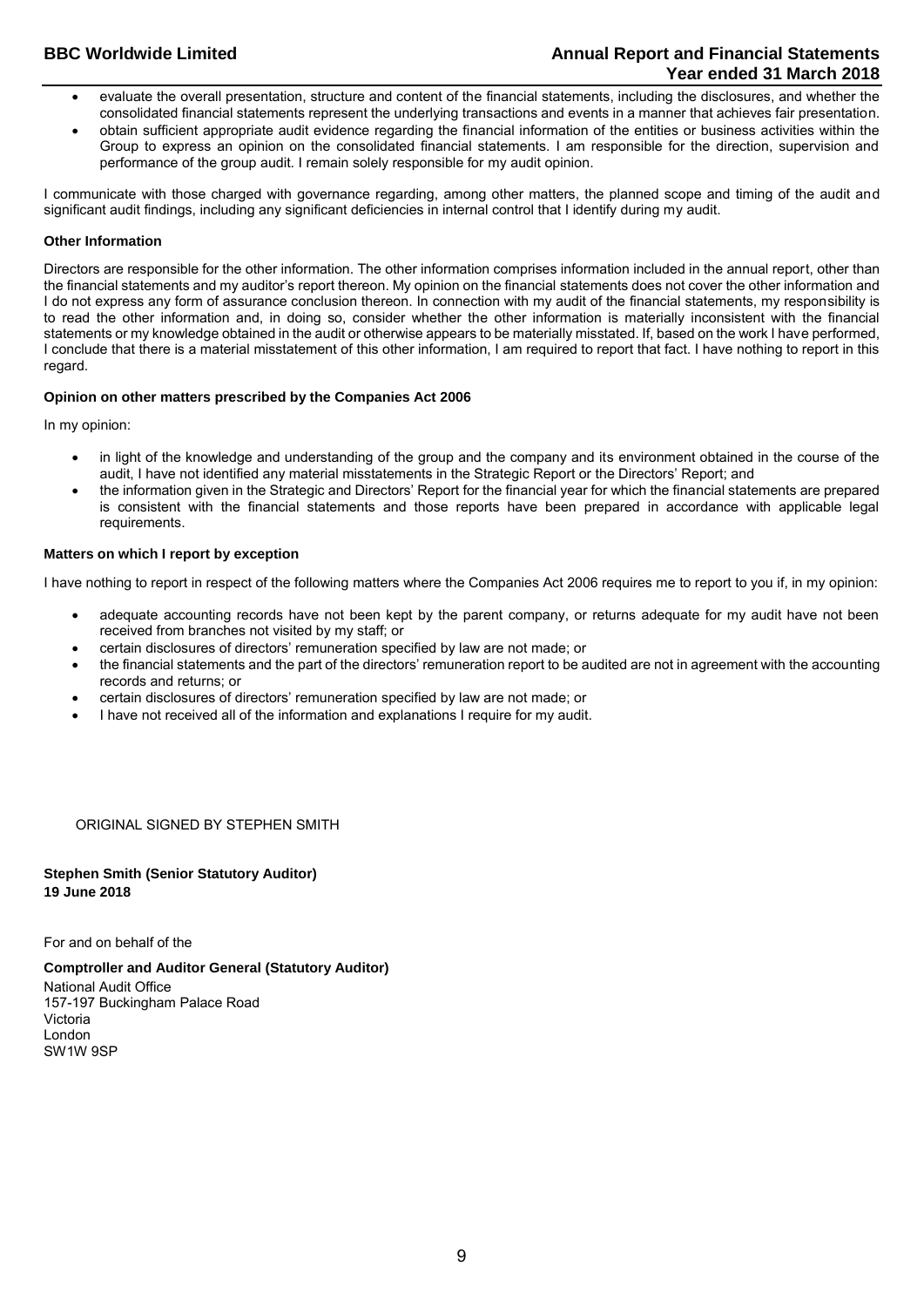## **Consolidated income statement**

**for the year ended 31 March 2018**

|                                                                                      |                | 2018    | 2017    |
|--------------------------------------------------------------------------------------|----------------|---------|---------|
|                                                                                      | Note           | £m      | £m      |
| Headline sales including joint ventures                                              | 2              | 1,044.0 | 1,059.9 |
| Less: Share of revenue of joint ventures                                             |                | (175.7) | (183.6) |
| Revenue                                                                              |                | 868.3   | 876.3   |
| Total operating costs                                                                | 3              | (819.8) | (875.5) |
| Share of results of joint ventures and associates                                    |                | 35.8    | 48.1    |
| <b>Operating profit</b>                                                              |                | 84.3    | 48.9    |
| Operating profit reconciled as:                                                      |                |         |         |
| <b>EBITDA</b>                                                                        | 2              | 118.3   | 83.5    |
| <b>Production tax credits</b>                                                        | 9              | (3.4)   | (0.1)   |
| Depreciation and amortisation                                                        |                | (14.8)  | (18.1)  |
| Share of depreciation, amortisation, interest & tax of joint ventures and associates |                | (15.8)  | (16.4)  |
|                                                                                      |                | 84.3    | 48.9    |
| Gains on disposals                                                                   | $\overline{7}$ | 4.8     | 7.7     |
| Other gains and losses                                                               | 7              | 9.4     | 0.5     |
| Finance income                                                                       | 8              | 1.4     | 2.0     |
| Finance expense                                                                      | 8              | (3.6)   | (4.6)   |
| Profit before tax                                                                    |                | 96.3    | 54.5    |
| Tax charge for the year                                                              | 9              | (10.9)  | (14.1)  |
| Profit for the year attributable to the equity shareholder                           |                | 85.4    | 40.4    |
| Attributable to:                                                                     |                |         |         |
| Equity shareholders of the parent company                                            |                | 84.1    | 40.4    |
| Non-controlling interests                                                            |                | 1.3     |         |
| <b>Profit for the year</b>                                                           |                | 85.4    | 40.4    |

|                                                                                                  | 2018   | 2017   |
|--------------------------------------------------------------------------------------------------|--------|--------|
|                                                                                                  | £m     | £m     |
| Profit for the year                                                                              | 85.4   | 40.4   |
|                                                                                                  |        |        |
| Items that are or may be reclassified to profit or loss:                                         |        |        |
| Exchange differences on translation of foreign operations                                        | (28.4) | 29.7   |
| Net gains/(losses) on foreign exchange cash flow hedges                                          | 25.9   | (10.1) |
| Tax on cash flow hedges taken directly to other comprehensive income                             | (4.9)  | 1.8    |
| Other comprehensive income for the year                                                          | (7.4)  | 21.4   |
|                                                                                                  |        |        |
| Total comprehensive income for the year attributable to equity shareholder of the parent company | 78.0   | 61.8   |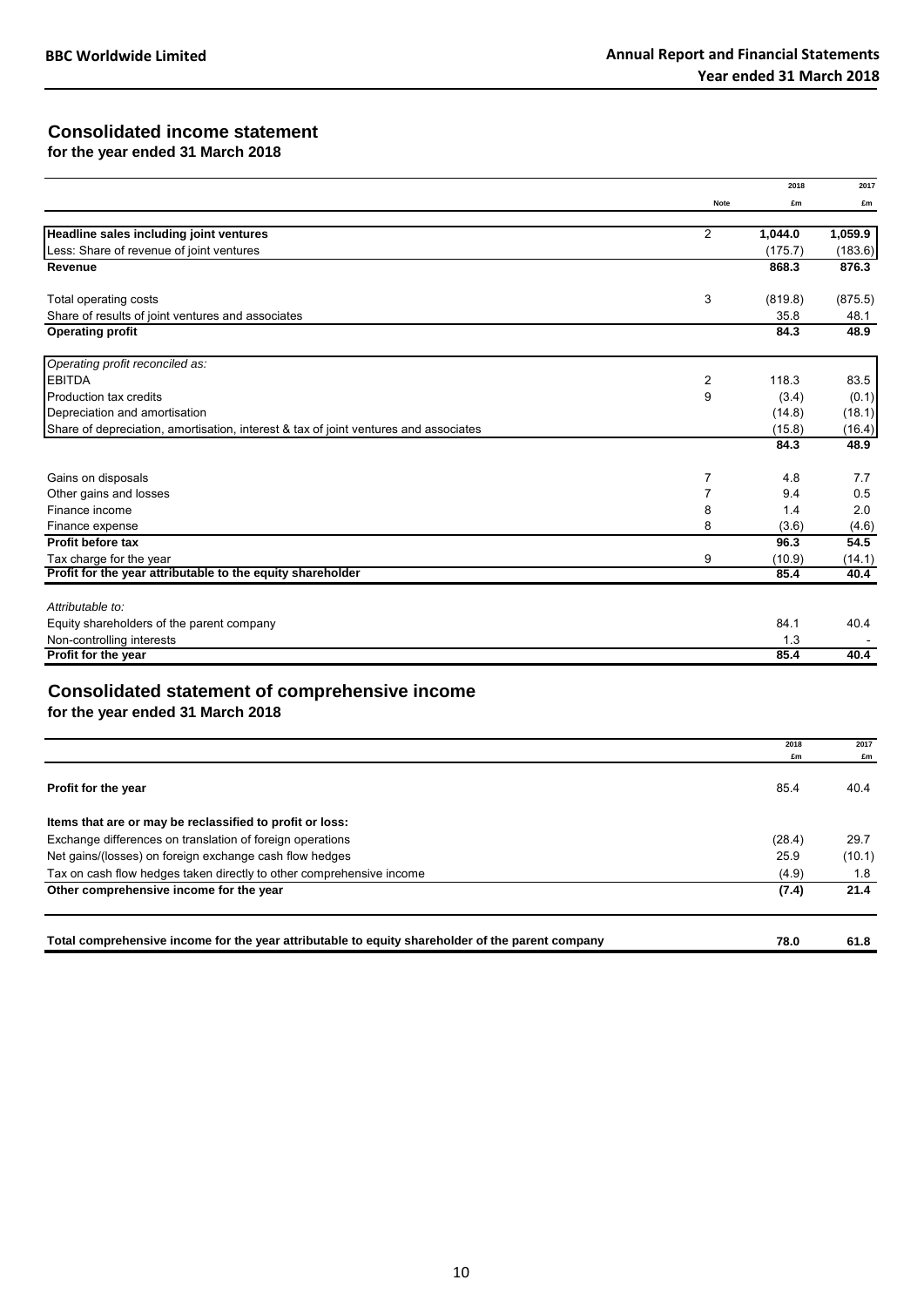## **Consolidated balance sheet**

**as at 31 March 2018**

|                                            |      | 2018   | 2017    |
|--------------------------------------------|------|--------|---------|
|                                            | Note | £m     | £m      |
| <b>Non-current assets</b>                  |      |        |         |
| Goodwill                                   | 11   | 35.7   | 35.5    |
| Distribution rights                        | 12   | 142.0  | 162.0   |
| Other intangible assets                    | 13   | 29.8   | 25.2    |
| Property, plant and equipment              | 14   | 25.3   | 28.2    |
| Interests in joint ventures and associates | 15   | 226.0  | 245.0   |
| Investments                                | 16   | 2.8    | 13.8    |
| Trade and other receivables                | 18   | 44.3   | 66.9    |
| Deferred tax assets                        | 9    | 9.5    | 11.8    |
| Derivative financial assets                | 22   | 0.1    | 0.1     |
|                                            |      | 515.5  | 588.5   |
| <b>Current assets</b>                      |      |        |         |
| Programme rights and other inventories     | 17   | 51.8   | 66.5    |
| Trade and other receivables                | 18   | 356.3  | 384.6   |
| Current tax receivable                     |      | 11.8   | 17.9    |
| Derivative financial assets                | 22   | 2.4    | 0.1     |
| Cash and cash equivalents                  |      | 39.7   | 44.3    |
|                                            |      | 462.0  | 513.4   |
| <b>Total assets</b>                        |      | 977.5  | 1,101.9 |
|                                            |      |        |         |
| <b>Current liabilities</b>                 |      |        |         |
| Interest-bearing loans and borrowings      | 21   | 0.9    |         |
| Trade and other payables                   | 19   | 361.4  | 429.1   |
| Current tax liabilities                    |      | 9.7    | 10.4    |
| Provisions                                 | 20   | 7.1    | 5.6     |
| Derivative financial liabilities           | 22   | 2.0    | 25.4    |
|                                            |      | 381.1  | 470.5   |
| <b>Non-current liabilities</b>             |      |        |         |
| Interest-bearing loans and borrowings      | 21   | 171.0  | 198.5   |
| Trade and other payables                   | 19   | 70.9   | 39.7    |
| Provisions                                 | 20   | 1.4    | 1.1     |
| Derivative financial liabilities           | 22   | 0.6    | 6.9     |
| Deferred tax liabilities                   | 9    | 17.0   | 31.5    |
|                                            |      | 260.9  | 277.7   |
| <b>Total liabilities</b>                   |      | 642.0  | 748.2   |
|                                            |      |        |         |
| <b>Net assets</b>                          |      | 335.5  | 353.7   |
| Equity                                     |      |        |         |
| Share capital                              | 23   | 0.2    | $0.2\,$ |
| Hedging reserve                            | 24   | (0.3)  | (21.3)  |
| Translation reserve                        | 24   | 20.6   | 49.0    |
| Other reserves                             | 24   | (26.8) | (2.1)   |
| Retained earnings                          | 24   | 340.2  | 327.5   |
| Equity attributable to shareholder         |      | 333.9  | 353.3   |
|                                            |      |        |         |
| Non-controlling interests                  |      | 1.6    | 0.4     |
| <b>Total equity</b>                        |      | 335.5  | 353.7   |

These consolidated financial statements of BBC Worldwide Limited, registered number 1420028, were approved by the Board of Directors and authorised for issue on 19 June 2018 and were signed on its behalf by:

ORIGINAL SIGNED BY TOM FUSSELL

**Tom Fussell** Chief Financial Officer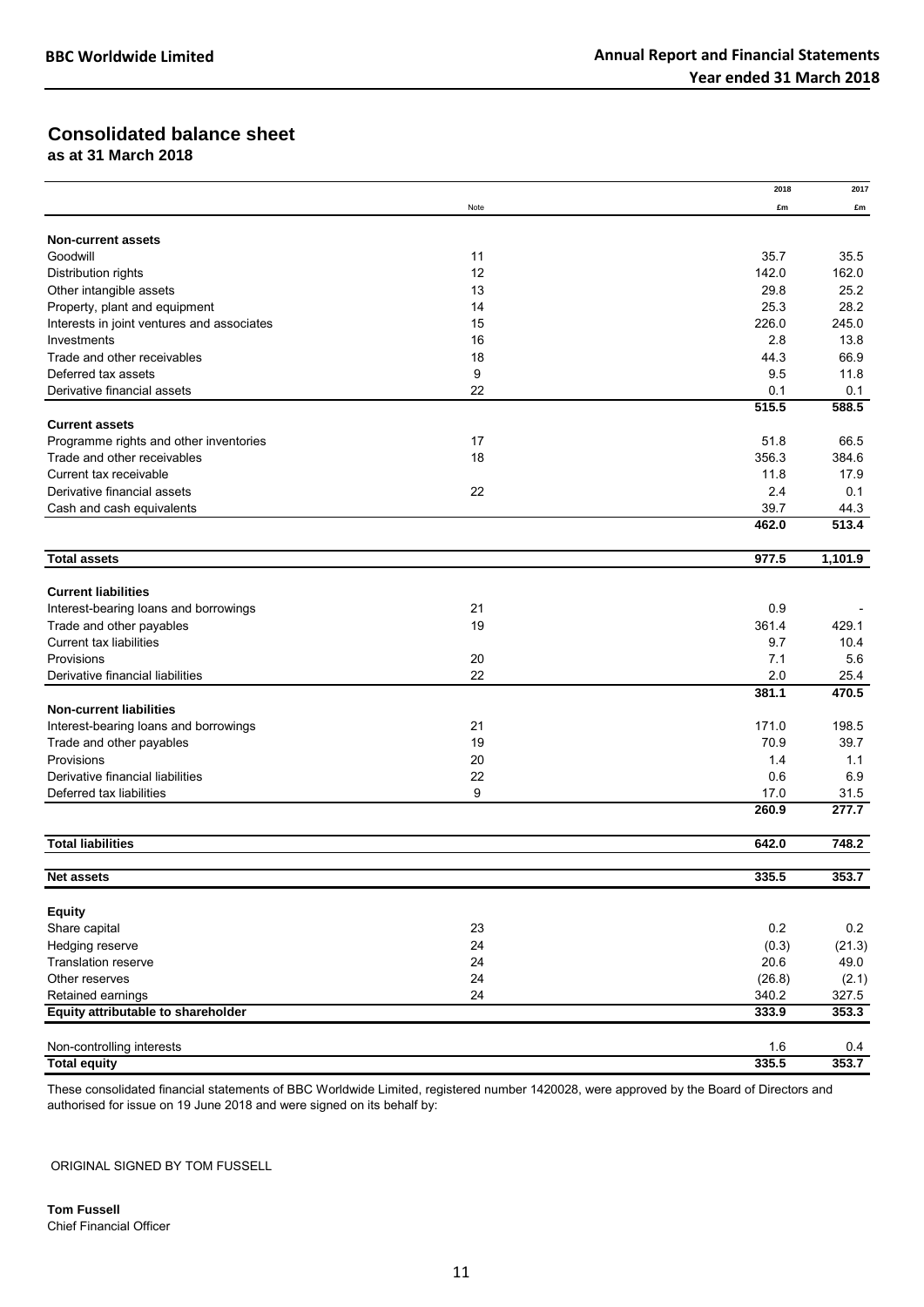## **Consolidated cash flow statement**

**for the year ended 31 March 2018**

|                                                                    |      | 2018                     | 2017   |
|--------------------------------------------------------------------|------|--------------------------|--------|
|                                                                    | Note | £m                       | £m     |
| Cash flows from operating activities                               |      |                          |        |
| Cash generated from operations                                     | 26   | 128.8                    | 106.2  |
| Tax paid                                                           |      | (15.1)                   | (11.0) |
|                                                                    |      | 113.7                    | 95.2   |
| Cash flows from investing activities                               |      |                          |        |
| Interest received                                                  |      | 0.5                      | 0.7    |
| Purchases of other intangible assets                               | 13   | (5.0)                    | (10.5) |
| Purchases of property, plant and equipment                         | 14   | (2.5)                    | (4.9)  |
| Acquisition of subsidiaries (net of cash acquired)                 | 25   | (8.2)                    | (1.7)  |
| Proceeds on disposal of available-for-sale investments             |      | 8.7                      |        |
| Disposal of interests in JVs and associates, and other investments |      | 1.9                      | 2.7    |
| Acquisition of interests in joint ventures and associates          |      | (11.8)                   | (19.6) |
| Acquisition of investments                                         | 16   | $\overline{\phantom{a}}$ | (0.4)  |
| Amounts advanced to related parties                                |      | (0.3)                    | (4.6)  |
| Repayments by related parties                                      |      | 4.3                      | 3.6    |
|                                                                    |      | (12.4)                   | (34.7) |
| Cash flows from financing activities                               |      |                          |        |
| Interest paid                                                      |      | (3.0)                    | (3.6)  |
| (Repayment)/drawdown of loans and borrowings                       | 21   | (31.2)                   | 30.6   |
| Equity dividends paid                                              | 10   | (71.4)                   | (89.3) |
| Dividends paid to non-controlling interests                        |      |                          | (0.2)  |
|                                                                    |      | (105.6)                  | (62.5) |
| Net decrease in cash and cash equivalents                          |      | (4.3)                    | (2.0)  |
| Cash and cash equivalents at the beginning of the year             |      | 44.3                     | 45.8   |
| Foreign exchange translation gains                                 |      | (0.3)                    | 0.5    |
| Cash and cash equivalents at end of the year                       |      | 39.7                     | 44.3   |

Cash and cash equivalents is comprised entirely of cash at banks and on hand.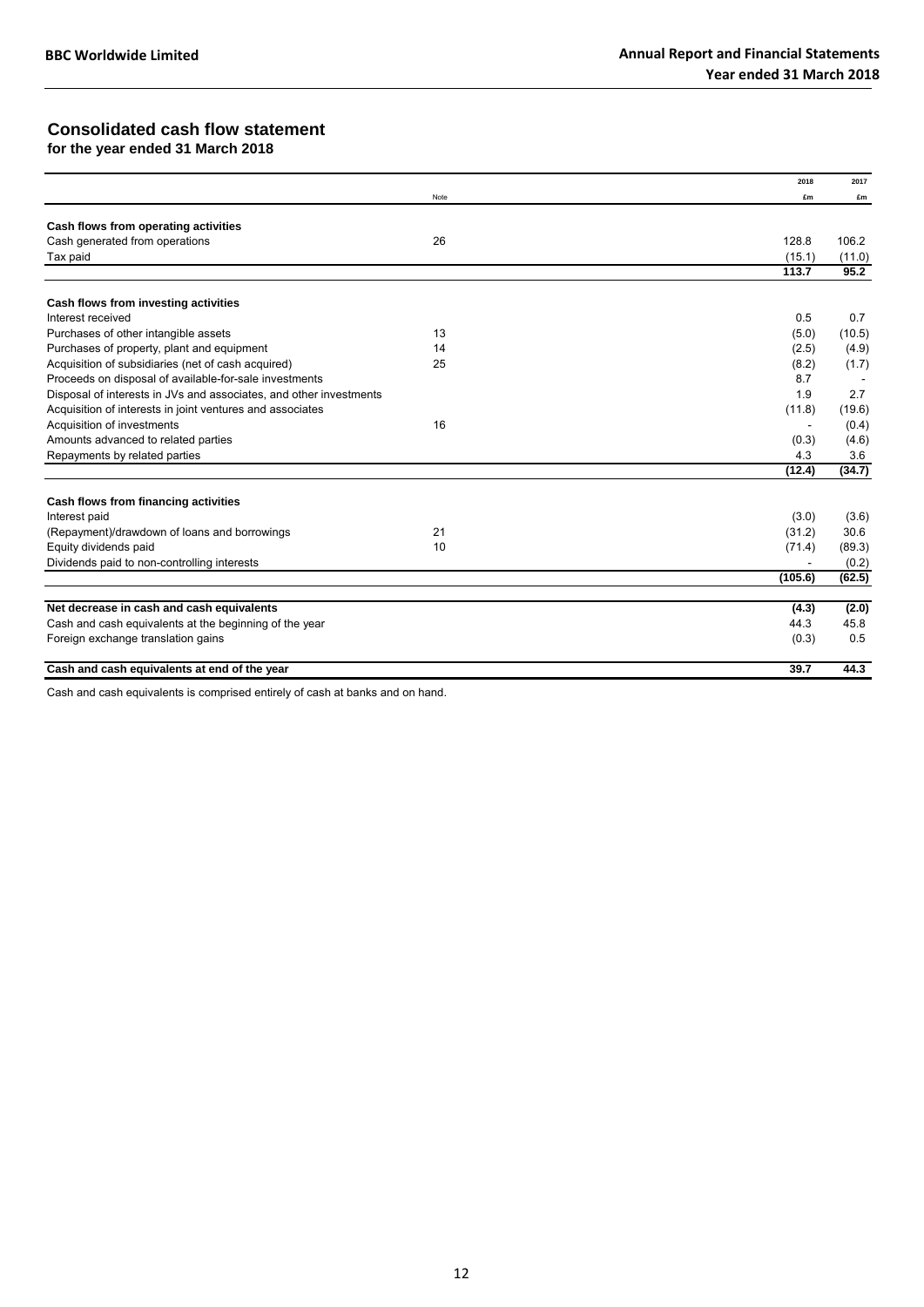# **Consolidated statement of changes in equity**

**for the year ended 31 March 2018**

|                                                           | Attributable to equity holders of the parent company |                    |                            |                   |                          |                              |                        |
|-----------------------------------------------------------|------------------------------------------------------|--------------------|----------------------------|-------------------|--------------------------|------------------------------|------------------------|
|                                                           | Share<br>capital                                     | Hedging<br>reserve | <b>Translation reserve</b> | Other<br>reserves | <b>Retained earnings</b> | Non-controlling<br>interests | <b>Total</b><br>equity |
|                                                           | £m                                                   | £m                 | £m                         | £m                | £m                       | £m                           | £m                     |
|                                                           |                                                      |                    |                            |                   |                          |                              |                        |
| Balance at 31 March 2016                                  | 0.2                                                  | (13.0)             | 19.3                       | 1.3               | 376.4                    | 0.1                          | 384.3                  |
| Profit for the year                                       |                                                      |                    |                            |                   | 40.4                     | $\overline{\phantom{0}}$     | 40.4                   |
| Net losses on foreign exchange cash flow hedges           |                                                      | (10.1)             |                            |                   |                          |                              | (10.1)                 |
| Tax on items taken directly to equity                     |                                                      | 1.8                |                            |                   |                          | $\overline{\phantom{a}}$     | 1.8                    |
| Exchange differences on translation of foreign operations |                                                      |                    | 29.7                       |                   |                          | $\overline{\phantom{a}}$     | 29.7                   |
| Total comprehensive income for the year                   |                                                      | (8.3)              | 29.7                       |                   | 40.4                     | $\blacksquare$               | 61.8                   |
| Changes in non-controlling interests (note 25)            |                                                      |                    |                            | (3.4)             |                          | 0.5                          | (2.9)                  |
| Dividends paid (note 10)                                  |                                                      |                    |                            |                   | (89.3)                   | (0.2)                        | (89.5)                 |
| Balance at 31 March 2017                                  | 0.2                                                  | (21.3)             | 49.0                       | (2.1)             | 327.5                    | 0.4                          | 353.7                  |
| Profit for the year                                       |                                                      |                    |                            |                   | 84.1                     | $\overline{\phantom{a}}$     | 84.1                   |
| Profit attributed to non-controlling interests            |                                                      |                    |                            |                   |                          | 1.3                          | 1.3                    |
| Net gains on foreign exchange cash flow hedges            |                                                      | 25.9               |                            |                   |                          | $\overline{\phantom{a}}$     | 25.9                   |
| Tax on items taken directly to equity                     |                                                      | (4.9)              |                            |                   |                          | $\overline{\phantom{a}}$     | (4.9)                  |
| Exchange differences on translation of foreign operations |                                                      |                    | (28.4)                     |                   |                          | $\overline{\phantom{a}}$     | (28.4)                 |
| Total comprehensive income for the year                   |                                                      | 21.0               | (28.4)                     |                   | 84.1                     | 1.3                          | 78.0                   |
| Changes in non-controlling interests (notes 24 and 25)    |                                                      |                    |                            | (21.8)            |                          | (0.1)                        | (21.9)                 |
| Release of available for sale reserve                     |                                                      |                    |                            | (2.9)             |                          | $\overline{\phantom{a}}$     | (2.9)                  |
| Dividends paid (note 10)                                  |                                                      |                    |                            |                   | (71.4)                   | $\overline{\phantom{a}}$     | (71.4)                 |
| Balance at 31 March 2018                                  | 0.2                                                  | (0.3)              | 20.6                       | (26.8)            | 340.2                    | 1.6                          | 335.5                  |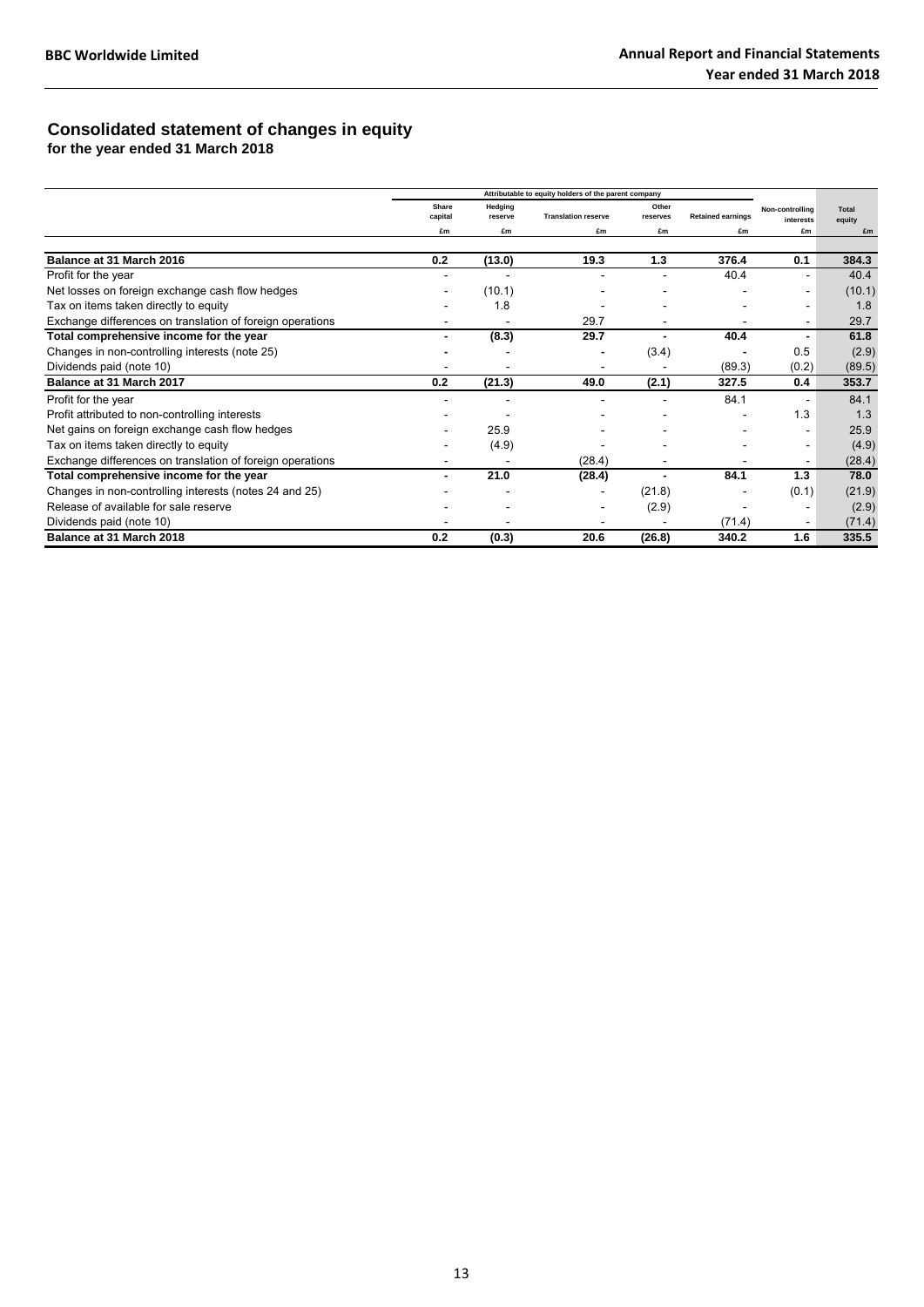## **Notes to the consolidated financial statements**

### **1. Principal accounting policies**

BBC Worldwide Limited (the "Company") is a company domiciled and incorporated in the United Kingdom, and its registered address is 1 Television Centre, 101 Wood Lane, London W12 7FA. The consolidated financial statements of the Company for the year ended 31 March 2018 comprise the Company and its subsidiary undertakings (together the "Group") and the Group's interest in joint ventures and associated undertakings.

These financial statements are presented in pounds sterling rounded to the nearest £0.1 million because that is the currency of the primary economic environment in which the Group operates. Foreign operations are included in accordance with the policies set out below.

#### **(a) Basis of preparation**

The consolidated financial statements have been prepared in accordance with International Financial Reporting Standards (IFRS) as adopted by the European Union (the EU), the Companies Act 2006 and Article 4 of the EU International Accounting Standards Regulations.

The financial statements are principally prepared on the historical cost basis. Areas where alternative bases of accounting are applied are identified in the accounting policies below.

#### **(b) Going concern**

The Board remains satisfied with the Group's funding and liquidity position. The disclosures on page 5 in the Directors' Report in respect of going concern form part of the audited accounts.

As at 31 March 2018, the main source of debt funding was an unsecured credit facility with BBC Commercial Holdings Limited (BBCCH) expiring in September 2019. Further information in respect of this facility is included in note 21.

On the basis of its forecasts, the balance sheet position at 31 March 2018 and the significant operating cash flows of the group, and having regard to available and anticipated financing facilities, the Board has concluded that the going concern basis of preparation continues to be appropriate. Further information in respect of liquidity risk is included in note 30.

#### **(c) Basis of consolidation**

#### *i. Subsidiaries*

The consolidated financial statements incorporate the financial statements of the Company and entities controlled by the Company (and its subsidiaries) made up to 31 March each year. Control is achieved where the Company has the power to govern the financial and operating policies of an investee entity so as to obtain benefits from its activities.

The results of subsidiaries acquired or disposed of during the year are included in the consolidated income statement from the effective date of acquisition or up to the effective date of disposal, as appropriate. Where necessary, adjustments are made to the financial statements of subsidiaries to bring the accounting policies used into line with those of the Group. All intra-group transactions, balances, income and expenses are eliminated on consolidation.

Non-controlling interests in subsidiaries are identified separately from the Group's equity therein. The interests of non-controlling shareholders are initially measured at their proportionate share of the fair value of the acquiree's identifiable net assets. Subsequent to acquisition, the carrying amount of noncontrolling interests is increased or decreased in proportion to the non-controlling interests' share of any subsequent changes in equity.

Changes in the Group's interests in subsidiaries that do not result in a loss of control are accounted for as equity transactions. The carrying amounts of noncontrolling interests are adjusted to reflect any changes in their, and the Group's, relative interests in the subsidiaries. Any difference between the amount by which the non-controlling interests are adjusted and the fair value of the consideration paid or received is recognised directly in equity and attributed to the owners of the Company.

When the Group loses control of a subsidiary, the profit or loss on disposal is calculated as the difference between: (i) the aggregate of the fair value of the consideration received and the fair value of any retained interest (net of disposal costs); and (ii) the previous carrying amount of the net assets of the subsidiary (including attributable goodwill) and any non-controlling interests. Amounts previously recognised in other comprehensive income in relation to the subsidiary are reclassified to the income statement or transferred directly to retained earnings as appropriate. The fair value of any interest retained in the former subsidiary at the date when control is lost is regarded as the cost on initial recognition of an investment in a joint venture or associate.

#### *ii. Joint ventures and associates*

A joint venture is a type of joint arrangement whereby the parties that have joint control of the arrangement have rights to the net assets of the joint venture. Joint control is the contractually agreed sharing of control of an arrangement, which exists only when decisions about the relevant activities require unanimous consent of the parties sharing control. An associate is an entity over which the Group has significant influence. Significant influence is the power to participate in the financial and operating policy decisions of the investee, but is not control or joint control over those policies.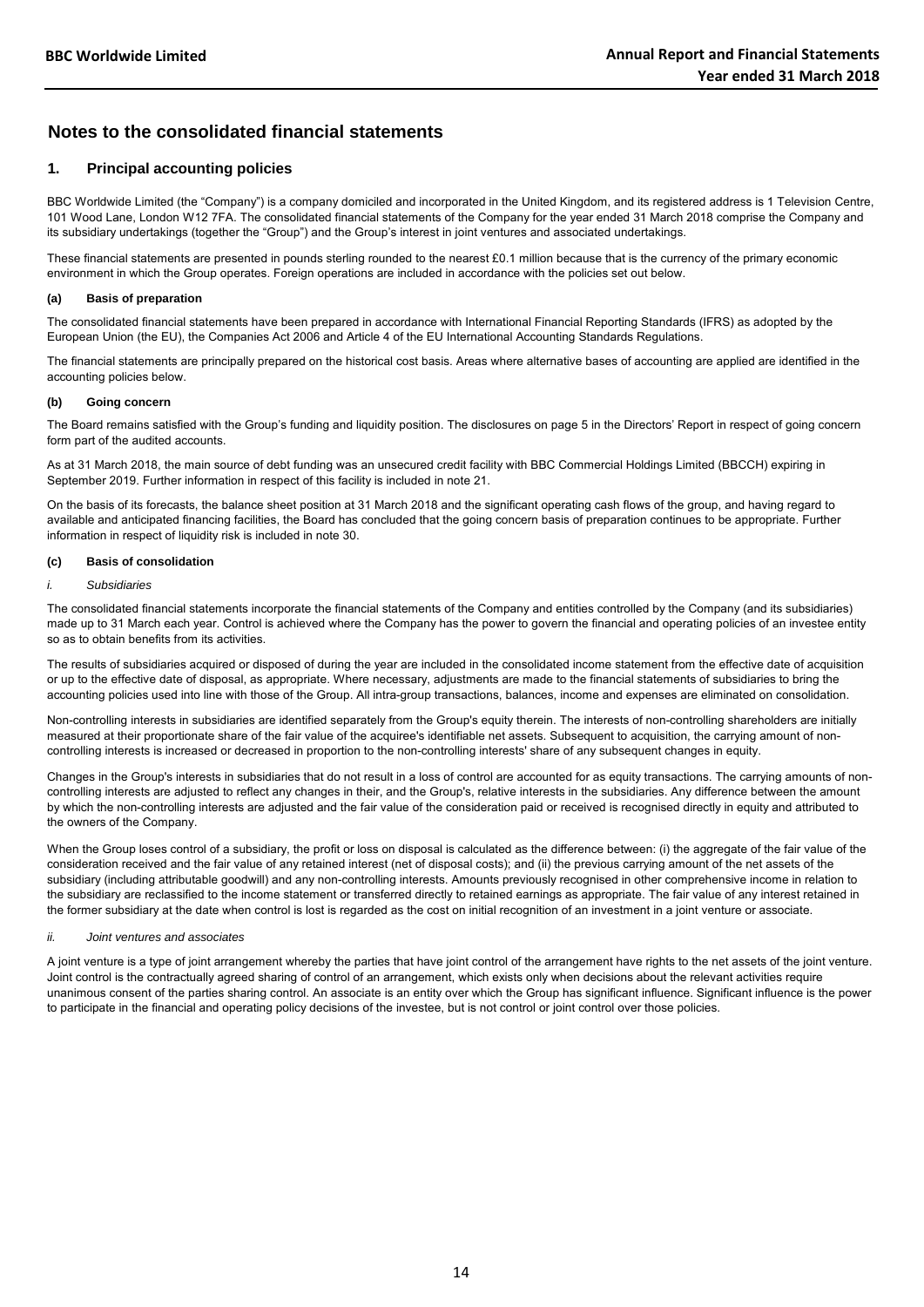## **1. Principal accounting policies (continued)**

### **(c) Basis of consolidation (continued)**

#### *ii. Joint ventures and associates (continued)*

The results and assets and liabilities of joint ventures and associates are incorporated into these financial statements using the equity method of accounting, except when the investment is classified as held for sale, in which case it is accounted for in accordance with IFRS 5 *Non-current Assets Held for Sale and Discontinued Operations.*

Under the equity method, investments in associates are carried in the consolidated balance sheet at cost, adjusted for post-acquisition changes in the Group's share of the net assets of the joint venture or associate, less any impairment in the value of individual investments.

Where the Group's share of losses exceeds the carrying amount of the joint venture or associate, the carrying amount is reduced to nil and recognition of further losses is discontinued except to the extent that the Group has incurred legal or constructive obligations or made payments on behalf of the joint venture or associate.

Where a group entity transacts with a joint venture or associate of the Group, unrealised profits and losses are eliminated to the extent of the Group's interest in the relevant joint venture or associate.

The Group accounts for its share of the results and net assets of its joint ventures and associates using information as of 31 March with the exception of Children's Character Books Limited, Woodlands Books Limited, Educational Publishers LLP and JV Programmes LLC which have been included using information from unaudited accounts drawn up to 31 December. The impact of these non-coterminous year ends is not considered material.

#### **(d) Adoption of new and revised standards**

At the beginning of the current period, the Group adopted the following accounting pronouncements, none of which had a significant impact on its results or financial position for the year ended 31 March 2018:

- Amendments to IAS 12 (2016) Income Taxes (effective for periods commencing on or after 1 January 2017)
- Amendments to IAS 7 (2016) Statement of Cash Flows (effective for periods commencing on or after 1 January 2017)
- Amendments resulting from Annual Improvements 2014-2016 Cycle (2016) (effective for periods commencing on or after 1 January 2017)

At the date of authorisation of these financial statements, the following Standards and Interpretations which have not been applied in these financial statements were in issue but not yet effective (and in some cases had not yet been adopted by the EU):

- IFRS 9 (2014) Financial Instruments (effective for periods commencing on or after 1 January 2018)
- IFRS 15 (2016) Revenue from Contracts with Customers (effective for periods commencing on or after 1 January 2018)
- Amendments to IFRS 2 (2016) Classification and Measurement of Share-based Payment Transactions (effective for periods commencing on or after 1 January 2018)
- Amendments to IFRS 4 (2016) Applying IFRS 9 Financial Instruments with IFRS 4 Insurance Contracts (effective when IFRS 9 is applied, on or after 1 January 2018)
- Amendments to IAS 40 (2016) Transfers of Investment Property (effective for periods commencing on or after 1 January 2018)
- Amendments resulting from Annual Improvements 2014-2016 Cycle (2016) (effective for periods commencing on or after 1 January 2018)
- IFRIC 22 (2016) Foreign Currency Transactions and Advance Consideration (effective for periods commencing on or after 1 January 2018, not yet endorsed by the EU)
- IFRS 16 (2016) Leases (effective for periods commencing on or after 1 January 2019)
- IFRIC 23 (2017) Uncertainty over Income Tax Treatments (effective for periods commencing on or after 1 January 2019, not yet endorsed by the EU)
- Amendments to IFRS 9 (2017) Prepayment Features with Negative Compensation (effective on or after 1 January 2019)
- Amendments to IAS 28 (2017) Long-term Interests in Associates and Joint Ventures (effective on or after 1 January 2019, not yet endorsed by the EU)
- Amendments to IAS 19 (2018) Plan Amendment, Curtailment or Settlement (effective on or after 1 January 2019, not yet endorsed by the EU)
- Amendments resulting from Annual Improvements 2015-2017 Cycle (2017) (effective for periods commencing on or after 1 January 2019, not yet endorsed by the EU)
- IFRS 17 (2017) Insurance Contracts (effective for periods commencing on or after 1 January 2021, not yet endorsed by the EU)

The Directors do not expect that the adoption of the standards listed above will have a material impact on the financial statements of the Group in future periods, except for the below which are currently being evaluated:

• The directors adopted IFRS 9 on 1 April 2018 and accordingly the first period relevant for reporting will be the 2018/19 financial statements. The new standard includes certain simplifications to the classification and measurement of financial assets and liabilities and new hedge accounting requirements. The Group has confirmed that the current hedge relationships qualify as continuing hedges under IFRS 9. The new impairment model for financial assets requires the recognition of impairment provisions based on expected credit losses rather than losses incurred as under IAS 39. The application of this model is likely to result in earlier recognition of impairment losses. The adoption of the new standard is expected to have an impact on the notes to the financial statements, with additional disclosures and changes in presentation to Note 30 Financial Instruments. The Directors do not expect a material impact of the standard on the existing accounting treatment.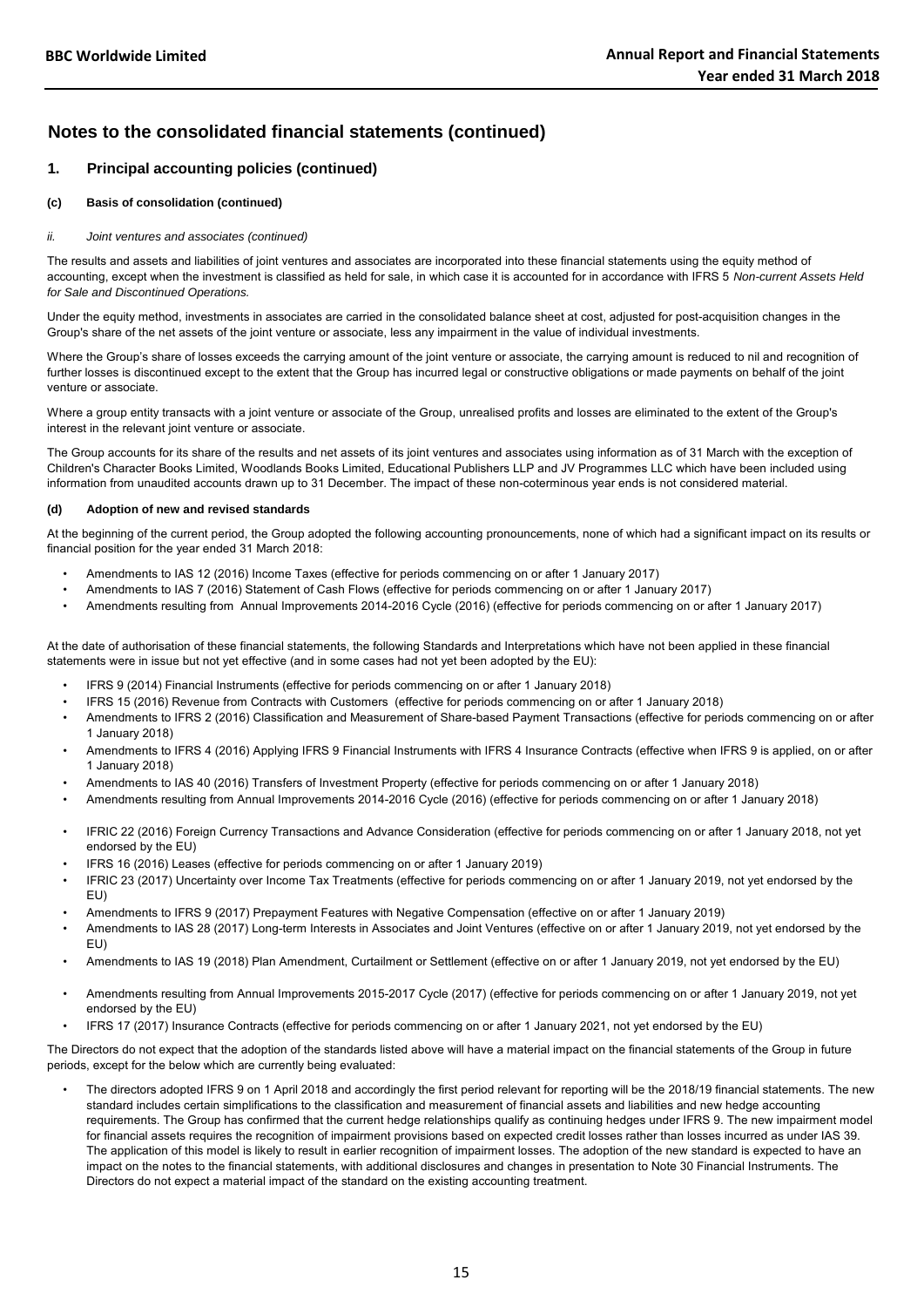## **1. Principal accounting policies (continued)**

#### **(d) Adoption of new and revised standards (continued)**

- The directors adopted IFRS 15 on 1 April 2018 on the modified retrospective basis and accordingly the first period relevant for reporting will be the 2018/19 financial statements. IFRS 15 requires the Group to identify distinct promises in contracts with customers that qualify as 'performance obligations'. The consideration receivable from customers must then be allocated between these performance obligations. An assessment of the Group's material revenue streams by line of business has been completed and the impact on Group results is not expected to be material. Had IFRS 15 been adopted for the 2017/18 financial statements, content sales revenues would have been £13.9m higher. No other significant impacts have been noted in other revenue lines.
- IFRS 16 Leases is effective from 1 January 2019 and replaces the current lease guidance including IAS 17 Leases and the related interpretations. The first period relevant for reporting will be the 2019/20 financial statements. This new standard requires the Group to recognise an asset to represent the right to use the leased item and a liability to represent the future lease payments. Expenses for operating leases currently reported as operating expenses in the consolidated income statement will be replaced with a depreciation expense relating to the right-of-use asset and an interest expense on the lease liability. As at 31 March 2018 the Group has non-cancellable operating lease commitments of £104.8 million as disclosed in Note 28. The adoption of the standard is likely to have a material impact on the amounts recognised in the consolidated financial statements, however as the Group's detailed impact assessment is continuing, it is not practicable to provide a reasonable estimate of the financial impact until the assessment is completed.

#### **(e) Non-statutory financial performance measures**

The Group believes that 'Headline sales' and 'EBITDA' are additional non-statutory measures of financial performance that provide further guidance to help understand the performance of the business on a comparable basis year on year. The Directors review these non-statutory measures on a regular basis to determine whether they are appropriate, and during 2017/18 this review resulted in the decision to utilise the 'EBITDA' measure rather than 'Headline profit' as previously disclosed.

Headline sales includes the Group's share of the revenues of its joint ventures, which are closely monitored by the Directors. EBITDA is defined as operating profit plus production tax credits, excluding the share of depreciation, amortisation, interest and tax of joint ventures and associates, and all other depreciation and amortisation with the exception of distribution rights amortisation.

The Group views its investments as being a fundamental part of its ongoing operations. IFRS requires that the Group reports its share of the results of joint ventures and associates on an after-tax, after-interest basis. The interest, tax and depreciation and amortisation charges borne by joint ventures and associates have been added back within EBITDA, in order to present an operating profit measure which more appropriately represents the way in which the business is reviewed and assessed internally.

#### **(f) Business combinations**

Acquisitions of subsidiaries and businesses are accounted for using the acquisition method. The cost of each acquisition is measured at the aggregate of the fair values (at the date of exchange) of assets given and liabilities incurred or assumed in exchange for control of the acquiree. Acquisition related costs are recognised in the income statement as incurred.

Where applicable, the consideration for the acquisition includes contingent consideration, measured at its acquisition-date fair value. Subsequent changes in the fair value of contingent consideration are recorded in the income statement.

Where a business combination is achieved in stages (i.e. where the Group acquires an entity which was previously a joint venture, associate or held-forsale investment) the Group remeasures its pre-existing interest in the entity to fair value at the acquisition date (i.e. the date the Group attains control). The resulting gain or loss, if any, is recognised in the income statement. Amounts previously recognised in other comprehensive income in respect of the entity, prior to the acquisition date, are also reclassified to the income statement where required.

The acquired entity's identifiable assets, liabilities and contingent liabilities that meet the conditions for recognition under IFRS 3 (2008) *Business Combinations* are recognised at their fair value at the acquisition date, except that assets (or disposal groups) that are classified as held for sale are measured in accordance with IFRS 5 (2004) *Non-current Assets Held for Sale and Discontinued Operations.*

#### **(g) Non-current assets held for sale**

Non-current assets and disposal groups are classified as held for sale if their carrying amount will be recovered principally through sale rather than continuing use, they are available for immediate sale in their present condition and a sale is highly probable. Management must be committed to the sale which should be expected to qualify for recognition as a completed sale within one year from the date of classification.

When the Group is committed to a sale plan involving loss of control of a subsidiary, all of the assets and liabilities of that subsidiary are classified as held for sale when the criteria described above are met, regardless of whether the Group will retain a non-controlling interest in its former subsidiary after the sale.

Once classified as held for sale, non-current assets and disposal groups are measured at the lower of carrying amount and fair value less costs to sell. No amortisation or depreciation is charged on non-current assets (including those in disposal groups) classified as held for sale.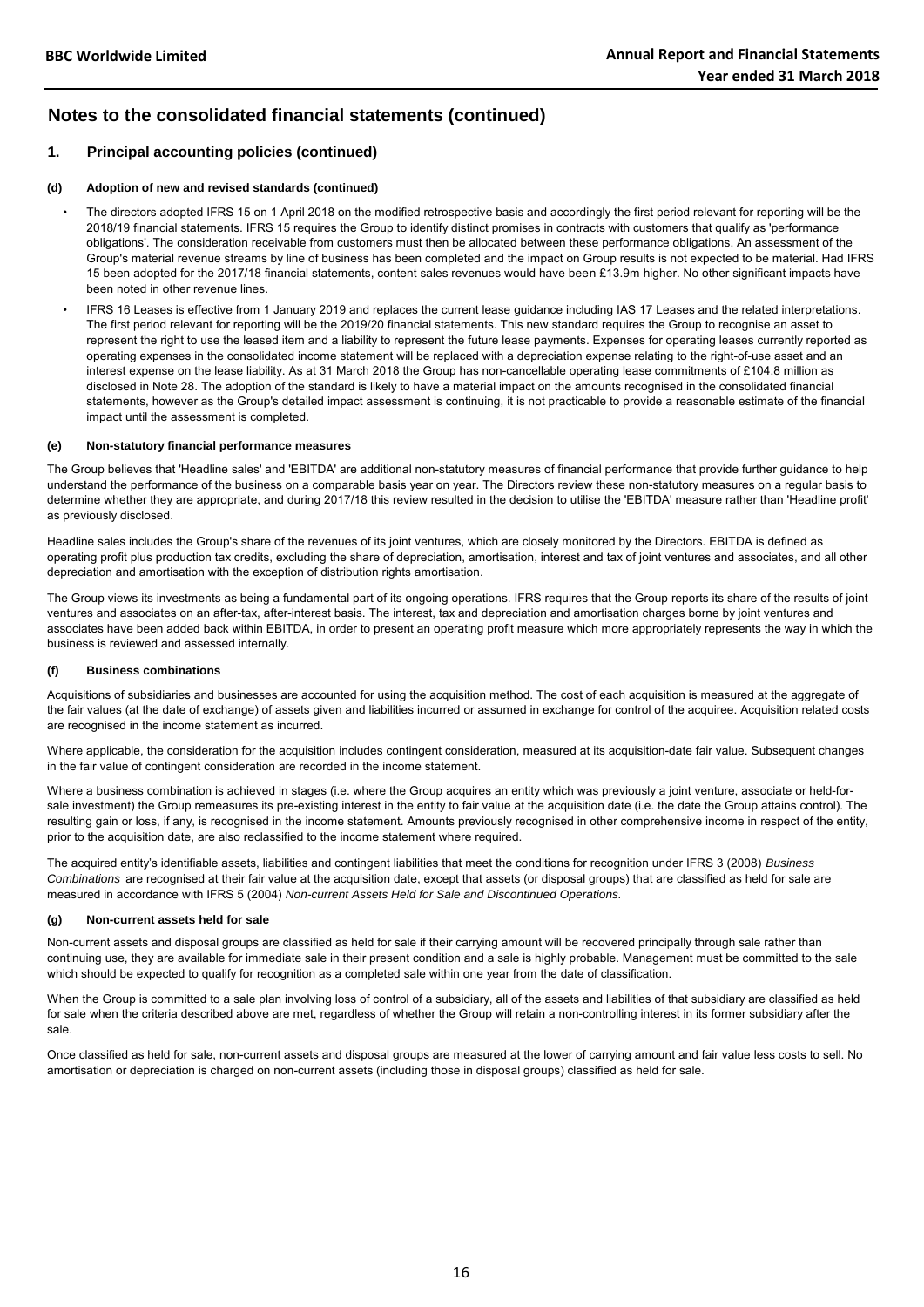## **1. Principal accounting policies (continued)**

#### **(h) Goodwill**

Goodwill arising on acquisition (except prior to 1 April 2007) is recognised as an asset at the date that control is acquired (the 'acquisition date'). Goodwill is measured as the difference between: (i) the consideration paid, the fair value of any interest held in the acquiree prior to acquisition, and any non-controlling interest in the acquiree; and (ii) the fair value of the identifiable assets acquired and liabilities assumed at the acquisition date.

Goodwill is not amortised but is reviewed for impairment at least annually. For the purpose of impairment testing, goodwill is allocated to each of the Group's cash-generating units expected to benefit from the synergies of the combination. Cash-generating units to which goodwill has been allocated are tested for impairment annually, or more frequently when there is an indication that the unit may be impaired. Testing for impairment involves a comparison of the carrying amount of the cash-generating unit with its recoverable amount, being the higher of its value in use or fair value less costs to sell.

Where impairment testing indicates that the carrying amount of a cash-generating unit exceeds its recoverable amount, the unit is written down to the recoverable amount. An impairment loss is allocated first to reduce the carrying amount of any goodwill allocated to the unit and then to the other assets of the unit pro-rata on the basis of the carrying amount of each asset in the unit. An impairment loss recognised for goodwill is not reversed in a subsequent period.

On disposal of a subsidiary, the attributable amount of goodwill is included in the determination of the profit or loss on disposal.

#### **(i) Revenue recognition**

Revenue is measured at the fair value of the consideration received or receivable and represents amounts receivable for goods and services provided in the normal course of business, net of discounts, returns, VAT and other sales-related taxes. Revenue is recognised when the significant transfer of risks and rewards has occurred.

The Group's main sources of revenue and its policies for the recognition of such revenue are summarised as follows:

- Licence fees are earned by the Group from programme content and programme formats. Once a contract has been signed, licence fees are recognised on the later of the start of the licence period or when the associated programme is available for delivery.
- Subscription fees from the broadcast of the Group's channels on pay television platforms, and from subscriptions to print and online publications and services, are recognised as earned, pro rata over the subscription period.
- Advertising revenue generated by the regional Channels operations and from websites are recognised on transmission or publication of the advertisement.
- Production fees and participation royalties earned by the Group are recognised as earned. Production fees are recognised on delivery of the programme or on a stage of completion basis, depending on the nature of the contract with the customer. Royalties are recognised on receipt or on an accruals basis where sufficient reliable information is available.
- Revenue generated from the sale of physical and digital products through regional consumer products operations is recognised at the time of delivery. Revenue from the sale of goods is stated net of deductions for actual and expected returns based on management judgement and historical experience.

#### **(j) Foreign currencies**

The individual results and financial position of each group company are presented in the currency of the primary economic environment in which the company operates (its functional currency). For the purpose of the consolidated financial statements, the results and financial position of each group company are expressed in pounds sterling, which is the functional currency of the Company, and the presentation currency for the consolidated financial statements.

Transactions in foreign currencies are translated into the applicable functional currency of each entity of the Group at a monthly average exchange rate. Monetary assets and liabilities denominated in foreign currencies are translated at the foreign exchange rate ruling on that date. Foreign exchange differences which arise on translation are recognised in the income statement.

For the purpose of presenting consolidated financial statements, the assets and liabilities of the Group's foreign operations are translated at exchange rates prevailing on the balance sheet date (the 'closing rate'). Income and expense items are translated at the average rates for the year. Exchange differences arising on the retranslation of the opening net assets and income and expense for the year to the closing rate are recognised in other comprehensive income and accumulated in equity (attributed to non-controlling interests as appropriate).

On the disposal of a foreign operation, the cumulative exchange differences in respect of that operation recognised in equity are reclassified to the income statement and included in the calculation of the gain or loss on sale.

Goodwill and fair value adjustments arising on the acquisition of a foreign operation are treated as assets and liabilities of the foreign entity and translated at the closing rate, as described above.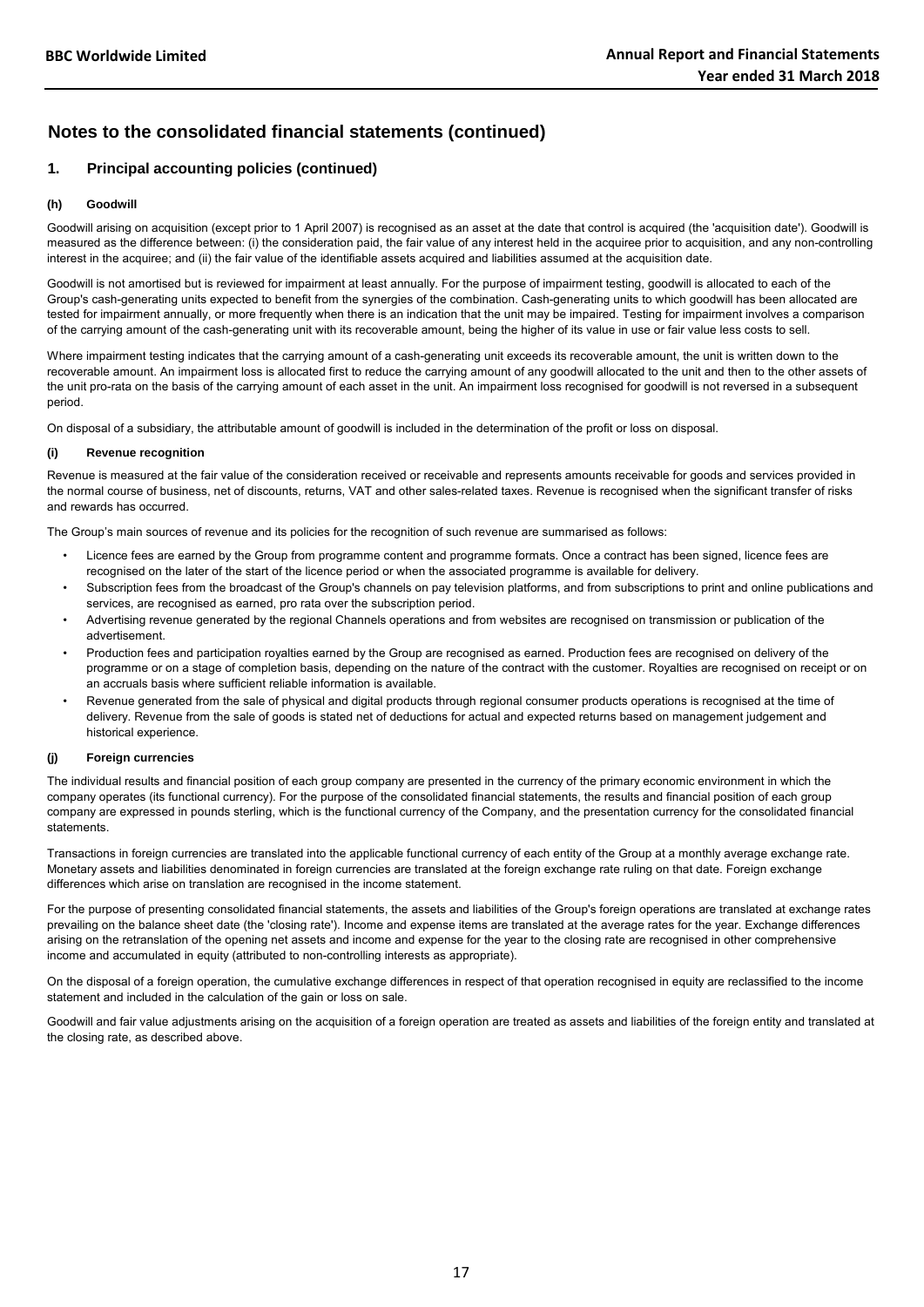## **1. Principal accounting policies (continued)**

#### **(k) Retirement benefit costs**

Contributions to defined contribution pension schemes are charged to the income statement as they fall due.

Employees of the Group also participate in defined benefit schemes operated by the Group's ultimate parent, the British Broadcasting Corporation. The defined benefit schemes provide benefits based on pensionable pay. The assets of the BBC's main pension scheme, the BBC Pension Scheme, to which the majority of employees belong, are held separately from those of the BBC Group.

The BBC Pension Scheme is a group-wide scheme and there is no contractual agreement or stated policy for charging the net defined benefit cost to scheme participants. The contribution rates are set by the pension scheme trustees based on valuations which take a longer-term view of the assets required to fund the scheme's liabilities. Valuations of the scheme are performed by Willis Towers Watson, consulting actuaries, with formal valuations undertaken at least every three years. Accordingly, the Group accounts for contributions payable to the scheme as if the schemes were defined contribution schemes, as is required by IAS 19 Employee Benefits.

#### **(l) Taxation**

The Group's liability for current tax is based on taxable profit for the year, and is calculated using tax rates that have been enacted or substantively enacted at the balance sheet date. Taxable profit differs from net profit as reported in the income statement because it excludes items of income or expenditure which are not taxable or deductible or which are taxable or deductible in other years.

Deferred tax is the tax expected to be payable or recoverable in future periods and is recognised using the balance sheet liability method. This method provides for temporary differences between the carrying amounts of assets and liabilities in the balance sheet and the corresponding tax bases used in the computation of taxable profit. Temporary differences arising from goodwill and the initial recognition of assets or liabilities that affect neither accounting profit nor taxable profit are not provided for.

Deferred tax liabilities are recognised for taxable temporary differences arising on investments in subsidiaries, joint ventures and associates except where the Group is able to control the reversal of the temporary difference and it is probable that the temporary difference will not reverse in the foreseeable future.

The carrying value of deferred tax assets is reviewed at each balance sheet date and reduced to the extent that it is no longer probable that sufficient taxable profits will be available to allow all or part of the asset to be recovered.

The amount of deferred tax provided is based on the manner in which tax is expected to arise and using tax rates that have been enacted or substantively enacted at the balance sheet date. Deferred tax is charged or credited in the income statement, except where it relates to items recorded within other comprehensive income, in which case the deferred tax is also recorded within other comprehensive income.

Deferred tax assets and liabilities are offset when there is a legally enforceable right to such offset, when they relate to income taxes levied by the same taxation authority and the Group intends to settle on a net basis.

#### **(m) Distribution rights**

Distribution rights represent rights to programmes and associated intellectual property acquired with the primary intention of exploiting the rights commercially as part of the Group's long-term operations.

Distribution rights acquired by the Group are either purchased, generated internally or licensed following the payment of an advance on royalties. Where the Group controls the respective assets and the risks and rewards attached to them, rights are initially recognised at acquisition cost or production cost. The carrying amount is stated at cost less accumulated amortisation and provision for impairment.

Amortisation of distribution rights is charged to the income statement to match the average revenue profile over its estimated average marketable life. The Group reviewed the amortisation profile of distribution rights during the 2016/2017 financial year and updated it in line with the overall revenue profile based on experience. The review resulted in a change in the expected average marketable life of investments to be over a three year period, instead of the previous range of one to ten years. This resulted in an amortisation charge in the 2016/2017 financial year as a result of the change in estimates.

Where the carrying value of any individual set of rights exceeds management's best estimate of future exploitation revenues, a provision for impairment is recorded in the income statement immediately.

For self-produced content, distribution rights exclude co-production costs borne by third parties. These costs are deferred within current assets and expensed upon recognition of the associated production income. Production income is recognised in accordance with the Group's revenue recognition policies.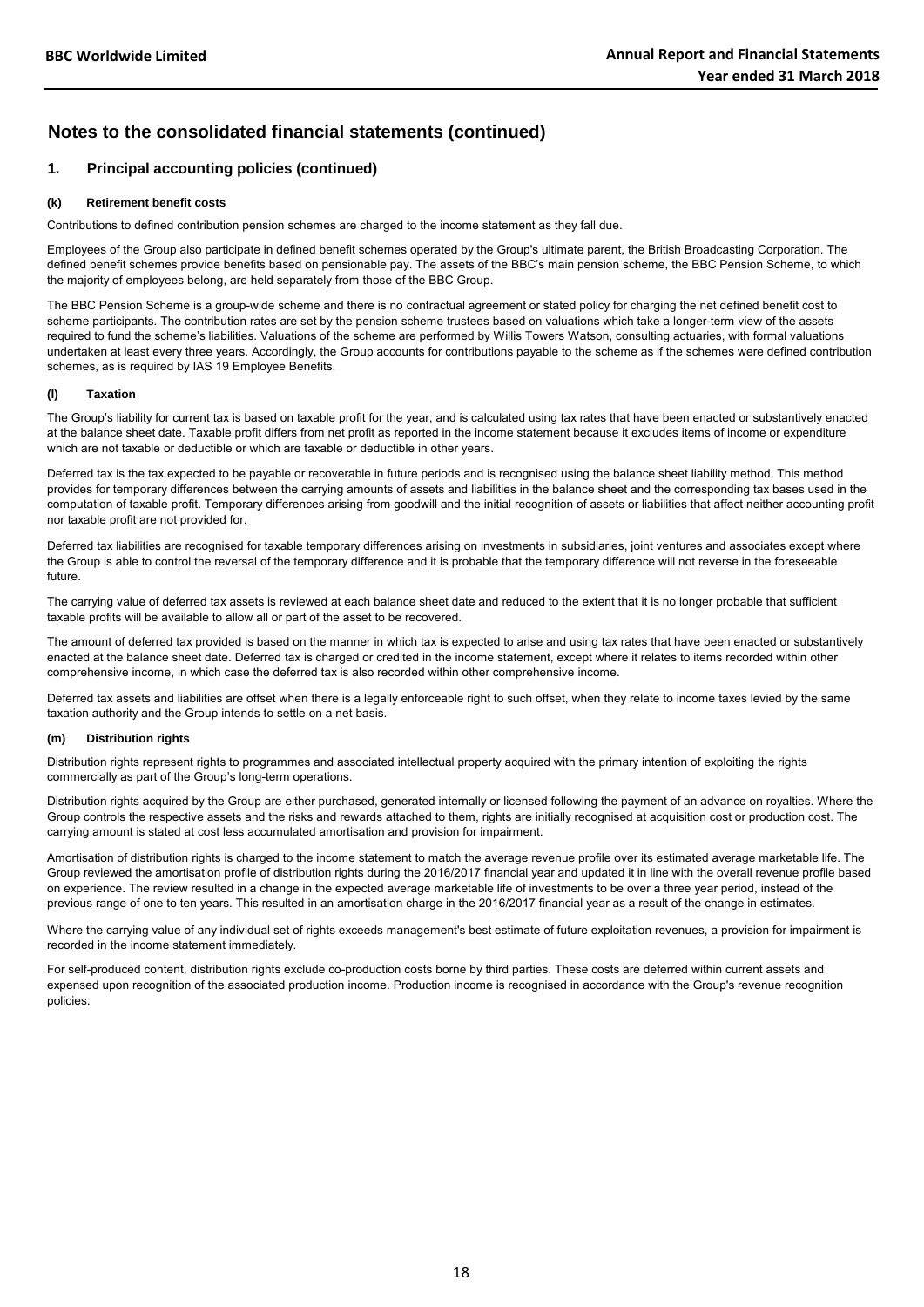### **1. Principal accounting policies (continued)**

#### **(n) Other intangible assets**

#### *i. Acquired intangibles*

Intangible assets acquired as part of a business acquisition are capitalised at fair value at the date of acquisition. The fair value of such intangible assets is valued by reference to external market values or income-based methods. Income-based methods estimate the future economic benefits to be derived from ownership of the asset by identifying, quantifying and separating cash flows attributable to the asset and capitalising their present value. Purchased intangible assets acquired separately are capitalised at cost. After initial recognition, all intangible fixed assets are measured at cost less accumulated amortisation and any accumulated impairment losses.

#### *ii. Internally-generated intangible assets: development expenditure*

An internally-generated intangible asset arising from the Group's development, including software and website development, is recognised when the asset is technically and commercially feasible, sufficient resources exist to complete the development and it is probable that the asset will generate future economic benefits. Any expenditure on research or development activities that does not meet the aforementioned criteria is recognised as an expense in the period in which it is incurred.

#### *iii. Amortisation*

Intangible assets with finite lives are amortised over their useful lives using the straight-line method. Amortisation expense is recorded within total operating costs in the income statement. The useful lives used for intangible assets are as follows:

| Carrier agreements                                 | Unexpired term of agreement |
|----------------------------------------------------|-----------------------------|
| Software (including internally-generated software) | 1-5 vears                   |
| Other                                              | 3-8 vears                   |

Useful lives are reviewed every year and adjustments are made, where applicable, on a prospective basis.

#### **(o) Property, plant and equipment ("PPE")**

Owned PPE is stated at cost less accumulated depreciation and any accumulated impairment losses, other than those items that are classified as held for sale.

Freehold land is not depreciated. Depreciation is charged on other PPE so as to write off the cost of assets to their residual value, over their expected useful lives, using the straight-line method. When an item of PPE comprises major components having different useful economic lives, the components are accounted for as separate items of PPE. Depreciation commences from the date when the asset is available for use.

The useful lives for depreciation purposes for the principal categories of assets are:

| Leasehold improvements | Unexpired lease term |
|------------------------|----------------------|
| Plant and machinery    | 3 to 8 years         |
| Fixtures and fittings  | 3 to 7 years         |

Assets held under finances leases are treated as PPE and depreciated over the shorter of the lease term or their useful economic life.

The Group capitalises borrowing costs with respect to amounts incurred during the construction of qualifying property, plant and equipment.

#### **(p) Impairment of tangible and intangible assets excluding goodwill**

At each balance sheet date, the Group reviews the carrying amounts of its tangible and intangible assets (including distribution rights) to determine whether there is any indication that those assets have suffered an impairment loss. If such indication exists, an impairment loss is recognised in the income statement for the amount by which an asset's carrying amount exceeds its recoverable amount. Where an asset does not generate cash flows that are independent of other assets, the Group estimates the recoverable amount of the cash-generating unit to which the asset belongs.

Recoverable amount is calculated as the higher of an asset's value in use and its fair value less costs to sell. Value in use is based on estimated future cash flows discounted to their present value using a pre-tax discount rate that reflects current market assessments of the time value of money and the risks specific to the asset for which the estimates of future cash flows have not been adjusted.

Impairment losses recognised in respect of cash generating units are allocated first to reduce the carrying amount of goodwill allocated to those units, and any balance to reduce the carrying amount of other assets in the unit on a pro-rata basis. An impairment loss is reversed if there has been a change in the estimates used to determine the recoverable amount. An impairment loss is reversed only to the extent that an asset's carrying amount does not exceed the carrying amount that would have been determined, net of depreciation or amortisation, had no impairment loss been recognised.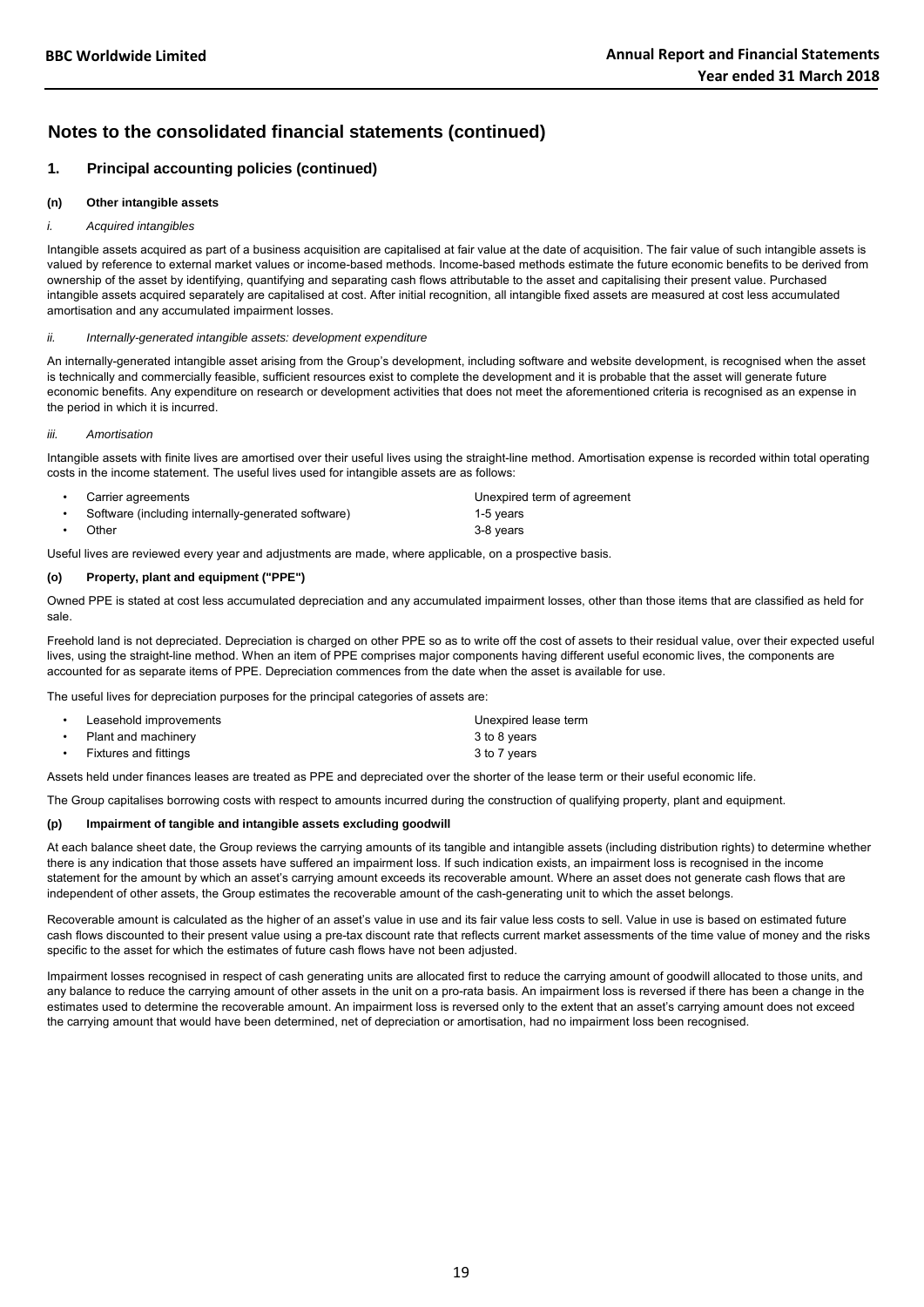## **1. Principal accounting policies (continued)**

#### **(q) Programme rights and other inventories**

Programme rights in this context refers to programme rights acquired for the primary purpose of broadcasting through the regional channels operations. The carrying amount is stated at cost less accumulated amortisation and provision for impairment. The Group's estimate of the benefits received from these rights is determined to be most appropriately aligned with a straight-line amortisation profile for the majority of the programme inventory held. The cost is recognised in the income statement on a straight-line basis over the period of the licence, which is usually three years.

Programmes in the course of production represent the costs incurred by the Group on the creation of new content where such costs will be recovered from third parties. Costs are ordinarily recovered through co-production agreements or through contracts for the provision of production services. Costs borne by the Group with a view to exploiting the resulting content through licensing agreements are presented within Distribution rights.

Other inventories, comprising CDs, DVDs, raw materials and work in progress, are stated at the lower of cost (determined on a first-in-first-out basis) and net realisable value.

#### **(r) Financial instruments**

Financial assets and financial liabilities are recognised in the Consolidated balance sheet when the Group becomes a party to the contractual provisions of the instrument.

Financial assets and liabilities are initially measured at fair value less any directly attributable transaction costs, except for those financial assets classified as at fair value through profit or loss, which are initially measured at fair value.

Financial assets are derecognised from the balance sheet when the Group's contractual rights to the cash flows expire or the Group transfers substantially all the risks and rewards of the financial asset. Financial liabilities are derecognised from the Group's balance sheet when the obligation specified in the contract is discharged, cancelled or expires.

#### *i. Classification and Measurement*

Financial assets and liabilities are classified into the following categories specified by IAS 39 *Financial Instruments: Recognition and Measurement* .

- Loans and receivables - trade receivables, loans and other receivables with fixed or determinable payments that are not quoted in an active market. These are measured at amortised cost using the effective interest method, less any impairment. Interest income is recognised by applying the effective interest rate, except for short-term receivables when the recognition of interest would be immaterial.
- Available for sale financial assets - listed and unlisted shares stated at fair value that are either traded in an active market or for which a fair value can otherwise be reliably measured. Gains and losses arising from changes in fair value are recognised in other comprehensive income with the exception of impairment losses, interest calculated using the effective interest method and foreign exchange gains and losses on monetary assets, which are recognised directly in the income statement.
- Held to maturity investments - the Group does not currently carry any financial instruments classified as held to maturity. Such instruments might include bills of exchange and debentures with fixed or determinable payments and fixed maturity dates and would be measured at amortised cost using the effective interest method less any impairment.
- Financial assets/liabilities at fair value through profit or loss ("FVTPL") - assets and liabilities which are held for trading. An asset or liability is classified as held for trading if: (i) it has been acquired principally for the purpose of selling or repurchasing in the near term; or (ii) on initial recognition it is a part of a portfolio of identified financial instruments that the Group manages together and has a recent actual pattern of short-term profit-taking; or (iii) it is a derivative that is not designated and effective as a hedging instrument. Financial assets and liabilities at FVTPL are stated at fair value, with any gains and losses arising on remeasurement recognised in the income statement.
- Other financial liabilities - financial liabilities, including trade payables and borrowings, which are not classified as financial liabilities at FVTPL are measured at amortised cost using the effective interest method, with interest expense recognised on an effective yield basis.

#### *ii. Effective interest method*

The effective interest method is a method of calculating the amortised cost of a debt instrument or financial liability and of allocating interest income or expense over the relevant period. The effective interest rate is the rate that exactly discounts estimated future cash flows over the expected life of the instrument to the net carrying amount on initial recognition.

#### *iii. Impairment of financial assets*

Financial assets, other than those held at FVTPL, are assessed for indicators of impairment at each balance sheet date. Financial assets are impaired where there is objective evidence that, as a result of one or more events that occurred after the initial recognition of the financial asset, the estimated future cash flows of the investment have been affected.

For certain categories of financial assets, such as trade receivables, assets that are assessed not to be impaired individually are, in addition, assessed for impairment on a collective basis. Objective evidence of impairment of a portfolio of receivables could include the Group's past experience of collecting payments or an increase in the number of delayed payments.

The carrying amount of a financial asset is reduced directly by any impairment loss, for all financial assets except trade receivables where the carrying amount is reduced through the use of an allowance account. When a trade receivable is considered uncollectible, it is written off against the allowance account. Subsequent recoveries of amounts previously written off are credited against the allowance account. Changes in the carrying amount of the allowance account are recognised in the Consolidated income statement.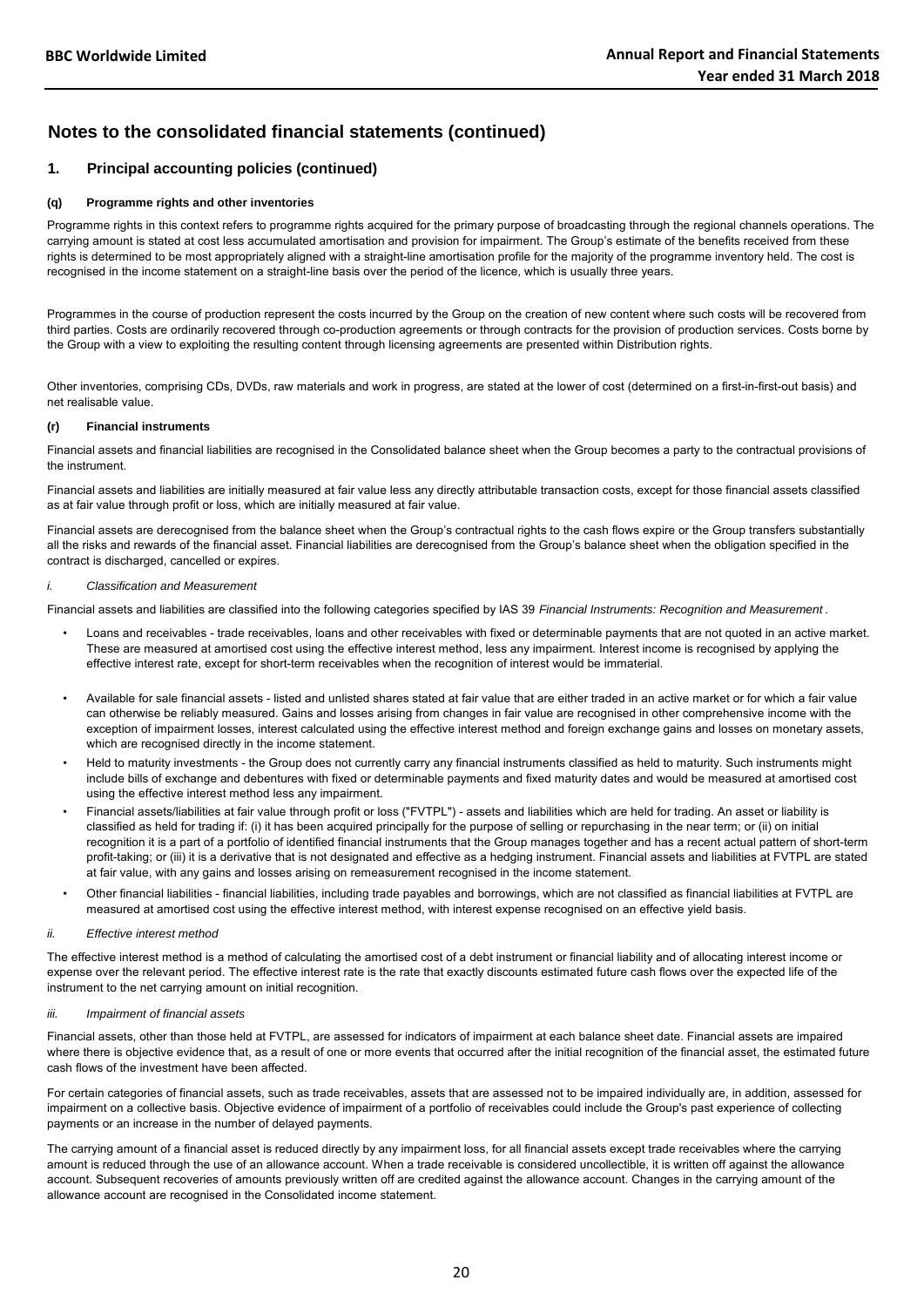### **1. Principal accounting policies (continued)**

### **(r) Financial instruments (continued)**

#### *iv. Derivative financial instruments*

The Group enters into a variety of derivative financial instruments to manage its exposure to interest rate and foreign exchange risk, including foreign exchange forward contracts and interest rate swaps.

Derivatives are initially recognised at fair value at the date a derivative contract is entered into, and are subsequently remeasured to their fair value at each subsequent balance sheet date. Changes in fair value are recognised immediately in the Consolidated income statement, except where a derivative is designated in an effective hedging relationship, as described below.

A derivative with a positive fair value is recognised as a financial asset whereas a derivative with a negative fair value is recognised as a financial liability. Derivatives are presented as non-current assets or liabilities if the date of maturity of the instrument is more than twelve months after the balance sheet date. Other derivatives are presented as current assets or current liabilities.

#### *v. Embedded Derivatives*

Derivatives which are embedded in other financial instruments or other host contracts are treated as separate derivatives when their risks and characteristics are not closely related to those of the host contracts, and the host contracts are not carried at fair value. Embedded derivatives are carried in the Consolidated balance sheet at fair value from inception of the host contract. Unrealised changes in fair value are recognised as gains or losses within the Consolidated income statement during the period in which they arise.

#### *vi. Hedge accounting*

The Group designates certain derivatives as cash flow hedges by documenting the relationship between the hedging instrument and the hedged item along with the risk management objectives and its strategy for undertaking various hedge transactions. Where the hedge is deemed to have been effective, the effective portion of any changes in the fair value of the derivatives that are designated in the hedge are recognised in other comprehensive income. Any ineffective portion is recognised immediately in the Consolidated income statement.

Amounts previously recognised in other comprehensive income and accumulated in equity are reclassified to the Consolidated income statement in the periods in which the hedged items are recognised in the Consolidated income statement, in the same line of the Consolidated income statement as the recognised hedged item. However when the forecast transaction that is hedged results in the recognition of a non-financial asset or a non-financial liability, the gains and losses previously accumulated in equity are transferred from equity and included in the initial measurement of the cost of the non-financial asset or non-financial liability.

Hedge accounting is discontinued when the Group de-designates the hedging relationship, when the hedging instrument expires or is sold, terminated, or exercised, or when the relationship no longer qualifies for hedge accounting. Any gain or loss recognised in other comprehensive income upon discontinuation of hedge accounting is either recognised in the Consolidated income statement at the same time as the forecast transaction affects profit or loss, or is recognised in the Consolidated income statement immediately if the forecast transaction is no longer expected to occur.

#### **(s) Provisions**

A provision is recognised in the balance sheet when the Group has a present legal or constructive obligation arising from past events and it is probable that an outflow of economic benefits will be required to settle the obligation. Provisions, other than those for deferred tax, that are payable over a number of years are discounted to net present value at the balance sheet date using a discount rate appropriate to the particular provision concerned.

#### **(t) Leases**

Leases are classified as finance leases whenever the terms of the lease are such that the lessee assumes substantially all the risks and rewards of ownership. All other leases are classified as operating leases.

Assets held under finance leases are capitalised and depreciation is charged accordingly. Such assets are initially recognised at their fair value or, if lower, at the present value of the minimum lease payments at inception of the lease. The corresponding liability to the lessor is recorded as a finance lease obligation. Lease payments are apportioned between finance charges and reductions of the lease obligation so as to achieve a constant rate of interest on the remaining balance of the liability.

Lease income or expense arising from operating leases is recorded in the income statement on a straight-line basis over the term of the lease, with any associated lease incentives being recorded on a straight-line basis over the lease term as a reduction in the rental income or expense.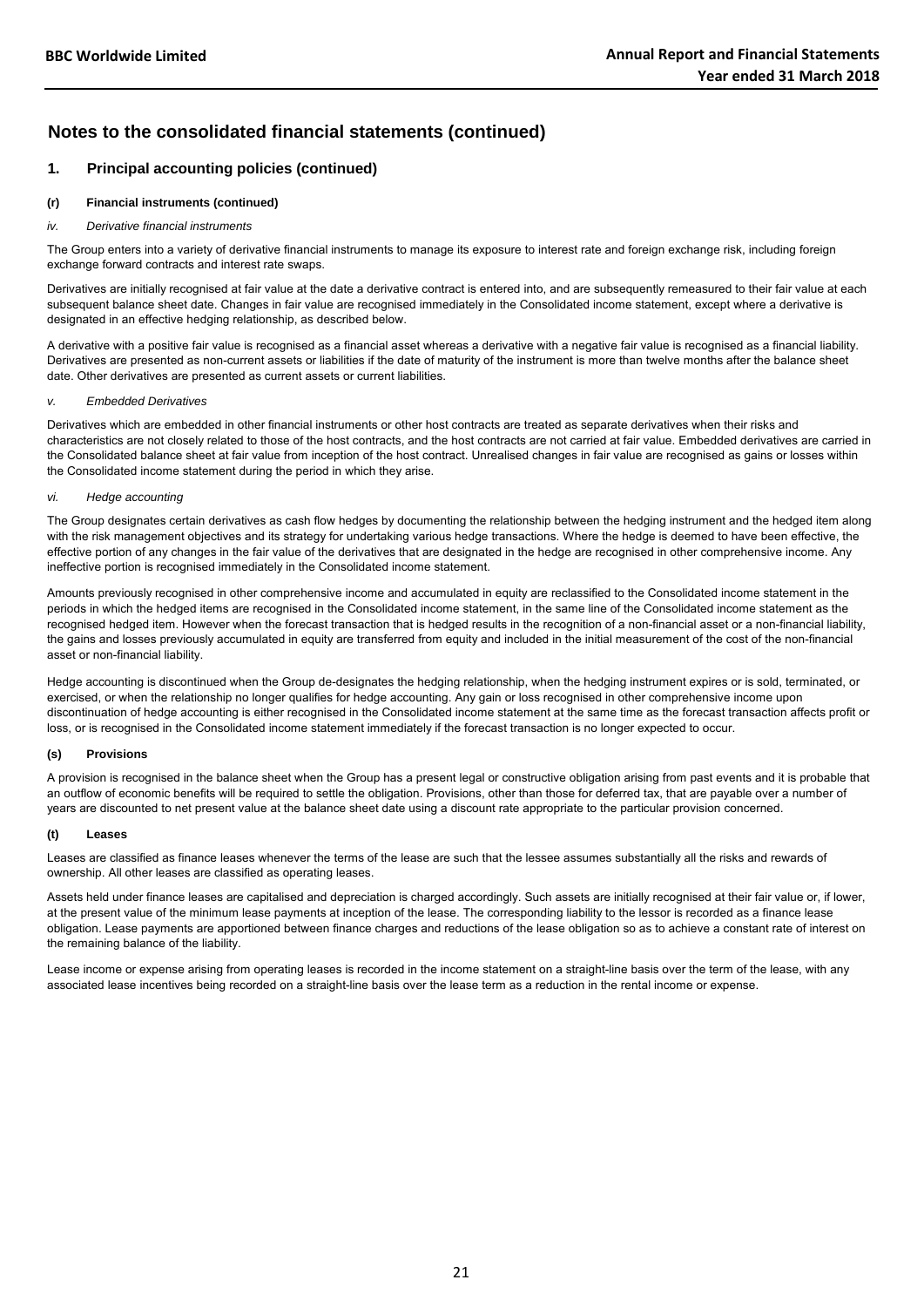## **1. Principal accounting policies (continued)**

#### **(u) Critical accounting estimates and key judgements**

The preparation of financial statements in conformity with IFRS requires the use of certain critical accounting assumptions, and requires management to exercise its judgement and to make estimates in the process of applying the Group's accounting policies. The areas involving a higher degree of judgement or complexity, or areas where assumptions and estimates are significant to the consolidated financial statements, are disclosed below.

#### *i. Basis of consolidation*

Judgement is required in determining whether certain entities in which the Group has an economic interest should be considered to be subsidiaries, associates or joint ventures. In such circumstances, the Group has assessed its ability to control or influence those entities. The Group controls an investee if, and only if, the Group has power over the investee (i.e. existing rights that give it the current ability to direct the relevant activities of the investee), exposure, or rights, to variable returns from its involvement with the investee, and the ability to use its power over the investee to affect its returns. Where such policies are reserved such that an economic partner has the power to veto key strategic financial and operating decisions, the entity is considered to be a joint venture or associated undertaking.

#### *ii. Carrying value of goodwill*

The determination of whether goodwill is impaired requires an estimation of the value in use of the cash-generating units to which goodwill has been allocated. The value in use calculation requires the entity to estimate the future cash flows expected to arise from the cash-generating unit and a suitable discount rate that reflects current market assessments of the risks specific to the asset and the time value of money, in order to calculate present value. Further information about assumptions used in determining the carrying value of goodwill can be found in note 11.

#### *iii. Revenue recognition*

The timing of revenue recognition requires judgement, as does the amount to be recognised. This may involve estimating the fair value of consideration before it is received. In making these judgements, the Group considers the detailed criteria for the recognition of revenue set out in IAS 18 *Revenue* and, in particular, whether the Group has transferred the significant risks and rewards of the goods or services to the customer.

#### *iv. Distribution rights and programme rights*

The assessment of the appropriate profile over which to recognise the amortisation of distribution rights and programme rights involves a certain degree of judgement. Amortisation is charged to the income statement to match the average revenue profile of the programme genre over its estimated average marketable life.

#### *v. Fair value of financial instruments*

Certain financial instruments are carried on the balance sheet at fair value, with changes in fair value reflected in the income statement. Fair values are estimated by reference in part to published price quotations and in part by using valuation techniques. Further information about fair value measurements is provided in note 30.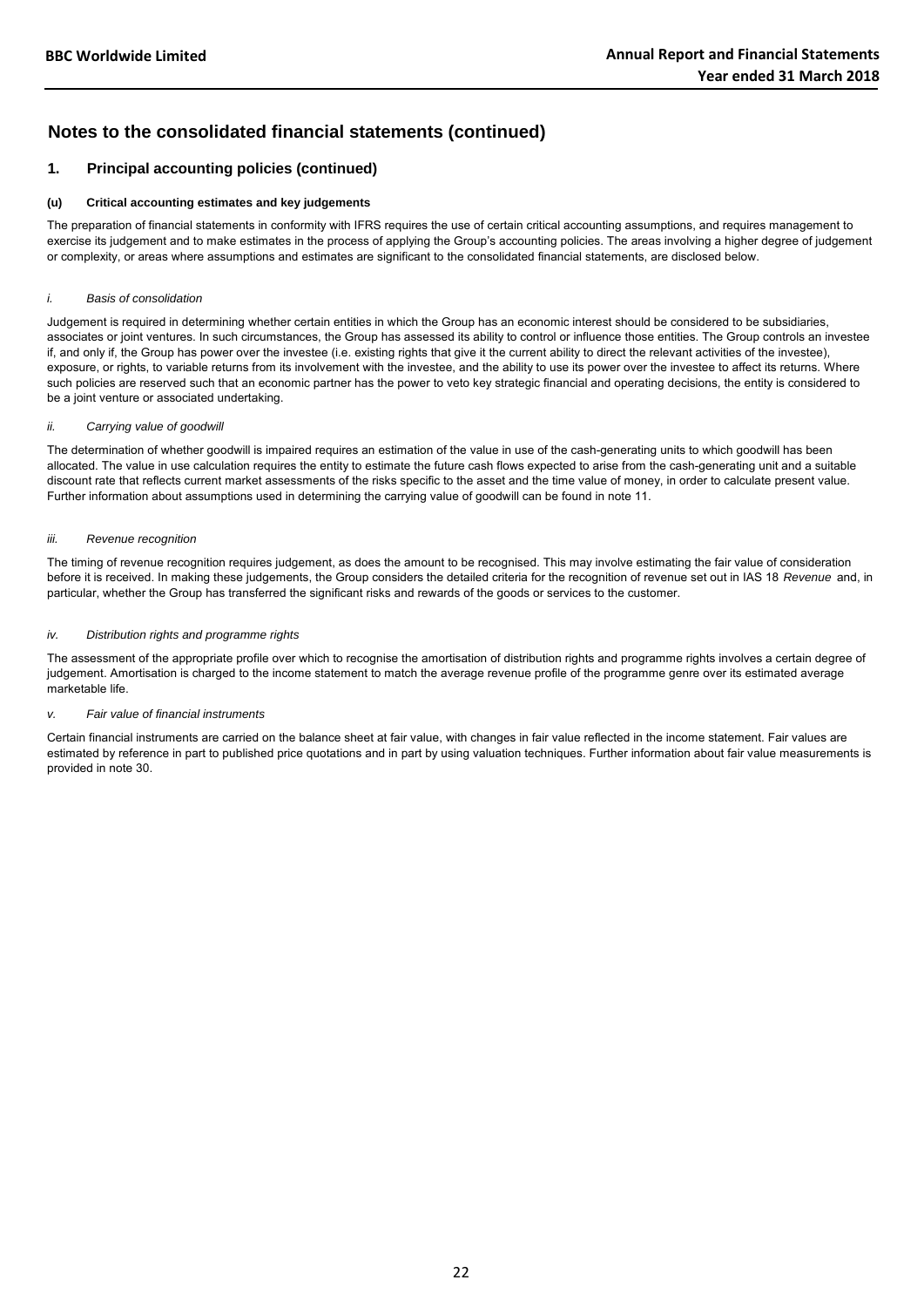### **2. Segment information**

Whilst not required by IFRS 8 *Operating Segments* to present segmental information, such information has been provided below as it is considered meaningful to the users of the accounts.

An operating segment is a component of the Group that engages in business activities from which it may earn revenues and incur expenses. The results of all operating segments are reviewed regularly by the BBC Worldwide Board (the 'Board') which has been identified as the Group's chief operating decision maker in accordance with IFRS 8.

Management has determined the reportable segments based upon reports reviewed by the Board. All segments reported meet the quantitative thresholds required by IFRS 8. The reportable segments are:

- United Kingdom
- Global Markets
- The Americas
- Australia and New Zealand

Segment information as presented is consistent with the Group's internal reporting to the Board.

During the year, the Latin America business which was previously reported within Global Markets, was moved for management reporting purposes within the newly named "The Americas" region to match with how these are now managed and reviewed by the Board. Prior year disclosures have been restated accordingly.

The Board assesses the performance of reportable segments based on Headline sales and EBITDA (previously Headline Profit), as defined in note 1. Intersegment sales are conducted on an arm's length basis. Line items between EBITDA and profit before tax are not allocated to segments. Prior year's results have been restated for the EBITDA measure.

Information regarding the assets and liabilities of reportable segments is not reported to the Board.

|                                                              | <b>United Kingdom</b> | <b>Global Markets</b> | <b>The Americas</b> | Australia and<br><b>New Zealand</b>        | <b>Eliminations</b> | <b>Total</b> |
|--------------------------------------------------------------|-----------------------|-----------------------|---------------------|--------------------------------------------|---------------------|--------------|
| 2018                                                         | £m                    | £m                    | £m                  | £m                                         | £m                  | £m           |
|                                                              |                       |                       |                     |                                            |                     |              |
| <b>Headline sales</b>                                        | 401.0                 | 296.2                 | 279.3               | 77.5                                       | (10.0)              | 1,044.0      |
| Share of revenue of joint ventures                           | (164.0)               | (9.1)                 | (2.6)               |                                            |                     | (175.7)      |
| Revenue                                                      | 237.0                 | 287.1                 | 276.7               | 77.5                                       | (10.0)              | 868.3        |
| <b>EBITDA</b>                                                | 63.2                  | 24.7                  | 14.6                | 15.9                                       |                     | 118.3        |
| Production tax credits                                       |                       |                       |                     |                                            | (0.1)               | (3.4)        |
| Depreciation and amortisation                                |                       |                       |                     |                                            |                     | (14.8)       |
| Share of depreciation, amortisation, interest & tax of joint |                       |                       |                     |                                            |                     |              |
| ventures and associates                                      |                       |                       |                     |                                            |                     | (15.8)       |
| <b>Operating profit</b>                                      |                       |                       |                     |                                            |                     | 84.3         |
| Gains on disposals                                           |                       |                       |                     |                                            |                     | 4.8          |
| Other gains and losses                                       |                       |                       |                     |                                            |                     | 9.4          |
| Finance income                                               |                       |                       |                     |                                            |                     | 1.4          |
| Finance expense                                              |                       |                       |                     |                                            |                     | (3.6)        |
| Profit before tax                                            |                       |                       |                     |                                            |                     | 96.3         |
|                                                              |                       |                       |                     |                                            |                     |              |
|                                                              | <b>United Kingdom</b> | <b>Global Markets</b> | <b>The Americas</b> | <b>Australia and</b><br><b>New Zealand</b> | <b>Eliminations</b> | <b>Total</b> |
| 2017                                                         | £m                    | £m                    | £m                  | £m                                         | £m                  | £m           |
|                                                              |                       |                       |                     |                                            |                     |              |
| <b>Headline sales</b>                                        | 381.3                 | 310.8                 | 294.4               | 79.5                                       | (6.1)               | 1,059.9      |
| Share of revenue of joint ventures                           | (174.5)               | (8.8)                 | (0.3)               |                                            |                     | (183.6)      |
| Revenue                                                      | 206.8                 | 302.0                 | 294.1               | 79.5                                       | (6.1)               | 876.3        |
| <b>EBITDA</b>                                                | 40.1                  | 23.6                  | 3.1                 | 17.3                                       | (0.6)               | 83.5         |
| Production tax credits                                       |                       |                       |                     |                                            |                     | (0.1)        |
| Depreciation and amortisation                                |                       |                       |                     |                                            |                     | (18.1)       |
| Share of depreciation, amortisation, interest & tax of joint |                       |                       |                     |                                            |                     |              |
| ventures and associates                                      |                       |                       |                     |                                            |                     | (16.4)       |
| <b>Operating profit</b>                                      |                       |                       |                     |                                            |                     | 48.9         |
| Gains on disposals                                           |                       |                       |                     |                                            |                     | 7.7          |
| Other gains and losses                                       |                       |                       |                     |                                            |                     | 0.5          |
| Finance income                                               |                       |                       |                     |                                            |                     | 2.0          |
| Finance expense                                              |                       |                       |                     |                                            |                     | (4.6)        |

**Profit before tax 54.5**

The allocation of revenue to geographic segments is based upon the business region in which the sales are generated.

Inter-regional revenues are eliminated upon consolidation and are reflected in the 'Eliminations' column above.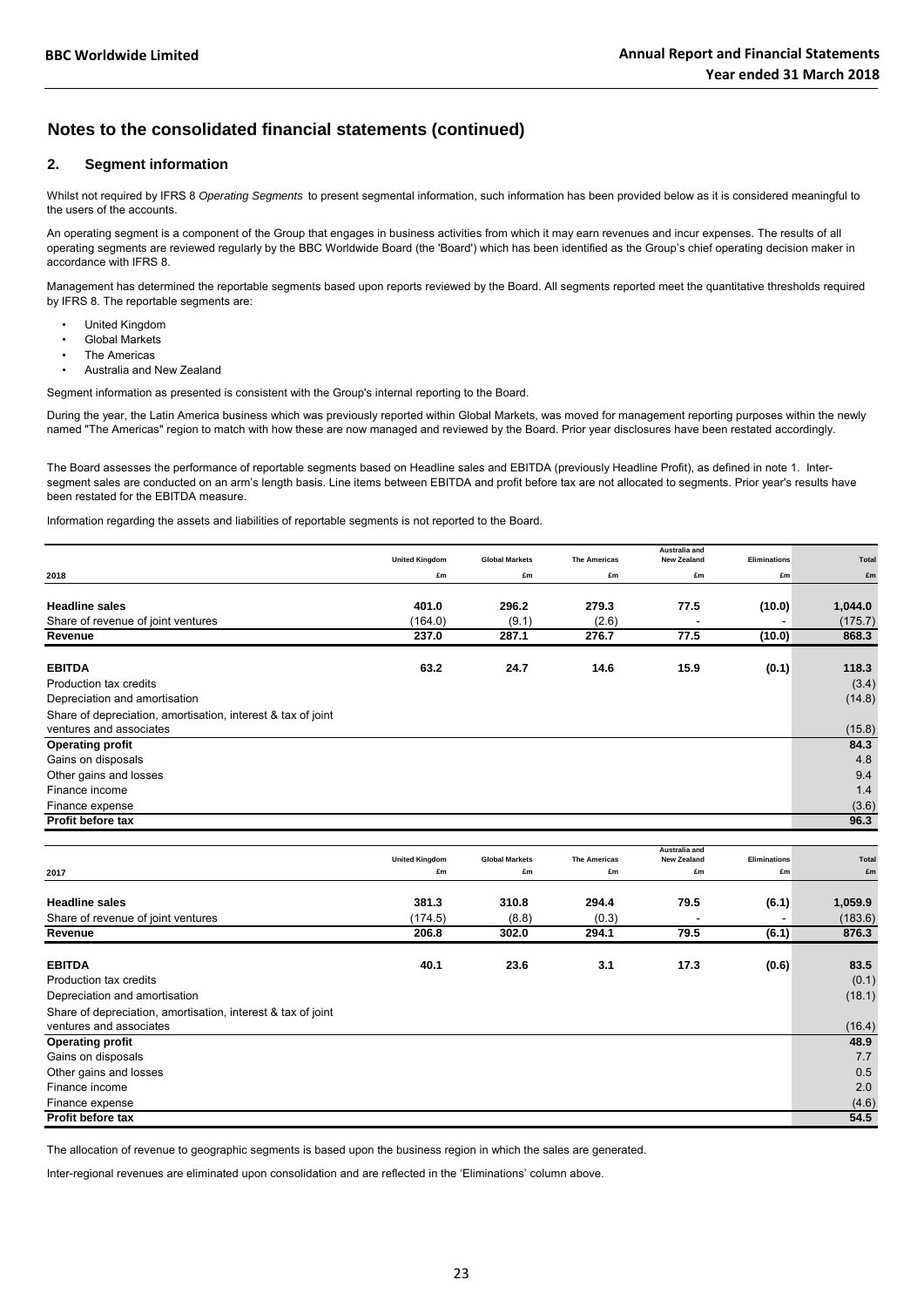## **2. Segment information (continued)**

Whilst, as noted above, the Board now manages the group by region rather than by business classification, the additional data set out below presents the headline sales by business classification, in order to provide an understanding of the size of each of the major business lines. Inter-segment sales are conducted on an arm's length basis. Line items between EBITDA and profit before tax are not allocated to segments.

|                                                              | <b>Content sales</b> | <b>Branded services Production and formats</b> |       | <b>Consumer products</b> | <b>Eliminations</b> | <b>Total</b> |
|--------------------------------------------------------------|----------------------|------------------------------------------------|-------|--------------------------|---------------------|--------------|
| 2018                                                         | £m                   | £m                                             | £m    | £m                       | £m                  | £m           |
| <b>Headline sales</b>                                        | 422.9                | 330.6                                          | 180.5 | 136.4                    | (26.4)              | 1,044.0      |
| Share of revenue of joint ventures                           | (0.1)                | (166.4)                                        | (9.1) | (0.1)                    |                     | (175.7)      |
| Revenue                                                      | 422.8                | 164.2                                          | 171.4 | 136.3                    | (26.4)              | 868.3        |
| <b>EBITDA</b>                                                | 22.5                 | 76.3                                           | 9.1   | 7.0                      | 3.4                 | 118.3        |
| Production tax credits                                       |                      |                                                |       |                          |                     | (3.4)        |
| Depreciation and amortisation                                |                      |                                                |       |                          |                     | (14.8)       |
| Share of depreciation, amortisation, interest & tax of joint |                      |                                                |       |                          |                     |              |
| ventures and associates                                      |                      |                                                |       |                          |                     | (15.8)       |
| <b>Operating profit</b>                                      |                      |                                                |       |                          |                     | 84.3         |
| Gains and losses on disposals                                |                      |                                                |       |                          |                     | 4.8          |
| Other gains and losses                                       |                      |                                                |       |                          |                     | 9.4          |
| Finance income                                               |                      |                                                |       |                          |                     | 1.4          |
| Finance expense                                              |                      |                                                |       |                          |                     | (3.6)        |
| Profit before tax                                            |                      |                                                |       |                          |                     | 96.3         |
|                                                              | <b>Content sales</b> | Branded services Production and formats        |       | <b>Consumer products</b> | <b>Eliminations</b> | Total        |

|                                                              | <b>Content sales</b> |         | <b>Branded services Production and formats</b> | <b>Consumer products</b> | <b>Eliminations</b> | Total   |
|--------------------------------------------------------------|----------------------|---------|------------------------------------------------|--------------------------|---------------------|---------|
| 2017                                                         | £m                   | £m      | £m                                             | £m                       | £m                  | £m      |
| <b>Headline sales</b>                                        | 422.4                | 354.6   | 164.3                                          | 146.0                    | (27.4)              | 1,059.9 |
| Share of revenue of joint ventures                           | (0.2)                | (174.6) | (8.8)                                          |                          |                     | (183.6) |
| Revenue                                                      | 422.2                | 180.0   | 155.5                                          | 146.0                    | (27.4)              | 876.3   |
| <b>EBITDA</b>                                                | 16.9                 | 60.5    | 7.3                                            | (5.5)                    | 4.3                 | 83.5    |
| Production tax credits                                       |                      |         |                                                |                          |                     | (0.1)   |
| Depreciation and amortisation                                |                      |         |                                                |                          |                     | (18.1)  |
| Share of depreciation, amortisation, interest & tax of joint |                      |         |                                                |                          |                     |         |
| ventures and associates                                      |                      |         |                                                |                          |                     | (16.4)  |
| <b>Operating profit</b>                                      |                      |         |                                                |                          |                     | 48.9    |
| Gains and losses on disposals                                |                      |         |                                                |                          |                     | 7.7     |
| Other gains and losses                                       |                      |         |                                                |                          |                     | 0.5     |
| Finance income                                               |                      |         |                                                |                          |                     | 2.0     |
| Finance expense                                              |                      |         |                                                |                          |                     | (4.6)   |
| <b>Profit before tax</b>                                     |                      |         |                                                |                          |                     | 54.5    |

Inter-segment revenues are eliminated upon consolidation and are reflected in the 'Eliminations' column above.

The Group's geographical reportable segments reflect management reporting lines and do not solely correspond to the country or region after which they are named. The Group's revenue by country of destination was as follows:

|                          | Headline |                          |         | Headline |                          |         |
|--------------------------|----------|--------------------------|---------|----------|--------------------------|---------|
|                          | sales    | Share of JV revenue      | Revenue | sales    | Share of JV revenue      | Revenue |
|                          | 2018     | 2018                     | 2018    | 2017     | 2017                     | 2017    |
|                          | £m       | £m                       | £m      | £m       | £m                       | £m      |
|                          |          |                          |         |          |                          |         |
| United Kingdom           | 363.4    | (164.0)                  | 199.4   | 340.0    | (174.5)                  | 165.5   |
| United States of America | 258.2    | (2.6)                    | 255.6   | 273.7    | (0.2)                    | 273.5   |
| Australia                | 76.1     | $\overline{\phantom{0}}$ | 76.1    | 76.4     | $\overline{\phantom{a}}$ | 76.4    |
| <b>Rest of World</b>     | 346.3    | (9.1)                    | 337.2   | 369.8    | (8.9)                    | 360.9   |
|                          | 1,044.0  | (175.7)                  | 868.3   | 1,059.9  | (183.6)                  | 876.3   |

The Group's non-current assets, other than financial instruments and deferred tax assets, located in the UK are £296.4m (2017: £332.2m) and located outside of the UK are £209.5m (2017: £244.4m).

Further analysis of the Group's revenues by product or service line is not provided as this information is not routinely reported to the Board.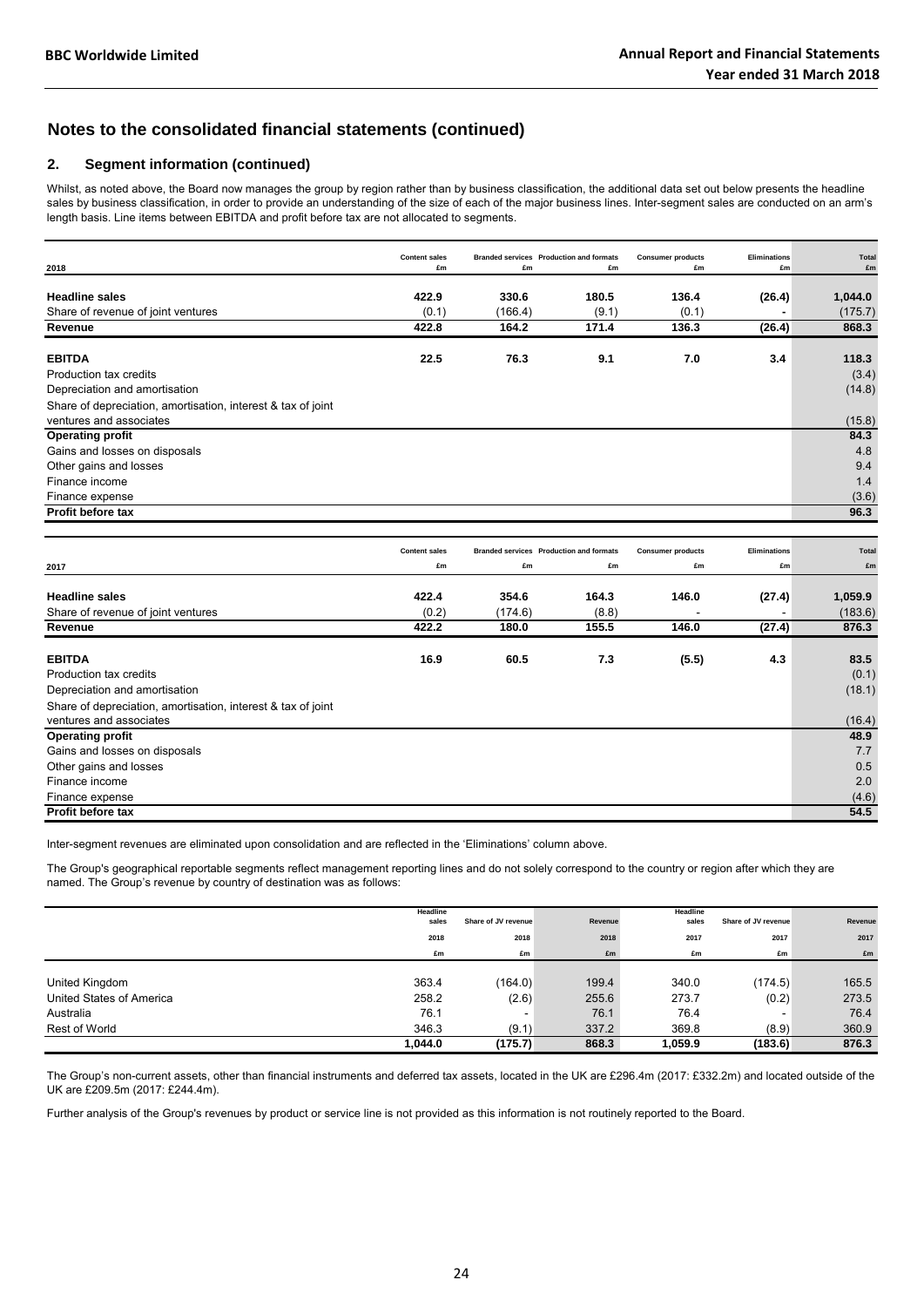## **3. Total operating costs**

Operating costs from continuing operations comprise the following categories of expense:

|                              | 2018  | 2017  |
|------------------------------|-------|-------|
|                              | £m    | £m    |
|                              |       |       |
| Cost of sales                | 603.4 | 653.8 |
| Distribution costs           | 52.3  | 69.8  |
| Administration costs         | 164.1 | 151.9 |
| <b>Total operating costs</b> | 819.8 | 875.5 |

Net foreign exchange losses of £17.2m (2017: £17.6 gain) are recorded within administration costs. Amortisation of distribution rights, including the £67.9m charge in 2017 in relation to the change in accounting estimates, is recorded within cost of sales. Amortisation and impairment of other intangible assets, and depreciation of fixed assets are recorded within administration costs.

## **4. Profit for the year**

Profit for the year is stated after (charging)/crediting:

|                                                      | 2018   | 2017    |
|------------------------------------------------------|--------|---------|
|                                                      | £m     | £m      |
| Rentals on operating leases and similar arrangements | (8.7)  | (9.4)   |
| Sub-lease rentals received on operating leases       | 3.0    | 1.7     |
| Net foreign exchange gains/(losses)                  | (17.2) | 17.6    |
| Government grants receivable                         |        | 0.1     |
| Programme rights and other inventories:              |        |         |
| Cost recognised as an expense:                       |        |         |
| - programmes in the course of production             | (86.5) | (100.0) |
| - broadcast rights and other inventories             | (59.3) | (44.8)  |
| Write-downs recognised as an expense                 | (4.4)  | (7.1)   |

## **5. Auditor's remuneration**

|                                                                                          | 2018                     | 2017 |
|------------------------------------------------------------------------------------------|--------------------------|------|
|                                                                                          | £m                       | £m   |
| Fees payable to the Company's auditors for the audit of the Company's<br>annual accounts | 0.4                      | 0.5  |
| Fees payable to the Company's auditors and their associates for other                    |                          |      |
| services to the Group                                                                    |                          |      |
| The audit of the Company's subsidiaries pursuant to legislation                          | 0.1                      | 0.2  |
| <b>Total audit fees</b>                                                                  | 0.5                      | 0.7  |
| Tax services                                                                             | $\overline{\phantom{a}}$ | 0.1  |
| Other services                                                                           | $\overline{\phantom{a}}$ |      |
| <b>Total non-audit fees</b>                                                              |                          | 0.1  |
|                                                                                          |                          |      |

The Company's auditor for the year was the National Audit Office (2017: Ernst & Young LLP).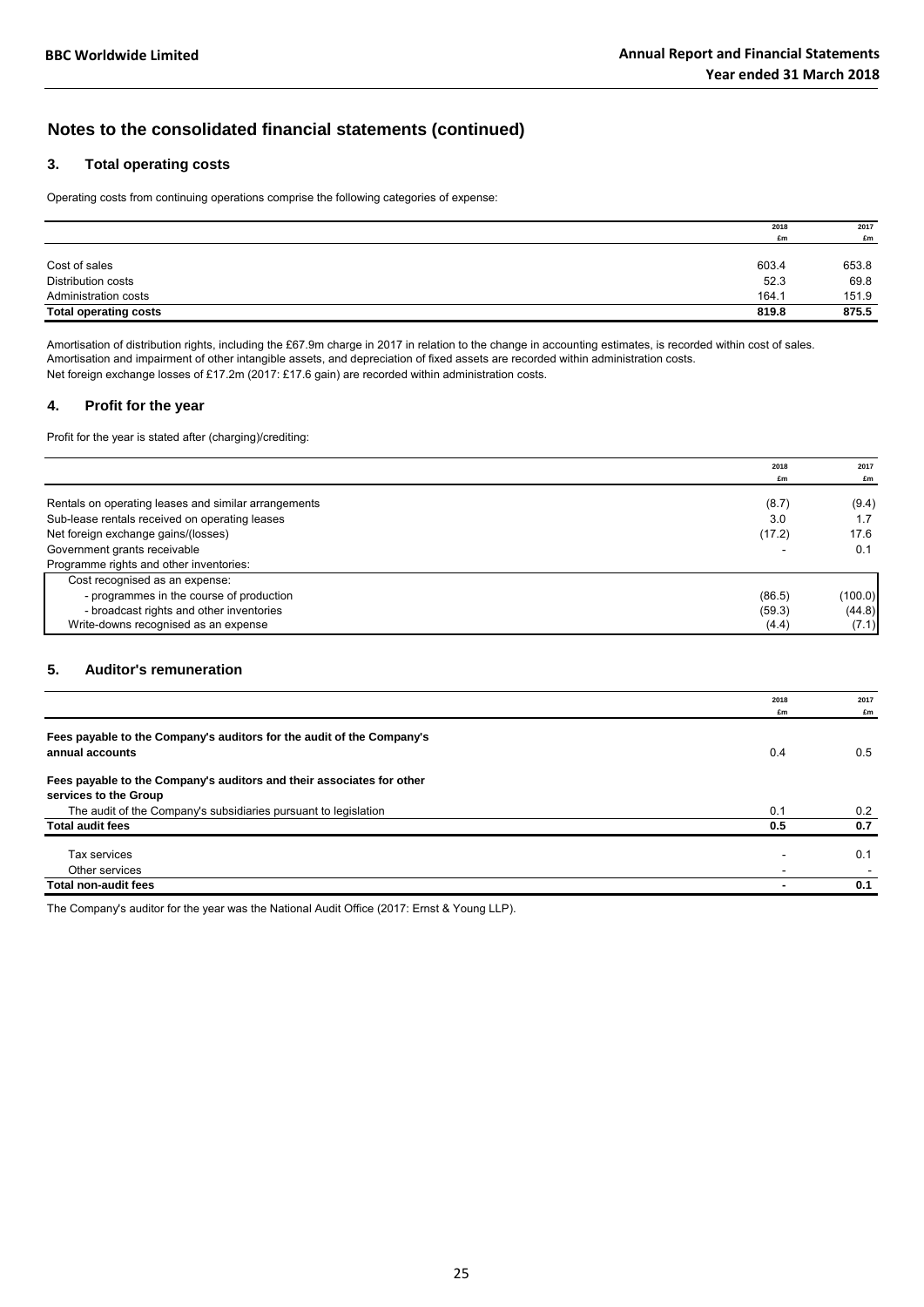#### **6. Employee numbers and costs**

The average number of employees during the year was as follows:

|                           | 2018          | 2017   |
|---------------------------|---------------|--------|
|                           | <b>Number</b> | Number |
|                           |               |        |
| United Kingdom            | 381           | 401    |
| Americas                  | 379           | 426    |
| Australia and New Zealand | 160           | 171    |
| <b>Global Markets</b>     | 603           | 714    |
| Total number of employees | 1,523         | 1,712  |

Within the averages above, 84 (2017: 107) part-time employees have been included at their full-time equivalent of 62 (2017: 72), including casual staff.

The aggregate remuneration recognised in the Consolidated income statement in respect of these employees, including casual staff, comprised:

|                       | 127.8 | 141.4 |
|-----------------------|-------|-------|
| Other pension costs   | 9.0   | 10.1  |
| Social security costs | 10.6  | 11.6  |
| Salaries and wages    | 108.2 | 119.7 |
|                       |       |       |
|                       | £m    | £m    |
|                       | 2018  | 2017  |
|                       |       |       |

In addition to the above, redundancy costs totalling nil (2017: £1.5m) were incurred in the year.

The remuneration of the Directors during the year was as follows:

|            | 2018  | 2017  |
|------------|-------|-------|
|            | £'000 | £'000 |
|            |       |       |
| Emoluments | .147  | ,094  |
|            | 1,147 | ,094  |

The number of Directors to whom retirement benefits have accrued throughout the year under the following schemes is as follows:

|                         | 2018                       | 2017                       |
|-------------------------|----------------------------|----------------------------|
|                         | <b>Number of Directors</b> | <b>Number of Directors</b> |
|                         |                            |                            |
| Defined benefit schemes |                            | ົ                          |
| Money purchase schemes  | $\overline{\phantom{0}}$   |                            |
|                         |                            |                            |

Further information regarding the compensation earned by key management can be found in note 31.

The Group has made no contributions to money purchase schemes for its Directors in the year (2017: nil) .

The remuneration of the highest paid Director during the year was £650,000 (2017: £642,000).

The accrued pension under a defined benefit scheme for the highest paid director at year end was £15,000 (2017: £12,000).

|                        |                         | <b>Pension Related Single</b> |                          |                               |                            |       |  |
|------------------------|-------------------------|-------------------------------|--------------------------|-------------------------------|----------------------------|-------|--|
| 2018                   | Date appointed to Board | <b>Salary</b>                 | <b>Benefits</b>          | Figure                        | <b>Performance Related</b> | Total |  |
|                        |                         | £'000                         | £'000                    | £'000                         | £'000                      | £'000 |  |
| <b>Tim Davie</b>       | 01/11/2012              | 400                           | າ                        | 41                            | 248                        | 691   |  |
| Tom Fussell            | 03/05/2016              | 292                           | 2                        | $\overline{\phantom{a}}$      | 181                        | 475   |  |
| Dharmash Mistry        | 16/02/2015              | 11                            | $\overline{\phantom{0}}$ | $\overline{\phantom{a}}$      | $\overline{\phantom{0}}$   | 11    |  |
| <b>Howard Stringer</b> | 16/02/2015              | 11                            | $\overline{\phantom{a}}$ | $\overline{\phantom{a}}$      | $\overline{\phantom{0}}$   | 11    |  |
| Total directors        |                         | 714                           | 4                        | 41                            | 429                        | 1,188 |  |
|                        |                         |                               |                          | <b>Pension Related Single</b> |                            |       |  |
| 2017                   | Date appointed to Board | <b>Salary</b>                 | <b>Benefits</b>          | Figure                        | <b>Performance Related</b> | Total |  |
|                        |                         | £'000                         | £'000                    | £'000                         | £'000                      | £'000 |  |
| <b>Tim Davie</b>       | 01/11/2012              | 400                           | ົ                        | 40                            | 240                        | 682   |  |

The Company was responsible for the director remuneration of Dharmash Mistry and Howard Stringer for the period 1 April 2017 to 18 October 2017 (2017: nil).

Tom Fussell 03/05/2016 265 2 - 158 425 Other directors and the state of the state of the state of the state of the state of the state of the state of the state of the state of the state of the state of the state of the state of the state of the state of the sta Total directors **681 5 46 408 1,140**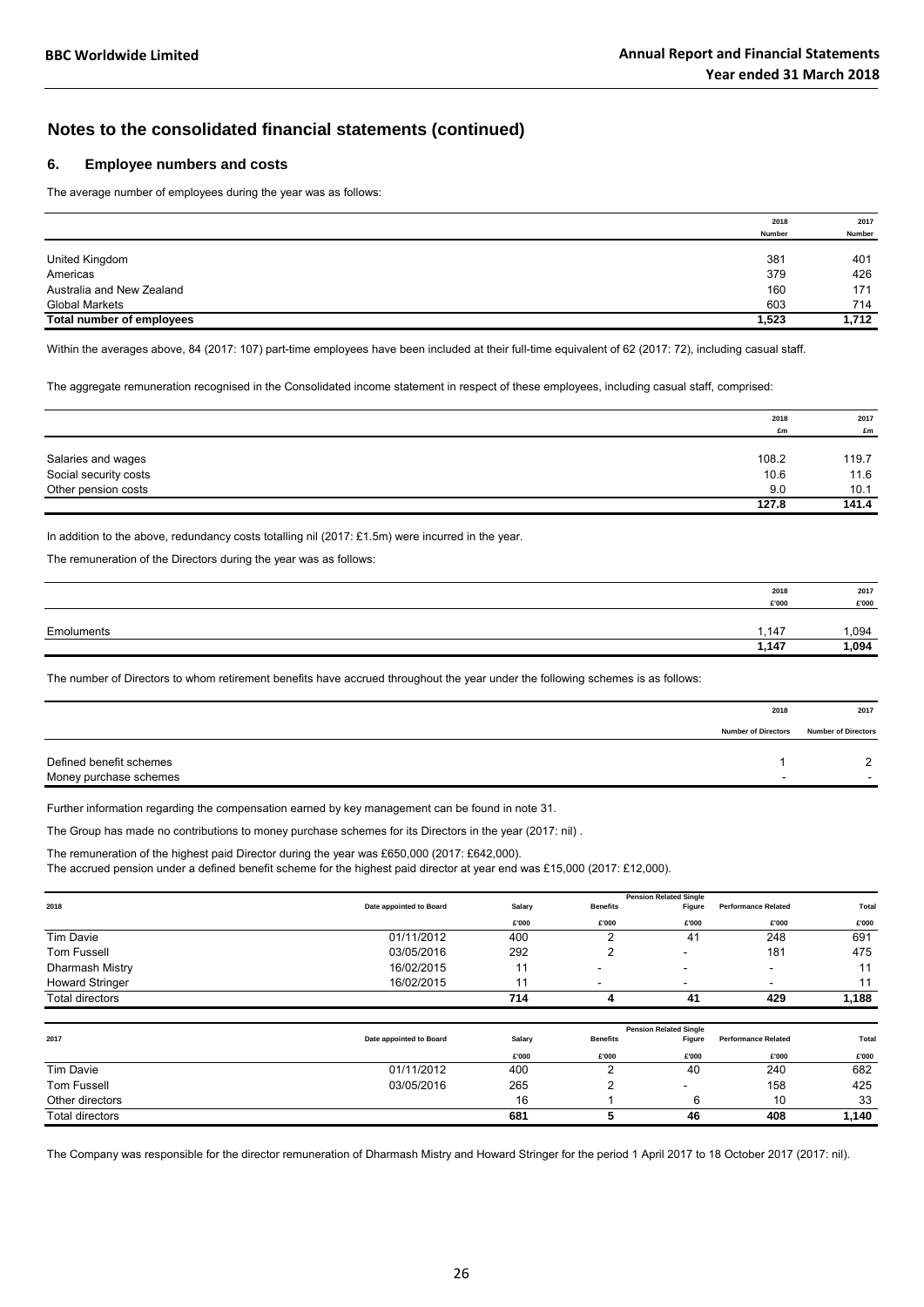## **7. Gains on disposals, and other gains and losses**

|                                                                           | 2018 | 2017  |
|---------------------------------------------------------------------------|------|-------|
|                                                                           | £m   | £m    |
|                                                                           |      |       |
| Gains on disposals of interest in joint ventures and associates (note 15) | 0.4  | 2.7   |
| Gains on disposals of available-for-sale financial assets                 | 4.4  |       |
| Gains on deemed disposals of interests in joint ventures (note 15)        |      | 6.1   |
| Loss on deemed disposals of associates (note 25)                          |      | (1.1) |
| Gains on disposals                                                        | 4.8  | 7.7   |
| Change in fair value of derivative financial instruments                  | 5.2  | (1.0) |
| Change in fair value of put options over non-controlling interests        | 2.5  | 0.9   |
| Decrease in earn-out payments due in respect of prior acquisitions        | 1.7  | 0.6   |
| Other gains and (losses)                                                  | 9.4  | 0.5   |

## **8. Net financing costs**

|                                                         | 2017<br>2018 |
|---------------------------------------------------------|--------------|
|                                                         | £m<br>£m     |
|                                                         |              |
| Unwind of discounted receivables<br>0.9                 | 1.1          |
| Other interest receivable<br>0.5                        | 0.9          |
| <b>Finance income</b><br>1.4                            | 2.0          |
|                                                         |              |
| Interest payable on loan from parent undertaking<br>2.7 | 3.3          |
| Interest payable on derivative financial instruments    | 0.3          |
| Unwind of discounted payables<br>0.6                    | 1.0          |
| 0.3<br>Other interest payable                           |              |
| 3.6<br><b>Finance expense</b>                           | 4.6          |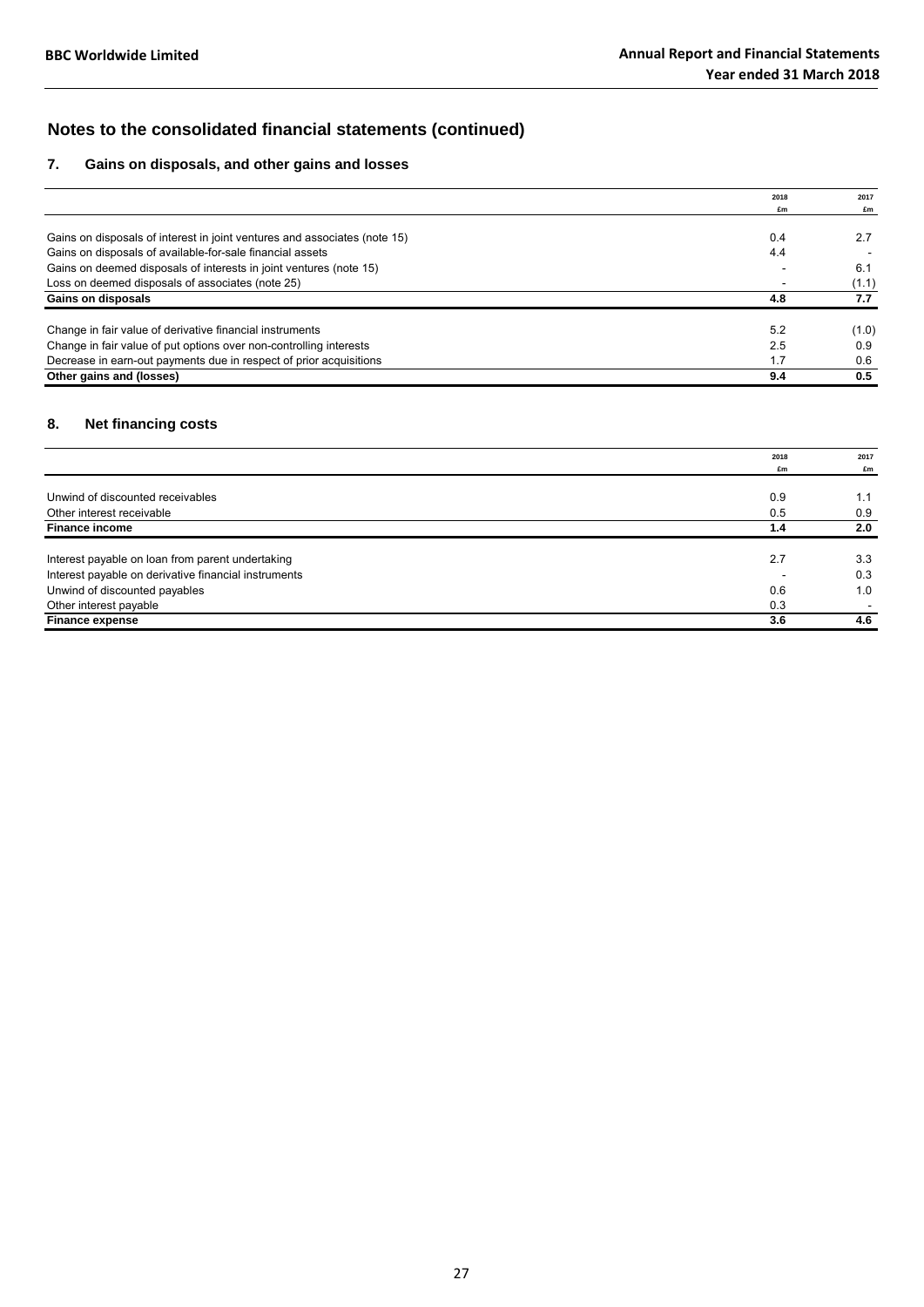### **9. Taxation**

#### **Tax charge for the year**

|                                                   | 2018   | 2017  |
|---------------------------------------------------|--------|-------|
|                                                   | £m     | £m    |
| <b>Current tax:</b>                               |        |       |
| UK corporation tax                                | 1.8    | (2.2) |
| Foreign tax                                       | 21.6   | 20.4  |
| Adjustments in respect of prior years             | 1.3    | (9.2) |
|                                                   | 24.7   | 9.0   |
| Deferred tax:                                     |        |       |
| Origination and reversal of temporary differences | (4.7)  | (5.1) |
| Reduction in rate of global rates of taxation     | (7.8)  | 1.2   |
| Adjustments in respect of prior years             | (1.3)  | 9.0   |
|                                                   | (13.8) | 5.1   |
| Tax on profit on ordinary activities              | 10.9   | 14.1  |

In addition to the amount charged to the Consolidated income statement, a tax debit of £4.9m (2017: credit of £1.8m) has been recognised in other comprehensive income in respect of financial instruments treated as cash flow hedges.

#### **Reconciliation of tax expense**

The total tax charge for the year is lower (2017: higher) than the standard rate of corporation tax in the UK of 19% (2017: 20%). The tax charge can be reconciled to the profit per the Consolidated income statement as follows:

|                                                                 | 2018  | 2017  |
|-----------------------------------------------------------------|-------|-------|
|                                                                 | £m    | £m    |
| <b>Profit before tax</b>                                        | 96.3  | 54.5  |
| Tax at the UK corporation tax rate of 19% (2017: 20%)           | 18.3  | 10.9  |
| Effects of:                                                     |       |       |
| Disallowed expenditure and non-taxable income                   | (3.2) | (1.8) |
| High-end television tax relief                                  | (3.4) | (0.1) |
| Tax differential on wholly-owned overseas earnings              | 12.5  | 11.6  |
| Tax effect of share of results of joint ventures and associates | (5.5) | (7.6) |
| Reduction in global rates of taxation                           | (7.8) | 1.2   |
| Adjustments in respect of previous years                        |       | (0.1) |
| Tax charge for the year                                         | 10.9  | 14.1  |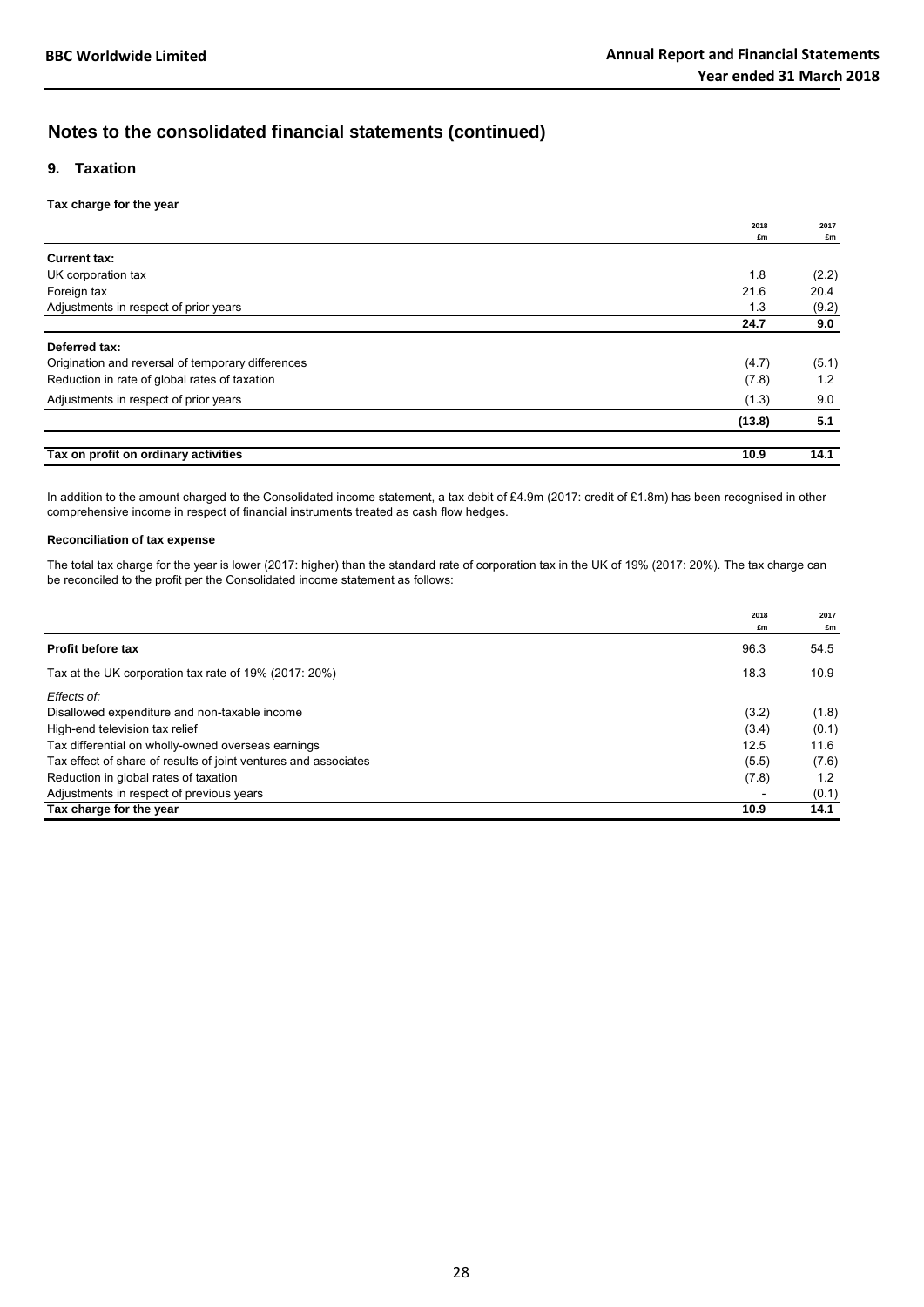## **9. Taxation (continued)**

The amount of tax paid in the year is different from the tax charge mainly due to the timings of tax payments. UK corporation tax is payable in four instalments, two of which are made after the year in which the tax arises i.e. some of the tax in the 2016/17 tax charge was paid in 2017/18. The payments are based on the best estimate of the tax charge at the time the payment is made. The final tax liability is determined when the tax return for the year is prepared and submitted to HMRC within one year after the year end. In addition, the tax charge in the accounts is a best estimate at the time the accounts are prepared. The tax charge is then adjusted in later years to reflect the actual tax liability arising from the submitted tax returns.

#### **Factors affecting future tax expense**

The UK corporation tax rate reduced from 20% to 19% on 1 April 2017.

The Finance Bill 2016 was enacted on 6 September 2016. This reduced the rate of corporation tax to 17% from 1 April 2020. As this reduction to the rate has been substantively enacted at the balance sheet date, the deferred tax assets have been calculated at 17% in line with when the company anticipates temporary differences to unwind. As part of the 2016 Budget the Chancellor announced the Business Tax Road Map, which included measures to limit the utilisation of brought forward losses and interest deductions. These were included in Finance (No.2) Act 2017, which was substantively enacted on 31 October 2017, and apply from 1 April 2017.

There are many future changes to worldwide taxation systems as a result of the potential adoption by the UK and individual territories of measures relating to the OECD Base Erosion and Profit Shifting Actions. The Group continues to actively monitor any developments and evaluate their potential impact. The Group does not expect the future tax rate to be materially impacted by these changes to the international tax landscape.

#### **Deferred tax**

The following are the major deferred tax liabilities and assets recognised by the Group, and the movement thereon, during the current and prior year:

|                                                            | JVs & Associates Programme rights |       | <b>Fixed asset</b><br>temporary<br>differences | <b>Provisions</b> | <b>Financial</b><br>instruments | Other | Total  |
|------------------------------------------------------------|-----------------------------------|-------|------------------------------------------------|-------------------|---------------------------------|-------|--------|
|                                                            | £m                                | £m    | £m                                             | £m                | £m                              | £m    | £m     |
| At 1 April 2016                                            | (15.7)                            | (6.3) | 2.6                                            | 3.6               | 3.8                             | (1.2) | (13.2) |
| (Charged)/credited to the income statement                 | (2.3)                             | 0.3   | 2.4                                            | (2.2)             | (0.2)                           | (3.1) | (5.1)  |
| Charged to other comprehensive income                      |                                   |       |                                                | ۰                 | 1.8                             |       | 1.8    |
| Acquisition/ disposal of subsidiaries, JV's and Associates |                                   |       |                                                |                   | -                               | (0.1) | (0.1)  |
| Foreign exchange translation gains and losses              | (2.8)                             | (1.0) | (0.1)                                          | 0.2               |                                 | 0.6   | (3.1)  |
| At 31 March 2017                                           | (20.8)                            | (7.0) | 4.9                                            | 1.6               | 5.4                             | (3.8) | (19.7) |
| Credited/(charged) to the income statement                 |                                   |       | 1.2                                            | 0.7               | (0.7)                           | 12.6  | 13.8   |
| Charged to other comprehensive income                      |                                   |       |                                                |                   | (4.9)                           |       | (4.9)  |
| Foreign exchange translation gains and losses              |                                   |       |                                                | 2.7               |                                 | 0.6   | 3.3    |
| At 31 March 2018                                           | (20.8)                            | (7.0) | 6.1                                            | 5.0               | (0.2)                           | 9.4   | (7.5)  |

Deferred tax is recorded in the balance sheet as follows:

|                            | 2018   | 2017   |
|----------------------------|--------|--------|
|                            | £m     | £m     |
|                            |        |        |
| Deferred tax assets        | 9.5    | 11.8   |
| Deferred tax liabilities   | (17.0) | (31.5) |
| Net deferred tax liability | (7.5)  | (19.7) |

Deferred tax assets in respect of tax losses carried forward are recognised to the extent that the realisation of the related tax benefit through future taxable profits is probable. The Group has unrecognised deferred tax assets arising on capital losses totalling £139.2m (2017: £137.3m) and trade losses totalling £28.2m (2017: nil). These assets have not been recognised on the basis that there is insufficient certainty that future gains or profits will arise against which the Group can utilise these losses. There is no time limit for the utilisation of these losses.

At the balance sheet date, the aggregate amount of temporary differences associated with undistributed earnings of subsidiaries for which deferred tax liabilities have not been recognised was £0.5m (2017: £0.4m). No liability has been recognised in respect of these differences because the Group is in a position to control the timing of the reversal of the temporary differences and those differences are not expected to reverse in the foreseeable future.

Temporary differences arising in connection with the Group's interests in the undistributed retained earnings of associates and joint ventures are not considered to be material in either year.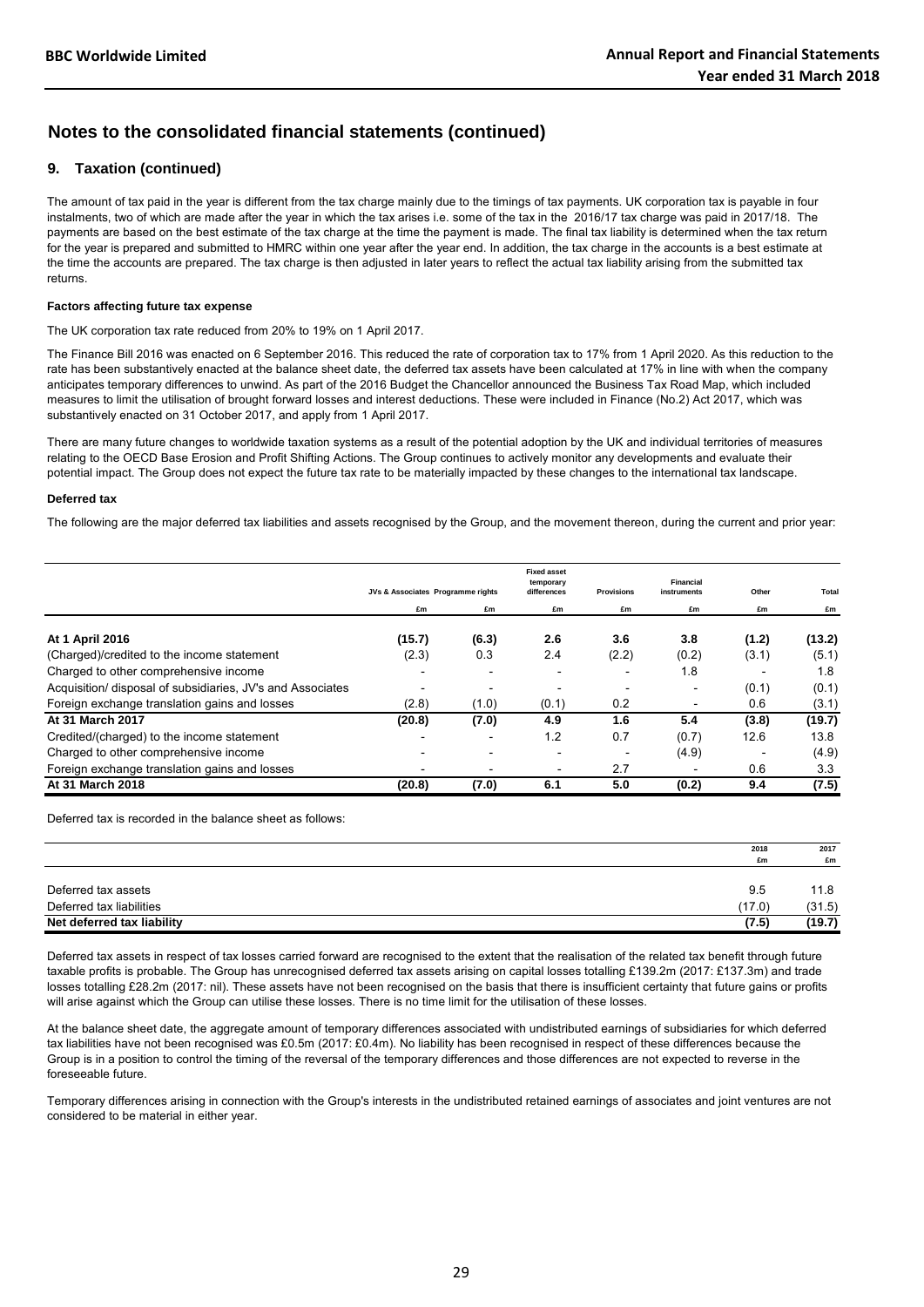**0.5 -**

## **Notes to the consolidated financial statements (continued)**

**10. Dividends**

|                                                                                       | 2018       | 2017       |
|---------------------------------------------------------------------------------------|------------|------------|
|                                                                                       | £m         | £m         |
|                                                                                       |            |            |
| Amounts recognised as distributions to equity holders in the period:                  |            |            |
| Interim dividends for the current year of £285.40 per share (2017: £357.08 per share) | 71.4       | 89.3       |
|                                                                                       | 71.4       | 89.3       |
|                                                                                       |            |            |
| 11. Goodwill                                                                          |            |            |
|                                                                                       |            |            |
|                                                                                       | 2018<br>£m | 2017<br>£m |
|                                                                                       |            |            |
| Cost and net book value                                                               |            |            |
| At beginning of the year                                                              | 35.5       | 34.2       |
| Additions                                                                             | 1.8        |            |
| Foreign exchange translation gains/(losses)                                           | (1.1)      | 1.3        |
|                                                                                       | 36.2       | 35.5       |
| <b>Accumulated impairment losses</b>                                                  |            |            |
| At beginning of the year                                                              |            |            |
| Impairments                                                                           | 0.5        |            |

## **Carrying amount 35.7 35.5**

Goodwill, allocated by cash generating unit ("CGU"), is analysed as follows:

|                                | 2018                     | 2017                     |
|--------------------------------|--------------------------|--------------------------|
|                                | £m                       | £m                       |
|                                |                          |                          |
| Consumer distribution          | 25.4                     | 25.4                     |
| <b>Australian Channels</b>     | 8.5                      | 9.6                      |
| South African Production       | $\overline{\phantom{0}}$ | 0.5                      |
| Independent Production Company | 1.8                      | $\overline{\phantom{0}}$ |
|                                | 35.7                     | 35.5                     |

The Group tests goodwill for impairment in the accounting period in which a business combination takes place, and thereafter annually, or more frequently if there are indications that goodwill might be impaired.

The recoverable amounts of the CGU's are determined from value in use calculations. The key assumptions used for these calculations are those regarding discount rates and growth rates. Management estimates discount rates using pre-tax rates that reflect current market assessments of the time value of money and the risks specific to each CGU.

Prior to this year no impairments to goodwill have been recognised. This year £0.5m of goodwill relating to the South African production business was impaired.

#### **Consumer distribution business**

The goodwill in this CGU arose as a result of the acquisition of 2 entertain on 6 August 2009. The cash flow projections used in determining value in use are based on the current business plan approved by management, which covers a five year period after which cash flows have been extrapolated using an expected long term growth rate of -4% (2017: -6%).

A discount rate of 15.3% (2017: 13.9%) has been applied to the cash flows.

Management believes that no reasonably possible change in the key assumptions on which the value in use of this CGU is calculated would result in an impairment.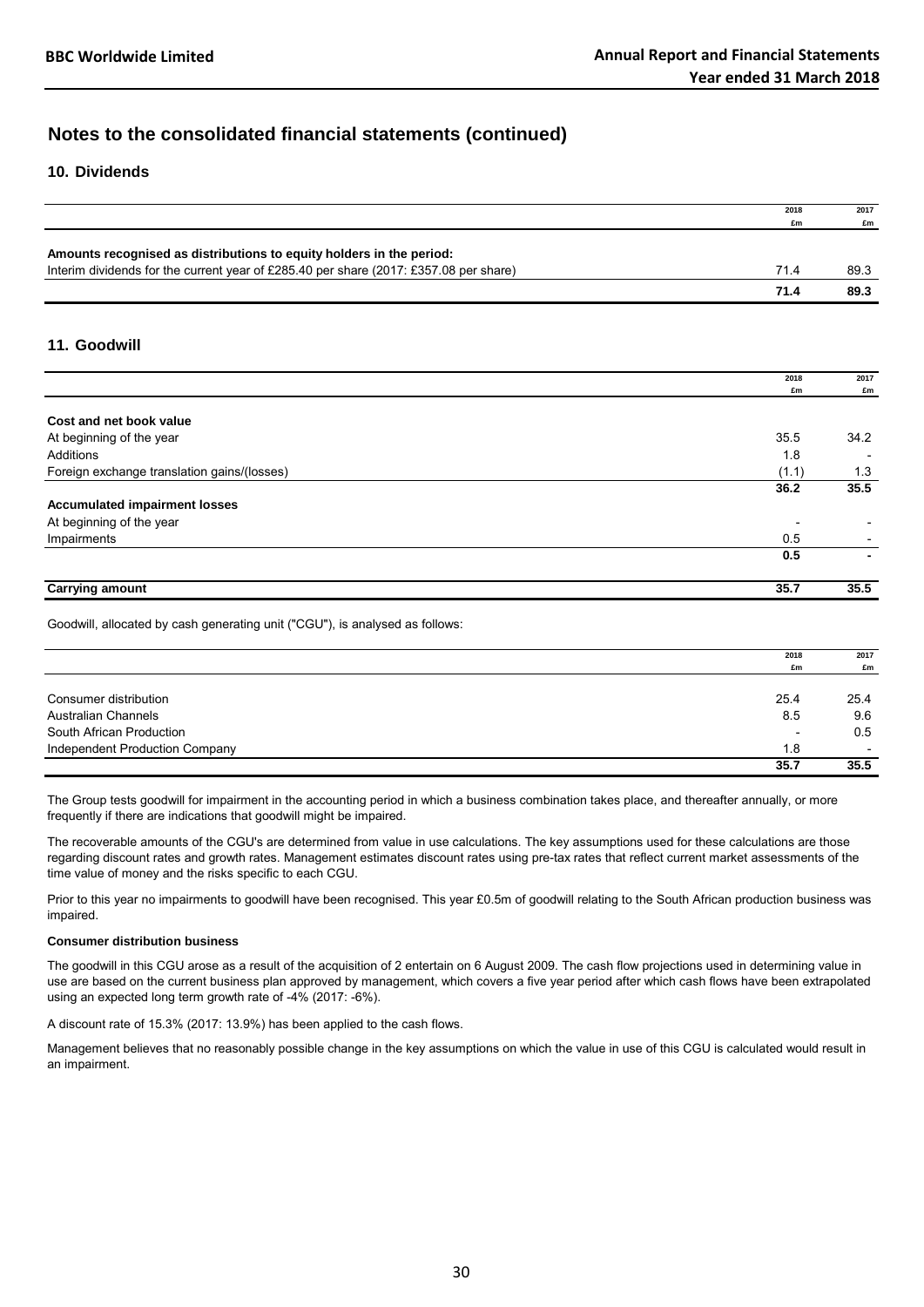## **11. Goodwill (continued)**

### **Australian channels business**

ľ The goodwill in this CGU arose as a result of the acquisition of UK.TV on 1 July 2008. Cash flow projections used in the recoverable amount calculation are based on financial budgets approved by management covering a period of five years (2017: five years) and a discount rate of 9.9% (2017: 13.9%). Cash flows beyond the forecast period have been extrapolated using an expected growth rate of nil (2017: 1.0%).

The main assumption on which the forecast cash flows are based is license fee rates. In forming its assumptions about license fee rates, the Group has used a combination of long term trends and recently contracted terms.

Management believes that no reasonably possible change in the key assumptions on which the value in use of this CGU would result in an impairment.

#### **South African production business**

The goodwill in this CGU arose as a result of the acquisition of Rapid Blue (Pty) Ltd on 28 March 2016. The cash flow projections used in determining value in use are based on the current business plan approved by management, which covers a five year period after which cash flows have been extrapolated using an expected long term growth rate of 2.5% (2017: 2.5%) and a discount rate of 26.2% (2017: 22.5%).

Mangement made the decision to impair the Goodwill in Rapid Blue by £0.5m.

#### **Independent production company**

The goodwill in this CGU arose as a result of the acquisition of Sid Gentle Films Limited on 25 January 2018. As the acquisition took place so close to year end, no impairment tests have been deemed necessary.

## **12. Distribution rights**

|                                                        | 2018                     | 2017  |
|--------------------------------------------------------|--------------------------|-------|
|                                                        | £m                       | £m    |
| Cost                                                   |                          |       |
| At 1 April                                             | 904.4                    | 748.2 |
| Additions                                              | 149.3                    | 153.3 |
| Foreign exchange translation gains/(losses)            | (2.3)                    | 2.9   |
| At 31 March                                            | 1,051.4                  | 904.4 |
| Amortisation                                           |                          |       |
| At 1 April                                             | 742.4                    | 537.9 |
| Charge for the year                                    | 169.4                    | 133.9 |
| Amortisation charge as a result of change in estimates | $\overline{\phantom{0}}$ | 67.9  |
| Foreign exchange translation (gains)/losses            | (2.4)                    | 2.7   |
| At 31 March                                            | 909.4                    | 742.4 |
| Net book value                                         | 142.0                    | 162.0 |

Included within distribution rights is self-funded content in the course of production totalling £0.6m (2017: £0.6m).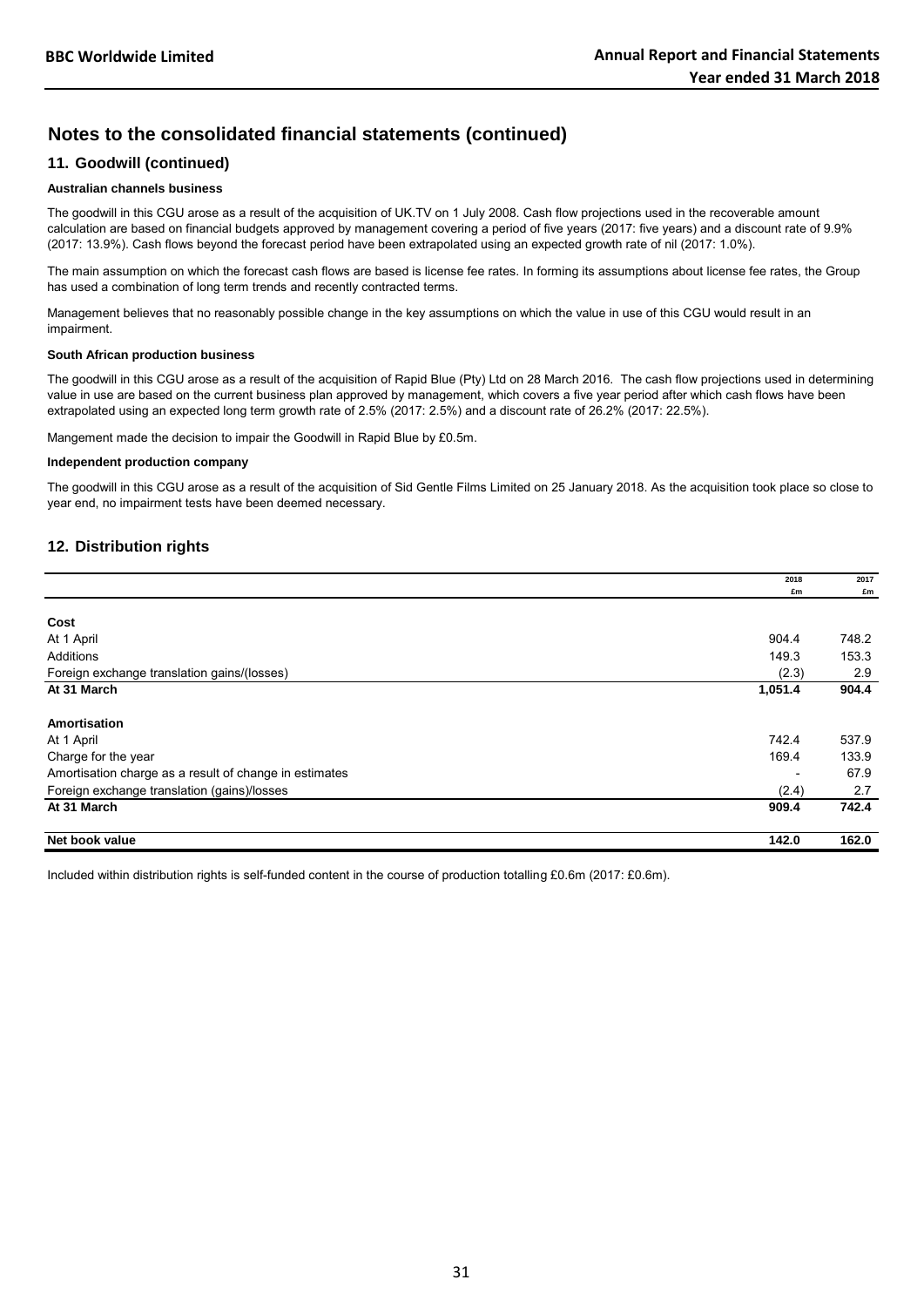## **13. Other intangible assets**

|                                                   | Carrier<br><b>Agreements</b> | <b>Software</b>          | Other                    | Total        |
|---------------------------------------------------|------------------------------|--------------------------|--------------------------|--------------|
| 2018                                              | £m                           | £m                       | £m                       | £m           |
|                                                   |                              |                          |                          |              |
| Cost                                              |                              |                          |                          |              |
| At 1 April                                        | 10.1                         | 51.6                     | 4.5                      | 66.2         |
| Additions                                         | $\overline{a}$               | 5.0                      | $\overline{\phantom{a}}$ | 5.0          |
| Acquired through business combinations            | $\overline{a}$               | $\overline{a}$           | 10.0                     | 10.0         |
| Fully written down assets removed from ledger     | $\overline{\phantom{a}}$     | (18.0)                   | $\overline{\phantom{a}}$ | (18.0)       |
| Foreign exchange translation losses               | (1.1)                        | $\overline{\phantom{a}}$ | (0.1)                    | (1.2)        |
| At 31 March                                       | 9.0                          | 38.6                     | 14.4                     | 62.0         |
| Amortisation                                      |                              |                          |                          |              |
| At 1 April                                        | 5.5                          | 33.8                     | 1.7                      | 41.0         |
| Charge for the year                               | 0.7                          | 6.0                      | 3.3                      | 10.0         |
| Fully written down assets removed from ledger     | $\overline{\phantom{a}}$     | (18.0)                   | $\overline{\phantom{a}}$ | (18.0)       |
| Foreign exchange translation gains                | (0.7)                        |                          | (0.1)                    | (0.8)        |
| At 31 March                                       | 5.5                          | 21.8                     | 4.9                      | 32.2         |
| Net book value                                    | 3.5                          | 16.8                     | 9.5                      | 29.8         |
|                                                   |                              |                          |                          |              |
|                                                   | Carrier                      |                          |                          |              |
|                                                   | Agreements                   | Software                 | Other                    | <b>Total</b> |
| 2017                                              | £m                           | £m                       | £m                       | £m           |
|                                                   |                              |                          |                          |              |
| Cost                                              |                              |                          |                          |              |
| At 1 April                                        | 8.8                          | 41.2                     | 1.3                      | 51.3         |
| Additions                                         | $\overline{\phantom{a}}$     | 10.4                     | 0.1                      | 10.5         |
| Acquired through business combinations            | 1.3                          |                          | 3.0<br>0.1               | 3.0          |
| Foreign exchange translation gains<br>At 31 March | 10.1                         | 51.6                     | 4.5                      | 1.4<br>66.2  |
|                                                   |                              |                          |                          |              |
| Amortisation                                      |                              |                          |                          |              |
| At 1 April                                        | 4.2                          | 11.0                     | 0.6                      | 15.8         |
| Charge for the year                               | 0.6                          | 8.7                      | 1.0                      | 10.3         |
| Impairment                                        | $\overline{\phantom{a}}$     | 14.1                     | $\overline{\phantom{a}}$ | 14.1         |
| Foreign exchange translation losses               | 0.7                          | $\overline{\phantom{a}}$ | 0.1                      | 0.8          |
| At 31 March                                       | 5.5                          | 33.8                     | 1.7                      | 41.0         |
| Net book value                                    | 4.6                          | 17.8                     | 2.8                      | 25.2         |

Other assets mostly relate to assets identified on business combinations, such as customer relationships, back catalogues and non-compete agreements.

Of total software additions recognised during the year, £7.5m (2017: £7.1m) related to internally developed software. An amortisation charge of £5.4m has been incurred in relation to these assets (2017: £4.7m).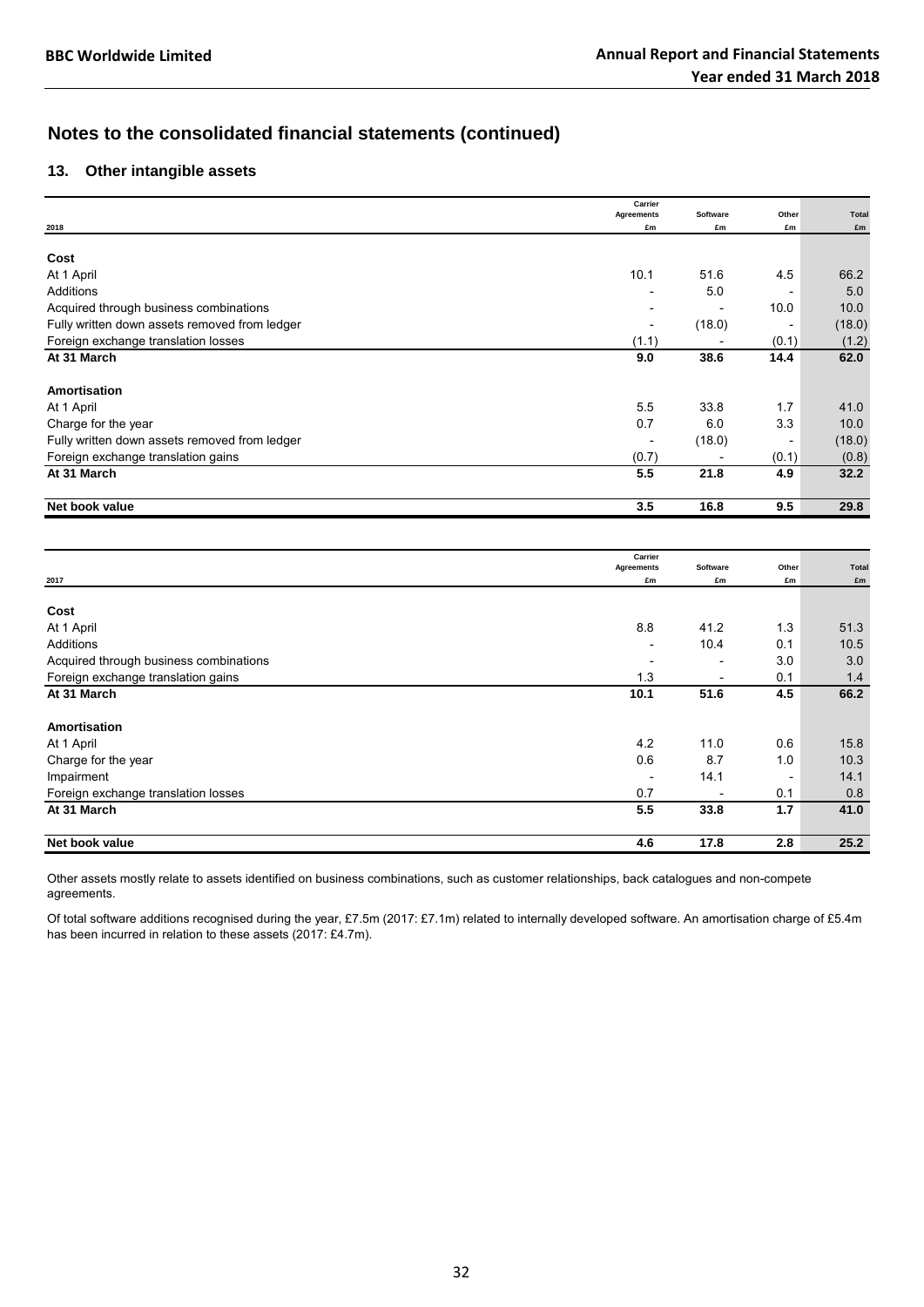## **14. Property, plant and equipment**

|                                     | Freehold<br>buildings    |                          | <b>Plant and</b><br>machinery | <b>Fixtures</b><br>and fittings | <b>Total</b> |  |
|-------------------------------------|--------------------------|--------------------------|-------------------------------|---------------------------------|--------------|--|
| 2018                                | £m                       | improvements<br>£m       | £m                            | £m                              | £m           |  |
|                                     |                          |                          |                               |                                 |              |  |
| Cost                                |                          |                          |                               |                                 |              |  |
| At 1 April                          | 0.2                      | 17.6                     | 27.5                          | 12.8                            | 58.1         |  |
| Additions                           | $\overline{\phantom{a}}$ | $\overline{\phantom{a}}$ | 1.1                           | 1.4                             | 2.5          |  |
| Disposals                           | $\overline{\phantom{a}}$ | $\overline{\phantom{a}}$ | (2.2)                         | (1.2)                           | (3.4)        |  |
| Foreign exchange translation losses | $\overline{\phantom{0}}$ | (0.6)                    | (0.4)                         | (0.6)                           | (1.6)        |  |
| At 31 March                         | 0.2                      | 17.0                     | 26.0                          | 12.4                            | 55.6         |  |
| Depreciation                        |                          |                          |                               |                                 |              |  |
| At 1 April                          | $\overline{\phantom{a}}$ | 5.8                      | 15.7                          | 8.4                             | 29.9         |  |
| Depreciation charge for the year    | $\overline{\phantom{a}}$ | 0.9                      | 2.8                           | 1.1                             | 4.8          |  |
| Disposals                           | $\overline{\phantom{0}}$ | $\overline{\phantom{a}}$ | (2.2)                         | (1.2)                           | (3.4)        |  |
| Foreign exchange translation gains  | $\overline{\phantom{a}}$ | (0.4)                    | (0.2)                         | (0.4)                           | (1.0)        |  |
| At 31 March                         | $\blacksquare$           | 6.3                      | 16.1                          | 7.9                             | 30.3         |  |
| Net book value                      | 0.2                      | 10.7                     | 9.9                           | 4.5                             | 25.3         |  |

|                                        | Freehold<br>buildings    | Leashold<br>improvements | <b>Plant and</b><br>machinery | <b>Fixtures</b><br>and fittings | <b>Total</b> |
|----------------------------------------|--------------------------|--------------------------|-------------------------------|---------------------------------|--------------|
| 2017                                   | £m                       | £m                       | £m                            | £m                              | £m           |
|                                        |                          |                          |                               |                                 |              |
| Cost                                   |                          |                          |                               |                                 |              |
| At 1 April                             | 0.2                      | 15.9                     | 25.8                          | 10.6                            | 52.5         |
| Additions                              | $\overline{\phantom{0}}$ | 0.9                      | 2.4                           | 1.6                             | 4.9          |
| Acquired through business combinations | $\overline{\phantom{a}}$ |                          |                               | $\overline{\phantom{a}}$        |              |
| <b>Disposals</b>                       | $\overline{\phantom{a}}$ | $\overline{\phantom{a}}$ | (1.2)                         | (0.1)                           | (1.3)        |
| Foreign exchange translation gains     |                          | 0.8                      | 0.5                           | 0.7                             | 2.0          |
| At 31 March                            | 0.2                      | 17.6                     | 27.5                          | 12.8                            | 58.1         |
|                                        |                          |                          |                               |                                 |              |
| Depreciation                           |                          |                          |                               |                                 |              |
| At 1 April                             | $\overline{\phantom{0}}$ | 4.2                      | 11.8                          | 6.8                             | 22.8         |
| Depreciation charge for the year       | $\overline{\phantom{a}}$ | 0.9                      | 4.7                           | 1.2                             | 6.8          |
| Disposals                              | $\overline{\phantom{a}}$ | $\overline{\phantom{a}}$ | (1.2)                         | (0.1)                           | (1.3)        |
| Foreign exchange translation losses    | $\overline{\phantom{0}}$ | 0.7                      | 0.4                           | 0.5                             | 1.6          |
| At 31 March                            | $\blacksquare$           | 5.8                      | 15.7                          | 8.4                             | 29.9         |
|                                        |                          |                          |                               |                                 |              |
| Net book value                         | 0.2                      | 11.8                     | 11.8                          | 4.4                             | 28.2         |

At 31 March 2018, the Group had no contractual commitments for the acquisition of property, plant and equipment (2017 £nil).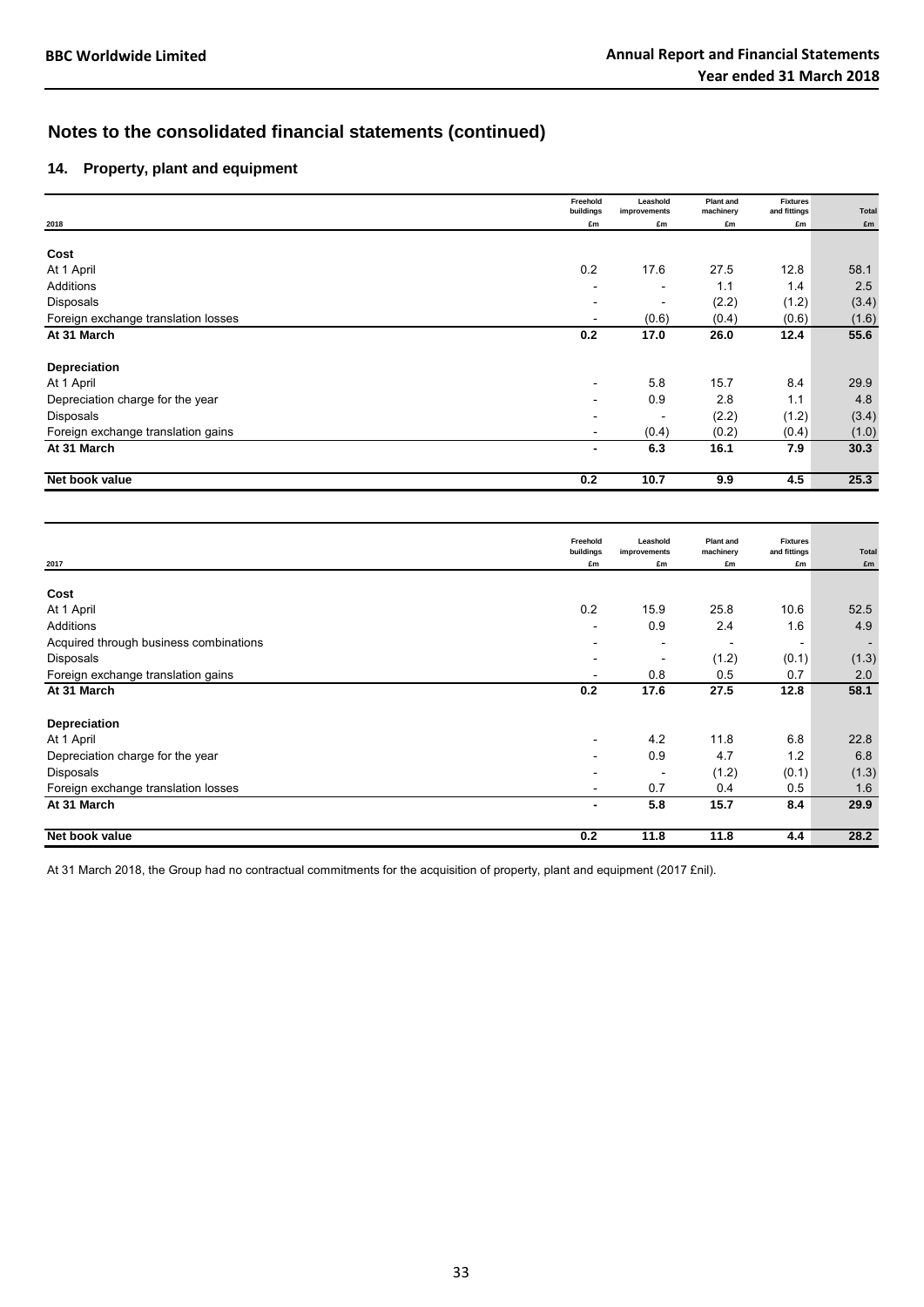### **15. Interests in joint ventures and associates**

A list of the Group's significant interests in joint ventures and associates, including the name, country of incorporation and proportion of ownership interest, is given in note g of the Company financial statements.

The movements in joint ventures and associates during the year were as follows:

|                                                | Joint ventures<br>2018<br>£m | <b>Associates</b><br>2018<br>£m | <b>Total</b><br>2018<br>£m | Joint ventures<br>2017<br>£m | <b>Associates</b><br>2017<br>£m | <b>Total</b><br>2017<br>£m |
|------------------------------------------------|------------------------------|---------------------------------|----------------------------|------------------------------|---------------------------------|----------------------------|
|                                                |                              |                                 |                            |                              |                                 |                            |
| At 1 April                                     | 39.9                         | 205.1                           | 245.0                      | 12.1                         | 159.7                           | 171.8                      |
| Additions                                      | 1.1                          | 6.3                             | 7.4                        | 10.4                         | 19.7                            | 30.1                       |
| <b>Disposals</b>                               | $\overline{\phantom{a}}$     | (1.5)                           | (1.5)                      |                              |                                 |                            |
| Reclassified from associates (note 25)         | $\qquad \qquad$              | $\overline{\phantom{a}}$        |                            |                              | (2.6)                           | (2.6)                      |
| Share of results                               | 23.5                         | 12.3                            | 35.8                       | 33.8                         | 14.3                            | 48.1                       |
| Adjustment to provision for unrealised profits | 0.8                          | (1.4)                           | (0.6)                      | (0.6)                        | 0.3                             | (0.3)                      |
| Dividends receivable                           | (30.1)                       | (9.2)                           | (39.3)                     | (15.6)                       | (9.2)                           | (24.8)                     |
| Foreign exchange translation gains/(losses)    | (0.6)                        | (19.8)                          | (20.4)                     | (0.2)                        | 23.4                            | 23.2                       |
| Amounts written off                            | $\overline{\phantom{a}}$     | (0.4)                           | (0.4)                      |                              | (0.5)                           | (0.5)                      |
| At 31 March                                    | 34.6                         | 191.4                           | 226.0                      | 39.9                         | 205.1                           | 245.0                      |

Additions relate predominantly to investments in independent production companies.

#### **Changes in interests in joint ventures and associates**

The Group invested £1.1m into BB Rights LLC a joint venture with ITV formed in 2016.

The Group held a 25% share of Clerkenwell Films Limited ("Clerkenwell") as at 31 March 2017 and accounted for the investment as an associate. In December 2017, BBCW acquired an additional 23% of the shares of Clerkenwell for a consideration of £3.8m increasing its shareholding to 48%. The Group continues to account for the investment as an associate.

In addition to the above, the Group acquired interests or additional interests in a further two companies during the year with stakes between 10-20% for a total consideration of £2.5m; both are accounted for as associates.

In February 2018, the Group disposed of its interest in Greenbird Media Limited resulting in a gain on disposal of £0.4m.

Costs directly attributable to equity transactions are capitalised.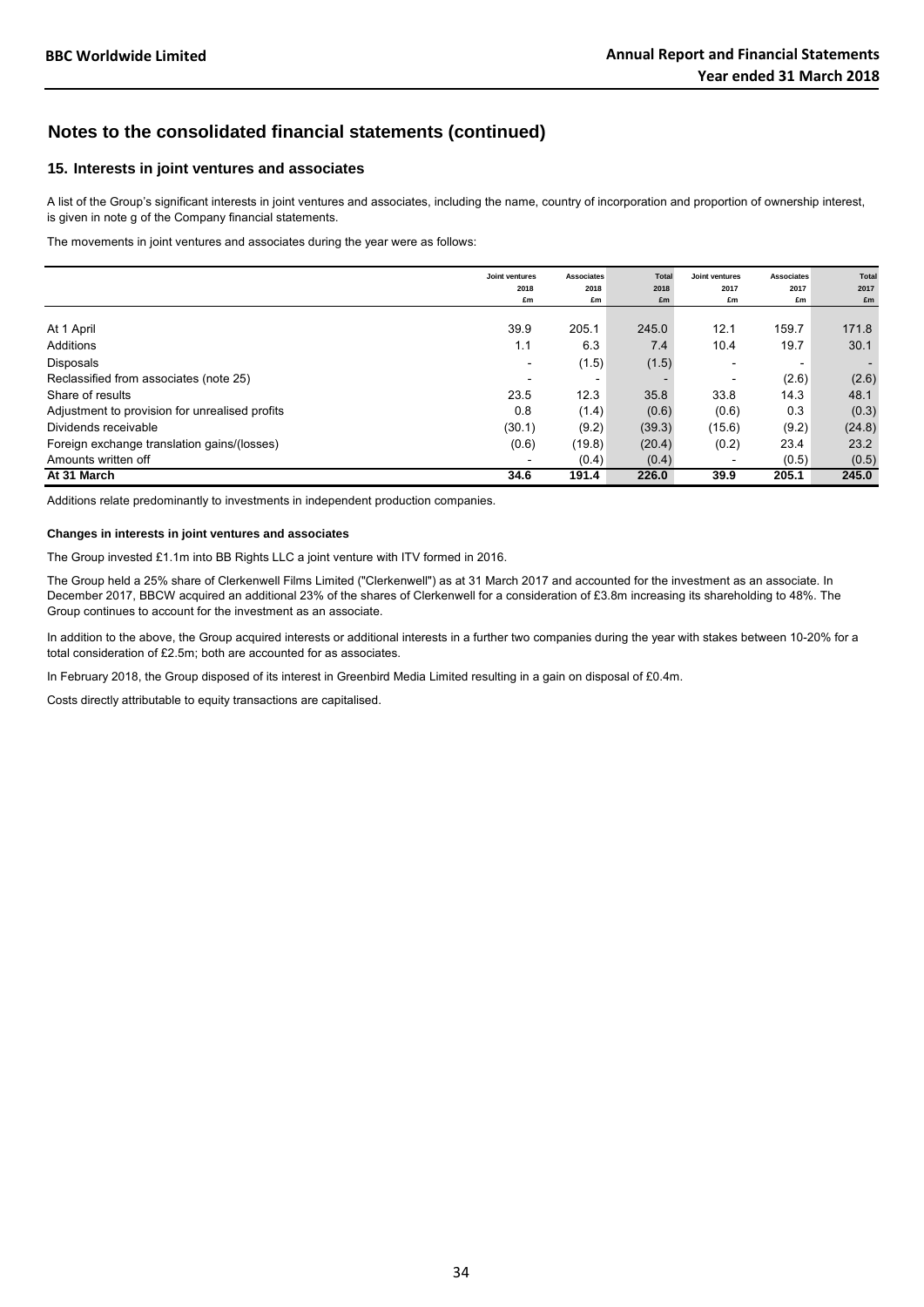### **15. Interests in joint ventures and associates (continued)**

#### **Interests in joint ventures**

Interests in joint ventures in the current and previous years included the following material operation:

#### **UKTV**

BBC Worldwide has a major partnership deal with Southbank Media Limited for the production, marketing and supply on a wholesale basis of free-to-air and subscription channels in the UK. The partnership operates through the joint venture company UKTV Media Holdings Limited ("UKTV"). Southbank Media Limited was ultimately owned by Scripps Netowrks Interactive Inc. until 6 March 2018 when ownership transferred to Discovery Inc.

UKTV was the only material joint venture undertaking held by the Group in both the current and the prior year.

The following represents the Group's aggregate share of joint ventures during the year:

|                                                                 | <b>UKTV</b> | Other JVs | <b>Total</b> | <b>UKTV</b> | Other JVs | <b>Total</b> |
|-----------------------------------------------------------------|-------------|-----------|--------------|-------------|-----------|--------------|
|                                                                 | 2018        | 2018      | 2018         | 2017        | 2017      | 2017         |
|                                                                 | £m          | £m        | £m           | £m          | £m        | £m           |
| Aggregation of 100% of each joint venture:                      |             |           |              |             |           |              |
| Non-current assets                                              | 8.9         | 3.0       | 11.9         | 8.6         | 3.2       | 11.8         |
| Current assets                                                  | 241.3       | 23.1      | 264.4        | 256.3       | 27.2      | 283.5        |
| <b>Current liabilities</b>                                      | (128.5)     | (14.0)    | (142.5)      | (134.0)     | (13.0)    | (147.0)      |
| Non-current liabilities                                         | (51.2)      | (0.1)     | (51.3)       | (54.3)      | (0.1)     | (54.4)       |
| <b>Net assets</b>                                               | 70.5        | 12.0      | 82.5         | 76.6        | 17.3      | 93.9         |
| Group's share of net assets of joint ventures                   | 35.1        | 4.5       | 39.6         | 38.2        | 7.6       | 45.8         |
| Provision for unrealised profit                                 | (4.2)       | (0.8)     | (5.0)        | (5.1)       | (0.8)     | (5.9)        |
| Interests in joint ventures at 31 March                         | 30.9        | 3.7       | 34.6         | 33.1        | 6.8       | 39.9         |
|                                                                 |             |           |              |             |           |              |
| Revenue                                                         | 328.0       | 24.5      | 352.5        | 348.7       | 17.7      | 366.4        |
| Expense                                                         | (252.4)     | (31.3)    | (283.7)      | (253.4)     | (22.6)    | (276.0)      |
| Depreciation                                                    | (3.6)       | (1.0)     | (4.6)        | (3.4)       | (0.2)     | (3.6)        |
| Interest payable                                                | (3.6)       |           | (3.6)        | (3.7)       |           | (3.7)        |
| Taxation                                                        | (14.7)      |           | (14.7)       | (15.7)      |           | (15.7)       |
| <b>Profit after taxation</b>                                    | 53.7        | (7.8)     | 45.9         | 72.5        | (5.1)     | 67.4         |
| Results not recognised                                          |             |           |              |             |           |              |
| Profit/(loss) from joint ventures                               | 53.7        | (7.8)     | 45.9         | 72.5        | (5.1)     | 67.4         |
| (Profit)/loss from joint ventures attributable to other parties | (26.9)      | 4.5       | (22.4)       | (36.3)      | 2.7       | (33.6)       |
| Group's share of profit from joint ventures                     | 26.8        | (3.3)     | 23.5         | 36.2        | (2.4)     | 33.8         |

Included within the UKTV balance sheet are cash and cash equivalents of £28.9m (2017: £46.4m), financial liabilities of £111.8m (2017: £127.5m) and noncurrent financial liabilities of £51.4m (2017: £54.3m). Included within UKTV's expense for the year is a depreciation charge of £3.1m (2017: £3.0m) and an amortisation charge of £114.5m (2017: £128.9m).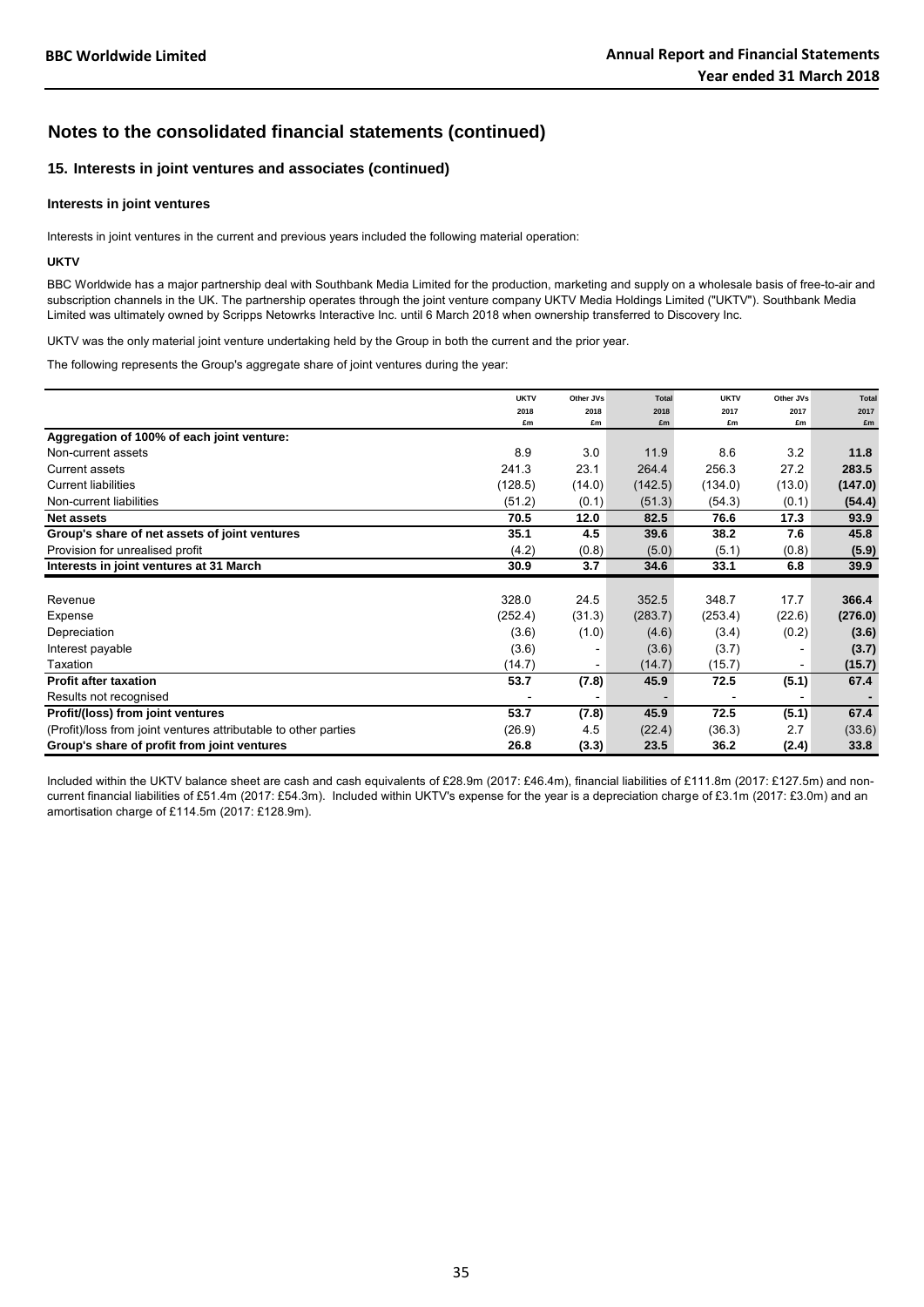### **15 Interests in joint ventures and associates (continued)**

#### **Interests in associates**

Interests in associates in the current and previous years included the following material operation:

### **New Video Channel America, LLC. ("NVCA")**

On 23 October 2014, the Group sold a 49.9% stake in NVCA, formerly a wholly-owned subsidiary of BBC Worldwide Americas Inc., and retained an investment of 50.1% in NVCA. Whilst the Group retains significant influence over NVCA, and has the right to variable returns, it no longer has control as the Group has limited power over the operational activities, holding responsibility for voting only on activities outside the normal course of business. Therefore the Group has deconsolidated NVCA from the date of the sale and accounts for its retained interest since that date as an associate.

The following represents the Group's share of associates held during the year:

|                                                             | <b>NVCA</b><br>2018 | Other<br>2018 | <b>Total</b><br>2018 | <b>NVCA</b><br>2017 | Other<br>2017 | <b>Total</b><br>2017 |
|-------------------------------------------------------------|---------------------|---------------|----------------------|---------------------|---------------|----------------------|
|                                                             | £m                  | £m            | £m                   | £m                  | £m            | £m                   |
| Aggregation of 100% of each associate:                      |                     |               |                      |                     |               |                      |
| Non-current assets                                          | 145.1               | 24.2          | 169.3                | 162.9               | 5.7           | 168.6                |
| Current assets                                              | 89.6                | 63.9          | 153.5                | 92.1                | 67.5          | 159.6                |
| <b>Current liabilities</b>                                  | (28.4)              | (37.4)        | (65.8)               | (28.0)              | (31.2)        | (59.2)               |
| Non-current liabilities                                     | (8.2)               | (14.8)        | (23.0)               | (13.5)              | (17.3)        | (30.8)               |
| <b>Net assets</b>                                           | 198.1               | 35.9          | 234.0                | 213.5               | 24.7          | 238.2                |
| Group's share of net assets                                 | 99.2                | 7.6           | 106.8                | 107.0               | 6.3           | 113.3                |
| Goodwill on acquisition                                     | 61.7                | 27.9          | 89.6                 | 69.6                | 26.3          | 95.9                 |
| Provision for unrealised profit                             | (4.7)               | (0.3)         | (5.0)                | (3.8)               | (0.3)         | (4.1)                |
| Interests in associates at 31 March                         | 156.2               | 35.2          | 191.4                | 172.8               | 32.3          | 205.1                |
|                                                             |                     |               |                      |                     |               |                      |
| Revenue                                                     | 130.5               | 91.9          | 222.4                | 128.9               | 63.8          | 192.7                |
| Result for the year                                         | 24.0                | (2.3)         | 21.7                 | 26.3                | (0.6)         | 25.7                 |
| (Profit)/loss from associates attributable to other parties | (11.8)              | 2.4           | (9.4)                | (12.7)              | 1.3           | (11.4)               |
| Group's share of results of associates                      | 12.2                | 0.1           | 12.3                 | 13.6                | 0.7           | 14.3                 |

The Group has board representation and participates in policy-making decisions affecting Educational Publishers LLP, 72 Films Limited, Original Talent Limited and Woodlands Books Limited. The Group has concluded that it exerts significant influence over these businesses despite holding less than 20% of the voting power. Accordingly, the Group has classified its interests in these entities as associates.

## **16. Investments**

|                                                      | 2018 | 2017 |
|------------------------------------------------------|------|------|
|                                                      | £m   | £m   |
| Available-for-sale investments                       |      |      |
| Unquoted equities                                    | 0.6  | 7.9  |
| Other investments carried at amortised cost          |      |      |
| Other investments with joint ventures and associates | 2.2  | 5.9  |
| Other investments with other entities                |      |      |
|                                                      | 2.2  | 5.9  |
| <b>Total investments</b>                             | 2.8  | 13.8 |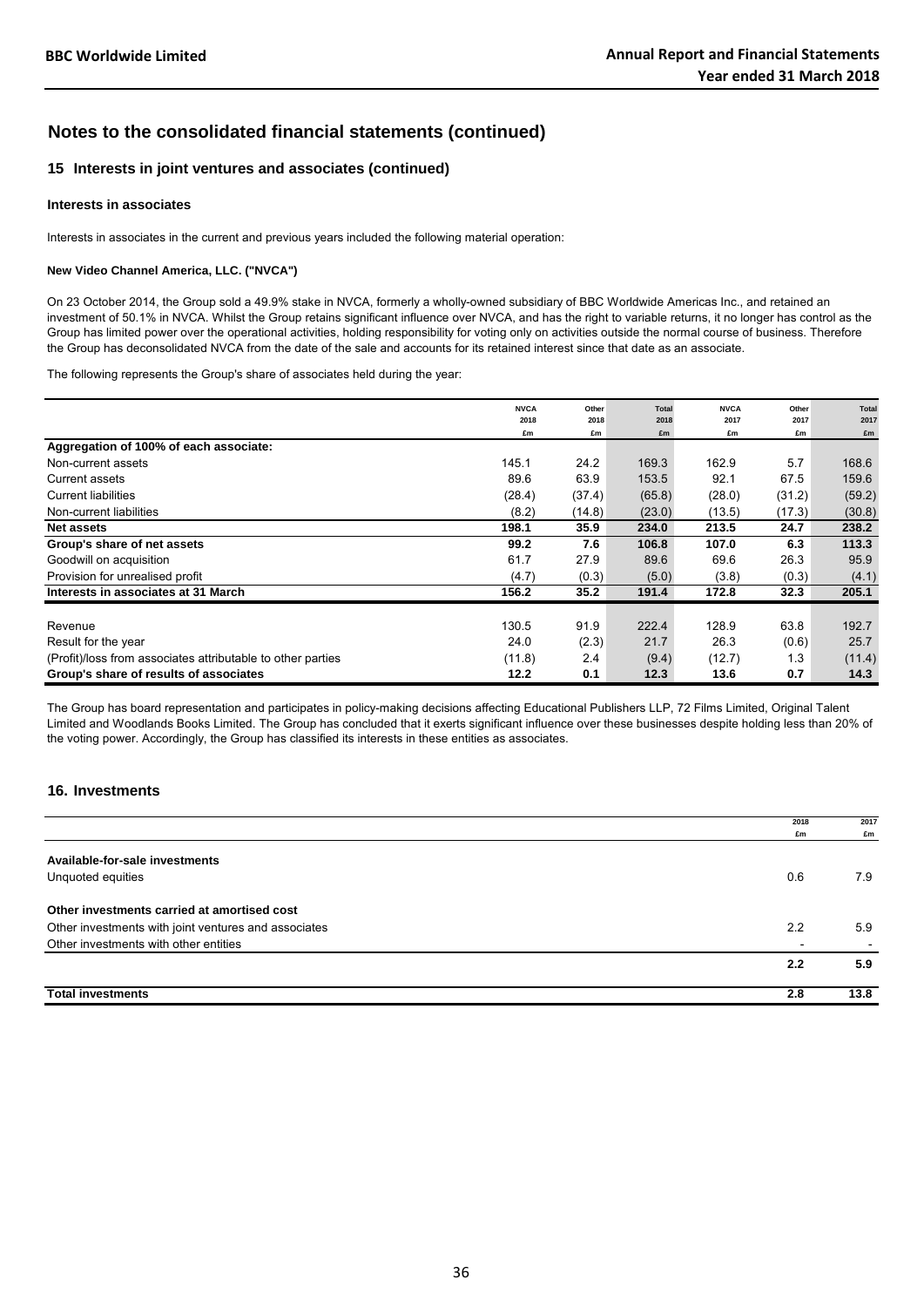### **17. Programme rights and other inventories**

|                                        | 2018 | 2017 |
|----------------------------------------|------|------|
|                                        | £m   | £m   |
|                                        |      |      |
| Programme rights for broadcast         | 37.5 | 43.3 |
| Programmes in the course of production | 6.0  | 13.1 |
| Work in progress                       | 1.5  | 1.4  |
| Finished goods and goods for resale    | 6.8  | 8.7  |
|                                        | 51.8 | 66.5 |

### **18. Trade and other receivables**

|                                               | 2018  | 2017  |
|-----------------------------------------------|-------|-------|
|                                               | £m    | £m    |
|                                               |       |       |
| <b>Current</b>                                |       |       |
| Trade receivables                             | 208.4 | 249.7 |
| Prepayments                                   | 12.1  | 11.3  |
| Royalty advances                              | 3.3   | 2.8   |
| Accrued income                                | 94.2  | 85.2  |
| Amounts owed by joint ventures and associates | 29.8  | 29.4  |
| Other receivables                             | 8.5   | 6.2   |
|                                               | 356.3 | 384.6 |
| Non-current                                   |       |       |
| Trade receivables                             | 44.3  | 66.9  |
|                                               | 44.3  | 66.9  |
|                                               | 400.6 | 451.5 |

The net carrying amounts of trade and other receivables approximates to their fair value.

Included in the Group's trade and other receivables at 31 March 2018 are balances of £27.2m (2017: £20.8m) which are past due at the reporting date but are not impaired because the Group expects to recover these balances in full, and has historical analysis to support the recovery profile. The aged analysis of these balances is as follows:

|                | 2018 | 2017 |
|----------------|------|------|
|                | £m   | £m   |
|                |      |      |
| Up to 3 months | 20.7 | 15.4 |
| 3 to 6 months  | 3.9  | 1.6  |
| Over 6 months  | 2.6  | 3.8  |
|                | 27.2 | 20.8 |

In determining the recoverability of a trade receivable, the Group considers any change in the credit quality of the trade receivable from the date credit was initially granted up to the reporting date. Trade receivables are provided against based on estimated irrecoverable amounts, determined by reference to past default experience of the counterparty and an analysis of the counterparty's financial situation (see note 30).

Amounts charged to the impairment provision are written off when there is no expectation of recovery. Subsequent recoveries of amounts previously written off are credited to the Income Statement. The impairment provision stands at £3.1m at 31 March 2018 (2017: £4.2m).

The movement in the allowance for doubtful debts is set out below:

|                                      | 2018  | 2017  |
|--------------------------------------|-------|-------|
|                                      | £m    | £m    |
|                                      |       |       |
| Balance at the beginning of the year | 4.2   | 1.6   |
| Impairment losses recognised         | 1.4   | 4.3   |
| Amounts written off                  | (1.6) | (0.8) |
| Impairment losses reversed           | (0.9) | (0.9) |
|                                      | 3.1   | 4.2   |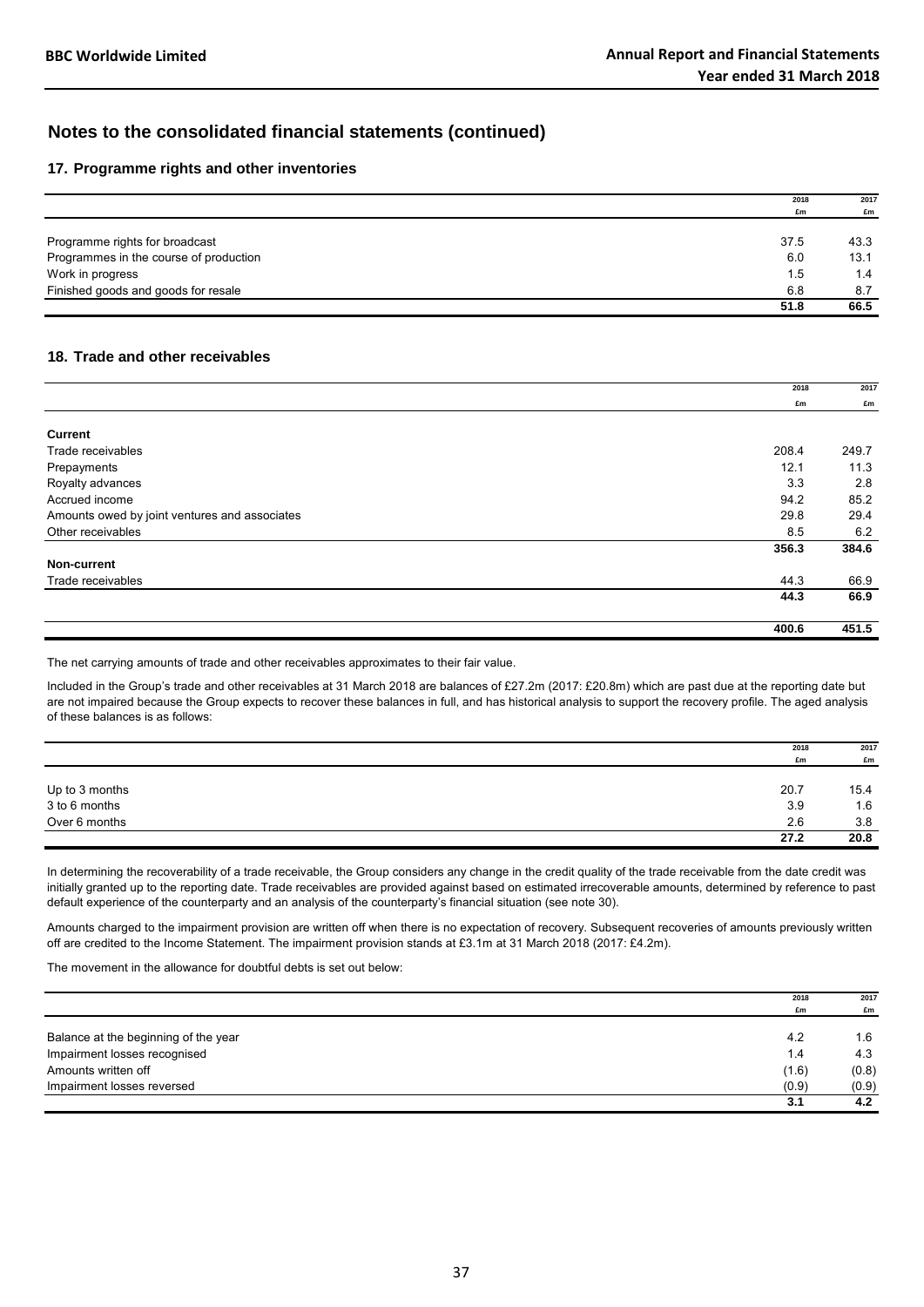### **19. Trade and other payables**

|                                                         | 2018  | 2017  |
|---------------------------------------------------------|-------|-------|
|                                                         | £m    | £m    |
| <b>Current</b>                                          |       |       |
| Trade payables                                          | 34.0  | 33.8  |
| <b>Rights creditors</b>                                 | 156.2 | 170.7 |
| Accruals                                                | 46.4  | 54.6  |
| Deferred income                                         | 39.2  | 80.9  |
| Amounts owed to ultimate parent undertaking             | 26.1  | 38.2  |
| Amounts owed to fellow subsidiary undertakings          | 27.4  | 18.6  |
| Amounts owed to joint ventures and associates (note 31) | 1.2   | 8.2   |
| Other payables including other tax and social security  | 30.9  | 24.1  |
|                                                         | 361.4 | 429.1 |
| <b>Non-current</b>                                      |       |       |
| Accruals and deferred income                            | 5.5   | 7.7   |
| Rights creditors                                        | 39.3  | 20.2  |
| Other payables                                          | 26.1  | 11.8  |
|                                                         | 70.9  | 39.7  |
|                                                         | 432.3 | 468.8 |

Rights creditors comprise royalty payments owing to producers of and contributors to television programmes, DVDs and other media. Other payables includes the fair value of put option liabilities of £25.6m (2017: £4.7m) and nil relating to contingent considerations (2017: £1.9m) (see note 30).

The carrying amounts of trade and other payables approximate to their fair value.

### **20. Provisions**

|                                               | <b>Property related</b> | <b>Onerous contracts</b> | Other                    | <b>Total</b> |
|-----------------------------------------------|-------------------------|--------------------------|--------------------------|--------------|
|                                               | £m                      | £m                       | £m                       | £m           |
|                                               |                         |                          |                          |              |
| At 1 April                                    | 1.6                     | 4.8                      | 0.3                      | 6.7          |
| Additional provision in the year              | 0.1                     |                          | 7.1                      | 7.2          |
| Utilisation of provision                      |                         | (3.6)                    |                          | (3.6)        |
| Released to the Consolidated income statement | (0.1)                   | (0.7)                    | (0.4)                    | (1.2)        |
| Foreign exchange translation gain             | (0.1)                   | (0.5)                    | $\overline{\phantom{0}}$ | (0.6)        |
| At 31 March 2018                              | 1.5                     |                          | 7.0                      | 8.5          |

Property-related provisions include onerous leases in respect of properties held under non-cancellable leases, when the expected benefits to be derived by the Group from subletting those properties are lower than the unavoidable costs payable over the remaining term of the respective leases, together with provisions for dilapidations in respect of leasehold properties.

Provisions for onerous contracts are recognised when the expected benefits to be derived by the Group from a contract are lower than the unavoidable cost of meeting its obligations under the contract.

Other provisions primarily comprise legal and restructuring provisions.

Provisions are analysed between current and non-current as follows:

|             | 2018       | 2017       |
|-------------|------------|------------|
|             | £m         | £m         |
|             |            |            |
| Current     | $\sqrt{1}$ | 5.6        |
| Non-current | $^{\circ}$ | 1.1        |
|             | 8.5        | c 7<br>o., |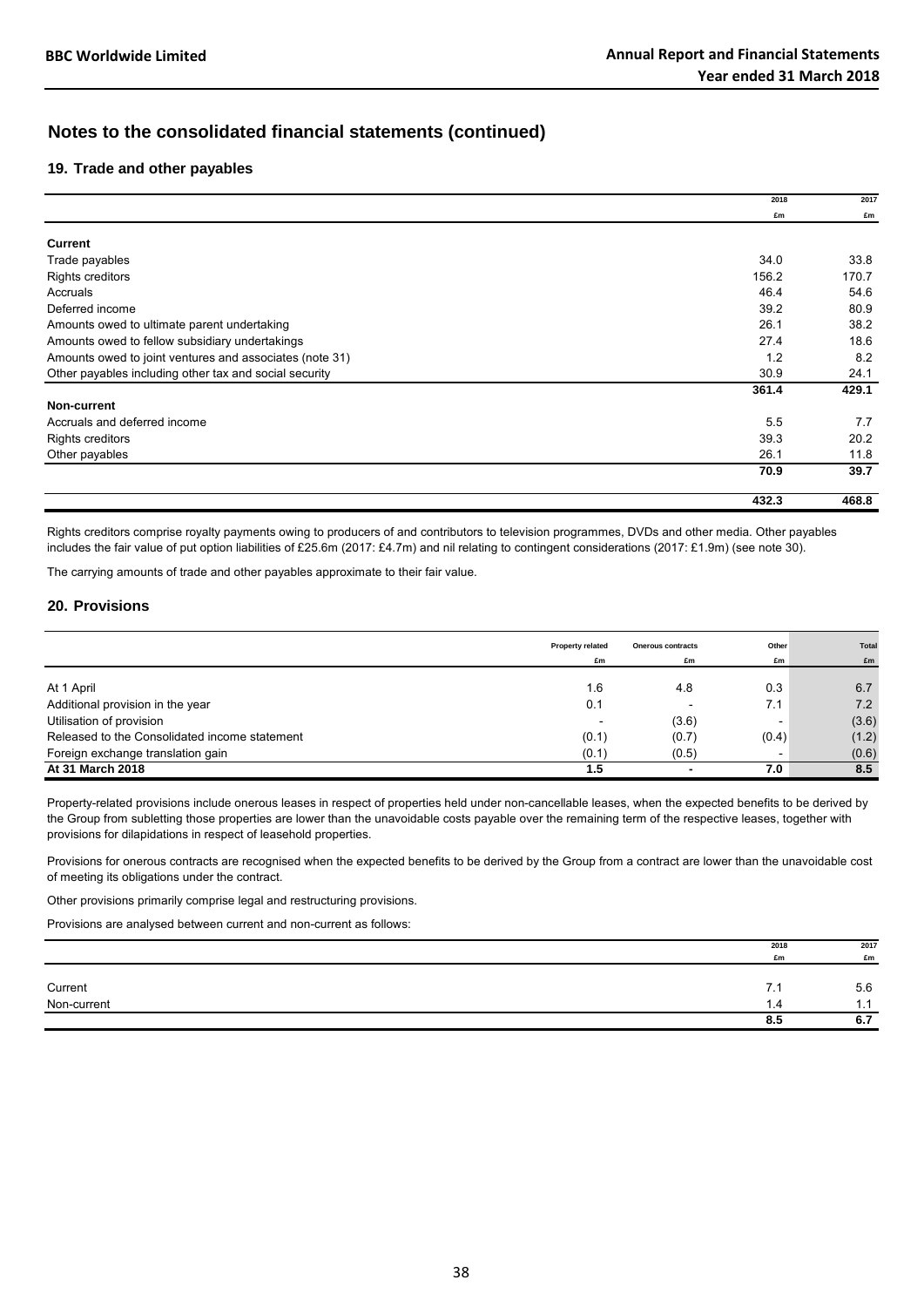### **21. Interest-bearing loans and borrowings**

The Group's principal sources of funding and the currencies in which funding is denominated are summarised as follows:

|                                                     | <b>Sterling</b> | Total | <b>Sterling</b>          | Total |
|-----------------------------------------------------|-----------------|-------|--------------------------|-------|
|                                                     | 2018            | 2018  | 2017                     | 2017  |
|                                                     | £m              | £m    | £m                       | £m    |
|                                                     |                 |       |                          |       |
| Unsecured borrowings at amortised cost              |                 |       |                          |       |
| Loans from related parties                          | 171.0           | 171.0 | 198.5                    | 198.5 |
| Bank loans                                          | 0.9             | 0.9   | $\overline{\phantom{0}}$ |       |
|                                                     | 171.9           | 171.9 | 198.5                    | 198.5 |
|                                                     |                 |       |                          |       |
| <b>Total borrowings</b>                             |                 |       |                          |       |
| Amount due for settlement within 12 months          | 0.9             | 0.9   |                          |       |
| Amount due for settlement after more than 12 months | 171.0           | 171.0 | 198.5                    | 198.5 |
|                                                     | 171.9           | 171.9 | 198.5                    | 198.5 |

The Group's principal source of funding is a multi-currency loan facility of £235.0m (2017: £235.0m) with BBC Commercial Holdings Limited ("BBCCH"), its intermediate parent undertaking, of which £30.0m (2017: £30.0m) is available only on condition that an equivalent cash balance is maintained. As at 31 March 2018, the loan facility expiry date is 30 September 2019. The facility attracts interest at a rate which broadly reflects the cost of funding to BBCCH including any applicable margin; currently this is 2% (2017: 2%).

In January 2018 the Group acquired an external loan facility of £8.6m, of which £0.9m was drawn down at 31 March 2018, with Aver Media Finance as part of the acquisition of Sid Gentle (note 25). As at 31 March 2018, the loan facility expiry date is 31 August 2018.

In the prior period the Group had a loan facility in India of INR 220.0m (£2.7m), which included a working capital facility of INR 120.0m (£1.5m) and an overdraft limit within this facility of INR 140.0m (£1.7m). As at 31 March 2017, this facility was unutilised. This loan facility is no longer in place as at 31 March 2018.

In addition, the Group has a multi-currency collective net overdraft facility with a limit of £2.0m and a base currency of GBP. This attracts interest of 1% above base rate if drawn down in GBP, and interest of the bank's currency overdraft rate plus a 1% margin if drawn down in other currencies. As at 31 March 2018 and 31 March 2017, the facility was unutilised.

There are no charges over cash at bank or other financial assets in respect of borrowings or other liabilities (2017: none).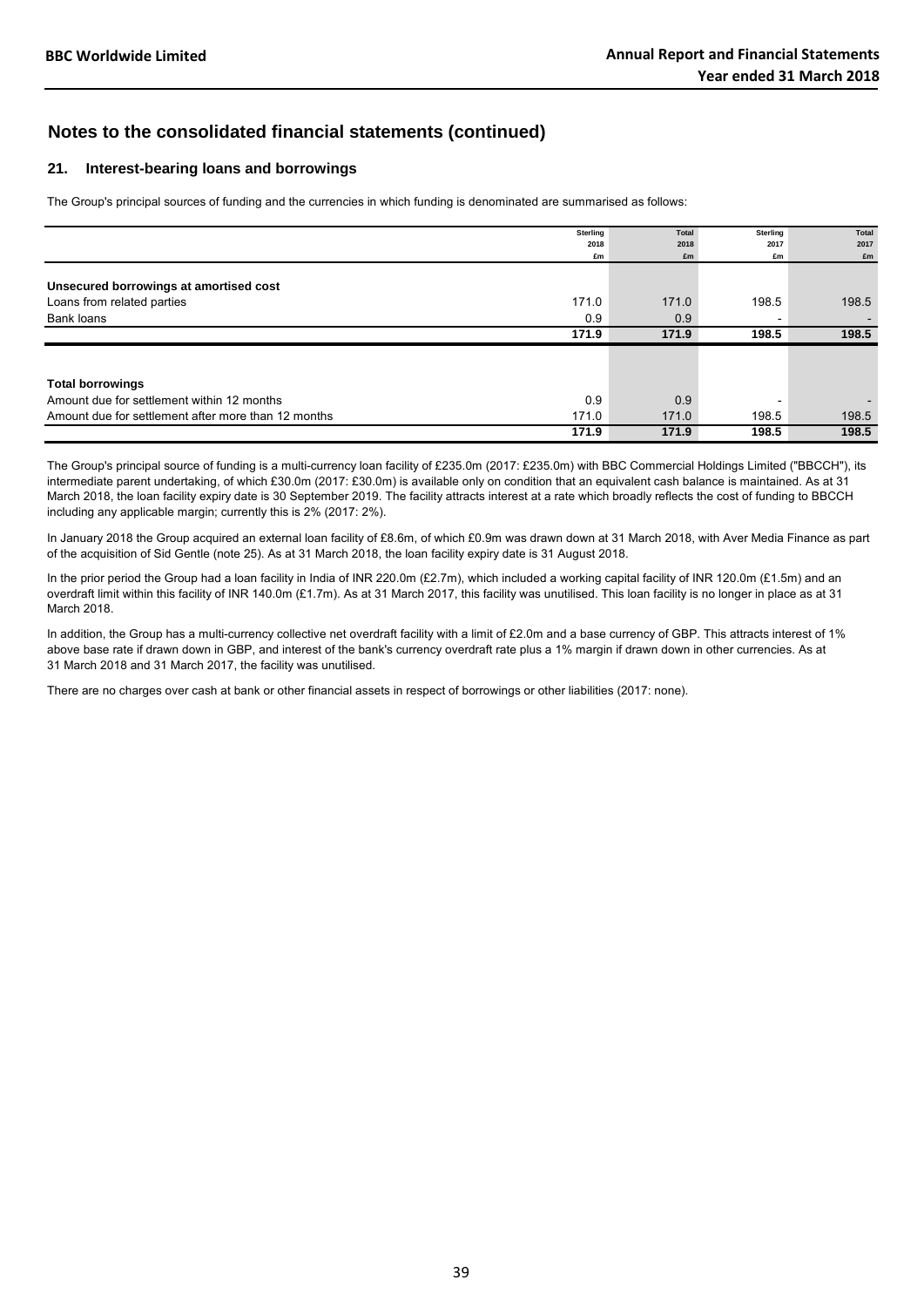### **22. Derivative financial instruments**

|                                                         |                           | Current | Current     |                                |              |
|---------------------------------------------------------|---------------------------|---------|-------------|--------------------------------|--------------|
|                                                         | <b>Non-current assets</b> | assets  | liabilities | <b>Non-current liabilities</b> | <b>Total</b> |
| 2018                                                    | £m                        | £m      | £m          | £m                             | £m           |
| Derivatives that are designated as cash flow hedges     |                           |         |             |                                |              |
| Forward foreign currency contracts                      |                           | 1.2     | (1.7)       |                                | (0.5)        |
|                                                         |                           | 1.2     | (1.7)       |                                | (0.5)        |
| Derivatives that are not in a formal hedge relationship |                           |         |             |                                |              |
| Forward foreign currency contracts                      | 0.1                       | 1.2     | (0.3)       |                                | 1.0          |
| Foreign currency swaps                                  |                           |         |             |                                |              |
| Embedded derivatives                                    |                           |         |             | (0.6)                          | (0.6)        |
|                                                         | 0.1                       | 1.2     | (0.3)       | (0.6)                          | 0.4          |
|                                                         | 0.1                       | 2.4     | (2.0)       | (0.6)                          | (0.1)        |

|                                                         | <b>Non-current assets</b> | Current<br>assets | Current<br>liabilities | <b>Non-current liabilities</b> | <b>Total</b> |
|---------------------------------------------------------|---------------------------|-------------------|------------------------|--------------------------------|--------------|
| 2017                                                    | £m                        | £m                | £m                     | £m                             | £m           |
| Derivatives that are designated as cash flow hedges     |                           |                   |                        |                                |              |
| Forward foreign currency contracts                      | 0.1                       | 0.1               | (21.5)                 | (5.0)                          | (26.3)       |
|                                                         | 0.1                       | 0.1               | (21.5)                 | (5.0)                          | (26.3)       |
| Derivatives that are not in a formal hedge relationship |                           |                   |                        |                                |              |
| Forward foreign currency contracts                      |                           |                   | (3.8)                  | (0.1)                          | (3.9)        |
| Foreign currency swaps                                  |                           |                   | (0.1)                  |                                | (0.1)        |
| Embedded derivatives                                    |                           |                   |                        | (1.8)                          | (1.8)        |
|                                                         |                           |                   | (3.9)                  | (1.9)                          | (5.8)        |
|                                                         | 0.1                       | 0.1               | (25.4)                 | (6.9)                          | (32.1)       |

Fair value movements on derivative financial instruments that are not in a formal hedge relationship are recorded in the Consolidated income statement within other gains and losses.

The total notional principal amount of the outstanding forward foreign exchange contracts at 31 March 2018 was £125.1m (2017: £251.9m). The hedged forecast transactions denominated in foreign currency are expected to occur at various dates in the future.

The Group applies cash flow hedge accounting for trades taken out in respect of its forecast foreign currency transactions. Hedge accounting is only applied where appropriate designation and documentation, and trades with parties external to the Group, exist. Net gains (before tax) recognised in the hedging reserve on forward foreign exchange contracts in cash flow hedge relationships at 31 March 2018 were £25.9m (2017: losses of £10.1m). Future relevant amounts will be recognised in the income statement in the period when the hedged forecast transaction affects the income statement at various dates over the next 48 months.

There were no interest rate swaps as at 31 March 2018 (2017: nil).

The Group has reviewed contracts for embedded derivatives that are required to be separated from their host contracts. Embedded derivatives are recognised at their fair value with subsequent changes to fair value recorded in the income statement.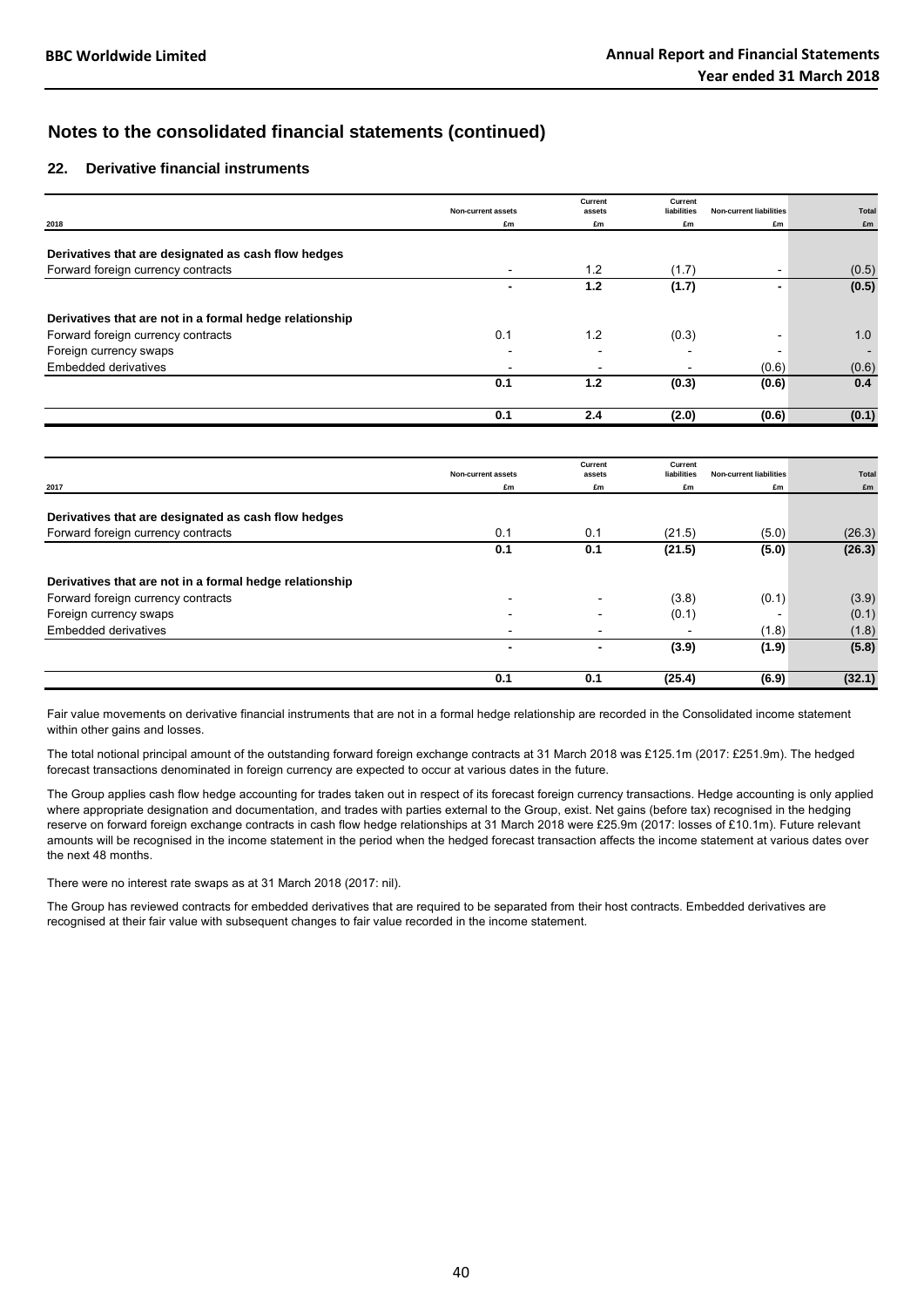### **23. Called up share capital**

| 2018                                        | 2017 |
|---------------------------------------------|------|
| £m                                          | £m   |
|                                             |      |
| <b>Authorised</b>                           |      |
| 1,000,000 ordinary shares of £1 each<br>1.0 | 1.0  |
|                                             |      |
| Issued, alloted, called up and fully paid   |      |
| 250,000 ordinary shares of £1 each<br>0.2   | 0.2  |

The Company has one class of ordinary shares, which carry no right to fixed income.

#### **24. Reserves**

#### **Hedging reserve**

The hedging reserve is used to record the effective portion of cumulative net changes in the fair value of cash flow hedging instruments, related to hedged transactions that have not yet occurred (net of tax). During the current year, adverse movements of £17.4m were removed from the hedging reserve and recognised in revenue in the income statement (2017: losses of £28.1m).

#### **Translation reserve**

The translation reserve comprises all foreign exchange differences arising since the transition to IFRS, from the translation of the financial statements of foreign operations, as well as from the translation of liabilities that hedge the Group's net investment in foreign subsidiaries. In the prior period, £2.1m of exchange losses on foreign currency borrowings were offset in reserves against exchange gains on the related investment in overseas subsidiaries. Since 1 April 2017 this net investment in foreign subsidiaries has been reclassified as a loan under repayment and as such is no longer offset in reserves but revalued through the profit and loss.

#### **Other reserves**

Other reserves include revaluations of available-for-sale financial assets and the fair value of put option liabilities arising on acquisition of subsidiaries. There has been a decrease in the available-for-sale reserve of £2.9m due to a disposal during the period, and an additional put option liability of £21.8m has been recognised during the year in relation to the acquisition of Sid Gentle and Clerkenwell (note 25).

#### **Retained earnings**

At 31 March 2018, the cumulative goodwill written off to reserves on acquisitions prior to 1 April 1998 amounted to £14.2m. This amount is unchanged from the prior year, and remained in equity upon transition to IFRS as permitted by IFRS 1.

#### **25. Acquisitions**

#### **Sid Gentle**

On 25 January 2018, the Group acquired a 51% share of Sid Gentle Films for a consideration of £11m, with further payments depending on performance of the company over the next financial year. The acquisition has been accounted for using the purchase method of accounting in accordance with IFRS 3, Business Combinations. The full acquisition note has not been presented as the acquisition is not considered to be material. As part of the acquisition, the non-controlling interest party holds a put option for 49% of the shares. The fair value of the expected consideration for the remaining shares was recognised as a financial liability of £13.5m, through Other reserves. Until options are exercised or expire, the changes in the fair value of the expected consideration will be recognised in the Consolidated income statement.

#### **Baby Cow**

At 31 March 2016 the Group held a 25% share of Baby Cow Productions Limited ("Baby Cow"), a UK comedy television production company, and accounted for the investment as an associate. On 1 April 2016, the Group acquired a further 48% of the shares of Baby Cow for a consideration of £1.7m (net of cash acquired), increasing its shareholding to 73%. The acquisition has been accounted for using the purchase method of accounting in accordance with IFRS 3, Business Combinations. The full acquisition note has not been presented as the acquisition is not considered to be material. As part of the acquisition, the non-controlling interest party held a put option for 25% of the shares. The fair value of the expected consideration for the remaining shares was recognised as a financial liability of £3.4m, through Other reserves. Until options are exercised or expire, the changes in the fair value of the expected consideration will be recognised in the Consolidated income statement.

During the year ended 31 March 2018 the Group increased its shareholding in Baby Cow by a further 2% to 75% by acquiring a portion of the put-options noted above for a consideration of £0.1m.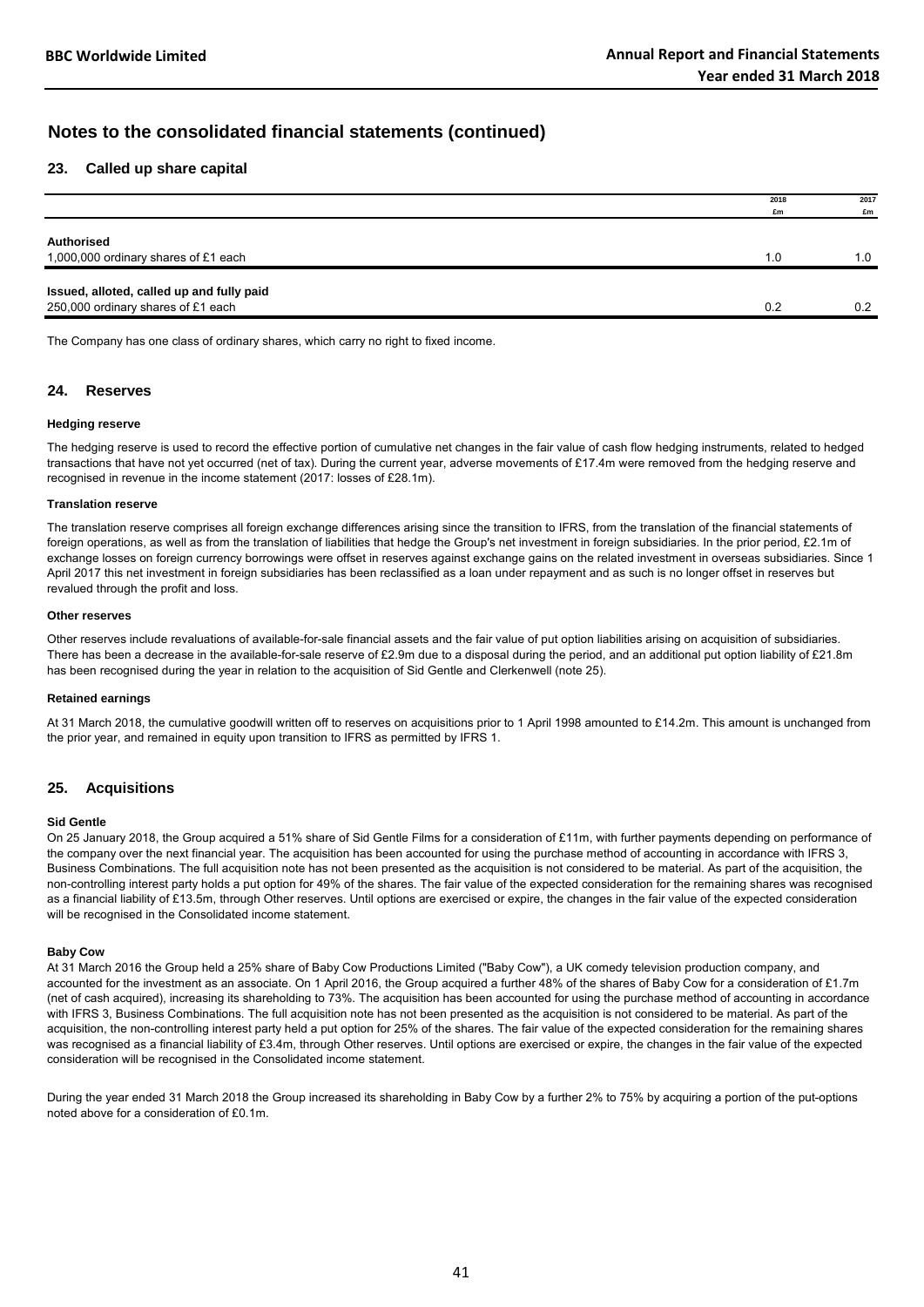## **26. Notes to the cash flow statement**

|                                                                                                              | 2018    | 2017    |
|--------------------------------------------------------------------------------------------------------------|---------|---------|
|                                                                                                              | £m      | £m      |
| <b>Operating profit</b>                                                                                      | 84.3    | 48.9    |
| Adjustments for:                                                                                             |         |         |
| Share of results of joint ventures and associates (including movements in provisions for unrealised profits) | (35.2)  | (47.8)  |
| Depreciation and impairment of property, plant and equipment                                                 | 4.8     | 6.8     |
| Impairment of goodwill                                                                                       | 0.5     |         |
| Amortisation and impairment of intangible assets                                                             | 10.0    | 24.4    |
| Impairment of investment in associates                                                                       | 0.4     | 4.5     |
| Impairment loss recognised on trade and other receivables                                                    | 1.4     | 4.3     |
| Reversal of impairment losses recognised on trade and other receivables                                      | (0.9)   | (0.9)   |
| Net foreign exchange (gains)/losses                                                                          | 7.0     | (9.2)   |
| Increase in provisions                                                                                       | 2.2     | 4.7     |
| Cash flows before movements in working capital                                                               | 74.5    | 35.7    |
| Decrease/(increase) in trade and other receivables                                                           | 38.4    | (54.0)  |
| Purchases of distribution rights                                                                             | (149.3) | (148.5) |
| Amortisation of distribution rights                                                                          | 169.4   | 201.8   |
| Decrease/(increase) in programme rights and other inventories                                                | 11.0    | (10.8)  |
| (Decrease)/increase in trade and other payables                                                              | (54.5)  | 57.2    |
| Net movements in working capital                                                                             | 15.0    | 45.7    |
| Dividends received from joint ventures and associates                                                        | 39.3    | 24.8    |
| Cash generated from operations                                                                               | 128.8   | 106.2   |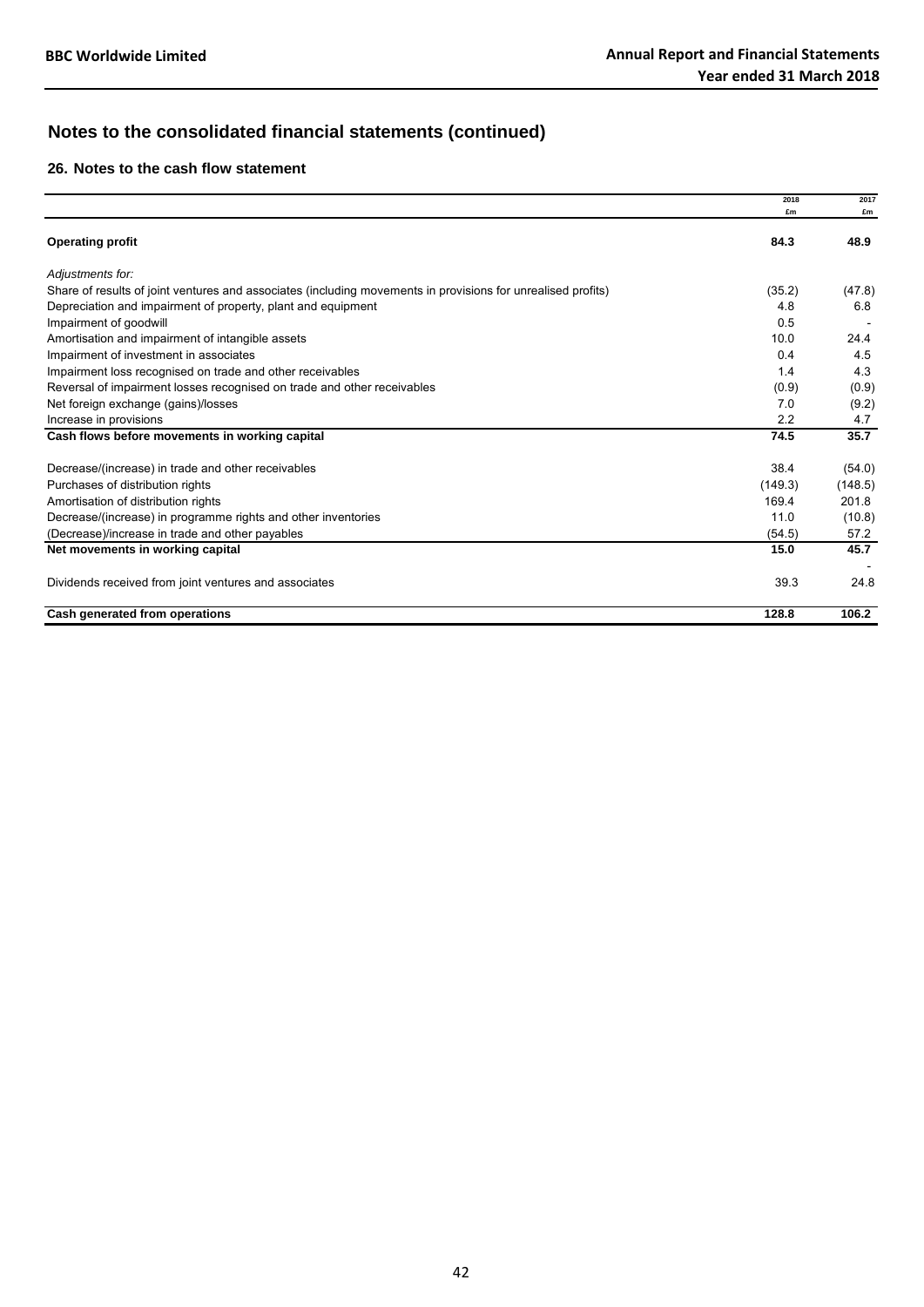### **27. Commitments and contingent liabilities**

|                                       | 2018  | 2017  |
|---------------------------------------|-------|-------|
|                                       | £m    | £m    |
|                                       |       |       |
| <b>Capital commitments</b>            |       |       |
| Distribution rights                   | 113.8 | 116.1 |
|                                       | 113.8 | 116.1 |
| <b>Other financial commitments</b>    |       |       |
| Programme rights for broadcast        | 1.1   | 3.6   |
| Other commitments                     | 53.7  | 30.3  |
|                                       | 54.8  | 33.9  |
| <b>Total unrecognised commitments</b> | 168.6 | 150.0 |

The Group has a number of contingent liabilities arising from litigation and from the rights of its customers and suppliers to undertake routine audits. These arise from trading activities undertaken in the ordinary course of business. BBC Worldwide makes specific provision for the best estimate of any amounts which might be awarded as a result of these. Provision is only made to the extent that the Directors consider it probable that there will be an outflow of economic benefits and the amount can be reliably estimated.

The Group has given guarantees in relation to the BBC Commercial Holdings Limited revolving credit facility agreement (see note 21). At 31 March 2018, total amounts drawn down under this facility were nil (2017: £nil). In addition the Group has given guarantees in relation to a US private placement in the name of BBC Commercial Holdings Limited which at year end was £181.6m (2017: £201.3m). At 31 March 2018, the total amount of this debt was £181.6m (2017: £201.3m).

The Group occasionally enters into contracts with other equity shareholders of its joint ventures and associates to purchase additional equity. In some cases, these contracts place an obligation on the Group to acquire further shares at the option of the counterparty to the contract. The Group has not recorded a liability in respect of most of these contracts as the amounts payable in the event of exercise are based on a proxy for the market value of those shares. Amounts payable under such contracts are not expected to be material to the Group as a whole.

Included in Other commitments is £16.0m of commitments to Joint Ventures and £21.7m to Associates.

#### **28. Operating lease arrangements**

At the balance sheet date, the Group had outstanding commitments for future minimum lease payments under non-cancellable operating leases, which fall due as follows:

|                                        | 2018  | 2017  |
|----------------------------------------|-------|-------|
|                                        | £m    | £m    |
|                                        |       |       |
| Within one year                        | 8.2   | 9.8   |
| In the second to fifth years inclusive | 24.3  | 29.0  |
| After five years                       | 72.3  | 79.6  |
|                                        | 104.8 | 118.4 |

The majority of operating lease payments represent rentals payable by the Group for certain properties. The rent payable under leases is subject to renegotiation at the various intervals specified in the leases. Prior year's numbers have been adjusted for the effect of inflation.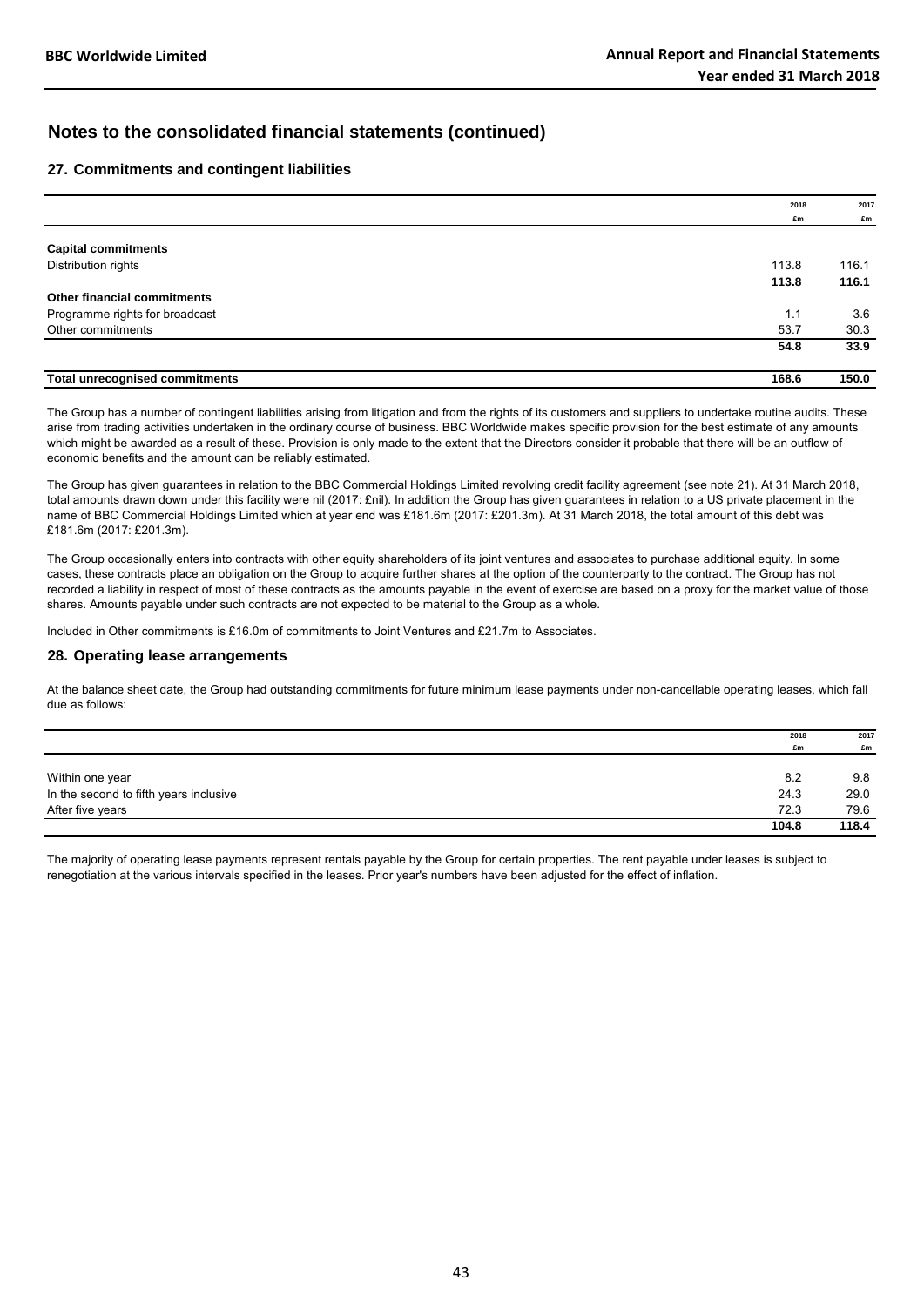### **29. Capital management**

The capital structure of the Group consists of net debt, which includes the borrowings disclosed in note 21 after deducting cash and cash equivalents, and equity attributable to equity holders of the parent, comprising issued capital, reserves and retained earnings as detailed in the Consolidated statement of changes in equity.

The activities of the BBC are informed by an agreement with the Secretary of State for Culture, Media and Sport, which also stipulates borrowing limits, both relative and absolute. This agreement currently limits the consolidated net debt of the BBC's commercial subsidiaries to £350.0m. The Group's share of this limit is in turn agreed with the Group's shareholder and informs the level of borrowings available to the Group.

The Group delivers long-term value to its ultimate parent, the BBC, through cash returned in the form of dividends as a share of the Group's profits, acquisition of BBC-commissioned content or intellectual property, direct investment in BBC programming, production of original content and growth in the capital value of the BBC's equity in the Group. The dividend policy of the Group is agreed with the BBC so as to achieve the optimum balance between annual cash returns and investing for growth in programming, intellectual property or other assets to build value over the long term.

The BBC's Charter and Agreement require strict compliance with the four Commercial Criteria: fit with the BBC's public purposes, brand reputation and brand values, commercial efficiency, and fair trading policy. The Group's policy in making investment decisions is governed by these principles and commercial efficiency of the investment. The commercial efficiency of an investment is determined on a case-by-case basis, with respect to financial metrics such as net present value, internal rate of return, payback period and profit margin.

As a diversified portfolio of businesses, the Group operates a framework for calculating investment discount rates that are tailored to different types of investment. This framework applies appropriate risk premiums to the discount rate in order to ensure all risks relating to the investment are taken into account and that the required rate of return is commensurate with this level of risk. This in turn allows the BBC and the Group to achieve the optimal allocation of capital and balance its short term and long term return goals.

### **30. Financial instruments and risk management**

#### **Financial risk management objectives**

In the normal course of its activities, the Group is exposed to a variety of financial risks, including market risk (mainly currency risk, interest rate risk and price risk), credit risk and liquidity risk. BBC Worldwide takes a risk averse approach to cash and treasury management activities and seeks to minimise the Group's exposure to volatility in the financial markets. The Group uses derivative financial instruments to hedge certain risk exposures in accordance with its hedging policy.

The Group's financial risk management operations and associated trade execution activities are performed by BBC Group Treasury. All treasury activities are governed within parameters defined formally in the policies agreed by the BBC Executive Board and BBC Worldwide Board. In addition, treasury activities are routinely reported and are subject to review by management.

The Group's financial instruments, other than those used for treasury risk management purposes, principally comprise cash and cash equivalents, a debt facility provided by its parent, external borrowings and various items such as trade receivables and payables that arise directly from its operations. The Group finances its operations from these financial instruments. The Group does not undertake speculative treasury transactions.

#### **Currency risk**

BBC Worldwide is exposed to foreign exchange risk arising from various currency exposures, principally in relation to the US dollar, the Euro and the Australian dollar. The Group generates a surplus in most currencies in which it operates. Operations generated outside the UK amounted to 65.2% of the Group's Headline sales in 2018 (2017: 67.9%).

Foreign exchange transaction risk arises from recognised assets and liabilities and forecast future commercial transactions that are denominated in a currency that is not the transacting entity's functional currency. Due to movements in exchange rates over time, the amount the Group expects to receive or pay when it enters into a transaction may differ from the amount that it actually receives or pays when it settles the transaction. A small proportion of related operating expenses will also be denominated in these foreign currencies providing some level of offset to these revenue exposures.

The Group has implemented a hedging policy to minimise volatility in its financial results. The Group's policy is to hedge a proportion of its forecast net foreign currency trading covering a period of up to two years. Forward currency contracts allow the Group to settle transactions at known exchange rates, and therefore to reduce uncertainty arising from currency risk.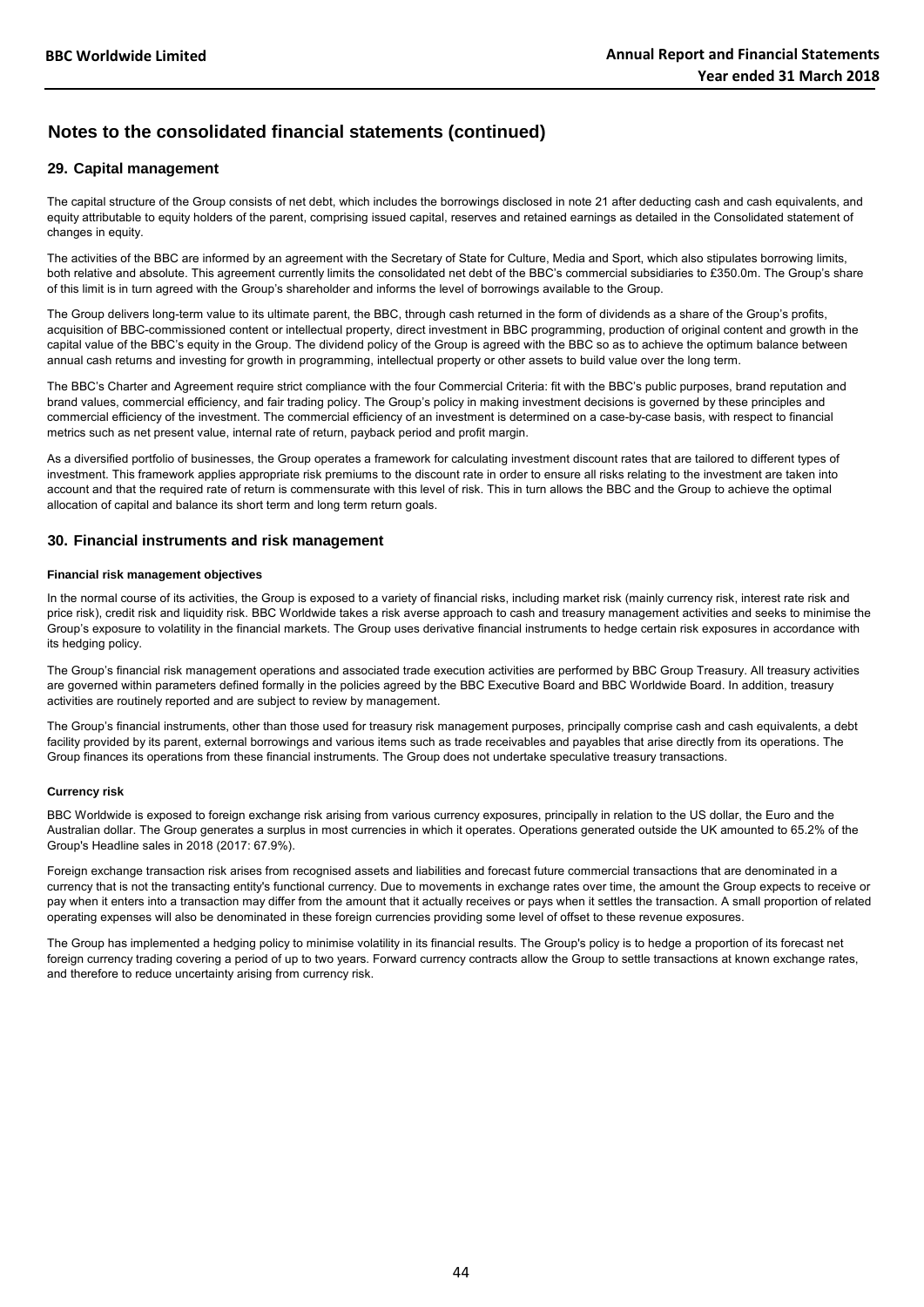### **30. Financial instruments and risk management (continued)**

#### **Currency risk (continued)**

The overall cost of a hedged transaction and the associated forward currency contract in the income statement is fixed. However, where contracts span financial years and hedge accounting is not applied, the fair value of the forward currency contract gives rise to gains/losses in each financial year due to the timing difference between the recognition of such gains/losses and the recognition of the associated hedged transaction. The gains/losses seen are therefore a result of market conditions as opposed to variances in contract value.

Some sales contracts also contain clauses whereby changes in currency rates outside of an agreed range impact on the contract price; in the majority of cases the value of the individual contracts and other features within the contract limit the currency risk exposure to a level that is not significant to the Group. Such clauses have been separated from the host contracts and recorded as embedded derivatives. The movement in fair values in these derivatives is recorded through the income statement. Further details of the embedded derivatives are given in note 22.

A portion of forward foreign currency contracts entered into by the Group are designated as hedging instruments in effective cash flow hedges. Corresponding fair value movements have, accordingly, been recorded within other comprehensive income. For forward foreign currency contracts not designated as hedging instruments, movements in fair value are recorded directly in the income statement within Other gains and losses.

The following table shows the loss and equity impact on the Group's derivative financial instruments of a 10% weakening of GBP compared to other foreign currency rates:

|                                      | 2018   | 2017   |
|--------------------------------------|--------|--------|
|                                      | £m     | £m     |
|                                      |        |        |
| Forward foreign currency contracts   | (11.5) | (26.2) |
| Embedded derivatives                 | (0.1)  | (0.6)  |
| <b>Total impact on derivatives</b>   | (11.6) | (26.8) |
| Impact on income statement           | (6.0)  | (4.5)  |
| Impact on other comprehensive income | (5.6)  | (22.3) |
| Total impact on comprehensive income | (11.6) | (26.8) |

#### **Interest rate risk**

The Group's main exposure to interest rate fluctuations arises on external interest bearing liabilities and loans from its parent undertakings. BBC Worldwide borrows at floating rates of interest creating an exposure to cashflow interest rate risk.

If interest rates had been 1% higher and all other variables were held constant, the Group's profit for the year ended 31 March 2018 would have decreased by £1.4m (2017: £1.7m).

#### **Credit risk**

Credit risk is the risk of financial loss to the Group if a customer or counterparty to a financial instrument fails to meet its contractual obligations. Credit risk arises from cash and cash equivalents, derivative financial instruments, available-for-sale financial assets and trade and other receivables. Group treasury policies require that cash and cash equivalents and derivative financial instruments are held primarily with Investment grade banks.

The Group's credit risk management policy in relation to trade receivables involves regularly assessing the financial reliability of customers, taking into account several factors such as their financial position and historical performance. The carrying amount of financial assets included in the financial statements represents the Group's maximum exposure to credit risk in relation to these assets. For 2018, one (2017: one) customer comprised 10.1% of the Group's total revenues (2017: 11.5%). This same customer comprised 27.9% of the Group's trade receivables balance as at 31 March 2018 (2017: 29.6%). No other customer accounted for 10% or more of the Group's revenue for 2018 or 2017.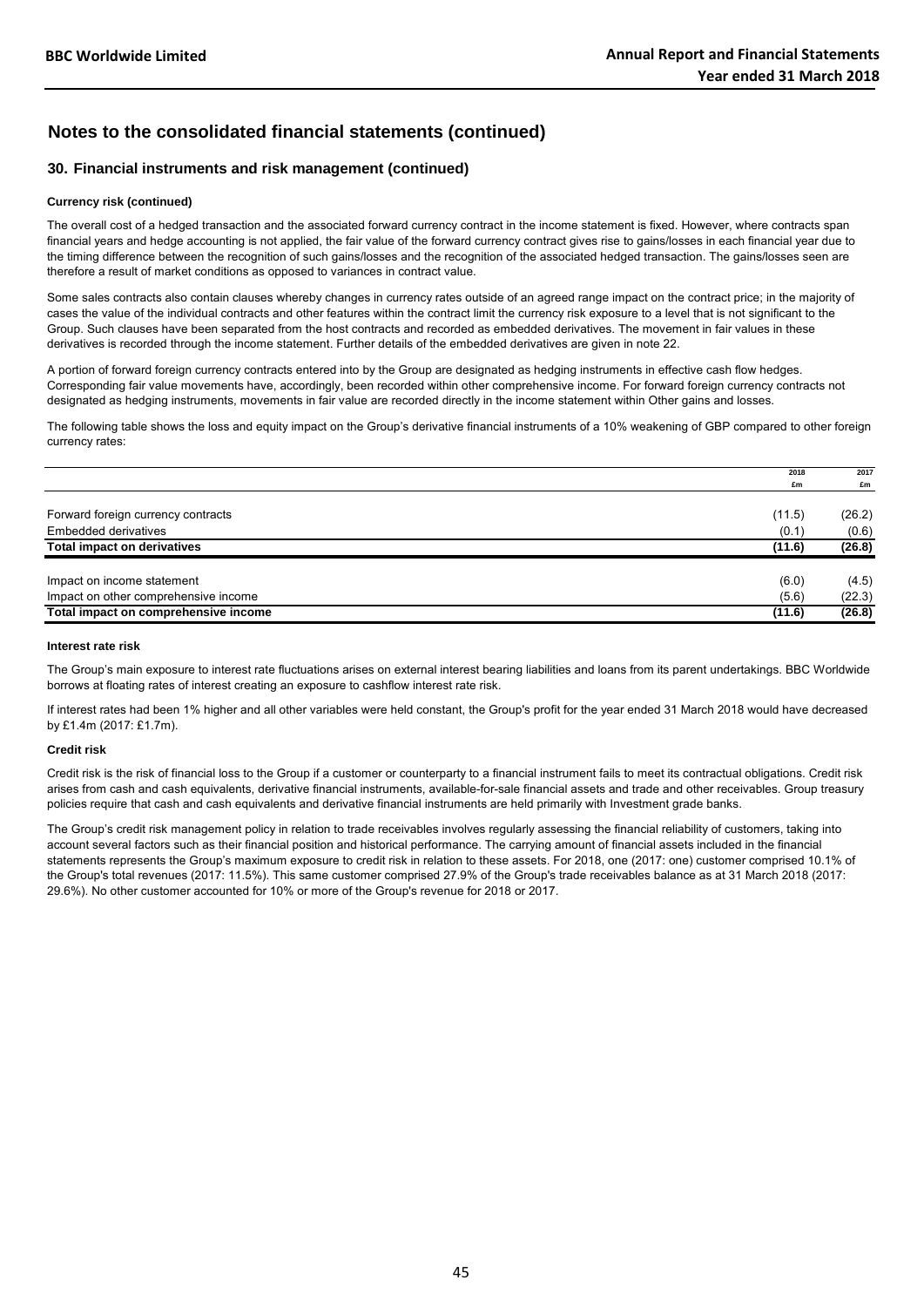## **30. Financial instruments and risk management (continued)**

### **Liquidity risk**

Liquidity risk is the risk that the Group will not be able to meet its financial obligations as they fall due. BBC Worldwide is subject to ceilings imposed on its borrowings by BBC Group, which in turn is subject to limits set by the Secretary of State as described in note 29. At 31 March 2018, the net debt limit imposed by BBC Group on BBC Worldwide was £205.0m (2017: £205.0m), with a gross debt limit of £235.0m (2017: £235.0) subject to an equivalent £30.0m (2017: £30.0m) cash balance being held. These limits are subject to review going forward.

In order to comply with this ceiling together with the terms of any individual debt instruments, BBC Worldwide manages its liquidity through a number of measures, including regular cash flow reporting, forecasting, hedging against foreign exchange fluctuations and proactively managing working capital.

#### **Maturity analysis of financial liabilities**

The table below analyses the Group's financial liabilities into relevant maturity groupings based on the remaining period to contractual maturity at the balance sheet date. The amounts disclosed in the table are the contractual undiscounted cash flows and will therefore not reconcile to the amounts disclosed in the balance sheet for borrowings, derivative financial instruments and trade and other payables.

|                                                             | Due in<br>less than<br>1 year | Due in<br>1 to 2 years   | Due in<br>2 to 5 years   | Due after<br>more than<br>5 years | Total |
|-------------------------------------------------------------|-------------------------------|--------------------------|--------------------------|-----------------------------------|-------|
| 2018                                                        | £m                            | £m                       | £m                       | £m                                | £m    |
| Financial liabilities at fair value through profit and loss |                               |                          |                          |                                   |       |
| Derivative financial instruments                            | 2.0                           | $\overline{\phantom{a}}$ |                          | $\overline{\phantom{0}}$          | 2.0   |
| Embedded derivatives                                        | $\overline{\phantom{0}}$      | $\overline{\phantom{a}}$ | 0.6                      | -                                 | 0.6   |
| Other creditors                                             | $\overline{\phantom{0}}$      | $\overline{\phantom{a}}$ | 37.8                     | -                                 | 37.8  |
| Financial liabilities measured at amortised cost            |                               |                          |                          |                                   |       |
| Loan from intermediate parent undertaking                   | 4.0                           | 173.0                    | $\overline{\phantom{a}}$ | $\overline{\phantom{a}}$          | 177.0 |
| Bank loan                                                   | 0.9                           | $\overline{\phantom{a}}$ |                          | $\overline{\phantom{0}}$          | 0.9   |
| Trade and other payables                                    | 280.4                         | 52.4                     | 24.9                     | 0.5                               | 358.2 |

|                                                             | Due in                   |                        |                          | Due after                |              |
|-------------------------------------------------------------|--------------------------|------------------------|--------------------------|--------------------------|--------------|
|                                                             | less than<br>1 year      | Due in<br>1 to 2 years | Due in<br>2 to 5 years   | more than<br>5 years     | <b>Total</b> |
| 2017                                                        | £m                       | £m                     | £m                       | £m                       | £m           |
| Financial liabilities at fair value through profit and loss |                          |                        |                          |                          |              |
| Derivative financial instruments                            | 25.4                     | 5.1                    | $\overline{\phantom{a}}$ | $\overline{\phantom{0}}$ | 30.5         |
| Embedded derivatives                                        | $\overline{\phantom{0}}$ | 0.6                    | $\overline{\phantom{0}}$ | 1.2                      | 1.8          |
| Other creditors                                             | 1.4                      | 0.6                    | $\overline{\phantom{a}}$ | 8.5                      | 10.5         |
| Financial liabilities measured at amortised cost            |                          |                        |                          |                          |              |
| Loan from intermediate parent undertaking                   | 4.0                      | 200.5                  |                          | $\overline{\phantom{0}}$ | 204.5        |
| Trade and other payables                                    | 346.9                    | 19.5                   | 6.5                      | 0.4                      | 373.3        |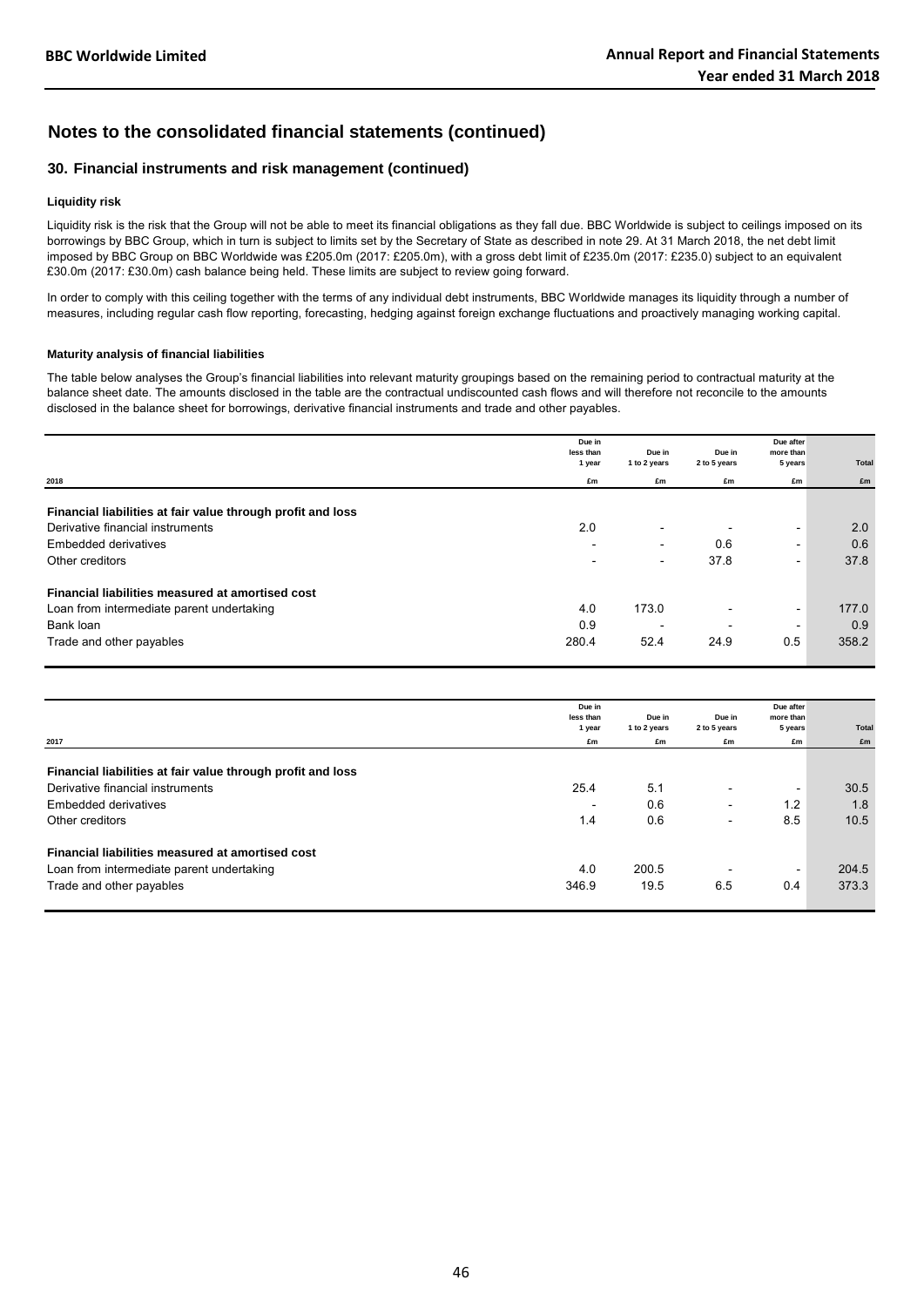## **30. Financial instruments and risk management (continued)**

### **Categorisation of financial assets and liabilities**

|                                  |                          | Loans and                |                          |              |                          | Loans and                |                          |              |
|----------------------------------|--------------------------|--------------------------|--------------------------|--------------|--------------------------|--------------------------|--------------------------|--------------|
|                                  | Available-for-sale       | receivables              | <b>Derivatives</b>       | <b>Total</b> | Available-for-sale       | receivables              | <b>Derivatives</b>       | <b>Total</b> |
|                                  | 2018                     | 2018                     | 2018                     | 2018         | 2017                     | 2017                     | 2017                     | 2017         |
|                                  | £m                       | £m                       | £m                       | £m           | £m                       | £m                       | £m                       | £m           |
| Assets as per Balance Sheet      |                          |                          |                          |              |                          |                          |                          |              |
| Derivative financial instruments |                          | $\overline{\phantom{0}}$ | 1.2                      | 1.2          | $\overline{\phantom{0}}$ | $\overline{\phantom{0}}$ | 0.2                      | 0.2          |
| Unquoted equities                | 0.6                      |                          | $\overline{\phantom{0}}$ | 0.6          | 7.9                      | $\overline{\phantom{0}}$ | $\overline{\phantom{0}}$ | 7.9          |
| Loans receivable                 | $\overline{\phantom{0}}$ | 2.2                      | $\overline{\phantom{0}}$ | 2.2          | $\overline{\phantom{a}}$ | 5.9                      | $\overline{\phantom{0}}$ | 5.9          |
| Trade and other receivables      |                          | 388.5                    | $\overline{\phantom{0}}$ | 388.5        | $\overline{\phantom{a}}$ | 440.2                    | $\overline{\phantom{0}}$ | 440.2        |
| Cash and cash equivalents        | $\overline{\phantom{0}}$ | 39.7                     | $\overline{\phantom{0}}$ | 39.7         | $\overline{\phantom{a}}$ | 44.3                     | $\overline{\phantom{0}}$ | 44.3         |
|                                  | 0.6                      | 430.4                    | 1.2                      | 432.2        | 7.9                      | 490.4                    | 0.2 <sub>0</sub>         | 498.5        |

|                                           | Other financial          |                          |              | Other financial          |                          |              |
|-------------------------------------------|--------------------------|--------------------------|--------------|--------------------------|--------------------------|--------------|
|                                           | liabilities              | <b>Derivatives</b>       | <b>Total</b> | liabilities              | <b>Derivatives</b>       | <b>Total</b> |
|                                           | 2018                     | 2018                     | 2018         | 2017                     | 2017                     | 2017         |
|                                           | £m                       | £m                       | £m           | £m                       | £m                       | £m           |
| <b>Liabilities as per Balance Sheet</b>   |                          |                          |              |                          |                          |              |
| Derivative financial instruments          | $\overline{\phantom{0}}$ | 2.0                      | 2.0          | $\overline{\phantom{0}}$ | 30.5                     | 30.5         |
| Embedded derivatives                      | $\overline{\phantom{a}}$ | 0.6                      | 0.6          |                          | 1.8                      | 1.8          |
| Non-controlling interest                  | 1.6                      | $\overline{\phantom{0}}$ | 1.6          | 0.4                      | $\overline{\phantom{0}}$ | 0.4          |
| Bank loans                                | 0.9                      | $\overline{\phantom{0}}$ | 0.9          |                          | $\overline{\phantom{0}}$ |              |
| Loan from intermediate parent undertaking | 171.0                    | $\overline{\phantom{0}}$ | 171.0        | 198.5                    | $\overline{\phantom{0}}$ | 198.5        |
| Trade and other payables                  | 382.3                    | $\overline{\phantom{a}}$ | 382.3        | 380.5                    | $\overline{\phantom{a}}$ | 380.5        |
|                                           | 555.8                    | 2.6                      | 558.4        | 579.4                    | 32.3                     | 611.7        |

Non-derivative financial assets consist of cash at bank, short-term investments, available-for-sale investments, trade receivables, other receivables and accrued income. Non-derivative financial liabilities consist of borrowings, trade payables, other payables and accruals.

The fair values of all non-derivative financial instruments approximate to the carrying value in the Balance Sheet. The following methods and assumptions have been used to determine fair values:

• The fair values of cash at bank and bank loans approximate their carrying values because of the short-term maturity of these instruments; and

• The fair value of trade and other receivables and payables, accrued income and accrued costs approximate their carrying values (see notes 18 and 19, respectively).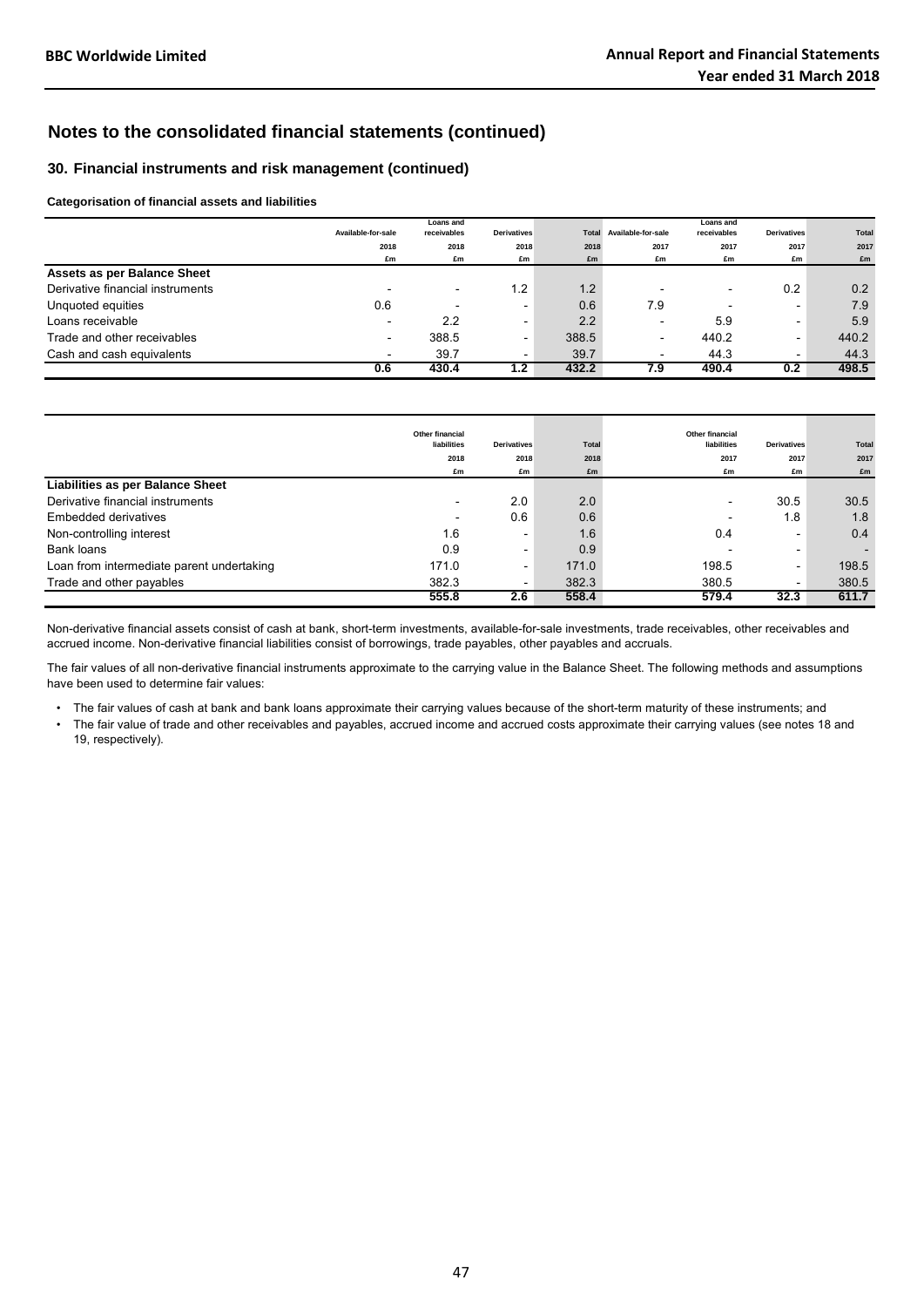### **30. Financial instruments and risk management (continued)**

#### **Fair value hierarchy and valuation techniques**

The following table provides an analysis of financial instruments that are measured subsequent to initial recognition at fair value, grouped into Levels 1 to 3 based on the degree to which the fair value is observable:

- Level 1 fair value measurements are those derived from quoted market prices (unadjusted) in active markets for identical assets and liabilities;
- Level 2 fair value measurements are those derived from inputs other than quoted prices included within Level 1 that are observable for the asset or liability, either directly (i.e. as prices) or indirectly (i.e. derived from prices); and
- Level 3 fair value measurements are those derived from valuation techniques that include inputs for the asset or liability that are not based on observable market data (unobservable inputs).

|                                                             | Level 1                  | Level 2                  | Level 3                  | <b>Total</b> | Level 1                  | Level 2                  | Level 3                  | <b>Total</b> |
|-------------------------------------------------------------|--------------------------|--------------------------|--------------------------|--------------|--------------------------|--------------------------|--------------------------|--------------|
|                                                             | 2018                     | 2018                     | 2018                     | 2018         | 2017                     | 2017                     | 2017                     | 2017         |
|                                                             | £m                       | £m                       | £m                       | £m           | £m                       | £m                       | £m                       | £m           |
|                                                             |                          |                          |                          |              |                          |                          |                          |              |
| Financial assets at fair value through profit and loss      |                          |                          |                          |              |                          |                          |                          |              |
| Derivative financial instruments                            | $\overline{\phantom{a}}$ | 1.2                      | $\overline{\phantom{a}}$ | 1.2          | $\overline{\phantom{a}}$ | 0.2                      | $\overline{\phantom{a}}$ | 0.2          |
|                                                             |                          |                          |                          |              |                          |                          |                          |              |
| Available-for-sale financial assets                         |                          |                          |                          |              |                          |                          |                          |              |
| Unquoted equities                                           |                          | $\overline{\phantom{0}}$ | 0.6                      | 0.6          | $\overline{\phantom{a}}$ |                          | 7.9                      | 7.9          |
|                                                             |                          | 1.2                      | 0.6                      | 1.8          |                          | 0.2                      | 7.9                      | 8.1          |
| Financial liabilities at fair value through profit and loss |                          |                          |                          |              |                          |                          |                          |              |
| Derivative financial instruments                            |                          | (2.0)                    | $\overline{\phantom{a}}$ | (2.0)        |                          | (30.5)                   |                          | (30.5)       |
| Embedded derivatives                                        |                          | $\overline{\phantom{0}}$ | (0.6)                    | (0.6)        |                          |                          | (1.8)                    | (1.8)        |
| Other payables                                              |                          | $\overline{\phantom{0}}$ | (25.2)                   | (25.2)       |                          | $\overline{\phantom{a}}$ | (7.2)                    | (7.2)        |
|                                                             |                          | (2.0)                    | (25.8)                   | (27.8)       |                          | (30.5)                   | (9.0)                    | (39.5)       |

For assets and liabilities that are recognised in the financial statements on a recurring basis, the Group determines whether transfers have occurred between levels in the hierarchy by re-assessing categorisation (based on the lowest level input that is significant to the fair value measurement as a whole) at the end of each reporting period.

The fair values of derivative financial instruments are calculated using quoted prices. Where such prices are not available, a discounted cash flow analysis is performed using the applicable yield curve for the duration of the instruments for non-optional derivatives, and option pricing models for optional derivatives. Foreign currency forward contracts are measured using quoted forward exchange rates and yield curves derived from quoted interest rates matching the maturities of the contracts. Interest rate swaps are measured at the present value of future cash flows estimated and discounted based on the applicable yield curves derived from quote interest rates.

Level 3 financial liabilities recorded at fair value and included within other payables relate to contingent consideration and written put options issued to noncontrolling interests in the Group's subsidiaries. The fair value of such instruments is calculated based on the strike price of the options and management's best estimate of the date at which the options will be exercised. Embedded derivatives are also assessed as a level 3 financial liability.

Where the strike price of an option is based on the fair value of the underlying business, this has been estimated based on forecasts of future cash flows prepared by management.

The change in fair value of Level 3 financial instruments is reconciled as follows:

|                                                         | <b>Financial Assets</b>  | <b>Financial</b><br><b>Liabilities</b> | <b>Total 2018</b> | <b>Financial Assets</b> | <b>Financial</b><br>Liabilities | Total 2017 |
|---------------------------------------------------------|--------------------------|----------------------------------------|-------------------|-------------------------|---------------------------------|------------|
|                                                         | £m                       | £m                                     | £m                | £m                      | £m                              | £m         |
|                                                         |                          |                                        |                   |                         |                                 |            |
| Opening balance                                         | 7.9                      | (9.0)                                  | (1.1)             | 7.5                     | (6.6)                           | 0.9        |
| Change in fair value recorded in other gains and losses |                          | 3.9                                    | 3.9               |                         | 2.3                             | 2.3        |
| Disposal of available for sale asset (Note 16)          | (7.3)                    |                                        | (7.3)             |                         |                                 |            |
| Unwinding of discount recorded within finance expense   | -                        | (0.6)                                  | (0.6)             |                         | (1.0)                           | (1.0)      |
| Acquisitions                                            | $\overline{\phantom{a}}$ | (21.8)                                 | (21.8)            | 0.4                     | (3.4)                           | (3.0)      |
| Settlements                                             |                          | 1.7                                    | 1.7               |                         | 0.2                             | 0.2        |
| Foreign exchange losses                                 |                          | $\overline{\phantom{0}}$               |                   |                         | (0.5)                           | (0.5)      |
| <b>Closing balance</b>                                  | 0.6                      | (25.8)                                 | (25.2)            | 7.9                     | (9.0)                           | (1.1)      |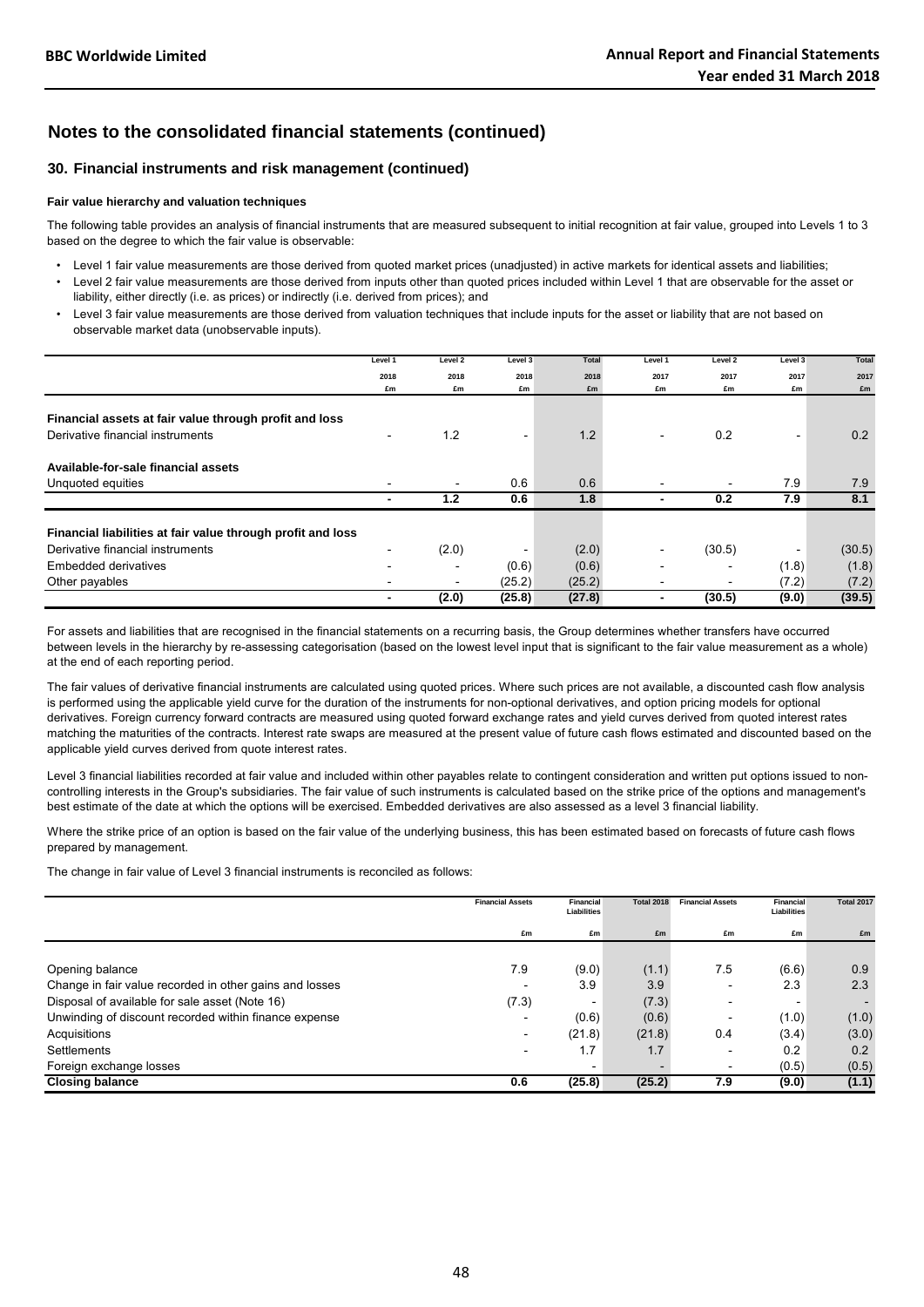### **31. Related party transactions**

#### **Trading transactions**

The related party transactions of the Group have been presented in accordance with IAS 24 *Related Party Disclosures* . Related parties of BBC Worldwide include its subsidiary, associated and joint venture undertakings, its parent undertakings and fellow subsidiaries, and key management personnel of the Group and their close family members.

Transactions between the Company and its subsidiaries, which are related parties, have been eliminated on consolidation and are not disclosed in this note. Amounts owed by and to the BBC, the intermediate parent undertaking and fellow subsidiary undertakings within the BBC Group are reported in notes 18 and 19 respectively.

The following table illustrates transactions with BBC Group entities during the year:

|                                            | 2018    | 2017    |
|--------------------------------------------|---------|---------|
|                                            | £m      | £m      |
|                                            |         |         |
| Dividends paid                             | (71.4)  | (89.3)  |
| Interest costs                             | (2.7)   | (3.3)   |
| Acquisition of distribution rights         | (63.0)  | (56.3)  |
| Royalties and other programme related fees | (27.8)  | (16.9)  |
| Other                                      | (20.8)  | (27.5)  |
| Advertising sales commission               | 6.0     | 17.5    |
|                                            | (179.7) | (175.8) |

Other income and expense includes recharges of administrative and other similar costs including property recharges and amounts payable in accordance with service level agreements.

The value of transactions conducted with joint ventures and associates was as follows:

|                                    |               |        |                          | <b>Dividends</b> |        |         | <b>Dividends</b> |
|------------------------------------|---------------|--------|--------------------------|------------------|--------|---------|------------------|
|                                    |               | Income | Expense                  | receivable       | Income | Expense | receivable       |
|                                    |               | 2018   | 2018                     | 2018             | 2017   | 2017    | 2017             |
| Name of related party              | Relationship  | £m     | £m                       | £m               | £m     | £m      | £m               |
|                                    |               |        |                          |                  |        |         |                  |
| <b>UKTV Media Holdings Limited</b> | Joint Venture | 54.8   | $\overline{\phantom{a}}$ | 30.0             | 54.9   |         | 15.4             |
| Other joint ventures               | Joint Venture | 3.4    | 3.4                      | 0.1              | 0.2    | 4.8     | 0.2              |
| New Video Channel America LLC      | Associate     | 29.0   | (5.9)                    | 7.7              | 22.0   | (9.1)   | 8.1              |
| Other associates                   | Associate     | 2.4    | (27.1)                   | 1.5              | 2.3    | (16.9)  | 1.1              |
|                                    |               | 89.6   | (29.6)                   | 39.3             | 79.4   | (21.2)  | 24.8             |

All transactions with related parties arise in the normal course of business on an arm's length basis. None of the balances are secured.

The following amounts were outstanding at the balance sheet date:

|                                    |               | <b>Receivables</b> | Payables                 | <b>Net balance</b> | <b>Receivables</b> | Payables | <b>Net balance</b> |
|------------------------------------|---------------|--------------------|--------------------------|--------------------|--------------------|----------|--------------------|
|                                    |               | 2018               | 2018                     | 2018               | 2017               | 2017     | 2017               |
| Name of related party              | Relationship  | £m                 | £m                       | £m                 | £m                 | £m       | £m                 |
|                                    |               |                    |                          |                    |                    |          |                    |
| <b>UKTV Media Holdings Limited</b> | Joint Venture | 19.5               | $\overline{\phantom{a}}$ | 19.5               | 20.8               |          | 20.8               |
| Other joint ventures               | Joint Venture | 3.7                |                          | 3.7                | 2.9                |          | 2.9                |
| New Video Channel America LLC      | Associate     | 2.5                | (1.2)                    | 1.3                | 3.6                | (2.9)    | 0.7                |
| Other associates                   | Associate     | 6.6                | $\overline{\phantom{0}}$ | 6.6                | 8.0                | (5.3)    | 2.7                |
|                                    |               | 32.3               | (1.2)                    | 31.1               | 35.3               | (8.2)    | 27.1               |

The receivables balance includes amounts loaned to joint ventures and associates disclosed in note 16.

At 31 March 2018, the Group also had an outstanding balance of £1.0m (2017: £1.0m) payable to a joint venture of the Group's ultimate parent in respect of group relief. This balance is included within other payables.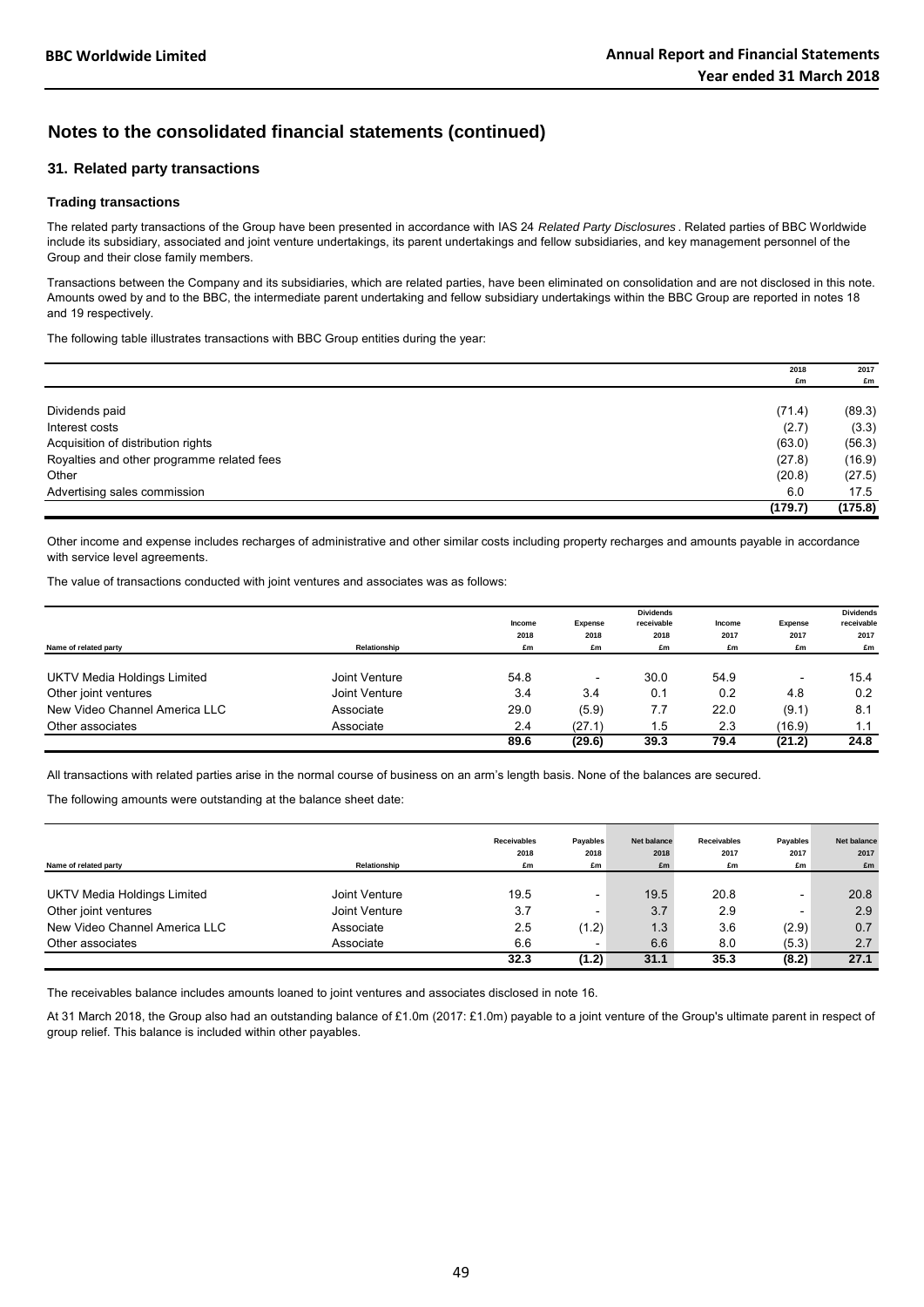## **31. Related party transactions (continued)**

### **Remuneration of key management personnel**

The Group considers key management personnel as defined under IAS 24 *Related Party Disclosures* to be Directors of the Group, together with the BBC Worldwide Executive Committee. Total emoluments for key management personnel were:

|                              | 2018 | 2017                     |
|------------------------------|------|--------------------------|
|                              | £m   | £m                       |
|                              |      |                          |
| Short-term employee benefits | 5.3  | 5.3                      |
| Post-employment benefits     | 0.3  | 0.3                      |
| Other long-term benefits     | 0.1  | 0.2                      |
| <b>Termination benefits</b>  | 0.1  | $\overline{\phantom{0}}$ |
|                              | 5.8  | 5.8                      |

The above figures for emoluments include the remuneration of Directors (note 6).

### **32. Parent undertaking and controlling party**

The Group's immediate parent is BBC Ventures Group Limited, which is in turn 100% owned by BBC Commercial Holdings Limited. The ultimate parent undertaking and controlling party is the British Broadcasting Corporation, which is incorporated in the United Kingdom by Royal Charter. The largest group in which the results of BBC Worldwide are consolidated is that headed by the BBC. The consolidated accounts of the BBC may be obtained online at www.bbc.co.uk/annualreport.

### **33. Events after the balance sheet date**

On 3 April 2018 BBC Ventures Group Limited was renamed to BBC Studios Group Limited, which acts as the holding company for BBC Studios Limited and BBC Worldwide Limited. As a result, BBC Studios Group is a global content group, embodying the very best of bold British creativity, and investing in quality content. Its profits contribute to significant financial returns that are reinvested into the BBC for the benefit of the UK licence fee payer.

On 23 April 2018 the Group acquired a 15% stake in Moonage Pictures Limited. The group will account for this investment as an associate.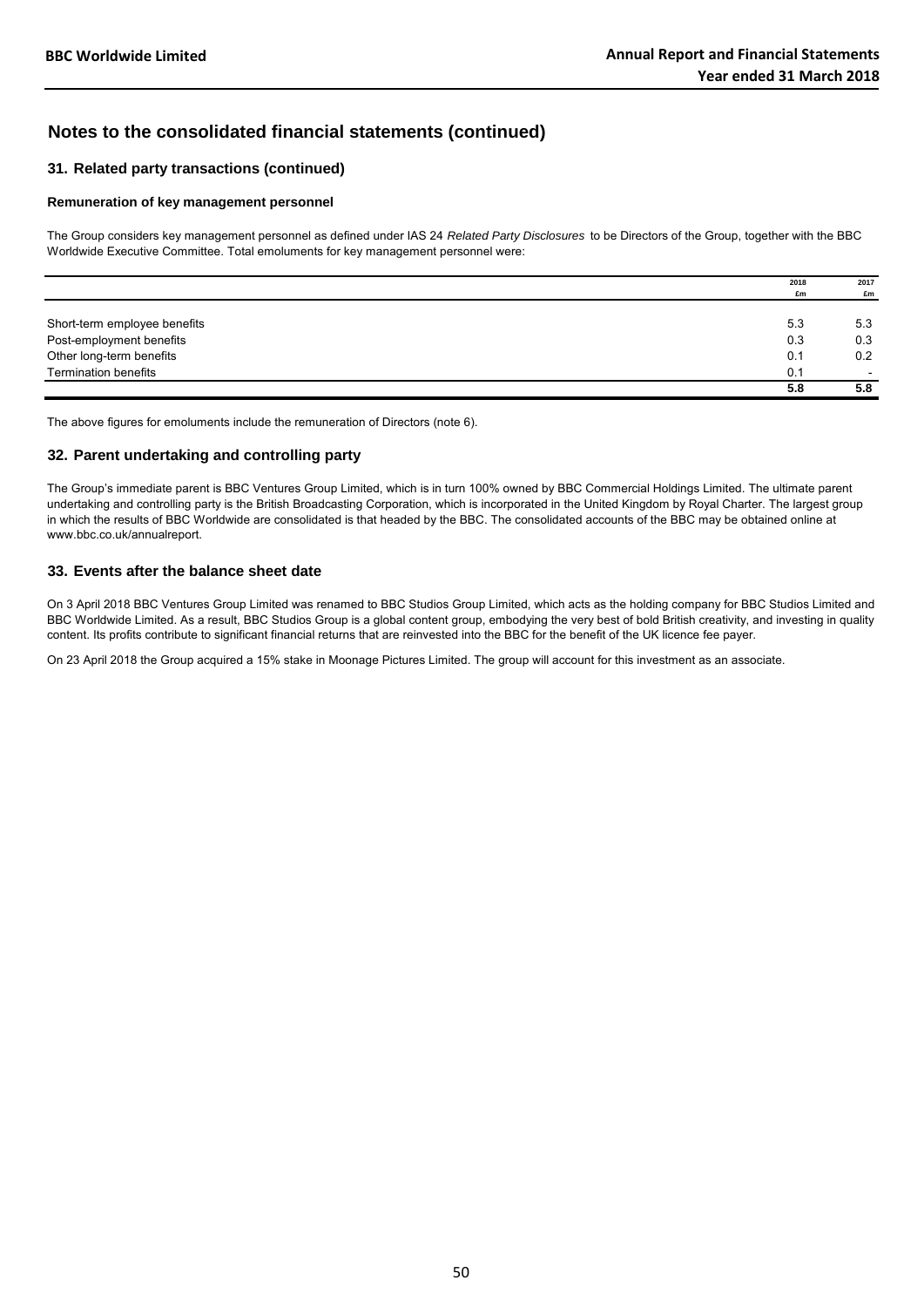## **Company statement of comprehensive income for the year ended 31 March 2018**

|                                                                      | 2018<br>£m | 2017<br>£m |
|----------------------------------------------------------------------|------------|------------|
|                                                                      |            |            |
| Profit for the year                                                  | 65.7       | 16.3       |
| Items that can be reclassified to profit or loss:                    |            |            |
| Recognition and transfer of cash flow hedges                         | 25.9       | (10.1)     |
| Tax on cash flow hedges taken directly to other comprehensive income | (4.9)      | 1.8        |
| Other comprehensive loss for the year                                | 21.0       | (8.3)      |
| Total comprehensive income for the year                              | 86.7       | 8.0        |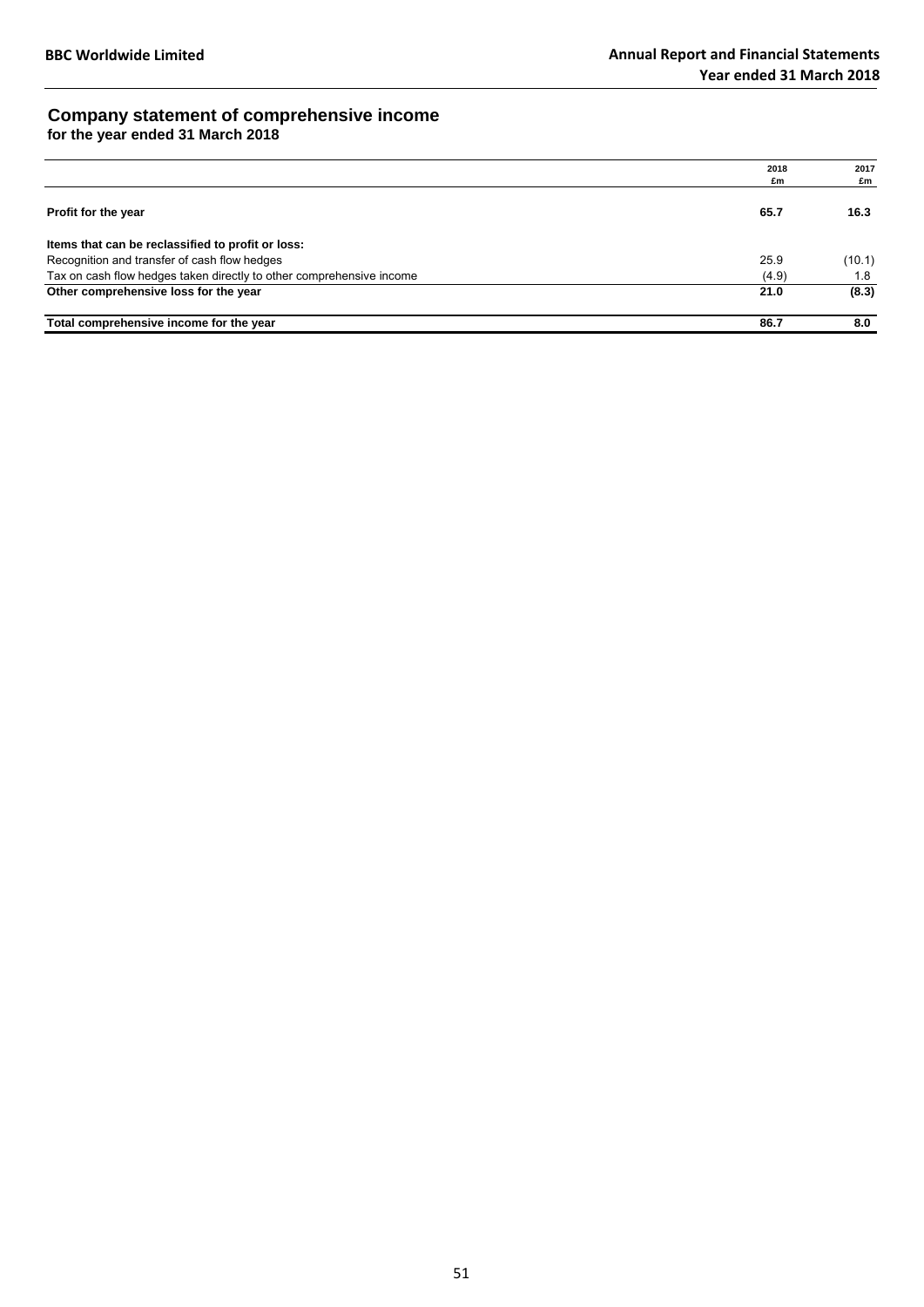## **Company balance sheet**

**As at 31 March 2018**

|                                              |      | 2018   | 2017   |
|----------------------------------------------|------|--------|--------|
|                                              | Note | £m     | £m     |
| <b>Non-current assets</b>                    |      |        |        |
| Goodwill                                     | с    | 13.8   | 13.8   |
| Distribution rights                          | d    | 136.7  | 156.4  |
| Other intangible assets                      | e    | 17.2   | 18.3   |
| Tangible fixed assets                        |      | 19.9   | 22.0   |
| Investments                                  | g    | 132.8  | 138.5  |
| Deferred tax assets                          |      | 7.9    | 11.6   |
| Trade and other receivables                  |      | 19.9   | 30.6   |
|                                              |      | 348.2  | 391.2  |
| <b>Current assets</b>                        |      |        |        |
| Programme rights and other stocks            | h    | 29.1   | 34.7   |
| Current tax receivable                       |      | 6.2    | 6.6    |
| Trade and other receivables                  | Ť    | 326.8  | 316.2  |
| Cash at bank and in hand                     |      | 13.6   | 13.4   |
|                                              |      | 375.7  | 370.9  |
| <b>Current liabilities</b>                   |      |        |        |
| Provisions for liabilities                   | k    | 7.1    | 5.2    |
| Trade and other payables                     |      | 398.1  | 433.6  |
| <b>Net current liabilities</b>               |      | (29.5) | (67.9) |
| <b>Total assets less current liabilities</b> |      | 318.7  | 323.3  |
| <b>Non-current liabilities</b>               |      |        |        |
| Trade and other payables                     |      | 217.0  | 230.1  |
| Provisions for liabilities                   | k    | 1.0    | 1.0    |
| <b>Net assets</b>                            |      | 100.7  | 92.2   |
| <b>Capital and reserves</b>                  |      |        |        |
| Called up share capital                      | m    | 0.2    | 0.2    |
| Hedging reserve                              | n    | (0.3)  | (21.3) |
| Available-for-sale reserve                   | n    |        | 6.8    |
| Retained earnings                            |      | 100.8  | 106.5  |
| <b>Shareholder's funds</b>                   |      | 100.7  | 92.2   |
|                                              |      |        |        |

These financial statements of BBC Worldwide Limited, registered number 1420028, were approved by the Board of Directors and authorised for issue on 19 June 2018, and were signed on its behalf by:

### ORIGINAL SIGNED BY TOM FUSSELL

**Tom Fussell** 

Chief Financial Officer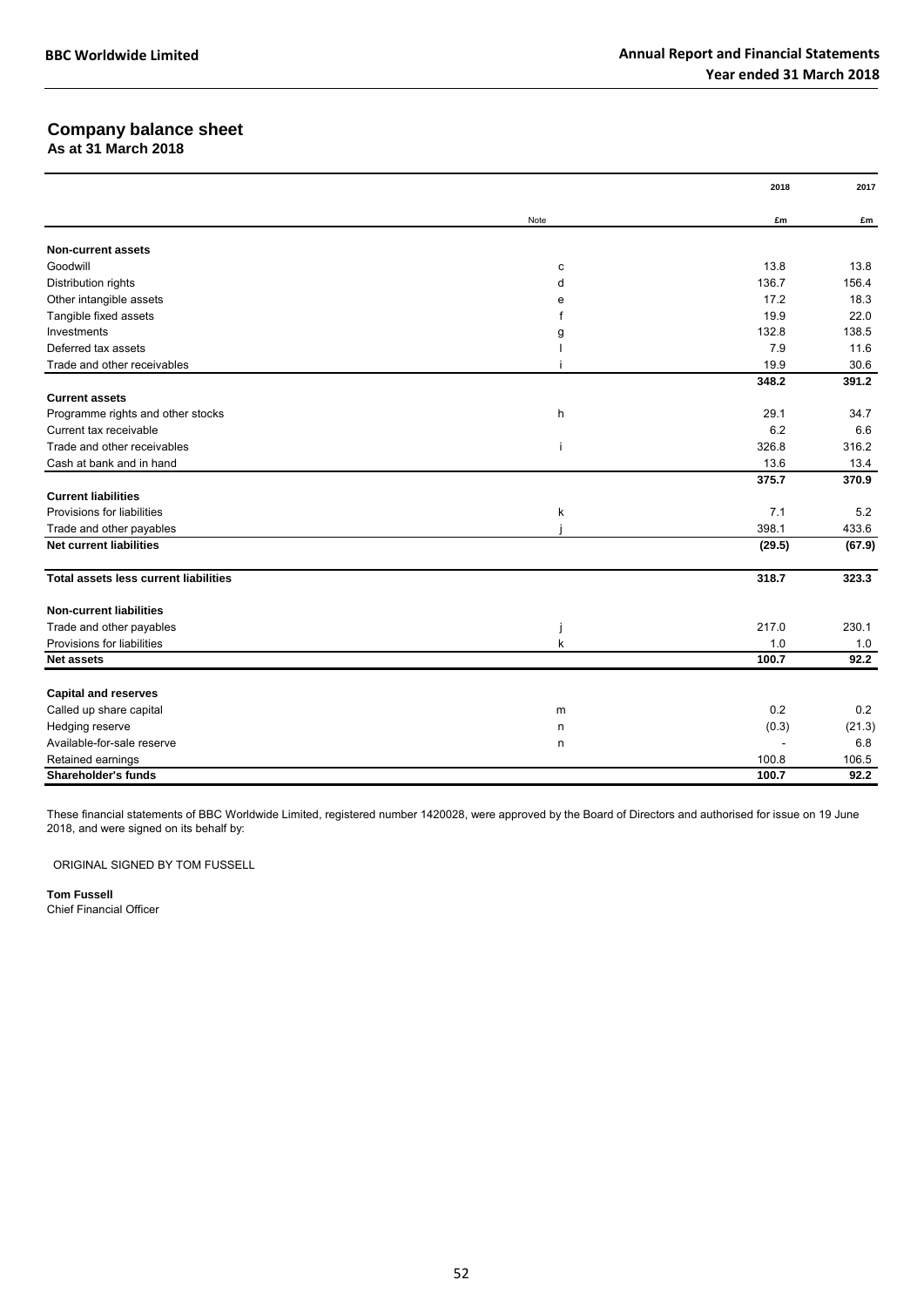## **Company statement of changes in equity**

**for the year ended 31 March 2018**

|                                                       | Share capital            | <b>Hedging reserve</b> | Available-for-sale<br>reserve | <b>Retained earnings</b> | <b>Total equity</b> |
|-------------------------------------------------------|--------------------------|------------------------|-------------------------------|--------------------------|---------------------|
|                                                       | £m                       | £m                     | £m                            | £m                       | £m                  |
| At 1 April 2016                                       | 0.2                      | (13.0)                 | 6.8                           | 179.5                    | 173.5               |
| Profit for the financial year (note b)                |                          |                        |                               | 16.3                     | 16.3                |
| Recognition and transfer of cash flow hedges (note n) | $\overline{\phantom{a}}$ | (10.1)                 |                               | $\overline{\phantom{a}}$ | (10.1)              |
| Tax on items taken directly to equity (note n)        | $\overline{\phantom{a}}$ | 1.8                    | $\overline{\phantom{a}}$      | $\overline{\phantom{0}}$ | 1.8                 |
| Total comprehensive income for the year               |                          | (8.3)                  |                               | 16.3                     | 8.0                 |
| Equity dividends paid                                 |                          |                        |                               | (89.3)                   | (89.3)              |
| At 31 March 2017                                      | 0.2                      | (21.3)                 | 6.8                           | 106.5                    | 92.2                |
| Profit for the financial year (note b)                | $\overline{a}$           |                        | $\overline{a}$                | 65.7                     | 65.7                |
| Recognition and transfer of cash flow hedges          | -                        | 25.9                   |                               | $\overline{\phantom{a}}$ | 25.9                |
| Tax on items taken directly to equity                 |                          | (4.9)                  | $\overline{\phantom{0}}$      | $\overline{\phantom{a}}$ | (4.9)               |
| Total comprehensive income for the year               |                          | 21.0                   |                               | 65.7                     | 86.7                |
| Release of available for sale reserve                 | $\overline{\phantom{a}}$ |                        | (6.8)                         | $\overline{\phantom{a}}$ | (6.8)               |
| Equity dividends paid                                 |                          |                        | $\overline{\phantom{a}}$      | (71.4)                   | (71.4)              |
| At 31 March 2018                                      | 0.2                      | (0.3)                  |                               | 100.8                    | 100.7               |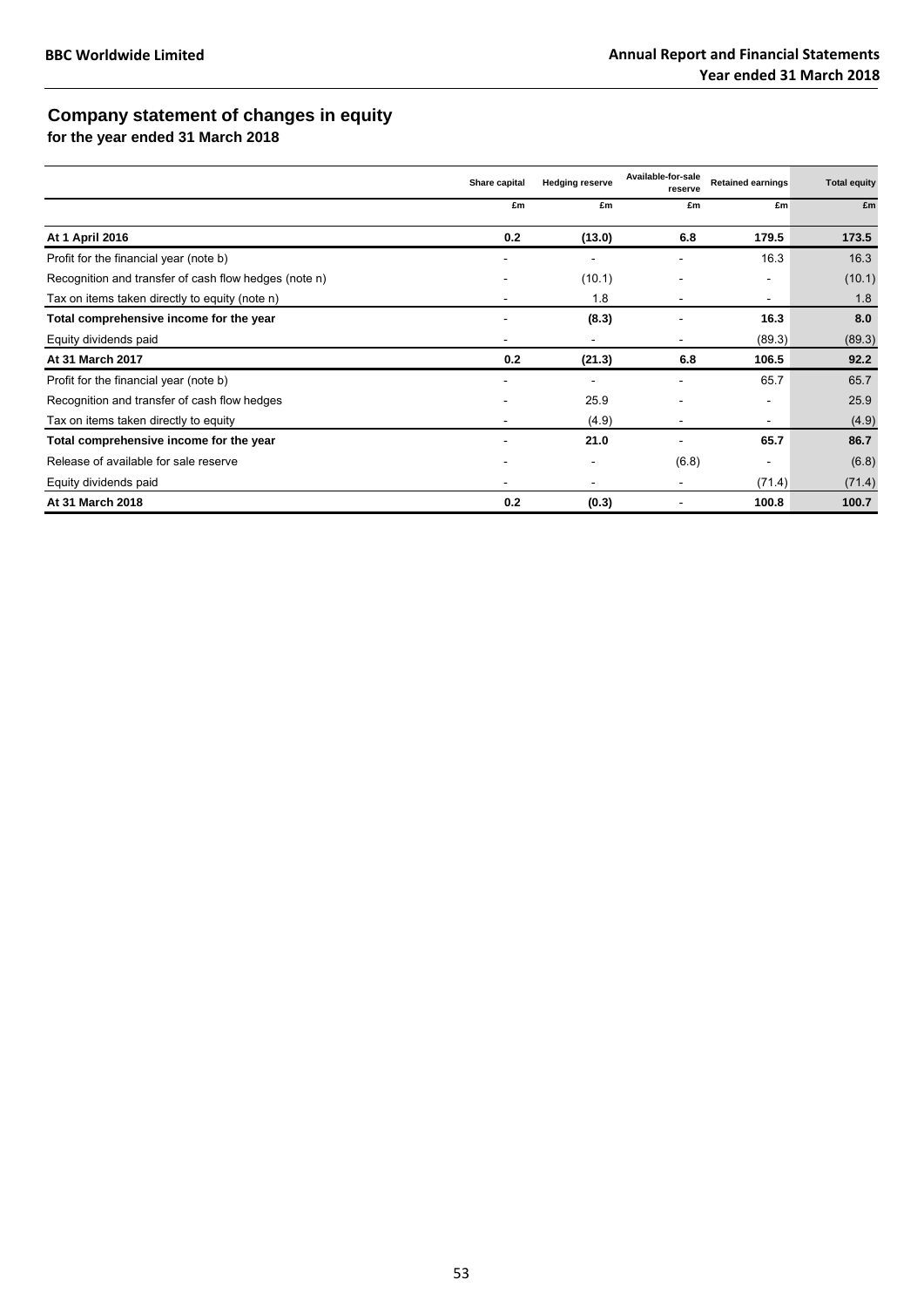## **Notes to the company financial statements**

## **a. Principal accounting policies**

#### **Basis of accounting**

The separate financial statements of the Company are prepared in accordance with Financial Reporting Standard 101 Reduced Disclosure Framework (FRS 101). The financial statements are prepared under the historical cost convention modified to include the revaluation of investment properties.

The Company has taken advantage of the following disclosure exemptions under FRS 101 on the premise that equivalent disclosures have been included in the consolidated financial statements of the group:

(a) The requirements of paragraphs 62, B64(d), B64(e), B64(g), B64(h), B64(j) to B64(m), B64(n)(ii), B64 (o)(ii), B64(p), B64(q)(ii), B66 and B67of IFRS 3 Business Combinations, equivalent disclosures have been included in the consolidated financial statements of the Group;

(b) the requirements of IFRS 7 Financial Instruments: Disclosures;

- (c) the requirements of paragraphs 91-99 of IFRS 13 Fair Value Measurement;
- (d) the requirement in paragraph 38 of IAS 1 'Presentation of Financial Statements' to present comparative information in respect of:
	- (i) paragraph 79(a)(iv) of IAS 1;
	- (ii) paragraph 73(e) of IAS 16 Property, Plant and Equipment;
	- (iii) paragraph 118(e) of IAS 38 Intangible Assets;

(e) the requirements of paragraphs 10(d), 10(f), 39(c) and 134-136 of IAS 1 Presentation of Financial Statements;

(f) the requirements of IAS 7 Statement of Cash Flows;

(g) the requirements of paragraphs 30 and 31 of IAS 8 Accounting Policies, Changes in Accounting Estimates and Errors;

(h) the requirements of paragraph 17 of IAS 24 Related Party Disclosures;

(i) the requirements in IAS 24 Related Party Disclosures to disclose related party transactions entered into between two or more members of a group, provided that any subsidiary which is a party to the transaction is wholly owned by such a member; and

(j) the requirements of paragraphs 134(d)-134(f) and 135(c)-135(e) of IAS 36 Impairment of Assets.

The accounting policies which follow set out those policies which apply in preparing the financial statements for the year ended 31 March 2018.

#### **Going concern**

The financial statements are presented on a going concern basis and under the historical cost accounting convention. Further information about the going concern assumption is given in note 1 (b) to the consolidated financial statements.

#### **Investments**

Fixed asset investments in subsidiaries, joint ventures and associates are shown at cost less any provision for impairment.

#### **Foreign currency**

The Company's presentational and functional currency is sterling. Transactions in foreign currencies are translated into sterling at a monthly average exchange rate.

Monetary assets and liabilities denominated in foreign currencies are translated into sterling at the balance sheet date at the rate of exchange ruling at that date. Surpluses and deficits arising from the translation of monetary assets and liabilities at these rates of exchange, together with exchange differences arising from trading, are included in the profit and loss account.

#### **Distribution rights**

Distribution rights represent rights to programmes and associated intellectual property acquired with the primary intention of exploiting the rights commercially as part of the Company's long-term operations. Distribution rights are initially recognised at acquisition cost or production cost, when the Group controls the respective assets and the risks and rewards attached to them. The carrying amount is stated at cost less accumulated amortisation and provision for impairment.

Amortisation of distribution rights is charged to the income statement to match the average revenue profile over its estimated average marketable life. The Company reviewed the amortisation profile of distribution rights during the 2016/17 financial year and updated it in line with the overall revenue profile based on experience. The review resulted in a change in the expected average marketable life of investments to be over a three year period, instead of the previous range of one to ten years. This resulted in an amortisation charge in the 2016/17 financial year as a result of the change in estimates.

#### **Other intangible assets**

### *Internally-generated intangible assets: development expenditure*

An internally-generated intangible asset arising from the Company's development, including software and website development, is recognised when the asset is technically and commercially feasible, sufficient resources exist to complete the development and it is probable that the asset will generate future economic benefits. Any expenditure on research or development activities that does not meet the aforementioned criteria is recognised as an expense in the period in which it is incurred.

Intangible assets with finite lives are amortised over their useful lives using the straight-line method. Amortisation expense is recorded within total operating costs in the income statement. The useful lives used for intangible assets are as follows:

• Software (including internally-generated software) 1-5 years

Useful lives are reviewed every year and adjustments are made, where applicable, on a prospective basis.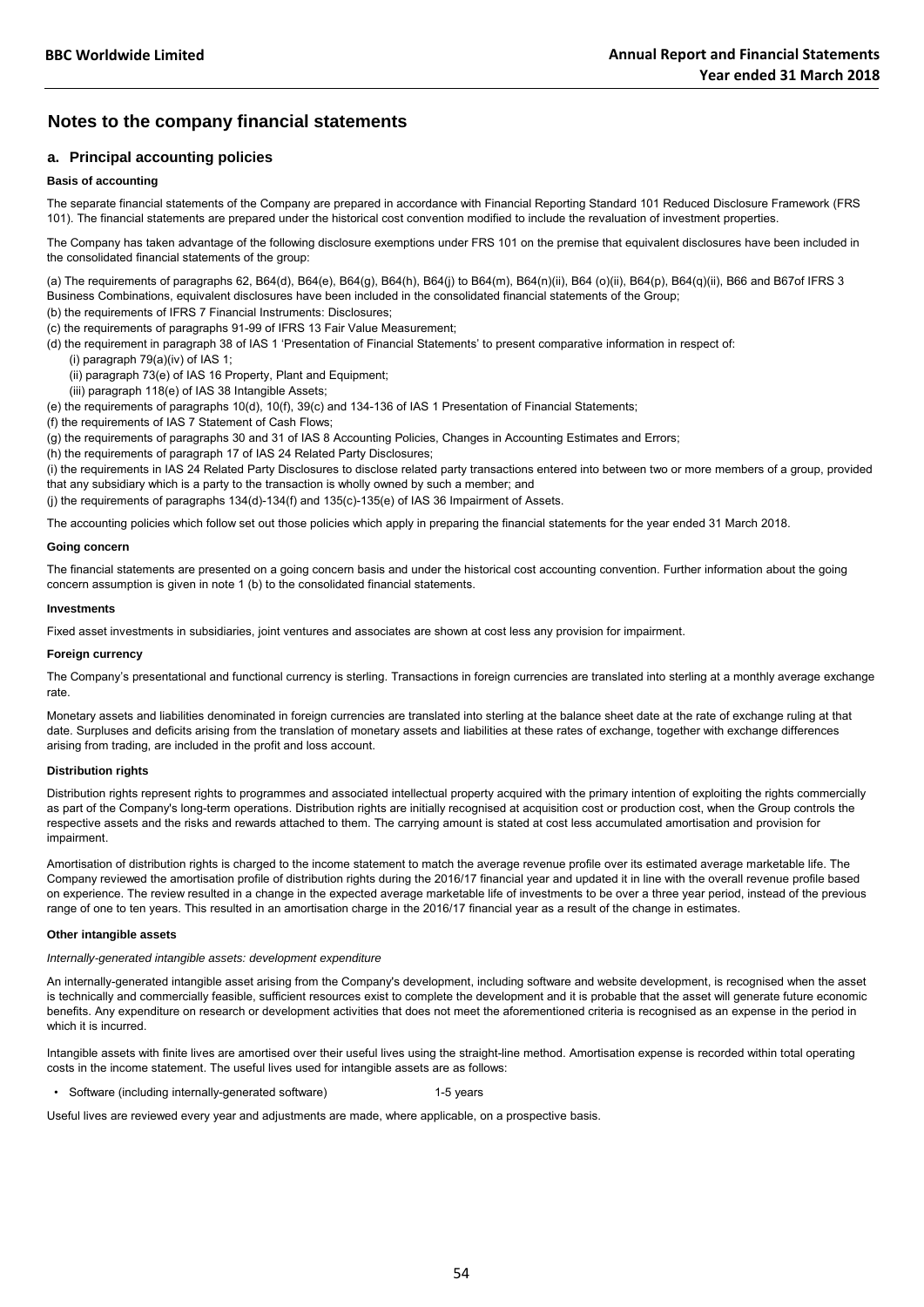### **a. Principal accounting policies (continued)**

#### **Tangible fixed assets**

Tangible fixed assets are stated at cost after any provision for impairment, less accumulated depreciation.

Cost comprises the aggregate amount paid and the fair value of any other consideration given to acquire the asset and includes costs directly attributable to making the asset capable of operating as intended. Borrowing costs directly attributable to assets under construction and which meet the recognition criteria in IAS 23 are capitalised as part of the cost of that asset.

Depreciation is charged so as to write off the cost of assets to their residual value, over their expected useful lives using the straight-line method. Depreciation commences from the date an asset is brought into service.

The useful lives for depreciation purposes for the principal categories of assets are:

| • Leasehold improvements | Unexpired lease term |
|--------------------------|----------------------|
| • Plant and machinery    | 3 to 8 years         |
| • Fixtures and fittings  | 3 to 7 vears         |

#### **Leased assets**

Operating lease rentals payable are recognised on a straight-line basis over the term of the lease. The Company has no finance leases.

#### **Impairment of fixed assets**

At each balance sheet date, the Company reviews the carrying amounts of its tangible and intangible assets (including distribution rights) to determine whether there is any indication that those assets have suffered an impairment loss. If such indication exists, an impairment loss is recognised in the income statement for the amount by which an asset's carrying amount exceeds its recoverable amount. Where an asset does not generate cash flows that are independent of other assets, the Company estimates the recoverable amount of the cash-generating unit to which the asset belongs.

#### **Programme rights and stocks**

Stocks, comprising of merchandising, are stated at the lower of cost and net realisable value. Programme rights for broadcasting refer to the programme rights acquired for the future broadcast on one of the Company's television channels. The carrying amount is stated at cost less accumulated amortisation, and after writing off the costs of programme rights that are considered irrecoverable.

#### **Financial instruments**

Financial assets and liabilities are initially recognised as either financial assets/liabilities at fair value through profit or loss, loans and receivables, available for sale financial assets or held to maturity investments and are measured at fair value less any directly attributable transaction costs, except for those financial assets classified as at fair value through profit or loss, which are initially measured at fair value. Policies applied by the Company in respect of financial instruments are consistent with those applied by the Group, the Company has therefore adopted the FRS 101 paragraph 8(d) disclosure exemptions as equivalent disclosures have been provided in the note 1 (r) to the Group financial statements.

#### **Provisions**

A provision is recognised in the balance sheet when the Company has a present legal or constructive obligation arising from past events and it is probable that an outflow of economic benefits will be required to settle the obligation. Provisions, other than those for deferred tax, that are payable over a number of years are discounted to net present value at the balance sheet date using a discount rate appropriate to the particular provision concerned.

Where the Company enters into financial guarantee contracts to guarantee the indebtedness of other companies within its group, the Company considers these to be insurance arrangements and accounts for them as such. In this respect, the Company treats the guarantee contract as a contingent liability until such time as it becomes probable that the Company will be required to make a payment under the guarantee.

#### **Pension costs**

Contributions to defined contribution pension schemes are charged to the income statement as they fall due.

Employees of the Company also participate in defined benefit schemes operated by the Company's ultimate parent, the British Broadcasting Corporation. The defined benefit schemes provide benefits based on pensionable pay. The assets of the BBC's main pension scheme, the BBC Pension Scheme, to which the majority of employees belong, are held separately from those of the BBC Group.

The BBC Pension Scheme is a group-wide scheme and there is no contractual agreement or stated policy for charging the net defined benefit cost to scheme participants. The contribution rates are set by the pension scheme trustees based on valuations which take a longer-term view of the assets required to fund the scheme's liabilities. Valuations of the scheme are performed by Willis Towers Watson, consulting actuaries, with formal valuations undertaken at least every three years. Accordingly, the Company accounts for contributions payable to the scheme as if the schemes were defined contribution schemes, as is required by IAS 19 Employee Benefits.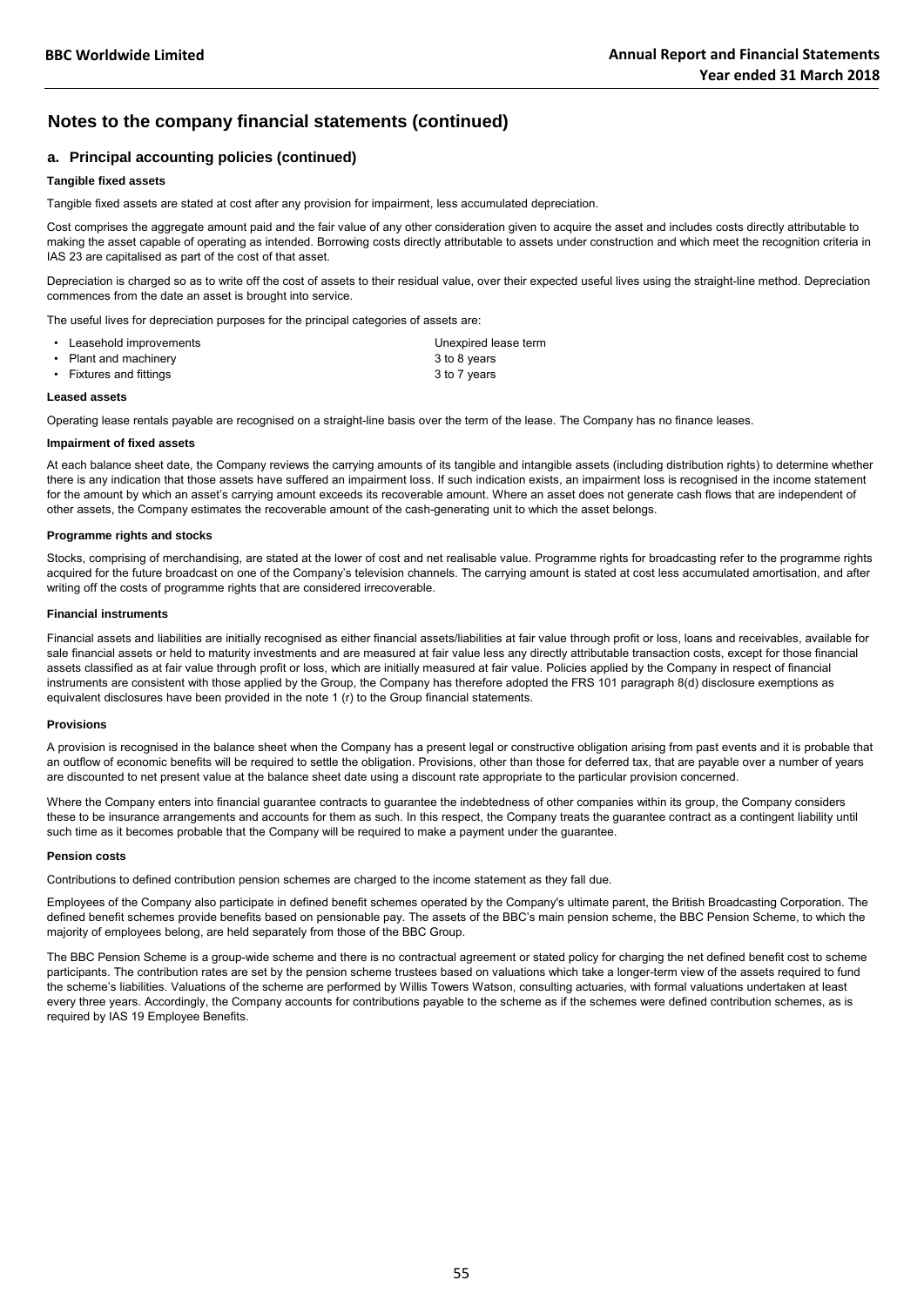## **a. Principal accounting policies (continued)**

#### **Taxation**

Current tax assets and liabilities are measured at the amount expected to be recovered from or paid to the taxation authorities based on tax rates and laws that are enacted or substantively enacted by the balance sheet date.

Deferred income tax is recognised on all temporary differences arising between the tax bases of assets and liabilities and their carrying amounts in the financial statements with the following exceptions:

- Where the temporary difference arises from the initial recognition of goodwill or of an asset or liability in a transaction that is not a business combination that at the time of the transaction affects neither accounting nor taxable profit or loss;
- In respect of taxable temporary differences associated with investments in subsidiaries, associates and joint ventures, where the timing of the reversal of the temporary differences can be controlled and it is probable that the temporary differences will not reverse in the foreseeable future; and
- Deferred income tax assets are recognised only to the extent that it is probable that taxable profit will be available against which the deductible temporary differences, carried forward tax credits or tax losses can be utilised.

Deferred income tax assets and liabilities are measured on an undiscounted basis at the tax rates that are expected to apply when the related asset is realised or liability is settled, based on tax rates and laws enacted or substantively enacted at the balance sheet date.

The carrying amount of deferred income tax assets is reviewed at each balance sheet date.

#### **Dividends on shares presented within shareholder's funds**

Dividends unpaid at the balance sheet date are only recognised as a liability at that date to the extent that they are appropriately authorised and are no longer at the discretion of the Company. Unpaid dividends that do not meet these criteria are disclosed in the notes to the Company financial statements.

#### **Goodwill**

Goodwill arising on the acquisition of business trade and assets, representing any excess of the fair value of the considerations given over the fair value of the identifiable assets and liabilities acquired, is capitalised and reviewed annually for impairment. On transition to FRS 101, the Company reversed previous amortisation on Goodwill and recognised this change for the periods 1 April 2014 onwards. The Company has invoked the 'true and fair override' of paragraph 10(2) of Schedule 1 to the Regulations to overcome the conflict which the 'non amortisation' of Goodwill has with paragraph 22 of Schedule 1 of the Regulations.

#### **Critical accounting estimates and key management judgements**

The preparation of financial statements in conformity with FRS 101 requires the use of certain critical accounting assumptions, and requires management to exercise its judgement and to make estimates in the process of applying the Company accounting policies. The areas involving a higher degree of judgement or complexity, or areas where assumptions and estimates are significant to the financial statements are consistent with those disclosed within note 1 (u) of the Group accounts. In addition, the carrying value of Company investments are assessed for indicators of impairment annually.

### **b. Profit for the year**

As permitted by Section 408 of the Companies Act 2006, the Company has elected not to present its own profit and loss account for the year. The Company reported a profit for the financial year ended 31 March 2018 of £65.7m (2017: £16.3m). A statement of comprehensive income has been included in line with IFRS 1 to reflect the items of income and expense that are not recognised in profit or loss as required or permitted by FRS 101.

The auditor's remuneration for audit and other services is disclosed in note 5 of the consolidated financial statements.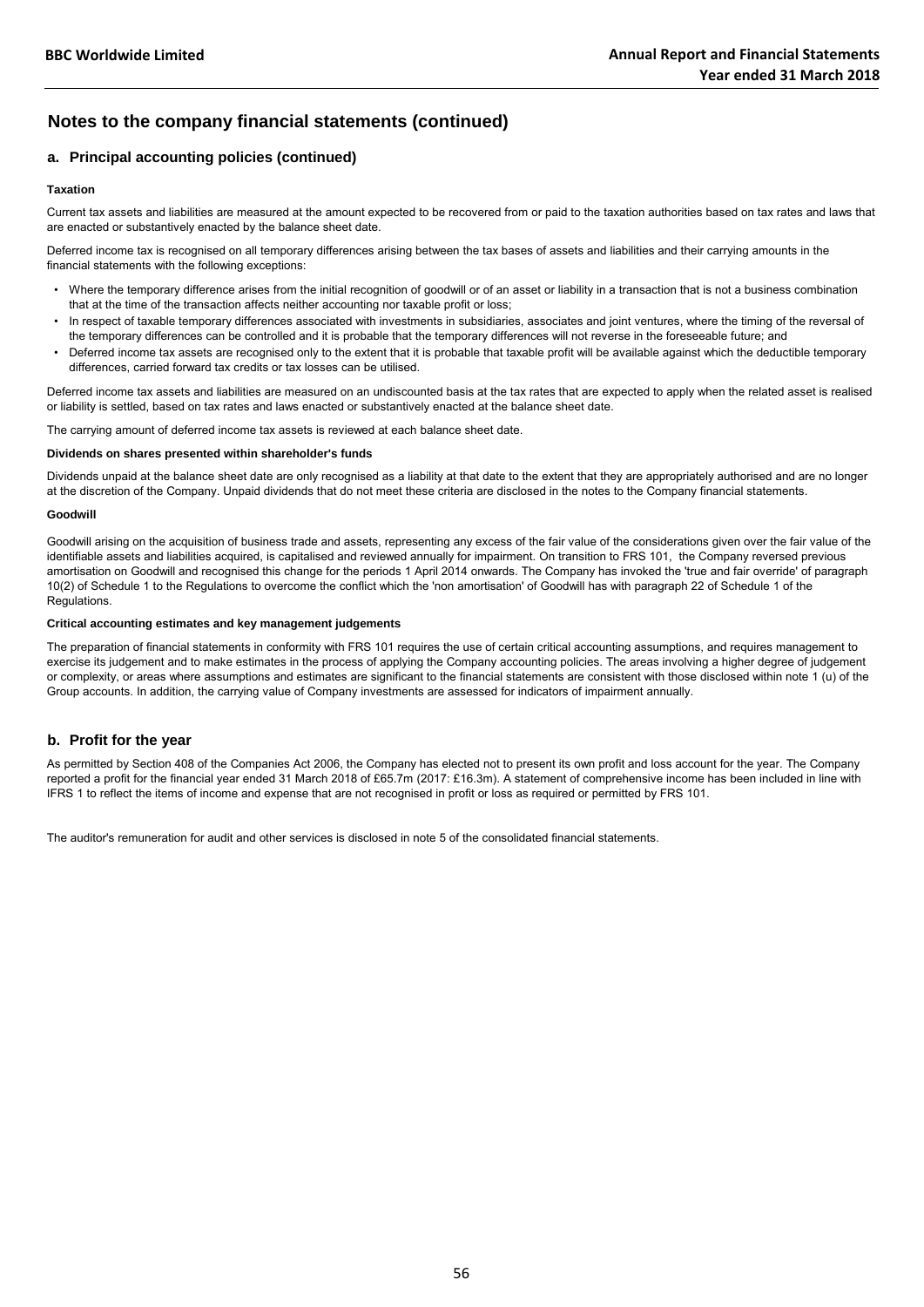**£m**

## **Notes to the company financial statements (continued)**

## **c. Goodwill**

|                                      | $\sim$           |
|--------------------------------------|------------------|
| Cost and Net book value              |                  |
| As at 1 April 2017 and 31 March 2018 | $\sim$<br>. ه. د |

Goodwill arose in the year ended 31 March 2013 following the hive-up of trade and assets from the Company's then subsidiary, Bedder 6 Limited.

## **d. Distribution rights**

|                                 | £m      |
|---------------------------------|---------|
| Cost                            |         |
| At 1 April 2017                 | 899.8   |
| Additions                       | 147.2   |
| At 31 March 2018                | 1,047.0 |
| Amortisation                    |         |
| At 1 April 2017                 | 743.4   |
| Charge for the year             | 166.9   |
| At 31 March 2018                | 910.3   |
| Net book value at 31 March 2018 | 136.7   |
| Net book value at 31 March 2017 | 156.4   |

## **e. Other intangible assets**

|                                               | Software |
|-----------------------------------------------|----------|
|                                               | £m       |
| Cost                                          |          |
| At 1 April 2017                               | 40.5     |
| Additions                                     | 4.8      |
| Fully written down assets removed from ledger | (18.0)   |
| At 31 March 2018                              | 27.3     |
| Amortisation                                  |          |
| At 1 April 2017                               | 22.2     |
| Charge for the year                           | 5.9      |
| Fully written down assets removed from ledger | (18.0)   |
| At 31 March 2018                              | 10.1     |
| Net book value at 31 March 2018               | 17.2     |
| Net book value at 31 March 2017               | 18.3     |

## **f. Tangible fixed assets**

|                                 | Leasehold                |                   |                                |              |
|---------------------------------|--------------------------|-------------------|--------------------------------|--------------|
|                                 | improvements             | Plant & machinery | <b>Fixtures &amp; fittings</b> | <b>Total</b> |
|                                 | £m                       | £m                | £m                             | £m           |
| Cost                            |                          |                   |                                |              |
| At 1 April 2017                 | 7.5                      | 39.2              | 3.8                            | 50.5         |
| Additions                       | $\overline{\phantom{0}}$ | 0.5               | 0.7                            | 1.2          |
| Disposals                       | $\overline{\phantom{a}}$ | (2.1)             | (1.2)                          | (3.3)        |
| At 31 March 2018                | 7.5                      | 37.6              | 3.3                            | 48.4         |
| Depreciation                    |                          |                   |                                |              |
| At 1 April 2017                 | 0.8                      | 25.4              | 2.3                            | 28.5         |
| Charge for the year             | 0.6                      | 2.2               | 0.5                            | 3.3          |
| Disposals                       | $\overline{\phantom{a}}$ | (2.1)             | (1.2)                          | (3.3)        |
| At 31 March 2018                | 1.4                      | 25.5              | 1.6                            | 28.5         |
| Net book value at 31 March 2018 | 6.1                      | 12.1              | 1.7                            | 19.9         |
| Net book value at 31 March 2017 | 6.7                      | 13.8              | 1.5                            | 22.0         |

The Company does not hold any assets under finance leases (2017: £nil).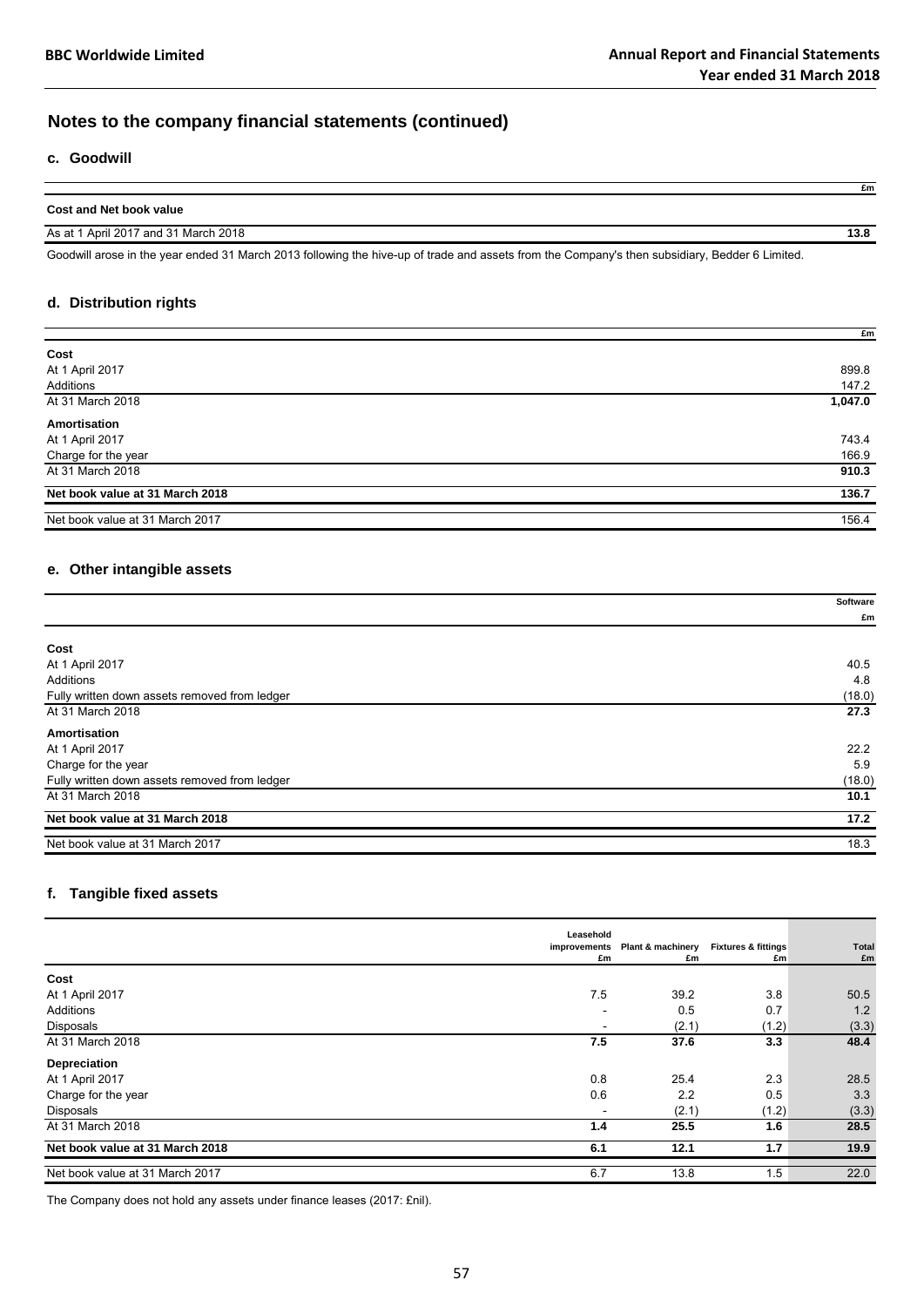## **g. Investments**

|                                  | <b>Subsidiaries</b> | Joint ventures           | <b>Associates</b>        | Other investments        | Total  |
|----------------------------------|---------------------|--------------------------|--------------------------|--------------------------|--------|
|                                  | £m                  | £m                       | £m                       | £m                       | £m     |
|                                  |                     |                          |                          |                          |        |
| Cost                             |                     |                          |                          |                          |        |
| At 1 April 2017                  | 195.4               | 0.4                      | 32.8                     | 14.4                     | 243.0  |
| Additions                        | 12.0                | $\overline{\phantom{a}}$ | 6.3                      | $\overline{\phantom{a}}$ | 18.3   |
| Share capital return             | (9.5)               | $\overline{\phantom{a}}$ | $\overline{\phantom{a}}$ | $\overline{\phantom{a}}$ | (9.5)  |
| Disposals                        | (1.5)               | $\overline{\phantom{0}}$ | (2.2)                    | (11.1)                   | (14.8) |
| At 31 March 2018                 | 196.4               | 0.4                      | 36.9                     | 3.3                      | 237.0  |
| <b>Provisions for impairment</b> |                     |                          |                          |                          |        |
| At 1 April 2017                  | 101.9               | $\overline{\phantom{0}}$ | 1.7                      | 0.9                      | 104.5  |
| Charge for the year              | 0.2                 | $\overline{\phantom{0}}$ | 1.1                      | (0.1)                    | 1.2    |
| Disposals                        | (1.5)               | $\overline{\phantom{a}}$ |                          | $\overline{\phantom{a}}$ | (1.5)  |
| At 31 March 2018                 | 100.6               | $\overline{\phantom{0}}$ | 2.8                      | 0.8                      | 104.2  |
| Net book value at 31 March 2018  | 95.8                | 0.4                      | 34.1                     | 2.5                      | 132.8  |
|                                  |                     |                          |                          |                          |        |
| Net book value at 31 March 2017  | 93.5                | 0.4                      | 31.1                     | 13.5                     | 138.5  |

| incorporation or                                                                         |                           |
|------------------------------------------------------------------------------------------|---------------------------|
| <b>Principal activity</b><br>Note<br>establishment                                       | <b>Ownership interest</b> |
| <b>Principal Subsidiary Undertakings</b>                                                 |                           |
| 2 entertain Limited<br>United Kingdom<br>Holding company<br>$1, +$                       | 100.0%                    |
| $2, +$<br>United Kingdom<br><b>Baby Cow Productions Limited</b><br>Content production    | 75.0%                     |
| $3, +$<br><b>USA</b><br><b>BBC Worldwide Americas Incorporated</b><br>Holding company    | 100.0%                    |
| BBC Worldwide Australia Holdings Pty Ltd<br>$4, +$<br>Australia<br>Holding company       | 100.0%                    |
| $5, +$<br><b>BBC Worldwide Canada Limited</b><br>Canada<br>Programme distributor         | 100.0%                    |
| $6, +$<br><b>BBC Worldwide France Sarl</b><br>France<br>Programme distributor            | 100.0%                    |
| BBC Worldwide Germany GmbH<br>$7, +$<br>Programme distributor<br>Germany                 | 100.0%                    |
| $8, +$<br>BBC Worldwide Holdings B.V<br>Netherlands<br><b>Holding Company</b>            | 100.0%                    |
| $9, +$<br>BBC Worldwide Japan Limited<br>Programme distributor<br>Japan                  | 100.0%                    |
| $10, +$<br>Rapid Blue Pty Limited<br>South Africa<br>Programme distributor               | 70.0%                     |
| Sid Gentle Films Limited<br>$2, +$<br>United Kingdom<br>Content production               | 51.0%                     |
| Tonto Films and Television Limited<br>United Kingdom<br>Content production<br>$1, +$     | 100.0%                    |
| UK Programme Distribution Limited *<br>United Kingdom<br>Programme distributor<br>$1, +$ | 100.0%                    |
| Worldwide Channel Investments Limited<br>United Kingdom<br>Holding company<br>$1, +$     | 100.0%                    |

|                                          |                | Country of<br>incorporation or | Ownership |                                              |         | <b>Country of</b><br>incorporation or |                           |
|------------------------------------------|----------------|--------------------------------|-----------|----------------------------------------------|---------|---------------------------------------|---------------------------|
|                                          |                | Note establishment             | interest  |                                              | Note    | establishment                         | <b>Ownership interest</b> |
| <b>Other Subsidiary undertakings</b>     |                |                                |           |                                              |         |                                       |                           |
| 2 Entertain Management Ltd               |                | United Kingdom                 | 100.0%    | <b>BBC Video Ltd</b>                         |         | United Kingdom                        | 100.0%                    |
| 2 entertain Video Ltd                    |                | United Kingdom                 | 100.0%    | BBC Worldwide (Africa) (Pty) Ltd             | 12      | Africa                                | 100.0%                    |
| 2004370 Ontario Incorporated             | 11             | Canada                         | 100.0%    | BBC Worldwide Americas (401) k Plan Trustees | 3       | <b>USA</b>                            | 100.0%                    |
| Adjacent Productions, LLC                | 27             | <b>USA</b>                     | 100.0%    | BBC Worldwide Australia Productions Pty Ltd  | 13      | Australia                             | 100.0%                    |
| Alan Partridge Limited                   | $\overline{2}$ | United Kingdom                 | 100.0%    | <b>BBC Worldwide Australia Ptv Ltd</b>       | 4       | Australia                             | 100.0%                    |
| Baby Cow Animation (Warren) Ltd          | 2              | United Kingdom                 | 100.0%    | BBC Worldwide Channels (Singapore) Pte. Ltd  | $14, +$ | Singapore                             | 100.0%                    |
| Baby Cow Animation (Wussywat) Ltd        | 2              | United Kingdom                 | 100.0%    | BBC Worldwide Channels Mexico S.A de C.V     | $15, +$ | Mexico                                | 100.0%                    |
| <b>Baby Cow Animation Limited</b>        | 2              | United Kingdom                 | 100.0%    | <b>BBC Worldwide Corporate Services Ltd</b>  | $1, +$  | United Kingdom                        | 100.0%                    |
| Baby Cow Films (Zoe) Limited             | 2              | United Kingdom                 | 100.0%    | BBC Worldwide Intermediadora de              |         |                                       |                           |
| <b>Baby Cow Films Limited</b>            | $\overline{2}$ | United Kingdom                 | 100.0%    | Programadora Estangeira Ltd                  | $16. +$ | <b>Brazil</b>                         | 100.0%                    |
| <b>Baby Cow Manchester Limited</b>       | $\overline{2}$ | United Kingdom                 | 100.0%    | <b>BBC Worldwide Investments Ltd</b>         | $1, +$  | United Kingdom                        | 100.0%                    |
| <b>Baby Cow Pictures Limited</b>         | 2              | United Kingdom                 | 80.0%     | BBC Worldwide Media Private Ltd              | 17      | India                                 | 100.0%                    |
| Baby Cow Productions (Hunderby) Ltd      | 2              | United Kingdom                 | 100.0%    | BBC Worldwide Mexico S.A de C.V              | $15, +$ | Mexico                                | 100.0%                    |
| Baby Cow Productions (Partridge) Limited | $\overline{2}$ | United Kingdom                 | 100.0%    | <b>BBC Worldwide Polska</b>                  | $18. +$ | Poland                                | 100.0%                    |
| Baby Cow Productions (Red Dwarf) Ltd     | 2              | United Kingdom                 | 100.0%    | BBC Worldwide Productions (Africa) (Pty) Ltd | 19      | Africa                                | 100.0%                    |
| <b>Bad Wolf Productions LLC</b>          | 27             | <b>USA</b>                     | 100.0%    | BBC Worldwide Productions (UK) Ltd           | $1, +$  | United Kingdom                        | 100.0%                    |
| BBC Earth MD (WWD) Ltd                   | $1, +$         | United Kingdom                 | 100.0%    | <b>BBC Worldwide Productions Nordics ApS</b> | $20, +$ | Denmark                               | 100.0%                    |
| BBC Earth Productions (Giant Films) Ltd  | 1              | United Kingdom                 | 100.0%    | <b>BBC Worldwide Reality Productions LLC</b> | 27      | <b>USA</b>                            | 100.0%                    |
| BBC Earth Productions (Life) Ltd         | $1, +$         | United Kingdom                 | 100.0%    | BBC.com US, Incorporated                     | $21, +$ | <b>USA</b>                            | 100.0%                    |
| <b>BBC Earth Productions Ltd</b>         | $1, +$         | United Kingdom                 | 100.0%    | beeb Rights Ltd**                            | $1, +$  | United Kingdom                        | 100.0%                    |
| <b>BBC Magazine Holdings Ltd</b>         | $1, +$         | United Kingdom                 | 100.0%    | <b>Crimson Productions Ltd</b>               | $1, +$  | United Kingdom                        | 100.0%                    |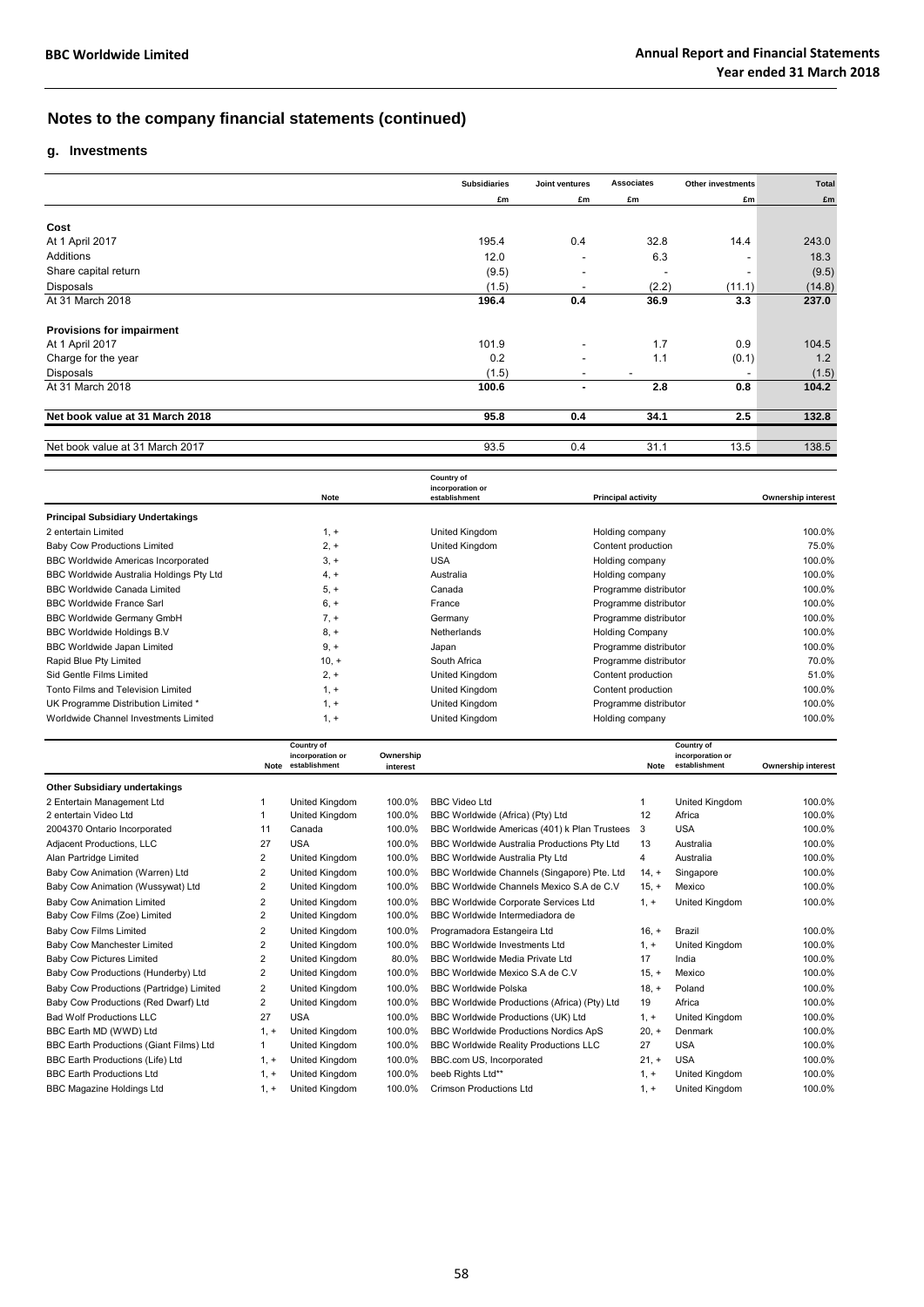## **g. Investments (continued)**

|                                           |                                  | <b>Country of</b><br>incorporation or<br>Note establishment | Ownership<br>interest |                                              | <b>Note</b>                      | <b>Country of</b><br>incorporation or<br>establishment | <b>Ownership interest</b> |
|-------------------------------------------|----------------------------------|-------------------------------------------------------------|-----------------------|----------------------------------------------|----------------------------------|--------------------------------------------------------|---------------------------|
| Other Subsidiary undertakings (continued) |                                  |                                                             |                       |                                              |                                  |                                                        |                           |
| Demon Music Group Ltd                     | 1                                | United Kingdom                                              | 100.0%                | Rapid Blue Africa Ltd                        | 26                               | Nigeria                                                | 100.0%                    |
| Demon Records Ltd                         | $\mathbf{1}$                     | United Kingdom                                              | 100.0%                | Sid Gentle Films (Corfu) Limited             | 2                                | <b>United Kingdom</b>                                  | 100.0%                    |
| <b>DVDS3 Limited</b>                      | 1                                | United Kingdom                                              | 100.0%                | Sid Gentle Films (Gaiman) Limited            | $\overline{2}$                   | United Kingdom                                         | 100.0%                    |
| Earth Film Productions Ltd                | 1                                | United Kingdom                                              | 100.0%                | Sid Gentle Films (Killing Eve) Limited       | $\overline{2}$                   | United Kingdom                                         | 100.0%                    |
| Erste Weltweit Medien GmbH                | $22, +$                          | Germany                                                     | 100.0%                | Sid Gentle Films (SS-GB) Limited             | 2                                | <b>United Kingdom</b>                                  | 100.0%                    |
| F-Beat Records Ltd                        | 1                                | United Kingdom                                              | 100.0%                | Sid Gentle Films (The Durrells) Limited      | 2                                | <b>United Kingdom</b>                                  | 100.0%                    |
| <b>Global Hybrid Productions LLC</b>      | 27                               | <b>USA</b>                                                  | 100.0%                | Sun Never Sets Productions LLC               | 27                               | <b>USA</b>                                             | 100.0%                    |
| Lime Grove Productions LLC                | 27                               | <b>USA</b>                                                  | 100.0%                | The Last Holiday Limited                     | 2                                | United Kingdom                                         | 100.0%                    |
| <b>Lost Child Limited</b>                 | $\overline{\mathbf{c}}$          | United Kingdom                                              | 50.0%                 | Worldwide Americas Investments Incorporated  | 28                               | <b>USA</b>                                             | 100.0%                    |
| <b>MCI Music Publishing Ltd</b>           | $\mathbf{1}$                     | United Kingdom                                              | 100.0%                | Worldwide Channel Investments (Ontario) Ltd  | 24                               | Canada                                                 | 100.0%                    |
| Moone Boy (UK) Limited                    | 2                                | United Kingdom                                              | 50.0%                 | <b>Worldwide Competition Productions LLC</b> | 27                               | <b>USA</b>                                             | 100.0%                    |
| Nine Productions1 Incorporated            | $23. +$                          | Canada                                                      | 100.0%                | Worldwide Knowledge (Beijing) Business       |                                  |                                                        |                           |
| Philomena Lee Limited                     | 2                                | United Kingdom                                              | 50.0%                 | Consulting Company Ltd                       | 25                               | China                                                  | 100.0%                    |
| <b>Associates</b>                         |                                  |                                                             |                       | <b>Joint Ventures</b>                        |                                  |                                                        |                           |
| 72 Films Limited                          | $\ddot{}$                        | United Kingdom                                              | 15.0%                 | <b>BB Rights, LLC</b>                        |                                  | <b>USA</b>                                             | 50.0%                     |
| Amazing Productions Limited               | $\ddot{}$                        | United Kingdom                                              | 25.0%                 | BBC Earth Productions (Africa) Ltd           | $\ddot{}$                        | United Kingdom                                         | 100.0%                    |
| <b>Burning Bright Productions Limited</b> | $\ddot{}$                        | United Kingdom                                              | 25.0%                 | Britbox, LLC                                 |                                  | <b>USA</b>                                             | 40.5%                     |
| Children's Character Books Limited        | $\ddot{}$                        | United Kingdom                                              | 25.0%                 | JV Programs LLC                              |                                  | <b>USA</b>                                             | 50.0%                     |
| <b>Clerkenwell Films Limited</b>          | $\bf{+}$                         | United Kingdom                                              | 48.1%                 | Sub-Zero Events Limited                      | $\ddot{}$                        | United Kingdom                                         | 50.0%                     |
| <b>Cliffhanger Productions Limited</b>    | $\ddot{}$                        | United Kingdom                                              | 25.0%                 | <b>Tower Productions GmbH</b>                | ÷                                | Germany                                                | 50.0%                     |
| <b>Curve Media Limited</b>                | $\ddot{}$                        | United Kingdom                                              | 25.0%                 | <b>UKTV Media Holdings Limited</b>           | $\ddot{}$                        | United Kingdom                                         | 50.0%                     |
| <b>Educational Publishers LLP</b>         | $\ddot{}$                        | United Kingdom                                              | 15.0%                 |                                              |                                  |                                                        |                           |
| <b>Expectation Entertainment Limited</b>  | $\bf{+}$                         | United Kingdom                                              | 22.6%                 | <b>Investments</b>                           |                                  |                                                        |                           |
| <b>House Productions Limited</b>          | $\ddot{}$                        | United Kingdom                                              | 25.0%                 | <b>Masher Technologies</b>                   | $\ddot{}$                        | United Kingdom                                         | 5.4%                      |
| Jasper Broadcasting Incorporated          |                                  | Canada                                                      | 50.0%                 | MSM-Worldwide Factual Media Private Limited  | $\begin{array}{c} + \end{array}$ | United Kingdom                                         | 26.0%                     |
| Knowledge-West Communications Inc.        |                                  | Canada                                                      | 50.0%                 | <b>NC Internet Limited</b>                   | $\ddot{}$                        | <b>United Kingdom</b>                                  | 10.0%                     |
| <b>Lookout Point Limited</b>              | $+$                              | United Kingdom                                              | 49.9%                 |                                              |                                  |                                                        |                           |
| <b>Mighty Productions Limited</b>         | $\ddot{}$                        | United Kingdom                                              | 25.0%                 | Subsidiaries dissolved during the year       |                                  |                                                        |                           |
| New Video Channel America LLC***          |                                  | <b>USA</b>                                                  | 50.1%                 | Bedder 6 Limited                             | $\ddot{}$                        | <b>United Kingdom</b>                                  | 100.0%                    |
| <b>Original Talent Limited</b>            | $\ddot{}$                        | United Kingdom                                              | 10.0%                 | beeb Ventures Ltd                            | $\ddot{}$                        | <b>United Kingdom</b>                                  | 100.0%                    |
| Rapid Blue Format Limited                 |                                  | Nigeria                                                     | 38.0%                 | <b>DVDS2 Limited</b>                         |                                  | United Kingdom                                         | 100.0%                    |
| Red Planet Pictures (Entertainment) Ltd   | $\begin{array}{c} + \end{array}$ | United Kingdom                                              | 22.7%                 |                                              |                                  |                                                        |                           |
| Sprout Pictures (TV) Limited              | $\ddot{}$                        | United Kingdom                                              | 25.0%                 | Sold during the year                         |                                  |                                                        |                           |
| Two Cities Television Limited             | $\ddot{}$                        | United Kingdom                                              | 25.0%                 | Left Bank Pictures Limited                   | $\ddot{}$                        | <b>United Kingdom</b>                                  | 12.2%                     |
| Various Artists Limited                   | $\bf{+}$                         | United Kingdom                                              | 20.0%                 | <b>Greenbird Media Limited</b>               | $\ddot{}$                        | United Kingdom                                         | 29.0%                     |
| Woodlands Books Limited                   | $\ddot{}$                        | United Kingdom                                              | 15.0%                 |                                              |                                  |                                                        |                           |

+ Held directly by BBC Worldwide Limited

\* BBC Worldwide holds 92.7% of the issued share capital but the non-controlling shareholders have no right to distributions.<br>\*\* BBC Worldwide holds 88.4% of issued share capital but the non-controlling shareholders have no

\*\* BBC Worldwide holds 88.4% of issued share capital but the non-controlling shareholders have no right to distributions.<br>\*\*\* BBC Worldwide holds 50.1% of the issued share capital but has limited nower over the operational BBC Worldwide holds 50.1% of the issued share capital but has limited power over the operational activities and therefore accounts for its interest as an associate.

\*\*\*\* BBC Worldwide holds 54.7% of the issued share capital but is only entitled to 49.9% of the distributions.

Listed below are subsidiaries controlled by the Group, where the Directors have taken the exemption from having an audit of its financial statements for the year ended 31 March 2018. The exemption is taken in accordance with Companies Act 2006 s479A.

| <b>Subsidiary</b>                      | Reg. No. |
|----------------------------------------|----------|
|                                        |          |
| 2 Entertain Management Ltd             | 05087003 |
| BBC Earth Productions (Africa) Ltd     | 07451708 |
| BBC Earth Productions (Life) Ltd       | 05705186 |
| <b>BBC Magazines Holdings Limited</b>  | 05699560 |
| <b>BBC Video Limited</b>               | 04840888 |
| <b>BBC Worldwide Investments Ltd</b>   | 02701369 |
| Demon Music Group Limited              | 01622224 |
| DVDS3 Limited                          | 08822790 |
| <b>MCI Music Publishing Limited</b>    | 02994545 |
| Worldwide Channel Investments Limited  | 03309240 |
| BBC Worldwide Productions (UK) Limited | 08305652 |
| Tonto Films and Television Limited     | 05221185 |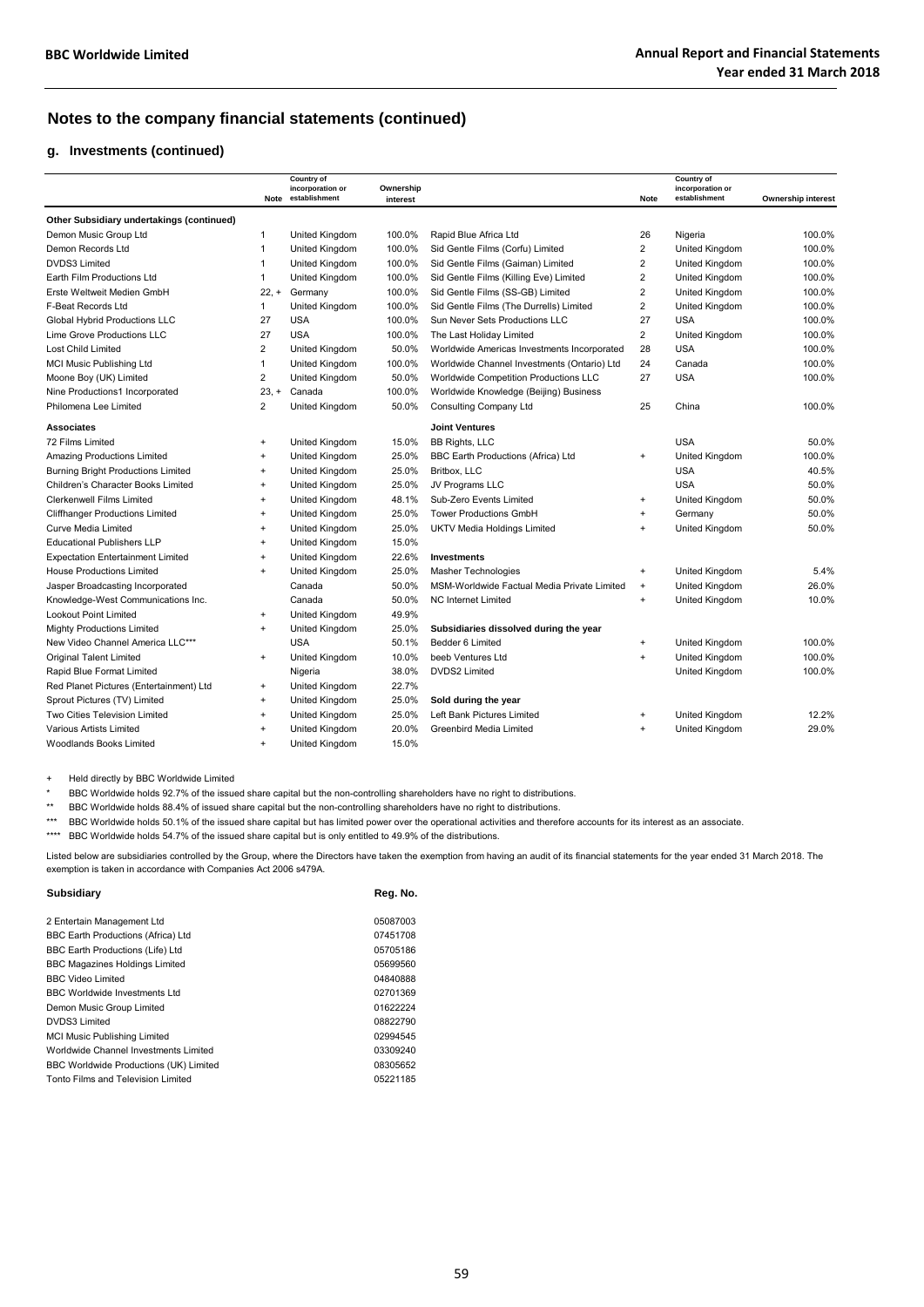#### **Address reference**

- (1) 1 Television Centre, 101 Wood Lane, London, W12 7FA, United Kingdom
- (2) Ground Floor Charles House 5-11 Regent Street, London, SW1Y 4LR, United Kingdom
- (3) 1120 Avenue of the Americas, 5th Floor, New York 10036-6700, United States
- (4) Level 1, 35-51 Mitchell Street, McMahons Point 2060, Sydney, Australia
- (5) 409 King Street West, 5th Floor, Toronto M5V 1K1, Canada
- (6) 18-20 Quai du Point du Jour, Bat. A, Boulogne-Billancourt 92100, France
- (7) Kaiser-Wilhelm-Ring 17-21, Köln 50672, Germany
- (8) Prins Bernhardplein 200, 1097 JB Amsterdam, The Netherlands
- (9) Tokyo Club Building, Floor 10, 3-2-6 Kasumigaseki, Chiyoda-ku, Tokyo, 100-0013, Japan
- (10) 263 Oak Avenue, Randburg, Johannesburg, 2194,South Africa
- (11) 66 Wellington Street West 470, Toronto Dominion Bank Tower, Toronto M5K 1E6, Canada
- (12) Office 003H3 Ground Floor, 10 Melrose Boulevard, Melrose Arch, Melrose North 2196, South Africa
- (13) 1st Floor, No.1 Amwell Street, London EC1R 1UL, United Kingdom
- (14) #12-08/08 Shaw Tower, 100 Beach Road, Singapore 189702, Singapore
- (15) Calle Andres Bello 10 Piso 10, Chapultepec Polanco, Delg. Miguel Hidalgo, Ciudad de Mexico CP 11560, Mexico
- (16) Rue Ferreira de Araujo, 741 Andar 1, Pinheiros, Sao Paulo SP 05.428-002, Brazil
- (17) Construction House A Wing, 401-4th Floor, Off Linking Road 24th Road, Khar West, Mumbai 400 052, India
- (18) Pl. Bankowy 1, 00-139, Warsaw, Poland
- (19) 24 18th Street, Menlo Park 0081, Mazars House, 5 St Davids Place, Parktown 2193, South Africa
- (20) Mosedalvej 14, Valby, 2500, Denmark
- (21) Corporation Trust Centre, 1209 Orange Street, Wilmington, 19801, United States
- (22) Kaiser-Wilhelm-Ring 17-21, Köln, 50672, Germany
- (23) 650-699 Howe Street, Vancouver, British Columbia, V6C0B4, Canada
- (24) Toronto Dominion Bank Tower, Toronto Dominion Center, Toronto, M5K1E6, Canada
- (25) Unit 7, Floor 9, West Tower, Genesis Building, 8 Xinyuan South Road, Chaoyang District, 100027, China
- (26) Bamako Studios, 1 Bamako Street, Omole Phase 1, Ojudu Berger, Lagos, Nigeria
- (27) 10351 Santa Monica Boulevard, Suite 250, Los Angeles 90025, United States
- (28) 1209 Orange Street, Wilmington, 19801, United States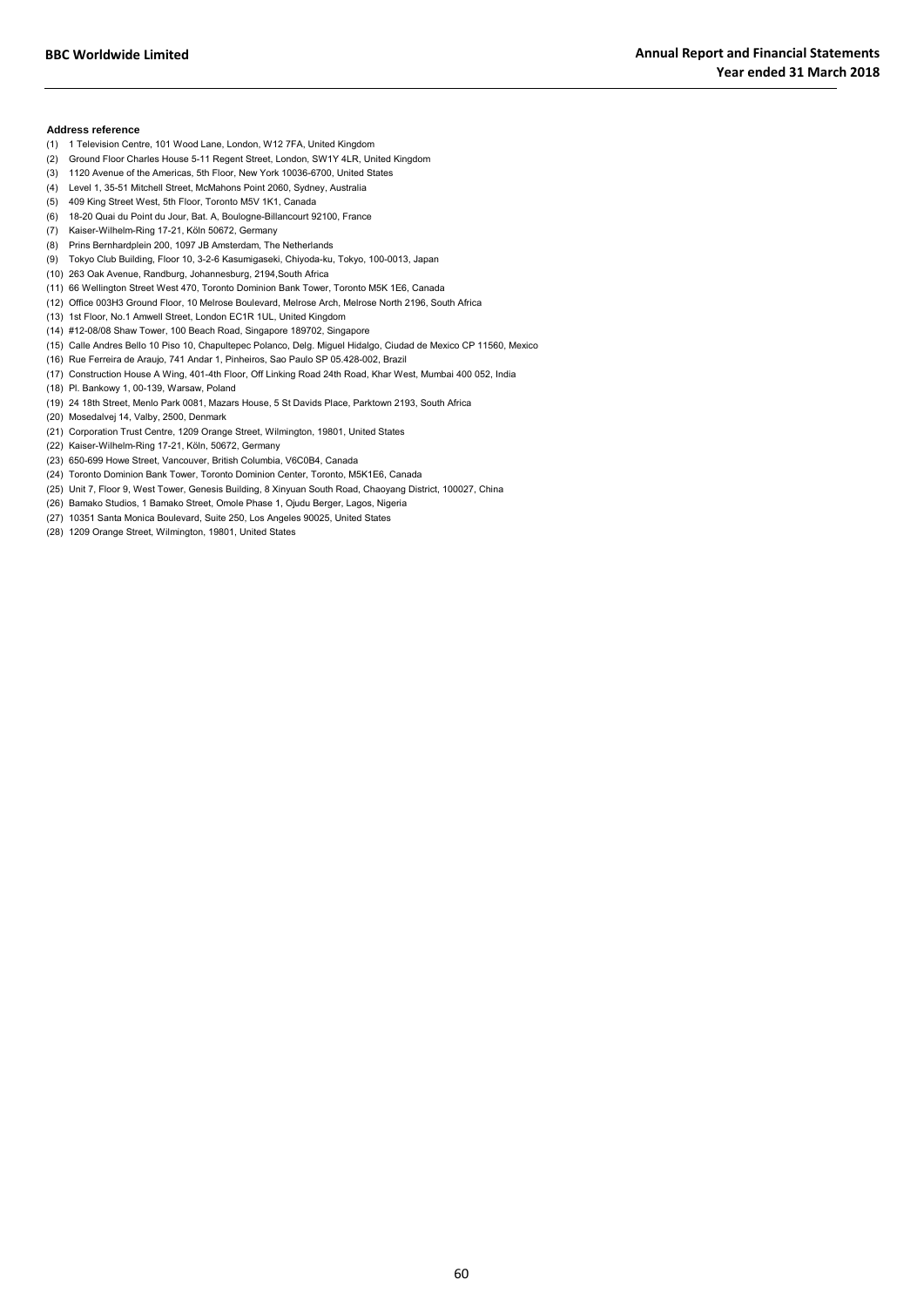## **h. Programme rights and other stock**

|                                        | 2018 | 2017 |
|----------------------------------------|------|------|
|                                        | £m   | £m   |
|                                        |      |      |
| Programme rights for broadcasting      | 24.8 | 28.7 |
| Programmes in the course of production | 4.1  | 5.7  |
| Finished goods for resale              | 0.2  | 0.3  |
|                                        | 29.1 | 34.7 |

### **i. Trade and other receivables**

|                                                | 2018  | 2017  |
|------------------------------------------------|-------|-------|
|                                                | £m    | £m    |
| Amounts falling due within one year:           |       |       |
| Trade receivables                              | 114.8 | 135.8 |
| Prepayments and accrued income                 | 66.8  | 51.2  |
| Amounts owed by ultimate parent undertaking    |       | 2.1   |
| Amounts owed by subsidiary undertakings        | 85.5  | 95.0  |
| Amounts owed by fellow subsidiary undertakings | 17.9  |       |
| Amounts owed by joint ventures and associates  | 26.3  | 26.8  |
| Derivative financial instruments               | 2.4   | 0.1   |
| Other receivables                              | 13.1  | 5.2   |
|                                                | 326.8 | 316.2 |
| Amounts falling due after more than one year:  |       |       |
| Trade receivables                              | 19.8  | 30.5  |
| Derivative financial instruments               | 0.1   | 0.1   |
|                                                | 19.9  | 30.6  |
|                                                | 346.7 | 346.8 |

## **j. Trade and other payables**

|                                                          | 2018  | 2017  |
|----------------------------------------------------------|-------|-------|
|                                                          | £m    | £m    |
| Amounts falling due within one year:                     |       |       |
| Bank loans and overdraft                                 | 28.2  | 31.3  |
| Trade payables                                           | 30.4  | 26.1  |
| Rights creditors                                         | 116.9 | 122.3 |
| Accruals and deferred income                             | 62.9  | 105.6 |
| Amounts owed to ultimate parent undertaking              | 26.1  | 38.2  |
| Amounts owed to subsidiary undertakings                  | 78.4  | 45.3  |
| Amounts owed to fellow subsidiary undertakings           | 28.2  | 10.4  |
| Amounts owed to joint ventures and associates            | 1.2   | 5.3   |
| Derivative financial instruments                         | 2.0   | 25.4  |
| Other payables including other taxes and social security | 23.8  | 23.7  |
|                                                          | 398.1 | 433.6 |
| Amounts falling due after more than one year:            |       |       |
| Loan owed to intermediate parent undertaking             | 171.0 | 198.5 |
| Derivative financial instruments                         | 0.6   | 6.9   |
| Rights creditors and deferred income                     | 45.4  | 24.7  |
|                                                          | 217.0 | 230.1 |
|                                                          | 615.1 | 663.7 |

Details of bank loans and loans owed to the Company's intermediate parent undertaking are given in note 21 to the consolidated financial statements.

The Company and some of its subsidiaries operate a cash pooling arrangement. All the cash balances within the pool belong to the legal entity to which they relate, although the Company has access to all funds and each cash pool participant is jointly and severally liable for any overdraft balance.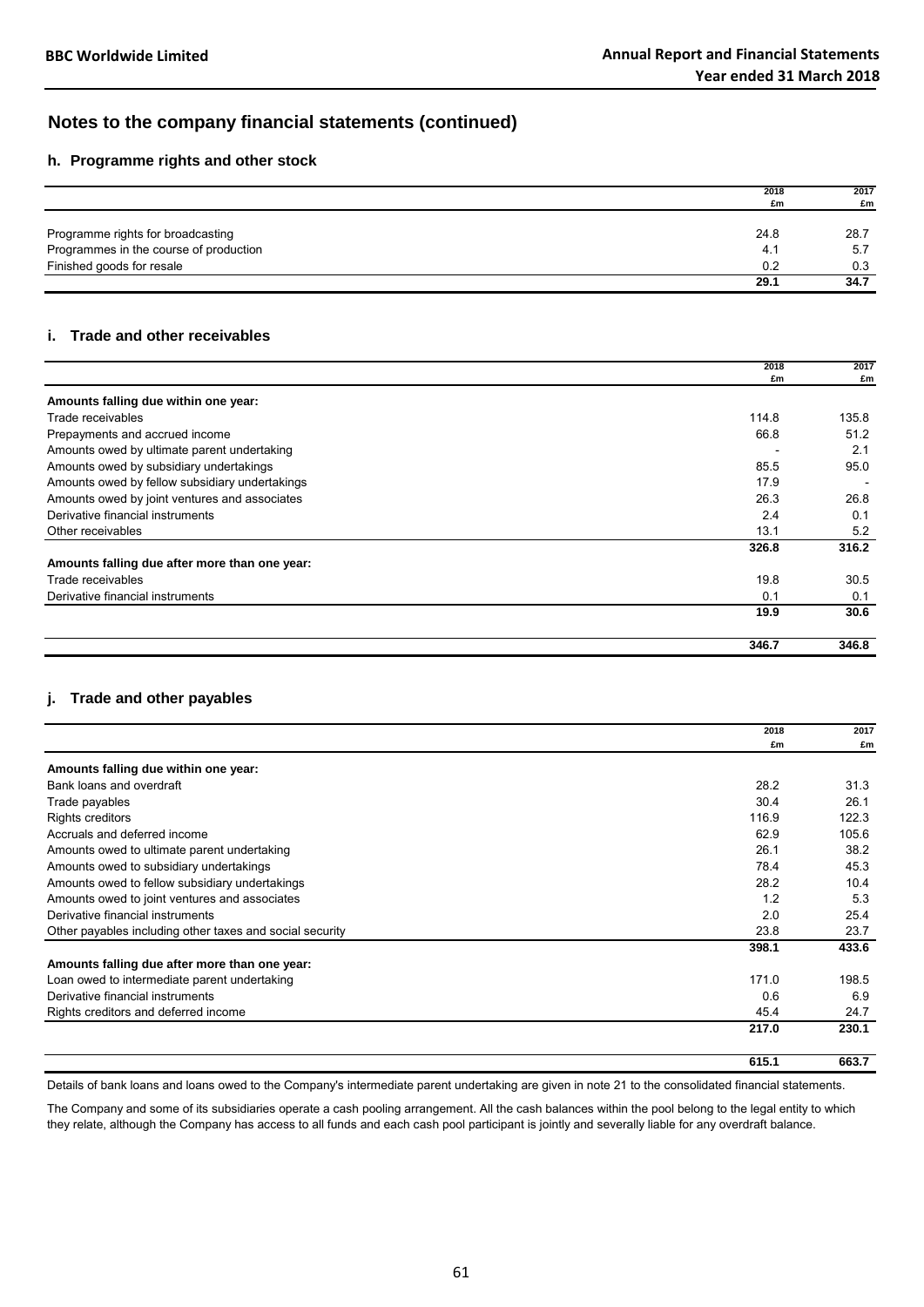## **k. Provisions for liabilities**

|                                               | Property |                          |                          |              |
|-----------------------------------------------|----------|--------------------------|--------------------------|--------------|
|                                               | related  | <b>Onerous contracts</b> | Other provisions         | <b>Total</b> |
|                                               | £m       | £m                       | £m                       | £m           |
|                                               |          |                          |                          |              |
| At 1 April 2017                               | 1.1      | 4.8                      | 0.3                      | 6.2          |
| Provided during the year                      |          |                          | 7.0                      | 7.0          |
| Released in the year                          | -        |                          | (0.2)                    | (0.2)        |
| Utilised in the year                          | (0.1)    | (3.6)                    | $\overline{\phantom{a}}$ | (3.7)        |
| Released to the consolidated income statement |          | (0.7)                    | $\overline{\phantom{0}}$ | (0.7)        |
| Foreign exchange translation gain             |          | (0.5)                    | $\overline{\phantom{0}}$ | (0.5)        |
| <b>At 31 March 2018</b>                       | 1.0      |                          | 7.1                      | 8.1          |

Property-related provisions include onerous leases in respect of properties held under non-cancellable leases, when the expected benefits to be derived by the Company from subletting those properties are lower than the unavoidable costs payable over the remaining term of the respective leases, together with provisions for dilapidations in respect of leasehold properties.

Provisions for onerous contracts are recognised when the expected benefits to be derived by the Company from a contract are lower than the unavoidable cost of meeting its obligations under the contract.

Other provisions primarily comprise legal and restructuring costs.

Further deferred contingent consideration may be payable in connection with acquisitions made by the Company. No provision has been made where the likelihood and magnitude of additional payments cannot be assessed with reasonable certainty.

Provisions are analysed between current and non-current as follows:

|             | 2018            | 2017 |
|-------------|-----------------|------|
|             | £m              | £m   |
| Current     | ٬ ا             | 5.2  |
| Non-current | . .0            | 1.0  |
|             | $\bullet$<br>õ. | 6.2  |

### **l. Deferred tax**

Deferred tax is provided as follows:

|                            | <b>Fixed asset</b><br>timing<br>differences<br>£m | Derivative timing<br>differences<br>£m | <b>Provisions</b><br>£m | <b>Total</b><br>£m |
|----------------------------|---------------------------------------------------|----------------------------------------|-------------------------|--------------------|
| At 1 April 2017            | 5.3                                               | 5.6                                    | 0.7                     | 11.6               |
| Charged to profit and loss |                                                   | (5.5)                                  | 0.7                     | (3.7)              |
| At 31 March 2018           | 6.4                                               | 0.1                                    | 1.4                     | 7.9                |

Deferred tax is recorded in the balance sheet as follows:

|                        | 2018 | 2017 |
|------------------------|------|------|
|                        | £m   | £m   |
| Deferred tax assets    | 7.9  | 11.6 |
| Net deferred tax asset | 7.9  | 11.6 |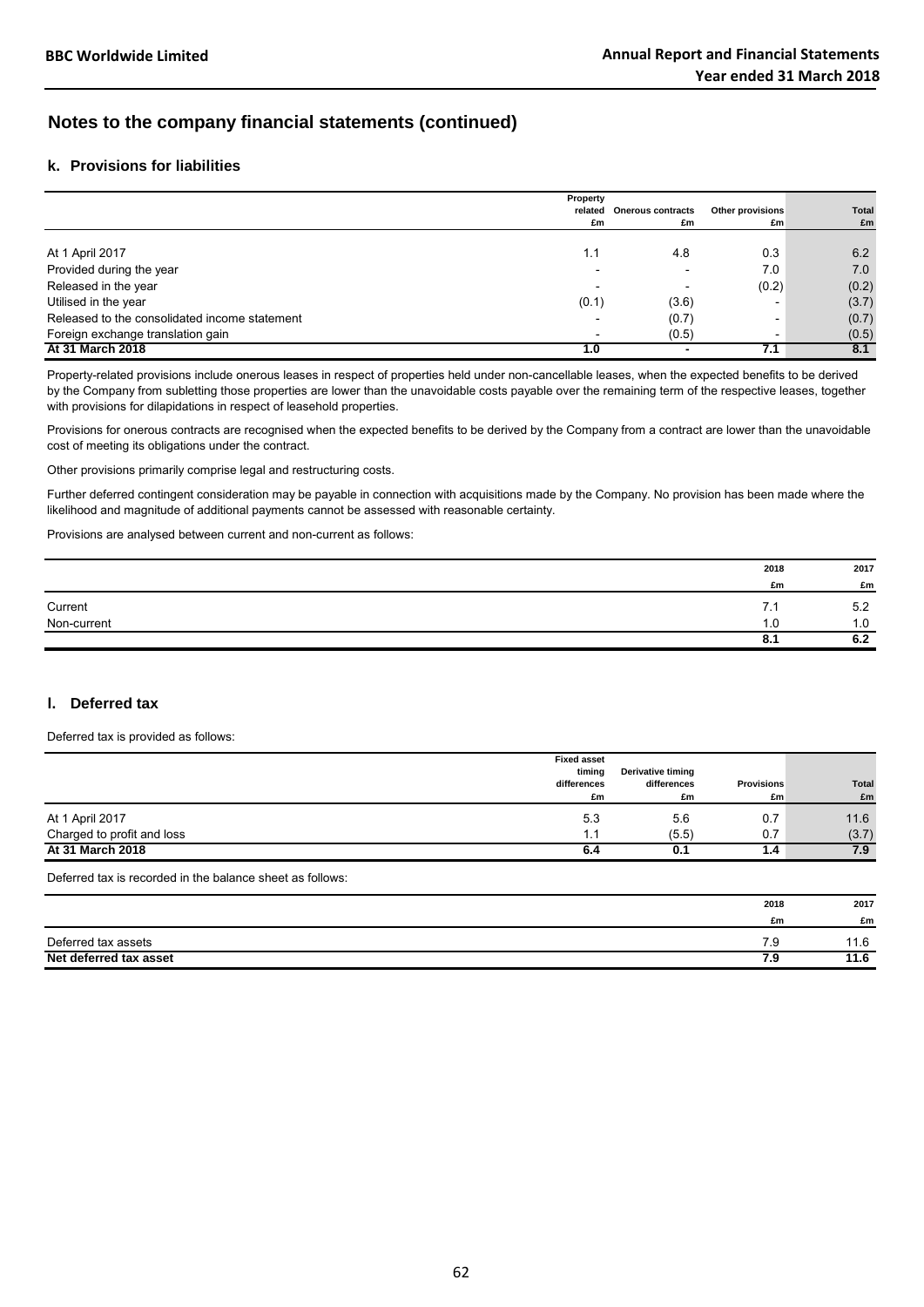### **m. Called up share capital**

| 2018                               | 2017 |
|------------------------------------|------|
| £m                                 | £m   |
|                                    |      |
| Issued and fully paid              |      |
| 250,000 Ordinary shares of £1 each | 0.2  |

The Company has one class of ordinary shares, which carry no right to fixed income.

### **n. Reserves**

#### **Available-for-sale Reserve**

The available-for-sale reserve is used to record the fair value movement of the Company's investments. There has been a decrease in the available-forsale reserve of £6.8m due to a disposal during the period.

#### **Hedging Reserves**

The hedging reserve is used to record the effective portion of cumulative net changes in the fair value of cash flow hedging instruments, related to hedged transactions that have not yet occurred (net of tax). During the current year, losses of £17.4m were removed from the hedging reserves and recognised in revenue in the income statement (2017: losses of £28.1m).

### **o. Commitments and contingent liabilities**

Contracts placed for future capital expenditure not provided are as follows:

|                                       | 2018  | 2017  |
|---------------------------------------|-------|-------|
|                                       | £m    | £m    |
| <b>Capital commitments</b>            |       |       |
| Distribution rights                   | 113.5 | 116.0 |
|                                       | 113.5 | 116.0 |
| <b>Other financial commitments</b>    |       |       |
| Programme rights for broadcast        | 1.1   | 3.6   |
| Other commitments                     | 37.3  | 30.3  |
|                                       | 38.4  | 33.9  |
| <b>Total unrecognised commitments</b> | 151.9 | 149.9 |

The Company has given guarantees in relation to the BBC Commercial Holdings Limited revolving credit facility agreement, see note 27 of the Group accounts for further detail.

Included in Other commitments is £21.7m to Associates.

### **p. Operating lease arrangements**

At the balance sheet date, the Company had outstanding commitments for future minimum lease payments under non-cancellable operating leases, which fall due as follows:

|                            | 2018 | 2017 |  |
|----------------------------|------|------|--|
|                            | £m   | £m   |  |
| Within one year            | 6.3  | 3.8  |  |
| Between two and five years | 18.5 | 12.2 |  |
| After more than five years | 70.1 | 75.4 |  |
| Total                      | 94.9 | 91.4 |  |